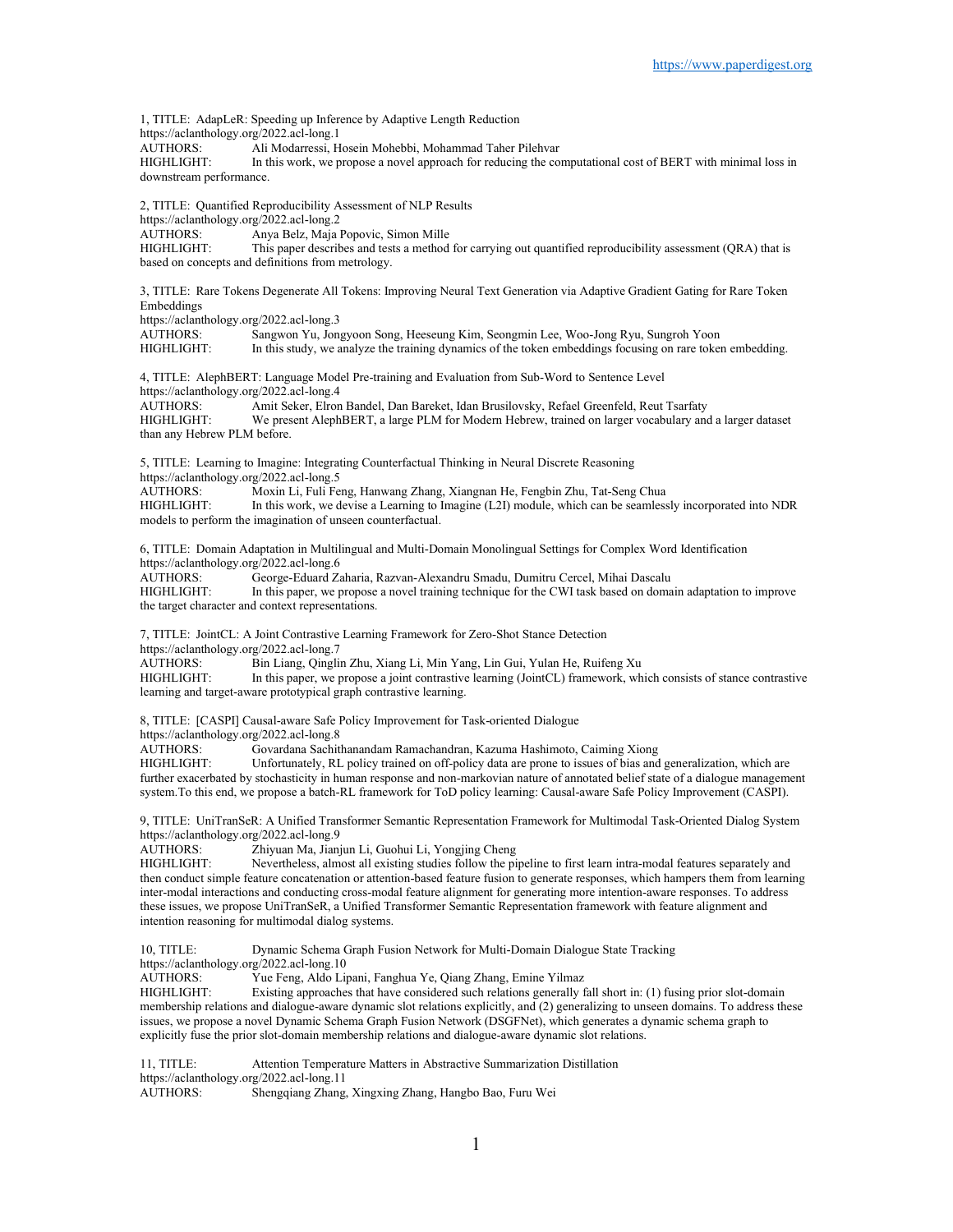HIGHLIGHT: In this paper, we find simply manipulating attention temperatures in Transformers can make pseudo labels easier to learn for student models.

12, TITLE: Towards Making the Most of Cross-Lingual Transfer for Zero-Shot Neural Machine Translation https://aclanthology.org/2022.acl-long.12<br>AUTHORS: Guanhua Chen, Shu

AUTHORS: Guanhua Chen, Shuming Ma, Yun Chen, Dongdong Zhang, Jia Pan, Wenping Wang, Furu Wei This paper demonstrates that multilingual pretraining and multilingual fine-tuning are both critical for facilitating cross-lingual transfer in zero-shot translation, where the neural machine translation (NMT) model is tested on source languages unseen during supervised training. Following this idea, we present SixT+, a strong many-to-English NMT model that supports 100 source languages but is trained with a parallel dataset in only six source languages.

13, TITLE: TopWORDS-Seg: Simultaneous Text Segmentation and Word Discovery for Open-Domain Chinese Texts via Bayesian Inference

https://aclanthology.org/2022.acl-long.13

AUTHORS: Changzai Pan, Maosong Sun, Ke Deng<br>HIGHLIGHT: No existing methods vet can achieve ef

No existing methods yet can achieve effective text segmentation and word discovery simultaneously in open domain. This study fills in this gap by proposing a novel method called TopWORDS-Seg based on Bayesian inference, which enjoys robust performance and transparent interpretation when no training corpus and domain vocabulary are available.

14, TITLE: An Unsupervised Multiple-Task and Multiple-Teacher Model for Cross-lingual Named Entity Recognition https://aclanthology.org/2022.acl-long.14<br>AUTHORS: Zhuoran Li, Chunn

Zhuoran Li, Chunming Hu, Xiaohui Guo, Junfan Chen, Wenyi Qin, Richong Zhang HIGHLIGHT: In this study, based on the knowledge distillation framework and multi-task learning, we introduce the similarity metric model as an auxiliary task to improve the cross-lingual NER performance on the target domain.

15, TITLE: Discriminative Marginalized Probabilistic Neural Method for Multi-Document Summarization of Medical Literature

https://aclanthology.org/2022.acl-long.15<br>AUTHORS: Gianluca Moro. Lu

Gianluca Moro, Luca Ragazzi, Lorenzo Valgimigli, Davide Freddi

HIGHLIGHT: Despite the importance and social impact of medicine, there are no ad-hoc solutions for multi-document summarization. For this reason, we propose a novel discriminative marginalized probabilistic method (DAMEN) trained to discriminate critical information from a cluster of topic-related medical documents and generate a multi-document summary via token probability marginalization.

16, TITLE: Sparse Progressive Distillation: Resolving Overfitting under Pretrain-and-Finetune Paradigm https://aclanthology.org/2022.acl-long.16

AUTHORS: Shaoyi Huang, Dongkuan Xu, Ian Yen, Yijue Wang, Sung-En Chang, Bingbing Li, Shiyang Chen, Mimi Xie, Sanguthevar Rajasekaran, Hang Liu, Caiwen Ding

HIGHLIGHT: In this paper, we aim to address the overfitting problem and improve pruning performance via progressive knowledge distillation with error-bound properties.

17, TITLE: CipherDAug: Ciphertext based Data Augmentation for Neural Machine Translation https://aclanthology.org/2022.acl-long.17<br>AUTHORS: Nishant Kambhatla AUTHORS: Nishant Kambhatla, Logan Born, Anoop Sarkar We propose a novel data-augmentation technique for neural machine translation based on ROT-k ciphertexts. 18, TITLE: Overlap-based Vocabulary Generation Improves Cross-lingual Transfer Among Related Languages https://aclanthology.org/2022.acl-long.18<br>AUTHORS: Vaidehi Patil, Parth Vaidehi Patil, Partha Talukdar, Sunita Sarawagi HIGHLIGHT: In this paper, we argue that relatedness among languages in a language family along the dimension of lexical

overlap may be leveraged to overcome some of the corpora limitations of LRLs.

19, TITLE: Long-range Sequence Modeling with Predictable Sparse Attention https://aclanthology.org/2022.acl-long.19<br>AUTHORS: Yimeng Zhuang, Ji Yimeng Zhuang, Jing Zhang, Mei Tu

HIGHLIGHT: Due to the sparsity of the attention matrix, much computation is redundant. Therefore, in this paper, we design an efficient Transformer architecture, named Fourier Sparse Attention for Transformer (FSAT), for fast long-range sequence modeling.

20, TITLE: Improving Personalized Explanation Generation through Visualization https://aclanthology.org/2022.acl-long.20<br>AUTHORS: Shijie Geng, Zuohu Shijie Geng, Zuohui Fu, Yingqiang Ge, Lei Li, Gerard de Melo, Yongfeng Zhang HIGHLIGHT: This begs an interesting question: can we immerse the models in a multimodal environment to gain proper awareness of real-world concepts and alleviate above shortcomings? To this end, we propose a visually-enhanced approach named METER with the help of visualization generation and text-image matching discrimination: the explainable recommendation model is encouraged to visualize what it refers to while incurring a penalty if the visualization is incongruent with the textual explanation.

21, TITLE: New Intent Discovery with Pre-training and Contrastive Learning https://aclanthology.org/2022.acl-long.21<br>AUTHORS: Yuwei Zhang, Hao Yuwei Zhang, Haode Zhang, Li-Ming Zhan, Xiao-Ming Wu, Albert Lam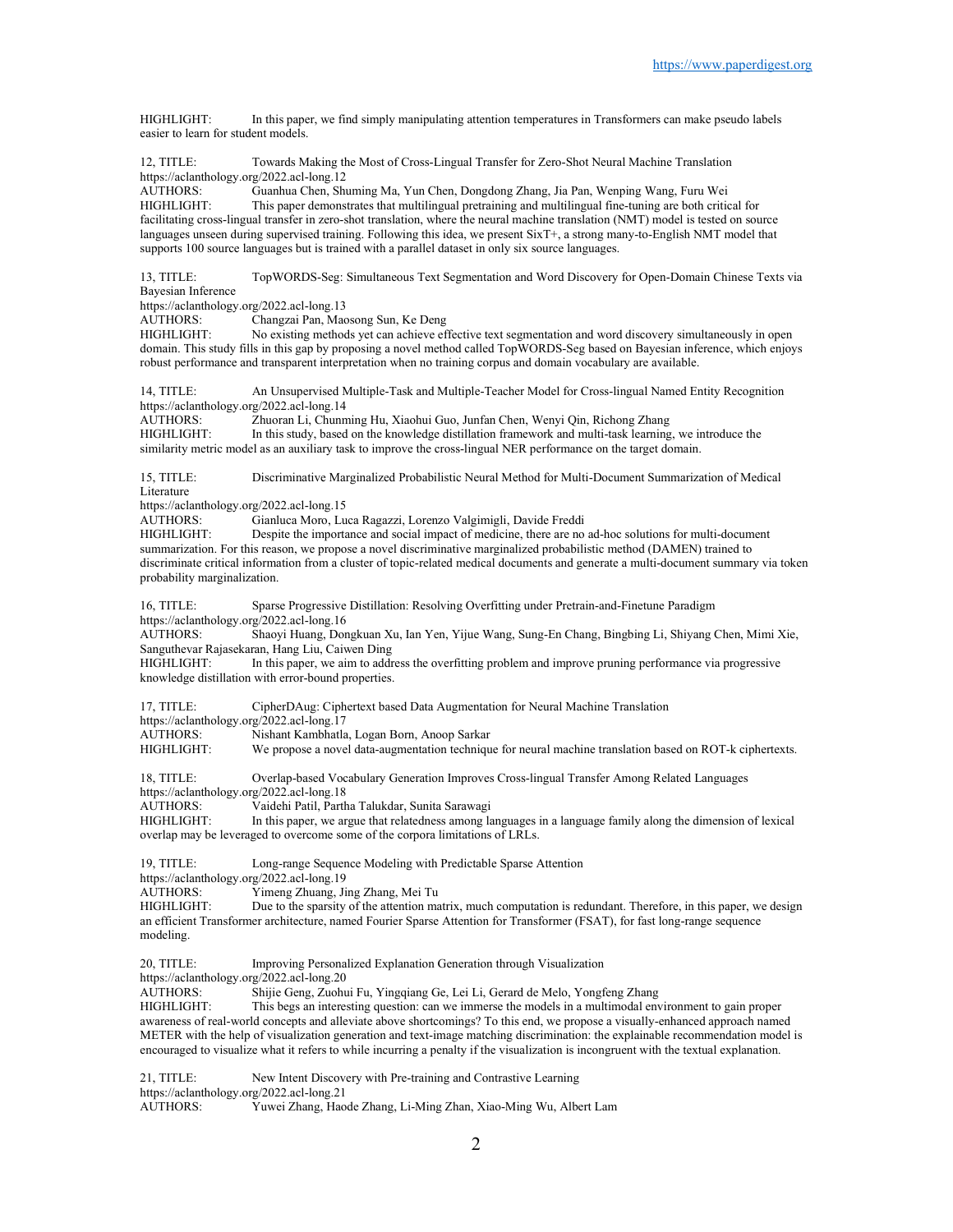HIGHLIGHT: In this paper, we provide new solutions to two important research questions for new intent discovery: (1) how to learn semantic utterance representations and (2) how to better cluster utterances.

22, TITLE: Modeling U.S. State-Level Policies by Extracting Winners and Losers from Legislative Texts https://aclanthology.org/2022.acl-long.22<br>AUTHORS: Maryam Davoodi, AUTHORS: Maryam Davoodi, Eric Waltenburg, Dan Goldwasser<br>HIGHLIGHT: We take a data-driven approach by decoding the impa We take a data-driven approach by decoding the impact of legislation on relevant stakeholders (e.g., teachers in education bills) to understand legislators' decision-making process and votes.

23, TITLE: Structural Characterization for Dialogue Disentanglement https://aclanthology.org/2022.acl-long.23<br>AUTHORS: Xinbei Ma, Zhuosh AUTHORS: Xinbei Ma, Zhuosheng Zhang, Hai Zhao<br>HIGHLIGHT: We specially take structure factors into a

We specially take structure factors into account and design a novel model for dialogue disentangling.

24, TITLE: Multi-Party Empathetic Dialogue Generation: A New Task for Dialog Systems https://aclanthology.org/2022.acl-long.24<br>AUTHORS: Ling.Yu Zhu, Zhen AUTHORS: Ling.Yu Zhu, Zhengkun Zhang, Jun Wang, Hongbin Wang, Haiying Wu, Zhenglu Yang<br>HIGHLIGHT: Furthermore, emotion and sensibility are typically confused; a refined empathy analysis i Furthermore, emotion and sensibility are typically confused; a refined empathy analysis is needed for comprehending fragile and nuanced human feelings. We address these issues by proposing a novel task called Multi-Party Empathetic Dialogue Generation in this study.

25, TITLE: MISC: A Mixed Strategy-Aware Model integrating COMET for Emotional Support Conversation https://aclanthology.org/2022.acl-long.25

AUTHORS: Quan Tu, Yanran Li, Jianwei Cui, Bin Wang, Ji-Rong Wen, Rui Yan HIGHLIGHT: To address the problems, we propose a novel model \textbf{MISC}, To address the problems, we propose a novel model  $\text{MISC}$ , which firstly infers the user's fine-grained emotional status, and then responds skillfully using a mixture of strategy.

26, TITLE: GLM: General Language Model Pretraining with Autoregressive Blank Infilling https://aclanthology.org/2022.acl-long.26 AUTHORS: Zhengxiao Du, Yujie Qian, Xiao Liu, Ming Ding, Jiezhong Qiu, Zhilin Yang, Jie Tang HIGHLIGHT: However, none of the pretraining frameworks performs the best for all tasks of three main categories including

natural language understanding (NLU), unconditional generation, and conditional generation. We propose a General Language Model (GLM) based on autoregressive blank infilling to address this challenge.

27, TITLE: QuoteR: A Benchmark of Quote Recommendation for Writing

https://aclanthology.org/2022.acl-long.27<br>AUTHORS: Fanchao Qi, Yanhu

Fanchao Qi, Yanhui Yang, Jing Yi, Zhili Cheng, Zhiyuan Liu, Maosong Sun

HIGHLIGHT: There have been various quote recommendation approaches, but they are evaluated on different unpublished datasets. To facilitate the research on this task, we build a large and fully open quote recommendation dataset called QuoteR, which comprises three parts including English, standard Chinese and classical Chinese.

28, TITLE: Towards Comprehensive Patent Approval Predictions:Beyond Traditional Document Classification https://aclanthology.org/2022.acl-long.28<br>AUTHORS: Xiaochen Gao, Zha

Xiaochen Gao, Zhaoyi Hou, Yifei Ning, Kewen Zhao, Beilei He, Jingbo Shang, Vish Krishnan HIGHLIGHT: Such novelty evaluations differ the patent approval prediction from conventional document classification - Successful patent applications may share similar writing patterns; however, too-similar newer applications would receive the opposite label, thus confusing standard document classifiers (e.g., BERT). To address this issue, we propose a novel framework that unifies the document classifier with handcrafted features, particularly time-dependent novelty scores.

29, TITLE: Hypergraph Transformer: Weakly-Supervised Multi-hop Reasoning for Knowledge-based Visual Question Answering

https://aclanthology.org/2022.acl-long.29<br>AUTHORS: Yu-Jung Heo. Eun-

Yu-Jung Heo, Eun-Sol Kim, Woo Suk Choi, Byoung-Tak Zhang

HIGHLIGHT: Answering complex questions that require multi-hop reasoning under weak supervision is considered as a challenging problem since i) no supervision is given to the reasoning process and ii) high-order semantics of multi-hop knowledge facts need to be captured. In this paper, we introduce a concept of hypergraph to encode high-level semantics of a question and a knowledge base, and to learn high-order associations between them.

30, TITLE: Cross-Utterance Conditioned VAE for Non-Autoregressive Text-to-Speech

https://aclanthology.org/2022.acl-long.30

AUTHORS: Yang Li, Cheng Yu, Guangzhi Sun, Hua Jiang, Fanglei Sun, Weiqin Zu, Ying Wen, Yang Yang, Jun Wang HIGHLIGHT: In this paper, a cross-utterance conditional VAE (CUC-VAE) is proposed to estimate a posterior probability distribution of the latent prosody features for each phoneme by conditioning on acoustic features, speaker information, and text features obtained from both past and future sentences.

31, TITLE: Mix and Match: Learning-free Controllable Text Generationusing Energy Language Models https://aclanthology.org/2022.acl-long.31 AUTHORS: Fatemehsadat Mireshghallah, Kartik Goyal, Taylor Berg-Kirkpatrick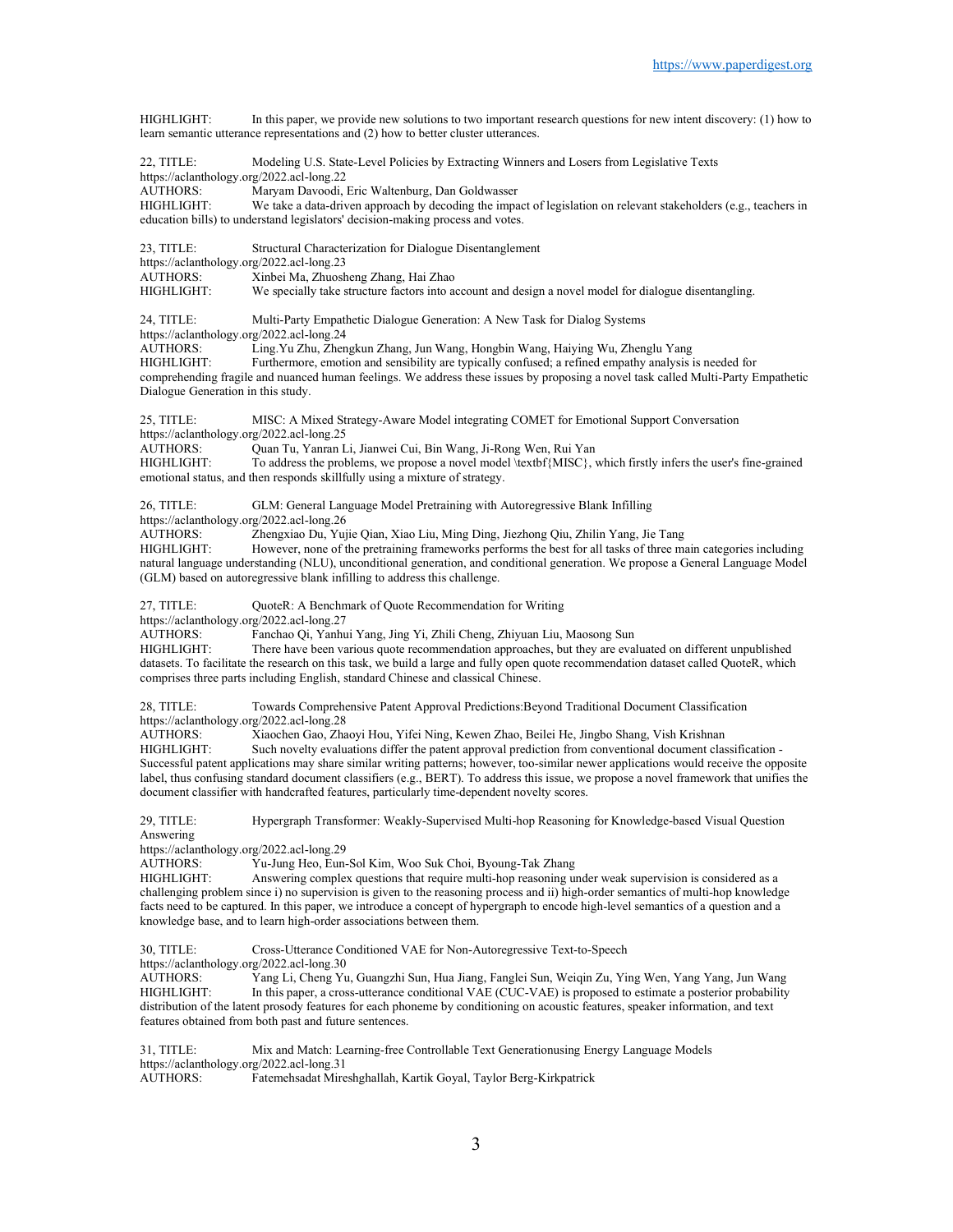HIGHLIGHT: In this work, we propose Mix and Match LM, a global score-based alternative for controllable text generation that combines arbitrary pre-trained black-box models for achieving the desired attributes in the generated text without involving any fine-tuning or structural assumptions about the black-box models.

32, TITLE: So Different Yet So Alike! Constrained Unsupervised Text Style Transfer https://aclanthology.org/2022.acl-long.32<br>AUTHORS: Abhinav Ramesh K Abhinav Ramesh Kashyap, Devamanyu Hazarika, Min-Yen Kan, Roger Zimmermann, Soujanya Poria HIGHLIGHT: Maintaining constraints in transfer has several downstream applications, including data augmentation and debiasing. We introduce a method for such constrained unsupervised text style transfer by introducing two complementary losses to the generative adversarial network (GAN) family of models.

33, TITLE: e-CARE: a New Dataset for Exploring Explainable Causal Reasoning

https://aclanthology.org/2022.acl-long.33<br>AUTHORS: Li Du. Xiao Ding. Li Du, Xiao Ding, Kai Xiong, Ting Liu, Bing Qin

HIGHLIGHT: However, such explanation information still remains absent in existing causal reasoning resources. In this paper, we fill this gap by presenting a human-annotated explainable CAusal REasoning dataset (e-CARE), which contains over 20K causal reasoning questions, together with natural language formed explanations of the causal questions.

34, TITLE: Fantastic Questions and Where to Find Them: FairytaleQA - An Authentic Dataset for Narrative Comprehension

https://aclanthology.org/2022.acl-long.34<br>AUTHORS: Ying Xu, Dakuo W

Ying Xu, Dakuo Wang, Mo Yu, Daniel Ritchie, Bingsheng Yao, Tongshuang Wu, Zheng Zhang, Toby Li, Nora Bradford, Branda Sun, Tran Hoang, Yisi Sang, Yufang Hou, Xiaojuan Ma, Diyi Yang, Nanyun Peng, Zhou Yu, Mark Warschauer HIGHLIGHT: Drawing on the reading education research, we introduce FairytaleQA, a dataset focusing on narrative comprehension of kindergarten to eighth-grade students.

35, TITLE: KaFSP: Knowledge-Aware Fuzzy Semantic Parsing for Conversational Question Answering over a Large-Scale Knowledge Base

https://aclanthology.org/2022.acl-long.35

AUTHORS: Junzhuo Li, Deyi Xiong

HIGHLIGHT: In this paper, we study two issues of semantic parsing approaches to conversational question answering over a large-scale knowledge base: (1) The actions defined in grammar are not sufficient to handle uncertain reasoning common in real-world scenarios.

36, TITLE: Multilingual Knowledge Graph Completion with Self-Supervised Adaptive Graph Alignment https://aclanthology.org/2022.acl-long.36

AUTHORS: Zijie Huang, Zheng Li, Haoming Jiang, Tianyu Cao, Hanqing Lu, Bing Yin, Karthik Subbian, Yizhou Sun, Wei

Wang<br>HIGHLIGHT: In this paper, we explore multilingual KG completion, which leverages limited seed alignment as a bridge, to embrace the collective knowledge from multiple languages.

37, TITLE: Modeling Hierarchical Syntax Structure with Triplet Position for Source Code Summarization https://aclanthology.org/2022.acl-long.37<br>AUTHORS: Juncai Guo, Jin Liu AUTHORS: Juncai Guo, Jin Liu, Yao Wan, Li Li, Pingyi Zhou<br>HIGHLIGHT: In this paper, we propose CODESCRIBE to model In this paper, we propose CODESCRIBE to model the hierarchical syntax structure of code by introducing a

novel triplet position for code summarization.

38, TITLE: FewNLU: Benchmarking State-of-the-Art Methods for Few-Shot Natural Language Understanding https://aclanthology.org/2022.acl-long.38

AUTHORS: Yanan Zheng, Jing Zhou, Yujie Qian, Ming Ding, Chonghua Liao, Li Jian, Ruslan Salakhutdinov, Jie Tang, Sebastian Ruder, Zhilin Yang

HIGHLIGHT: However, prior methods have been evaluated under a disparate set of protocols, which hinders fair comparison and measuring the progress of the field. To address this issue, we introduce an evaluation framework that improves previous evaluation procedures in three key aspects, i.e., test performance, dev-test correlation, and stability.

39, TITLE: Learn to Adapt for Generalized Zero-Shot Text Classification https://aclanthology.org/2022.acl-long.39 AUTHORS: Yiwen Zhang, Caixia Yuan, Xiaojie Wang, Ziwei Bai, Yongbin Liu Most existing methods generalize poorly since the learned parameters are only optimal for seen classes rather than for both classes, and the parameters keep stationary in predicting procedures. To address these challenges, we propose a novel Learn to Adapt (LTA) network using a variant meta-learning framework.

40, TITLE: TableFormer: Robust Transformer Modeling for Table-Text Encoding https://aclanthology.org/2022.acl-long.40 AUTHORS: Jingfeng Yang, Aditya Gupta, Shyam Upadhyay, Luheng He, Rahul Goel, Shachi Paul<br>HIGHLIGHT: In this work, we propose a robust and structurally aware table-text encoding architectur In this work, we propose a robust and structurally aware table-text encoding architecture TableFormer, where tabular structural biases are incorporated completely through learnable attention biases.

41, TITLE: Perceiving the World: Question-guided Reinforcement Learning for Text-based Games https://aclanthology.org/2022.acl-long.41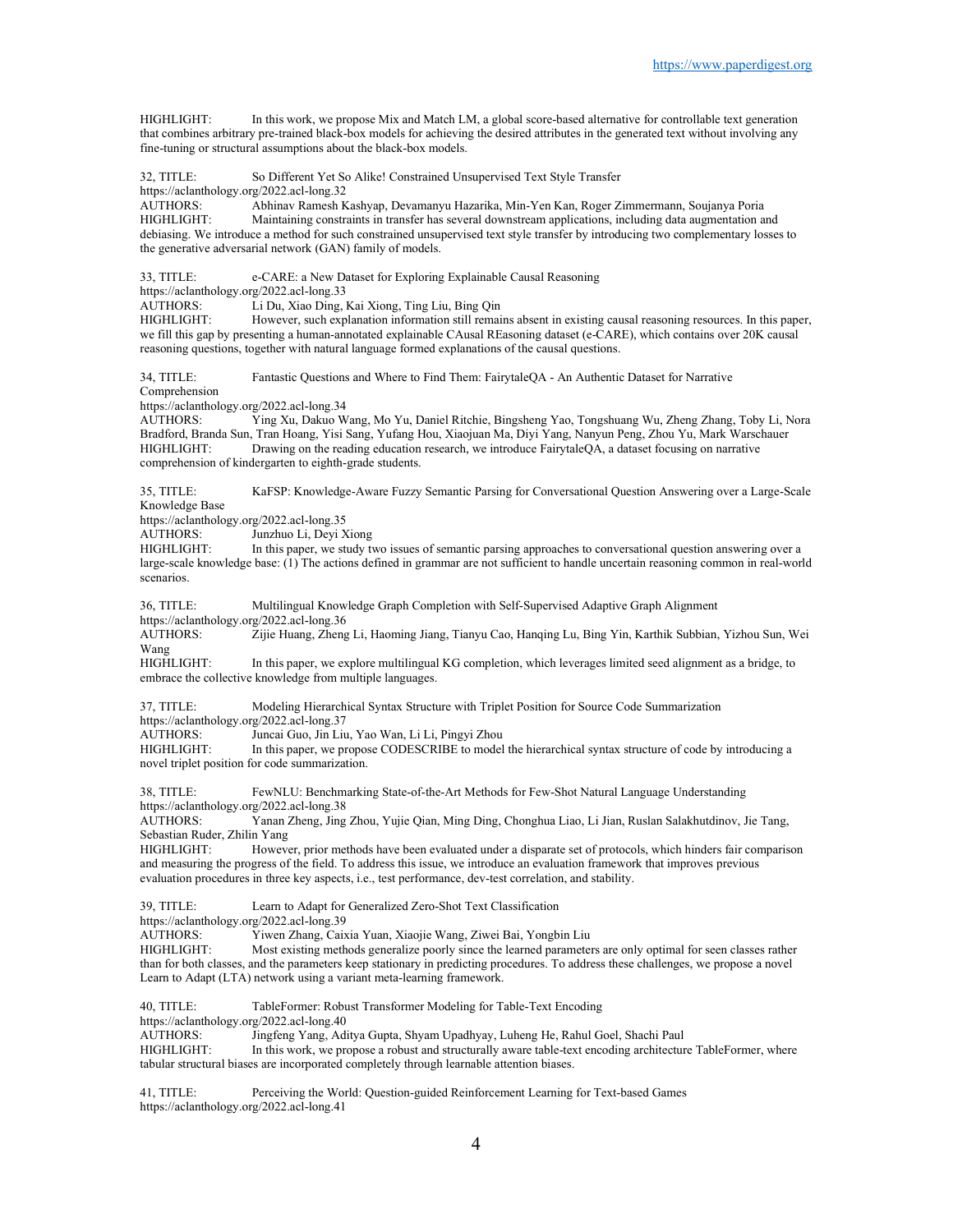AUTHORS: Yunqiu Xu, Meng Fang, Ling Chen, Yali Du, Joey Zhou, Chengqi Zhang<br>HIGHLIGHT: In this paper, we address the challenges by introducing world-perceiving i In this paper, we address the challenges by introducing world-perceiving modules, which automatically decompose tasks and prune actions by answering questions about the environment. 42, TITLE: Neural Label Search for Zero-Shot Multi-Lingual Extractive Summarization https://aclanthology.org/2022.acl-long.42<br>AUTHORS: Ruipeng Jia, Xingx Ruipeng Jia, Xingxing Zhang, Yanan Cao, Zheng Lin, Shi Wang, Furu Wei HIGHLIGHT: In this way, it is possible to translate the English dataset to other languages and obtain different sets of labels again using heuristics. To fully leverage the information of these different sets of labels, we propose NLSSum (Neural Label Search for Summarization), which jointly learns hierarchical weights for these different sets of labels together with our summarization model. 43, TITLE: Few-Shot Class-Incremental Learning for Named Entity Recognition https://aclanthology.org/2022.acl-long.43<br>AUTHORS: Rui Wang. Tong Y Rui Wang, Tong Yu, Handong Zhao, Sungchul Kim, Subrata Mitra, Ruiyi Zhang, Ricardo Henao HIGHLIGHT: In this work, we study a more challenging but practical problem, i.e., few-shot class-incremental learning for NER, where an NER model is trained with only few labeled samples of the new classes, without forgetting knowledge of the old ones. 44, TITLE: Improving Meta-learning for Low-resource Text Classification and Generation via Memory Imitation https://aclanthology.org/2022.acl-long.44<br>AUTHORS: Yingxiu Zhao, Zhil AUTHORS: Yingxiu Zhao, Zhiliang Tian, Huaxiu Yao, Yinhe Zheng, Dongkyu Lee, Yiping Song, Jian Sun, Nevin Zhang<br>HIGHLIGHT: Nonetheless, these approaches suffer from the memorization overfitting issue, where the model tends Nonetheless, these approaches suffer from the memorization overfitting issue, where the model tends to memorize the meta-training tasks while ignoring support sets when adapting to new tasks. To address this issue, we propose a memory imitation meta-learning (MemIML) method that enhances the model's reliance on support sets for task adaptation. 45, TITLE: Quality Controlled Paraphrase Generation https://aclanthology.org/2022.acl-long.45 AUTHORS: Elron Bandel, Ranit Aharonov, Michal Shmueli-Scheuer, Ilya Shnayderman, Noam Slonim, Liat Ein-Dor Here we propose QCPG, a quality-guided controlled paraphrase generation model, that allows directly controlling the quality dimensions. 46, TITLE: Controllable Dictionary Example Generation: Generating Example Sentences for Specific Targeted Audiences https://aclanthology.org/2022.acl-long.46<br>AUTHORS: Xingwei He, Siu M Xingwei He, Siu Ming Yiu HIGHLIGHT: In this paper, we introduce the problem of dictionary example sentence generation, aiming to automatically generate dictionary example sentences for targeted words according to the corresponding definitions. 47, TITLE: AraT5: Text-to-Text Transformers for Arabic Language Generation https://aclanthology.org/2022.acl-long.47 AUTHORS: El Moatez Billah Nagoudi, AbdelRahim Elmadany, Muhammad Abdul-Mageed Although a multilingual version of the T5 model ( $mT5$ ) was also introduced, it is not clear how well it can fare on non-English tasks involving diverse data. To investigate this question, we apply mT5 on a language with a wide variety of dialects-Arabic. 48, TITLE: Legal Judgment Prediction via Event Extraction with Constraints https://aclanthology.org/2022.acl-long.48 AUTHORS: Yi Feng, Chuanyi Li, Vincent Ng<br>HIGHLIGHT: While significant progress has been While significant progress has been made on the task of Legal Judgment Prediction (LJP) in recent years, the incorrect predictions made by SOTA LJP models can be attributed in part to their failure to (1) locate the key event information that determines the judgment, and (2) exploit the cross-task consistency constraints that exist among the subtasks of LJP. To address these weaknesses, we propose EPM, an Event-based Prediction Model with constraints, which surpasses existing SOTA models in performance on a standard LJP dataset. 49, TITLE: Answer-level Calibration for Free-form Multiple Choice Question Answering https://aclanthology.org/2022.acl-long.49<br>AUTHORS: Sawan Kumar Sawan Kumar HIGHLIGHT: In this work, we consider the question answering format, where we need to choose from a set of (free-form) textual choices of unspecified lengths given a context. 50, TITLE: Learning When to Translate for Streaming Speech https://aclanthology.org/2022.acl-long.50 AUTHORS: Qian Dong, Yaoming Zhu, Mingxuan Wang, Lei Li In this paper, we propose MoSST, a simple yet effective method for translating streaming speech content. 51, TITLE: Compact Token Representations with Contextual Quantization for Efficient Document Re-ranking https://aclanthology.org/2022.acl-long.51 Yingrui Yang, Yifan Qiao, Tao Yang HIGHLIGHT: This paper proposes contextual quantization of token embeddings by decoupling document-specific and document-independent ranking contributions during codebook-based compression.

52, TITLE: Early Stopping Based on Unlabeled Samples in Text Classification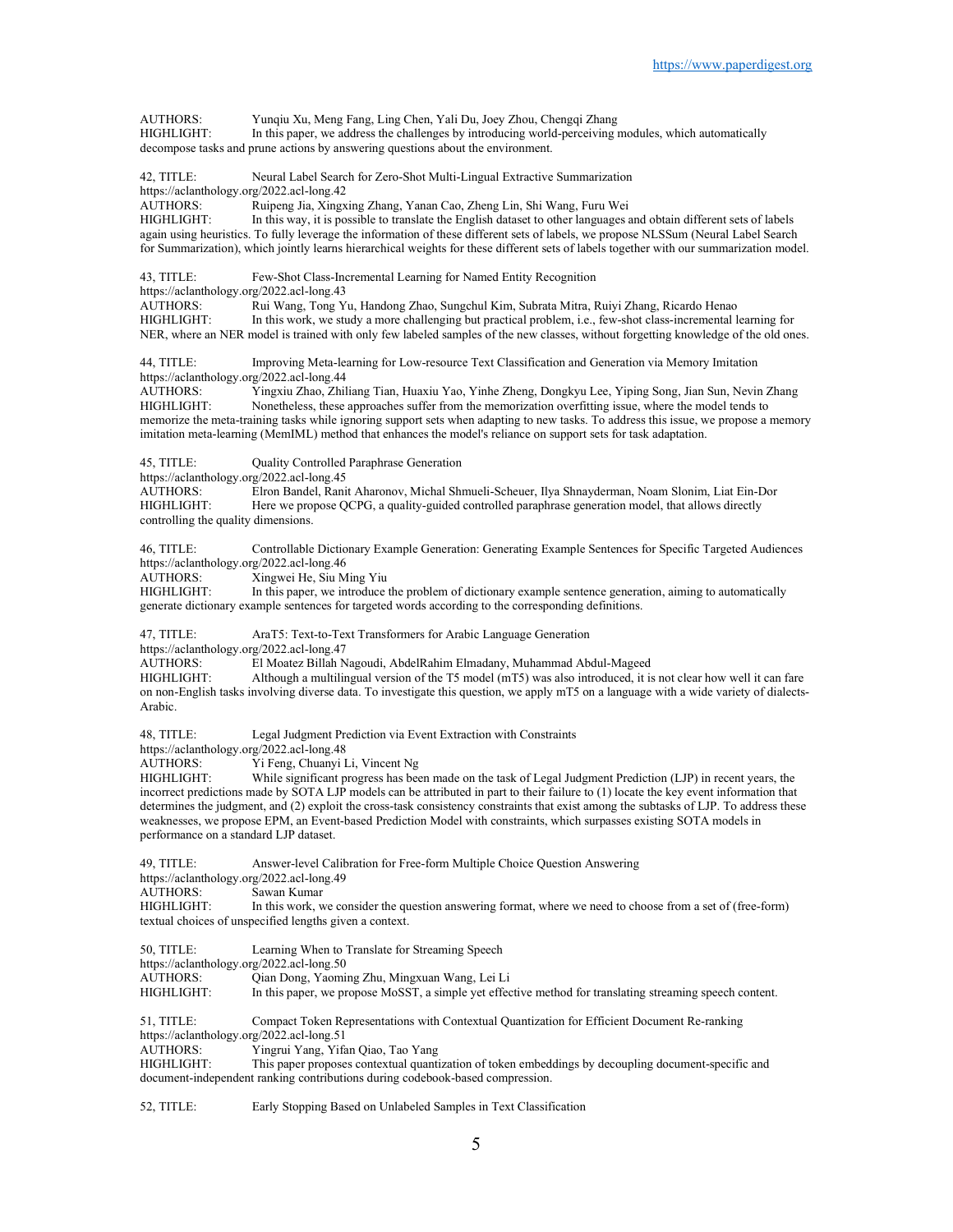https://aclanthology.org/2022.acl-long.52<br>AUTHORS: HongSeok Choi. Do AUTHORS: HongSeok Choi, Dongha Choi, Hyunju Lee<br>HIGHLIGHT: In this study, we propose an early stopping r In this study, we propose an early stopping method that uses unlabeled samples.

53, TITLE: Meta-learning via Language Model In-context Tuning

https://aclanthology.org/2022.acl-long.53<br>AUTHORS: Yanda Chen, Ruigi

Yanda Chen, Ruiqi Zhong, Sheng Zha, George Karypis, He He

HIGHLIGHT: Inspired by the recent progress in large language models, we propose \textit{in-context tuning} (ICT), which recasts task adaptation and prediction as a simple sequence prediction problem: to form the input sequence, we concatenate the task instruction, labeled in-context examples, and the target input to predict; to meta-train the model to learn from in-context examples, we fine-tune a pre-trained language model (LM) to predict the target label given the input sequence on a collection of tasks.We benchmark our method on two collections of text classification tasks: LAMA and BinaryClfs.

54, TITLE: It is AI's Turn to Ask Humans a Question: Question-Answer Pair Generation for Children's Story Books https://aclanthology.org/2022.acl-long.54

AUTHORS: Bingsheng Yao, Dakuo Wang, Tongshuang Wu, Zheng Zhang, Toby Li, Mo Yu, Ying Xu We design an automated question-answer generation (QAG) system for this education scenario: given a story book at the kindergarten to eighth-grade level as input, our system can automatically generate QA pairs that are capable of testing a variety of dimensions of a student's comprehension skills.

55, TITLE: Prompt-Based Rule Discovery and Boosting for Interactive Weakly-Supervised Learning https://aclanthology.org/2022.acl-long.55

AUTHORS: Rongzhi Zhang, Yue Yu, Pranav Shetty, Le Song, Chao Zhang

HIGHLIGHT: We study interactive weakly-supervised learning-the problem of iteratively and automatically discovering novel labeling rules from data to improve the WSL model.

56, TITLE: Constrained Multi-Task Learning for Bridging Resolution

https://aclanthology.org/2022.acl-long.56<br>AUTHORS: Hideo Kobayashi.

Hideo Kobayashi, Yufang Hou, Vincent Ng

HIGHLIGHT: We examine the extent to which supervised bridging resolvers can be improved without employing additional labeled bridging data by proposing a novel constrained multi-task learning framework for bridging resolution, within which we (1) design cross-task consistency constraints to guide the learning process; (2) pre-train the entity coreference model in the multi-task framework on the large amount of publicly available coreference data; and (3) integrating prior knowledge encoded in rule-based resolvers.

57, TITLE: DEAM: Dialogue Coherence Evaluation using AMR-based Semantic Manipulations

https://aclanthology.org/2022.acl-long.57<br>AUTHORS: Sarik Ghazarian. N

Sarik Ghazarian, Nuan Wen, Aram Galstyan, Nanyun Peng

HIGHLIGHT: Such approaches are insufficient to appropriately reflect the incoherence that occurs in interactions between advanced dialogue models and humans. To tackle this problem, we propose DEAM, a Dialogue coherence Evaluation metric that relies on Abstract Meaning Representation (AMR) to apply semantic-level Manipulations for incoherent (negative) data generation.

58, TITLE: HIBRIDS: Attention with Hierarchical Biases for Structure-aware Long Document Summarization

https://aclanthology.org/2022.acl-long.58<br>AUTHORS: Shuvang Cao, Lu V Shuyang Cao, Lu Wang

HIGHLIGHT: In this work, we present HIBRIDS, which injects Hierarchical Biases foR Incorporating Document Structure into attention score calculation.

59, TITLE: De-Bias for Generative Extraction in Unified NER Task

https://aclanthology.org/2022.acl-long.59<br>AUTHORS: Shuai Zhang, Yong

Shuai Zhang, Yongliang Shen, Zeqi Tan, Yiquan Wu, Weiming Lu

HIGHLIGHT: However, when the generative model is applied to NER, its optimization objective is not consistent with the task, which makes the model vulnerable to the incorrect biases. In this paper, we analyze the incorrect biases in the generation process from a causality perspective and attribute them to two confounders: pre-context confounder and entity-order confounder.

60, TITLE: An Information-theoretic Approach to Prompt Engineering Without Ground Truth Labels https://aclanthology.org/2022.acl-long.60<br>AUTHORS: Taylor Sorensen, Jo

Taylor Sorensen, Joshua Robinson, Christopher Rytting, Alexander Shaw, Kyle Rogers, Alexia Delorey, Mahmoud Khalil, Nancy Fulda, David Wingate

HIGHLIGHT: We introduce a new method for selecting prompt templates without labeled examples and without direct access to the model.

61, TITLE: Expanding Pretrained Models to Thousands More Languages via Lexicon-based Adaptation https://aclanthology.org/2022.acl-long.61

AUTHORS: Xinyi Wang, Sebastian Ruder, Graham Neubig<br>HIGHLIGHT: To expand possibilities of using NLP technology

To expand possibilities of using NLP technology in these under-represented languages, we systematically study strategies that relax the reliance on conventional language resources through the use of bilingual lexicons, an alternative resource with much better language coverage.

62, TITLE: Language-agnostic BERT Sentence Embedding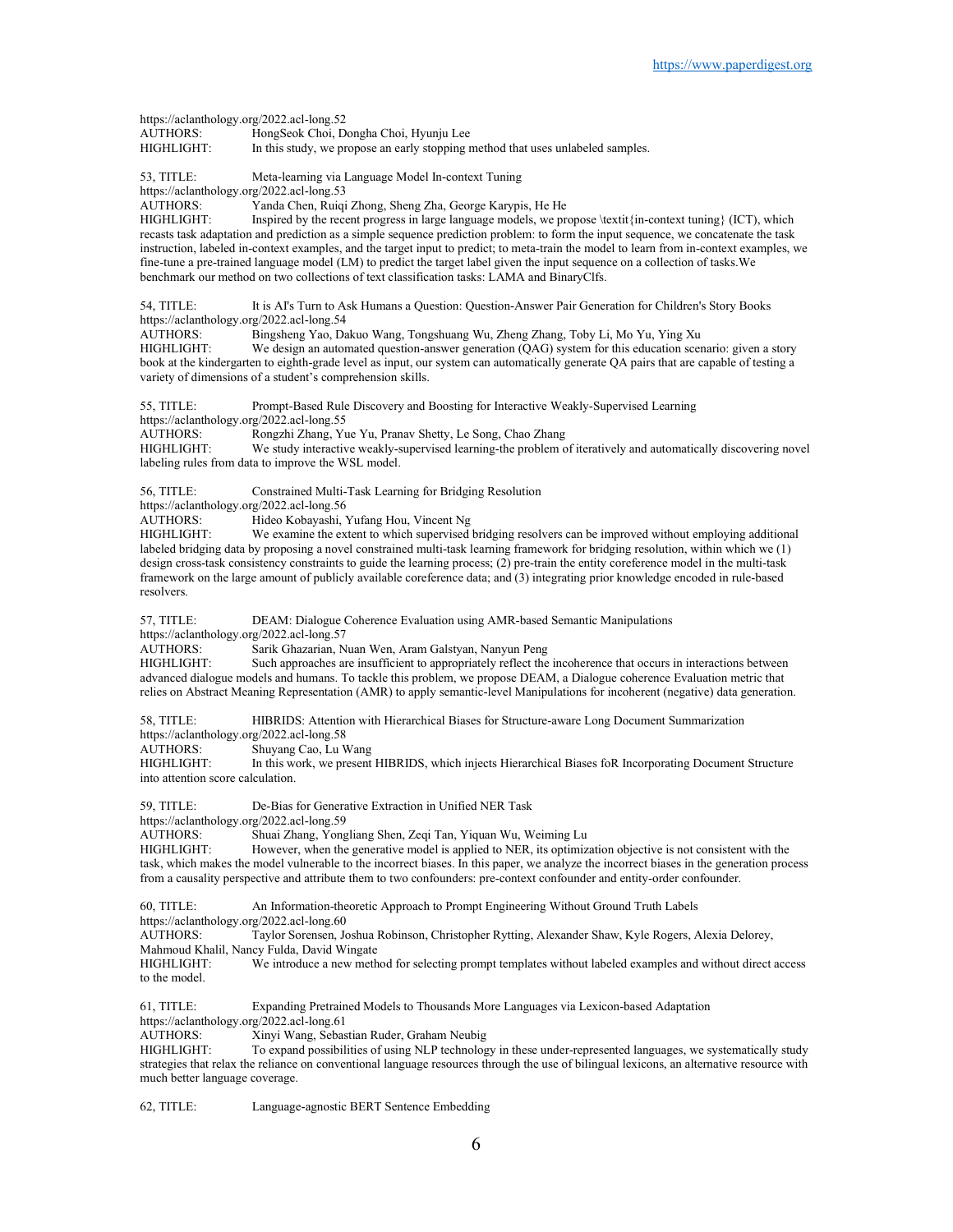https://aclanthology.org/2022.acl-long.62<br>AUTHORS: Fangxiaovu Feng. Fangxiaoyu Feng, Yinfei Yang, Daniel Cer, Naveen Arivazhagan, Wei Wang HIGHLIGHT: We systematically investigate methods for learning multilingual sentence embeddings by combining the best methods for learning monolingual and cross-lingual representations including: masked language modeling (MLM), translation language modeling (TLM), dual encoder translation ranking, and additive margin softmax. 63, TITLE: Nested Named Entity Recognition with Span-level Graphs https://aclanthology.org/2022.acl-long.63 AUTHORS: Juncheng Wan, Dongyu Ru, Weinan Zhang, Yong Yu<br>HIGHLIGHT: In this work, we try to improve the span representation In this work, we try to improve the span representation by utilizing retrieval-based span-level graphs, connecting spans and entities in the training data based on n-gram features. 64, TITLE: CogTaskonomy: Cognitively Inspired Task Taxonomy Is Beneficial to Transfer Learning in NLP https://aclanthology.org/2022.acl-long.64 AUTHORS: Yifei Luo, Minghui Xu, Deyi Xiong<br>HIGHLIGHT: In this paper, we propose a cognitive In this paper, we propose a cognitively inspired framework, CogTaskonomy, to learn taxonomy for NLP tasks. 65, TITLE: RoCBert: Robust Chinese Bert with Multimodal Contrastive Pretraining https://aclanthology.org/2022.acl-long.65 AUTHORS: Hui Su, Weiwei Shi, Xiaoyu Shen, Zhou Xiao, Tuo Ji, Jiarui Fang, Jie Zhou In this work, we propose RoCBert: a pretrained Chinese Bert that is robust to various forms of adversarial attacks like word perturbation, synonyms, typos, etc. 66, TITLE: Premise-based Multimodal Reasoning: Conditional Inference on Joint Textual and Visual Clues https://aclanthology.org/2022.acl-long.66<br>AUTHORS: Oingxiu Dong, Ziw Qingxiu Dong, Ziwei Qin, Heming Xia, Tian Feng, Shoujie Tong, Haoran Meng, Lin Xu, Zhongyu Wei, Weidong Zhan, Baobao Chang, Sujian Li, Tianyu Liu, Zhifang Sui It is a common practice for recent works in vision language cross-modal reasoning to adopt a binary or multichoice classification formulation taking as input a set of source image(s) and textual query. In this work, we take a sober look at such an "unconditional" formulation in the sense that no prior knowledge is specified with respect to the source image(s). 67, TITLE: Parallel Instance Query Network for Named Entity Recognition https://aclanthology.org/2022.acl-long.67 AUTHORS: Yongliang Shen, Xiaobin Wang, Zeqi Tan, Guangwei Xu, Pengjun Xie, Fei Huang, Weiming Lu, Yueting Zhuang<br>HIGHLIGHT: To deal with them, we propose Parallel Instance Query Network (PION), which sets up global and learnable instance queries to extract entities from a sentence in a parallel manner. 68, TITLE: ProphetChat: Enhancing Dialogue Generation with Simulation of Future Conversation https://aclanthology.org/2022.acl-long.68<br>AUTHORS: Chang Liu, Xu Tar Chang Liu, Xu Tan, Chongyang Tao, Zhenxin Fu, Dongyan Zhao, Tie-Yan Liu, Rui Yan HIGHLIGHT: Accordingly, we propose a novel dialogue generation framework named ProphetChat that utilizes the simulated dialogue futures in the inference phase to enhance response generation. 69, TITLE: Modeling Multi-hop Question Answering as Single Sequence Prediction https://aclanthology.org/2022.acl-long.69<br>AUTHORS: Semih Yavuz, Kaz Semih Yavuz, Kazuma Hashimoto, Yingbo Zhou, Nitish Shirish Keskar, Caiming Xiong HIGHLIGHT: In this work, we propose a simple generative approach (PathFid) that extends the task beyond just answer generation by explicitly modeling the reasoning process to resolve the answer for multi-hop questions. 70, TITLE: Learning Disentangled Semantic Representations for Zero-Shot Cross-Lingual Transfer in Multilingual Machine Reading Comprehension https://aclanthology.org/2022.acl-long.70 AUTHORS: Linjuan Wu, Shaojuan Wu, Xiaowang Zhang, Deyi Xiong, Shizhan Chen, Zhiqiang Zhuang, Zhiyong Feng<br>HIGHLIGHT: In this paper, we propose a novel multilingual MRC framework equipped with a Siamese Semantic In this paper, we propose a novel multilingual MRC framework equipped with a Siamese Semantic Disentanglement Model (S2DM) to disassociate semantics from syntax in representations learned by multilingual pre-trained models. 71, TITLE: Multi-Granularity Structural Knowledge Distillation for Language Model Compression https://aclanthology.org/2022.acl-long.71<br>AUTHORS: Chang Liu, Chongy Chang Liu, Chongyang Tao, Jiazhan Feng, Dongyan Zhao HIGHLIGHT: To overcome the problems, we present a novel knowledge distillation framework that gathers intermediate representations from multiple semantic granularities (e.g., tokens, spans and samples) and forms the knowledge as more sophisticated structural relations specified as the pair-wise interactions and the triplet-wise geometric angles based on multi-granularity representations. 72, TITLE: Auto-Debias: Debiasing Masked Language Models with Automated Biased Prompts https://aclanthology.org/2022.acl-long.72<br>AUTHORS: Yue Guo, Yi Yang, Yue Guo, Yi Yang, Ahmed Abbasi

HIGHLIGHT: In this paper, we propose an automatic method to mitigate the biases in pretrained language models.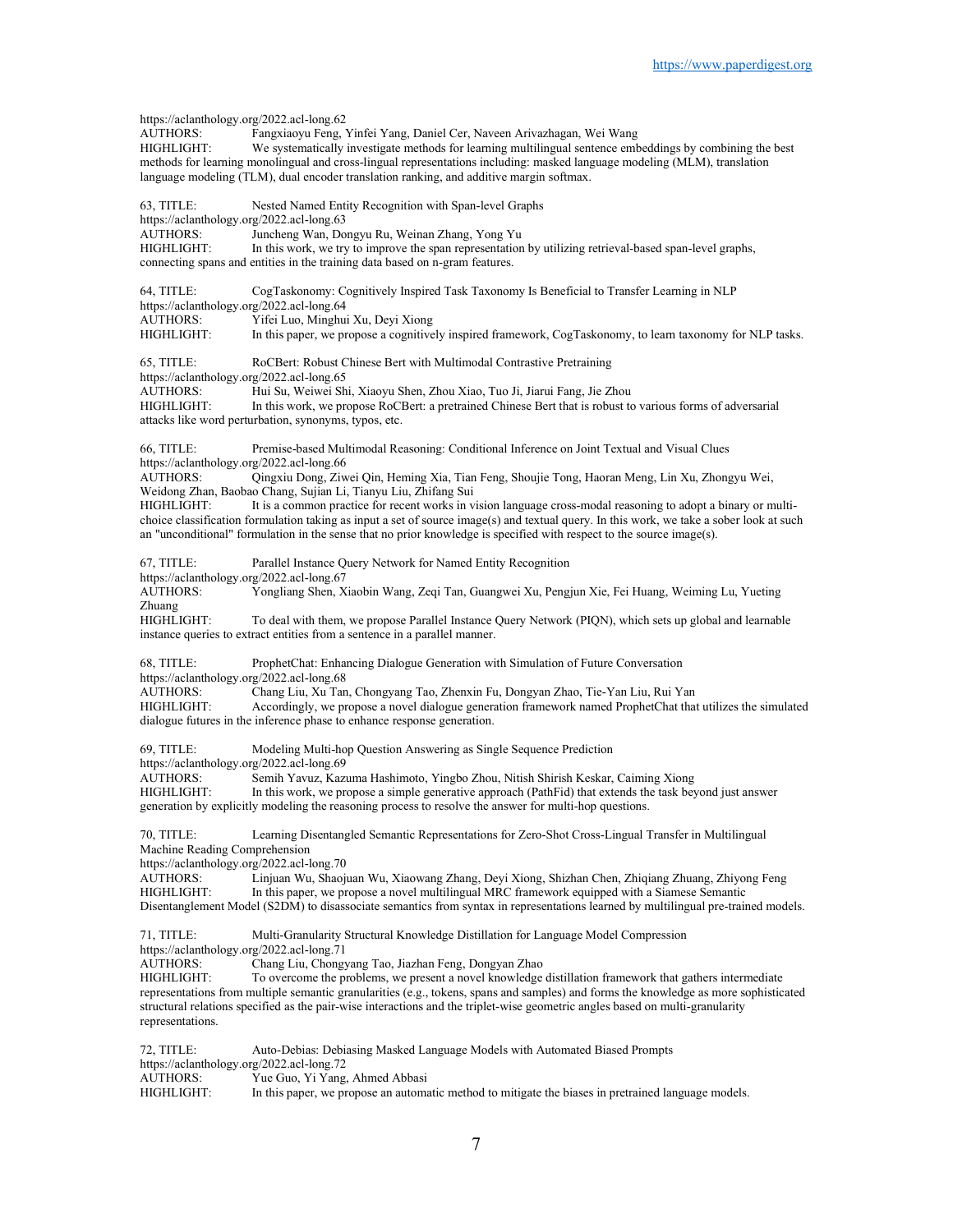73, TITLE: Where to Go for the Holidays: Towards Mixed-Type Dialogs for Clarification of User Goals https://aclanthology.org/2022.acl-long.73 AUTHORS: Zeming Liu, Jun Xu, Zeyang Lei, Haifeng Wang, Zheng-Yu Niu, Hua Wu HIGHLIGHT: However, in many scenarios, limited by experience and knowledge, users may know what they need, but still struggle to figure out clear and specific goals by determining all the necessary slots. In this paper, we identify this challenge, and make a step forward by collecting a new human-to-human mixed-type dialog corpus. 74, TITLE: Semi-supervised Domain Adaptation for Dependency Parsing with Dynamic Matching Network https://aclanthology.org/2022.acl-long.74<br>AUTHORS: Ying Li, Shuaike L Ying Li, Shuaike Li, Min Zhang HIGHLIGHT: The shared-private model has shown its promising advantages for alleviating this problem via feature separation, whereas prior works pay more attention to enhance shared features but neglect the in-depth relevance of specific ones. To address this issue, we for the first time apply a dynamic matching network on the shared-private model for semi-supervised crossdomain dependency parsing. 75, TITLE: A Closer Look at How Fine-tuning Changes BERT https://aclanthology.org/2022.acl-long.75<br>AUTHORS: Yichu Zhou. Vivek Yichu Zhou, Vivek Srikumar HIGHLIGHT: In this work, we study the English BERT family and use two probing techniques to analyze how fine-tuning changes the space. 76, TITLE: Sentence-aware Contrastive Learning for Open-Domain Passage Retrieval https://aclanthology.org/2022.acl-long.76 AUTHORS: Wu Hong, Zhuosheng Zhang, Jinyuan Wang, Hai Zhao This work thus presents a refined model on the basis of a smaller granularity, contextual sentences, to alleviate the concerned conflicts. 77, TITLE: FaiRR: Faithful and Robust Deductive Reasoning over Natural Language https://aclanthology.org/2022.acl-long.77 AUTHORS: Soumya Sanyal, Harman Singh, Xiang Ren HIGHLIGHT: In this work, we frame the deductive logical reasoning task by defining three modular components: rule selection, fact selection, and knowledge composition. 78, TITLE: HiTab: A Hierarchical Table Dataset for Question Answering and Natural Language Generation https://aclanthology.org/2022.acl-long.78<br>AUTHORS: Zhoujun Cheng, Ha Zhoujun Cheng, Haoyu Dong, Zhiruo Wang, Ran Jia, Jiaqi Guo, Yan Gao, Shi Han, Jian-Guang Lou, Dongmei Zhang<br>HIGHLIGHT: We present a new dataset, HiTab, to study question answering (QA) and natural language generation (NLG) over hierarchical tables. 79, TITLE: Doctor Recommendation in Online Health Forums via Expertise Learning https://aclanthology.org/2022.acl-long.79<br>AUTHORS: Xiaoxin Lu. Yubo AUTHORS: Xiaoxin Lu, Yubo Zhang, Jing Li, Shi Zong<br>HIGHLIGHT: To better help patients, this paper studies a n To better help patients, this paper studies a novel task of doctor recommendation to enable automatic pairing of a patient to a doctor with relevant expertise. 80, TITLE: Continual Prompt Tuning for Dialog State Tracking https://aclanthology.org/2022.acl-long.80<br>AUTHORS: Qi Zhu, Bing Li, Fe Qi Zhu, Bing Li, Fei Mi, Xiaoyan Zhu, Minlie Huang HIGHLIGHT: To achieve bi-directional knowledge transfer among tasks, we propose several techniques (continual prompt initialization, query fusion, and memory replay) to transfer knowledge from preceding tasks and a memory-guided technique to transfer knowledge from subsequent tasks. 81, TITLE: There's a Time and Place for Reasoning Beyond the Image https://aclanthology.org/2022.acl-long.81 AUTHORS: Xingyu Fu, Ben Zhou, Ishaan Chandratreya, Carl Vondrick, Dan Roth HIGHLIGHT: In this work, we formulate this problem and introduce TARA: a dataset with 16k images with their associated news, time, and location, automatically extracted from New York Times, and an additional 61k examples as distant supervision from WIT. 82, TITLE: FORTAP: Using Formulas for Numerical-Reasoning-Aware Table Pretraining https://aclanthology.org/2022.acl-long.82 AUTHORS: Zhoujun Cheng, Haoyu Dong, Ran Jia, Pengfei Wu, Shi Han, Fan Cheng, Dongmei Zhang HIGHLIGHT: In this paper, we find that the spreadsheet formula, a commonly used language to perform computations on numerical values in spreadsheets, is a valuable supervision for numerical reasoning in tables. 83, TITLE: Multimodal fusion via cortical network inspired losses https://aclanthology.org/2022.acl-long.83

AUTHORS: Shiv Shankar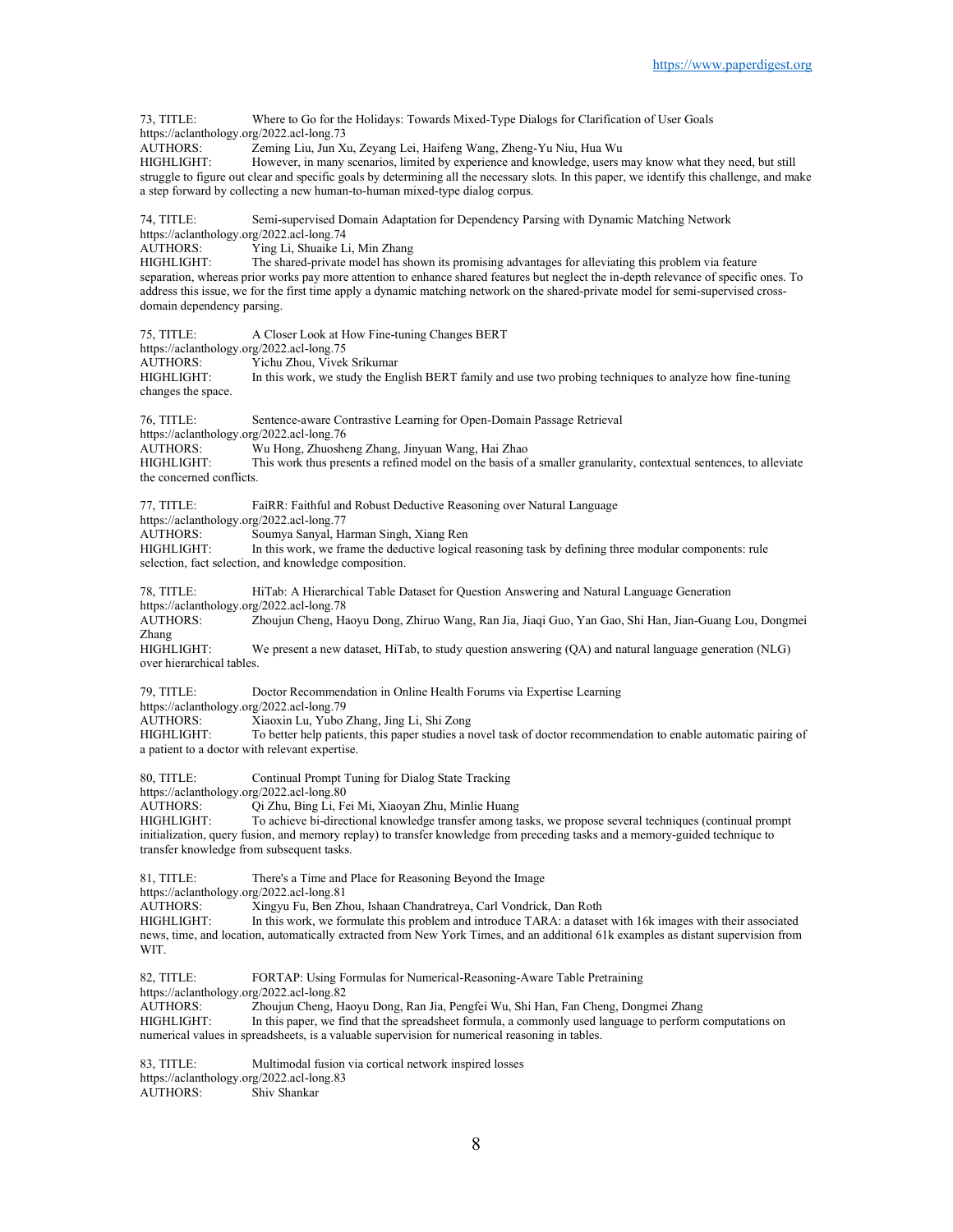HIGHLIGHT: Inspired by neuroscientific ideas about multisensory integration and processing, we investigate the effect of introducing neural dependencies in the loss functions. 84, TITLE: Modeling Temporal-Modal Entity Graph for Procedural Multimodal Machine Comprehension https://aclanthology.org/2022.acl-long.84<br>AUTHORS: Huibin Zhang. Zher AUTHORS: Huibin Zhang, Zhengkun Zhang, Yao Zhang, Jun Wang, Yufan Li, Ning Jiang, Xin Wei, Zhenglu Yang In this study, we approach Procedural M3C at a fine-grained level (compared with existing explorations at a document or sentence level), that is, entity. 85, TITLE: Explanation Graph Generation via Pre-trained Language Models: An Empirical Study with Contrastive Learning https://aclanthology.org/2022.acl-long.85<br>AUTHORS: Swarnadeep Saha, l AUTHORS: Swarnadeep Saha, Prateek Yadav, Mohit Bansal<br>HIGHLIGHT: In this work, we study pre-trained language mode In this work, we study pre-trained language models that generate explanation graphs in an end-to-end manner and analyze their ability to learn the structural constraints and semantics of such graphs. 86, TITLE: Unsupervised Extractive Opinion Summarization Using Sparse Coding https://aclanthology.org/2022.acl-long.86 AUTHORS: Somnath Basu Roy Chowdhury, Chao Zhao, Snigdha Chaturvedi HIGHLIGHT: We present Semantic Autoencoder (SemAE) to perform extractive opinion summarization in an unsupervised manner. 87, TITLE: LexSubCon: Integrating Knowledge from Lexical Resources into Contextual Embeddings for Lexical Substitution https://aclanthology.org/2022.acl-long.87<br>AUTHORS: George Michalopou George Michalopoulos, Ian McKillop, Alexander Wong, Helen Chen HIGHLIGHT: We introduce LexSubCon, an end-to-end lexical substitution framework based on contextual embedding models that can identify highly-accurate substitute candidates. 88, TITLE: Think Before You Speak: Explicitly Generating Implicit Commonsense Knowledge for Response Generation https://aclanthology.org/2022.acl-long.88<br>AUTHORS: Pei Zhou, Karthik Pei Zhou, Karthik Gopalakrishnan, Behnam Hedayatnia, Seokhwan Kim, Jay Pujara, Xiang Ren, Yang Liu, Dilek Hakkani-Tur HIGHLIGHT: Current neural response generation (RG) models are trained to generate responses directly, omitting unstated implicit knowledge. In this paper, we present Think-Before-Speaking (TBS), a generative approach to first externalize implicit commonsense knowledge (think) and use this knowledge to generate responses (speak). 89, TITLE: Flow-Adapter Architecture for Unsupervised Machine Translation https://aclanthology.org/2022.acl-long.89<br>AUTHORS: Yihong Liu, Haris AUTHORS: Yihong Liu, Haris Jabbar, Hinrich Schuetze<br>HIGHLIGHT: In this work, we propose a flow-adapter arch In this work, we propose a flow-adapter architecture for unsupervised NMT. 90, TITLE: Efficient Unsupervised Sentence Compression by Fine-tuning Transformers with Reinforcement Learning https://aclanthology.org/2022.acl-long.90<br>AUTHORS: Demian Ghalandari Demian Ghalandari, Chris Hokamp, Georgiana Ifrim HIGHLIGHT: In this work, we explore the use of reinforcement learning to train effective sentence compression models that are also fast when generating predictions. 91, TITLE: Tracing Origins: Coreference-aware Machine Reading Comprehension https://aclanthology.org/2022.acl-long.91<br>AUTHORS: Zhuosheng Zhang. Zhuosheng Zhang, Hai Zhao HIGHLIGHT: In this paper, we imitate the human reading process in connecting the anaphoric expressions and explicitly leverage the coreference information of the entities to enhance the word embeddings from the pre-trained language model, in order to highlight the coreference mentions of the entities that must be identified for coreference-intensive question answering in QUOREF, a relatively new dataset that is specifically designed to evaluate the coreference-related performance of a model. 92, TITLE: WatClaimCheck: A new Dataset for Claim Entailment and Inference https://aclanthology.org/2022.acl-long.92<br>AUTHORS: Kashif Khan, Ruizh Kashif Khan, Ruizhe Wang, Pascal Poupart HIGHLIGHT: We contribute a new dataset for the task of automated fact checking and an evaluation of state of the art algorithms. 93, TITLE: FrugalScore: Learning Cheaper, Lighter and Faster Evaluation Metrics for Automatic Text Generation https://aclanthology.org/2022.acl-long.93 AUTHORS: Moussa Kamal Eddine, Guokan Shang, Antoine Tixier, Michalis Vazirgiannis Conversely, new metrics based on large pretrained language models are much more reliable, but require significant computational resources. In this paper, we propose FrugalScore, an approach to learn a fixed, low cost version of any expensive NLG metric, while retaining most of its original performance.

94, TITLE: A Well-Composed Text is Half Done! Composition Sampling for Diverse Conditional Generation

9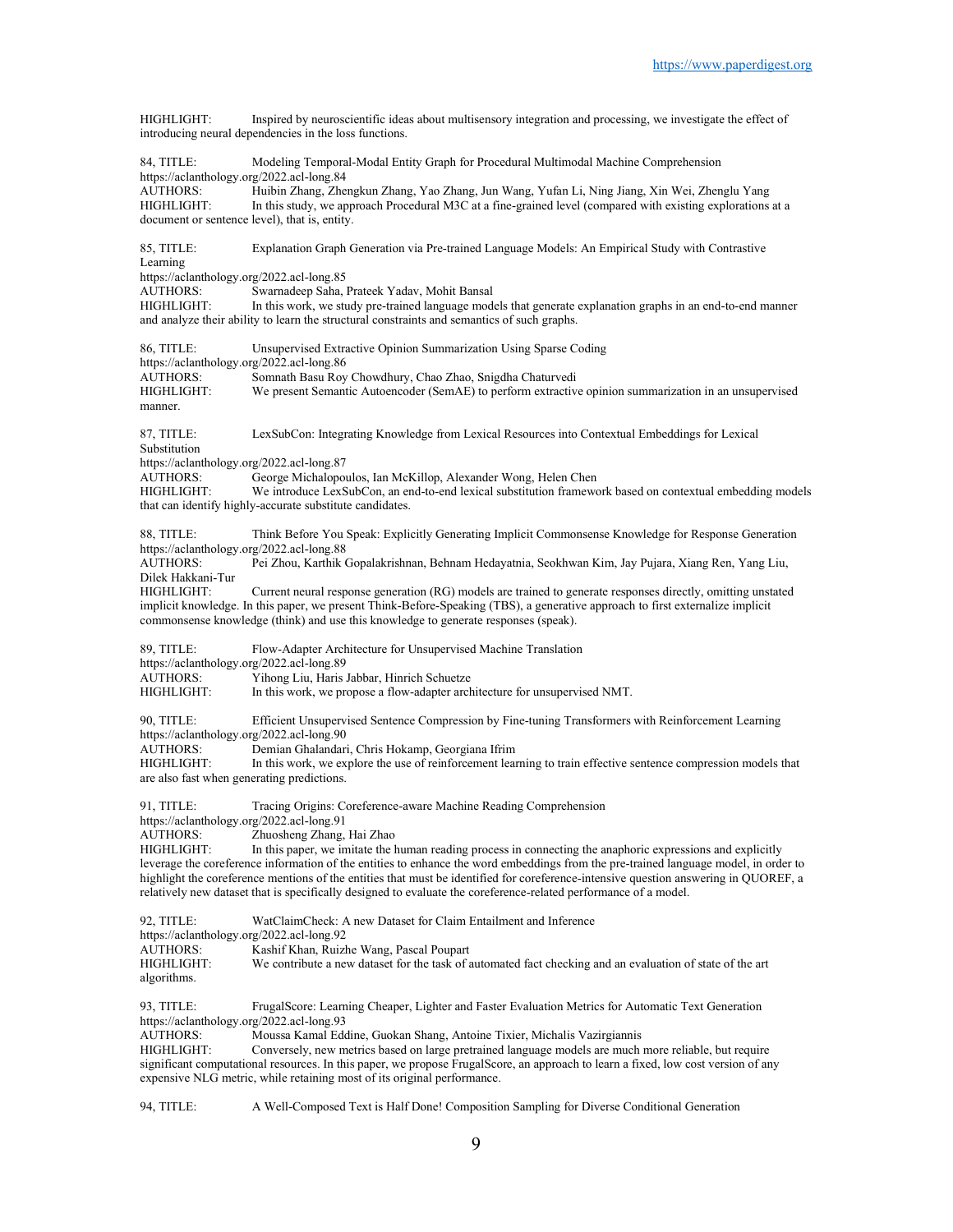https://aclanthology.org/2022.acl-long.94<br>AUTHORS: Shashi Naravan. Go AUTHORS: Shashi Narayan, Gon?alo Sim?es, Yao Zhao, Joshua Maynez, Dipanjan Das, Michael Collins, Mirella Lapata<br>HIGHLIGHT: We propose Composition Sampling, a simple but effective method to generate diverse outputs for cond We propose Composition Sampling, a simple but effective method to generate diverse outputs for conditional generation of higher quality compared to previous stochastic decoding strategies. 95, TITLE: Synthetic Question Value Estimation for Domain Adaptation of Question Answering https://aclanthology.org/2022.acl-long.95<br>AUTHORS: Xiang Yue. Zivu Y Xiang Yue, Ziyu Yao, Huan Sun HIGHLIGHT: In this paper, we introduce a novel idea of training a question value estimator (QVE) that directly estimates the usefulness of synthetic questions for improving the target-domain QA performance. 96, TITLE: Better Language Model with Hypernym Class Prediction https://aclanthology.org/2022.acl-long.96<br>AUTHORS: He Bai. Tong Wang He Bai, Tong Wang, Alessandro Sordoni, Peng Shi HIGHLIGHT: Class-based language models (LMs) have been long devised to address context sparsity in n-gram LMs. In this study, we revisit this approach in the context of neural LMs. 97, TITLE: Tackling Fake News Detection by Continually Improving Social Context Representations using Graph Neural Networks https://aclanthology.org/2022.acl-long.97<br>AUTHORS: Nikhil Mehta, Mar. AUTHORS: Nikhil Mehta, Maria Pacheco, Dan Goldwasser<br>HIGHLIGHT: We view fake news detection as reasoning over We view fake news detection as reasoning over the relations between sources, articles they publish, and engaging users on social media in a graph framework. After embedding this information, we formulate inference operators which augment the graph edges by revealing unobserved interactions between its elements, such as similarity between documents' contents and users' engagement patterns. 98, TITLE: Understanding Gender Bias in Knowledge Base Embeddings https://aclanthology.org/2022.acl-long.98<br>AUTHORS: Yupei Du. Oi Zhen Yupei Du, Qi Zheng, Yuanbin Wu, Man Lan, Yan Yang, Meirong Ma HIGHLIGHT: Knowledge base (KB) embeddings have been shown to contain gender biases. In this paper, we study two questions regarding these biases: how to quantify them, and how to trace their origins in KB? 99, TITLE: Computational Historical Linguistics and Language Diversity in South Asia https://aclanthology.org/2022.acl-long.99<br>AUTHORS: Aryaman Arora, A AUTHORS: Aryaman Arora, Adam Farris, Samopriya Basu, Suresh Kolichala<br>HIGHLIGHT: We claim that data scatteredness (rather than scarcity) is the prima We claim that data scatteredness (rather than scarcity) is the primary obstacle in the development of South Asian language technology, and suggest that the study of language history is uniquely aligned with surmounting this obstacle. 100, TITLE: Faithful or Extractive? On Mitigating the Faithfulness-Abstractiveness Trade-off in Abstractive Summarization https://aclanthology.org/2022.acl-long.100<br>AUTHORS: Faisal Ladhak, Esin Faisal Ladhak, Esin Durmus, He He, Claire Cardie, Kathleen McKeown HIGHLIGHT: In this work, we present a framework for evaluating the effective faithfulness of summarization systems, by generating a faithfulness-abstractiveness trade-off curve that serves as a control at different operating points on the abstractiveness spectrum. 101, TITLE: Slangvolution: A Causal Analysis of Semantic Change and Frequency Dynamics in Slang https://aclanthology.org/2022.acl-long.101 AUTHORS: Daphna Keidar, Andreas Opedal, Zhijing Jin, Mrinmaya Sachan HIGHLIGHT: Languages are continuously undergoing changes, and the mechan Languages are continuously undergoing changes, and the mechanisms that underlie these changes are still a matter of debate. In this work, we approach language evolution through the lens of causality in order to model not only how various distributional factors associate with language change, but how they causally affect it. 102, TITLE: Spurious Correlations in Reference-Free Evaluation of Text Generation https://aclanthology.org/2022.acl-long.102<br>AUTHORS: Esin Durmus, Faisal Esin Durmus, Faisal Ladhak, Tatsunori Hashimoto HIGHLIGHT: Despite promising recentresults, we find evidence that reference-freeevaluation metrics of summarization and dialoggeneration may be relying on spuriouscorrelations with measures such as word overlap,perplexity, and length. 103, TITLE: On The Ingredients of an Effective Zero-shot Semantic Parser https://aclanthology.org/2022.acl-long.103 AUTHORS: Pengcheng Yin, John Wieting, Avirup Sil, Graham Neubig<br>HIGHLIGHT: In this paper we analyze zero-shot parsers through the lense In this paper we analyze zero-shot parsers through the lenses of the language and logical gaps (Herzig and Berant, 2019), which quantify the discrepancy of language and programmatic patterns between the canonical examples and real-world user-issued ones. 104, TITLE: Bias Mitigation in Machine Translation Quality Estimation https://aclanthology.org/2022.acl-long.104<br>AUTHORS: Hanna Behnke, Mari Hanna Behnke, Marina Fomicheva, Lucia Specia HIGHLIGHT: We analyse the partial input bias in further detail and evaluate four approaches to use auxiliary tasks for bias

mitigation.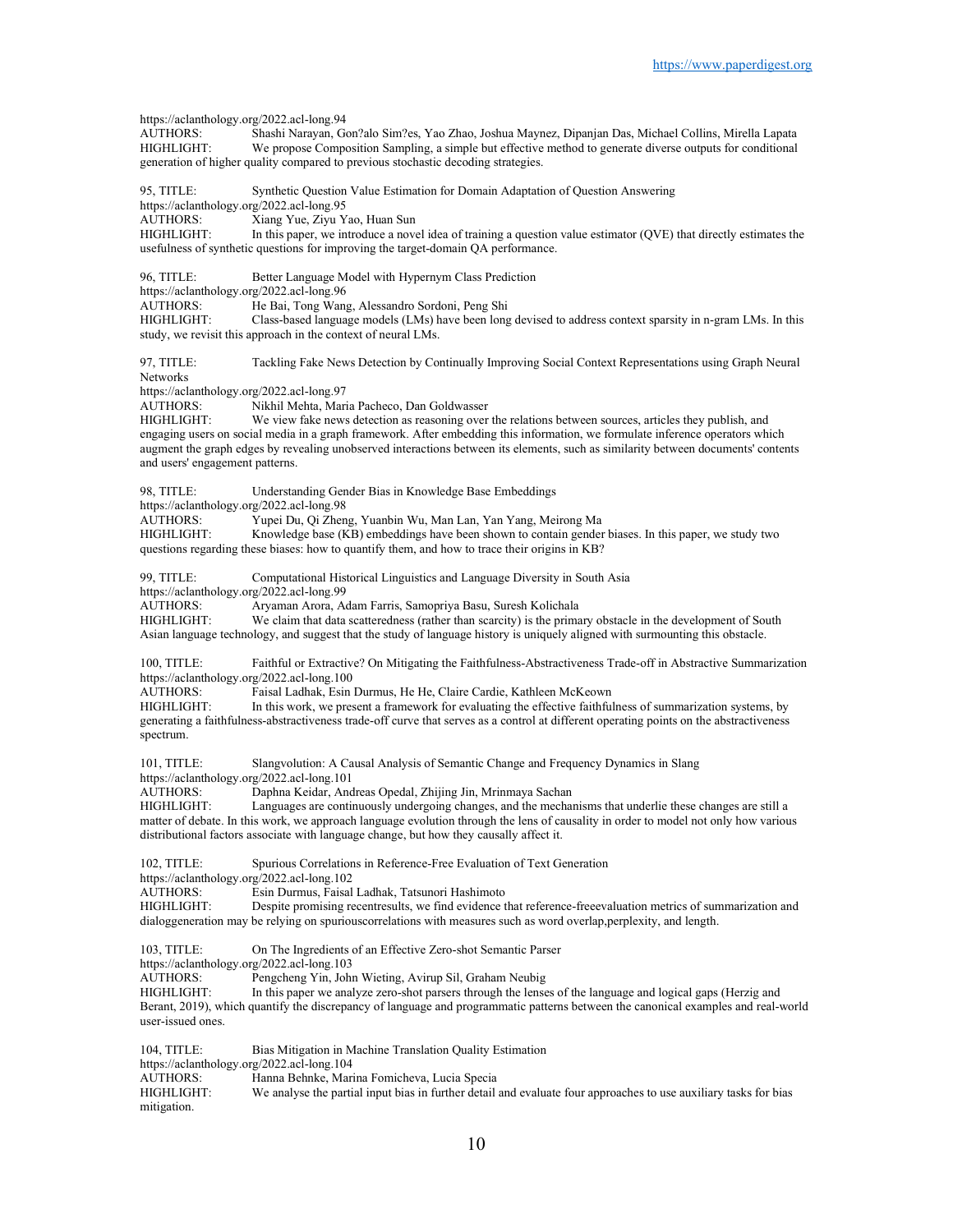105, TITLE: Unified Speech-Text Pre-training for Speech Translation and Recognition https://aclanthology.org/2022.acl-long.105<br>AUTHORS: Yun Tang, Hongyu Yun Tang, Hongyu Gong, Ning Dong, Changhan Wang, Wei-Ning Hsu, Jiatao Gu, Alexei Baevski, Xian Li, Abdelrahman Mohamed, Michael Auli, Juan Pino In this work, we describe a method to jointly pre-train speech and text in an encoder-decoder modeling framework for speech translation and recognition. 106, TITLE: Match the Script, Adapt if Multilingual: Analyzing the Effect of Multilingual Pretraining on Cross-lingual Transferability https://aclanthology.org/2022.acl-long.106 AUTHORS: Yoshinari Fujinuma, Jordan Boyd-Graber, Katharina Kann<br>HIGHLIGHT: However, it is unclear how the number of pretraining langu However, it is unclear how the number of pretraining languages influences a model's zero-shot learning for languages unseen during pretraining. To fill this gap, we ask the following research questions: (1) How does the number of pretraining languages influence zero-shot performance on unseen target languages? (2) Does the answer to that question change with model adaptation? (3) Do the findings for our first question change if the languages used for pretraining are all related? 107, TITLE: Structured Pruning Learns Compact and Accurate Models https://aclanthology.org/2022.acl-long.107 AUTHORS: Mengzhou Xia, Zexuan Zhong, Danqi Chen<br>HIGHLIGHT: In this work, we propose a task-specific stru In this work, we propose a task-specific structured pruning method CoFi (Coarse- and Fine-grained Pruning), which delivers highly parallelizable subnetworks and matches the distillation methods in both accuracy and latency, without resorting to any unlabeled data. 108, TITLE: How can NLP Help Revitalize Endangered Languages? A Case Study and Roadmap for the Cherokee Language https://aclanthology.org/2022.acl-long.108 AUTHORS: Shiyue Zhang, Ben Frey, Mohit Bansal<br>HIGHLIGHT: In this work, we focus on discussing ho In this work, we focus on discussing how NLP can help revitalize endangered languages. 109, TITLE: Differentiable Multi-Agent Actor-Critic for Multi-Step Radiology Report Summarization https://aclanthology.org/2022.acl-long.109<br>AUTHORS: Sanjeev Kumar Karr Sanjeev Kumar Karn, Ning Liu, Hinrich Schuetze, Oladimeji Farri HIGHLIGHT: To fully explore the cascade structure and explainability of radiology report summarization, we introduce two innovations. First, we design a two-step approach: extractive summarization followed by abstractive summarization. Second, we additionally break down the extractive part into two independent tasks: extraction of salient (1) sentences and (2) keywords. 110, TITLE: Online Semantic Parsing for Latency Reduction in Task-Oriented Dialogue https://aclanthology.org/2022.acl-long.110<br>AUTHORS: Jiawei Zhou. Jason F AUTHORS: Jiawei Zhou, Jason Eisner, Michael Newman, Emmanouil Antonios Platanios, Sam Thomson<br>HIGHLIGHT: We propose a general framework with first a learned prefix-to-program prediction module, an We propose a general framework with first a learned prefix-to-program prediction module, and then a simple yet effective thresholding heuristic for subprogram selection for early execution. 111, TITLE: Few-Shot Tabular Data Enrichment Using Fine-Tuned Transformer Architectures https://aclanthology.org/2022.acl-long.111<br>AUTHORS: Asaf Harari. Gilad K Asaf Harari, Gilad Katz HIGHLIGHT: Our approach is based on an adaptation of BERT, for which we present a novel fine-tuning approach that reformulates the tuples of the datasets as sentences. 112, TITLE: SummN: A Multi-Stage Summarization Framework for Long Input Dialogues and Documents https://aclanthology.org/2022.acl-long.112<br>AUTHORS: Yusen Zhang. Ansor Yusen Zhang, Ansong Ni, Ziming Mao, Chen Henry Wu, Chenguang Zhu, Budhaditya Deb, Ahmed Awadallah, Dragomir Radev, Rui Zhang In this paper, we propose SummN, a simple, flexible, and effective multi-stage framework for input texts that are longer than the maximum context length of typical pretrained LMs. 113, TITLE: Open Domain Question Answering with A Unified Knowledge Interface https://aclanthology.org/2022.acl-long.113 AUTHORS: Kaixin Ma, Hao Cheng, Xiaodong Liu, Eric Nyberg, Jianfeng Gao While data-to-text generation has the potential to serve as a universal interface for data and text, its feasibility for downstream tasks remains largely unknown. In this work, we bridge this gap and use the data-to-text method as a means for encoding structured knowledge for open-domain question answering. 114, TITLE: Principled Paraphrase Generation with Parallel Corpora https://aclanthology.org/2022.acl-long.114 AUTHORS: Aitor Ormazabal, Mikel Artetxe, Aitor Soroa, Gorka Labaka, Eneko Agirre In this paper, we formalize the implicit similarity function induced by this approach, and show that it is susceptible to non-paraphrase pairs sharing a single ambiguous translation.

115, TITLE: GlobalWoZ: Globalizing MultiWoZ to Develop Multilingual Task-Oriented Dialogue Systems https://aclanthology.org/2022.acl-long.115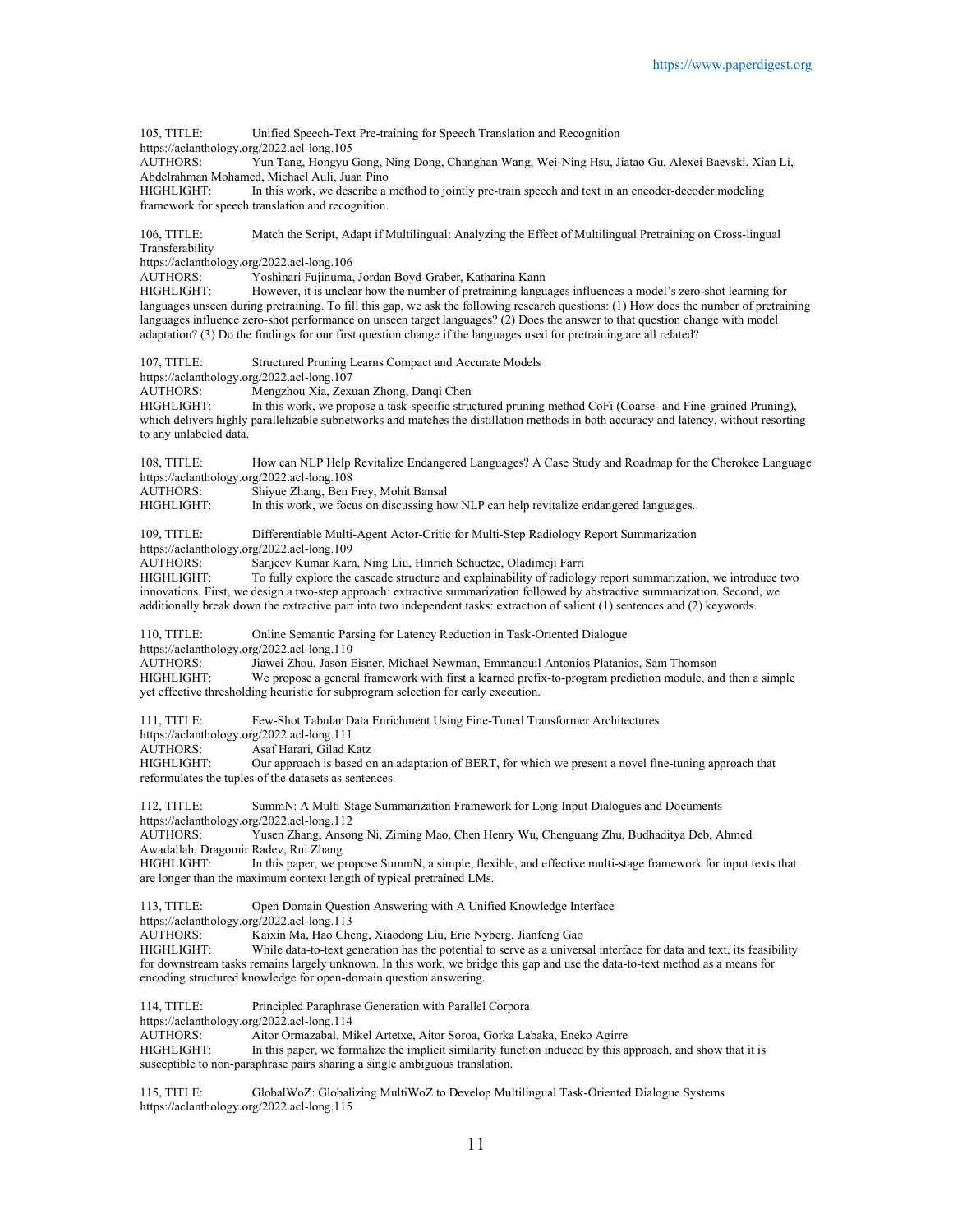AUTHORS: Bosheng Ding, Junjie Hu, Lidong Bing, Mahani Aljunied, Shafiq Joty, Luo Si, Chunyan Miao However, existing multilingual ToD datasets either have a limited coverage of languages due to the high cost of data curation, or ignore the fact that dialogue entities barely exist in countries speaking these languages. To tackle these limitations, we introduce a novel data curation method that generates GlobalWoZ - a large-scale multilingual ToD dataset globalized from an English ToD dataset for three unexplored use cases of multilingual ToD systems. 116, TITLE: Domain Knowledge Transferring for Pre-trained Language Model via Calibrated Activation Boundary **Distillation** https://aclanthology.org/2022.acl-long.116<br>AUTHORS: Dongha Choi, Hongs Dongha Choi, HongSeok Choi, Hyunju Lee HIGHLIGHT: In this study, we propose a domain knowledge transferring (DoKTra) framework for PLMs without additional in-domain pretraining. 117, TITLE: Retrieval-guided Counterfactual Generation for QA https://aclanthology.org/2022.acl-long.117 AUTHORS: Bhargavi Paranjape, Matthew Lamm, Ian Tenney We focus on the task of creating counterfactuals for question answering, which presents unique challenges related to world knowledge, semantic diversity, and answerability. To address these challenges, we develop a Retrieve-Generate-Filter(RGF) technique to create counterfactual evaluation and training data with minimal human supervision. 118, TITLE: DYLE: Dynamic Latent Extraction for Abstractive Long-Input Summarization https://aclanthology.org/2022.acl-long.118 AUTHORS: Ziming Mao, Chen Henry Wu, Ansong Ni, Yusen Zhang, Rui Zhang, Tao Yu, Budhaditya Deb, Chenguang Zhu, Ahmed Awadallah, Dragomir Radev In this paper, we present DYLE, a novel dynamic latent extraction approach for abstractive long-input summarization. 119, TITLE: Searching for fingerspelled content in American Sign Language https://aclanthology.org/2022.acl-long.119 AUTHORS: Bowen Shi, Diane Brentari, Greg Shakhnarovich, Karen Livescu HIGHLIGHT: In this paper, we address the problem of searching for fingerspelled keywords or key phrases in raw sign language videos. 120, TITLE: Skill Induction and Planning with Latent Language https://aclanthology.org/2022.acl-long.120<br>AUTHORS: Pratvusha Sharma. Pratyusha Sharma, Antonio Torralba, Jacob Andreas HIGHLIGHT: We present a framework for learning hierarchical policies from demonstrations, using sparse natural language annotations to guide the discovery of reusable skills for autonomous decision-making. 121, TITLE: Fully-Semantic Parsing and Generation: the BabelNet Meaning Representation https://aclanthology.org/2022.acl-long.121 AUTHORS: Abelardo Carlos Mart?nez Lorenzo, Marco Maru, Roberto Navigli<br>HIGHLIGHT: In this paper, we present the BabelNet Meaning Representation (B) In this paper, we present the BabelNet Meaning Representation (BMR), an interlingual formalism that abstracts away from language-specific constraints by taking advantage of the multilingual semantic resources of BabelNet and VerbAtlas. 122, TITLE: Leveraging Similar Users for Personalized Language Modeling with Limited Data https://aclanthology.org/2022.acl-long.122 AUTHORS: Charles Welch, Chenxi Gu, Jonathan Kummerfeld, Veronica Perez-Rosas, Rada Mihalcea However, when a new user joins a platform and not enough text is available, it is harder to build effective personalized language models. We propose a solution for this problem, using a model trained on users that are similar to a new user. 123, TITLE: DEEP: DEnoising Entity Pre-training for Neural Machine Translation https://aclanthology.org/2022.acl-long.123 AUTHORS: Junjie Hu, Hiroaki Hayashi, Kyunghyun Cho, Graham Neubig Earlier named entity translation methods mainly focus on phonetic transliteration, which ignores the sentence context for translation and is limited in domain and language coverage. To address this limitation, we propose DEEP, a DEnoising Entity Pre-training method that leverages large amounts of monolingual data and a knowledge base to improve named entity translation accuracy within sentences. 124, TITLE: Multi-Modal Sarcasm Detection via Cross-Modal Graph Convolutional Network https://aclanthology.org/2022.acl-long.124 AUTHORS: Bin Liang, Chenwei Lou, Xiang Li, Min Yang, Lin Gui, Yulan He, Wenjie Pei, Ruifeng Xu HIGHLIGHT: In this paper, we investigate multi-modal sarcasm detection from a novel perspective by constructing a crossmodal graph for each instance to explicitly draw the ironic relations between textual and visual modalities. 125, TITLE: Composable Sparse Fine-Tuning for Cross-Lingual Transfer https://aclanthology.org/2022.acl-long.125<br>AUTHORS: Alan Ansell, Edoard AUTHORS: Alan Ansell, Edoardo Ponti, Anna Korhonen, Ivan Vulic<br>HIGHLIGHT: Sparse fine-tuning is expressive, as it controls the behavior Sparse fine-tuning is expressive, as it controls the behavior of all model components. In this work, we introduce a new fine-tuning method with both these desirable properties.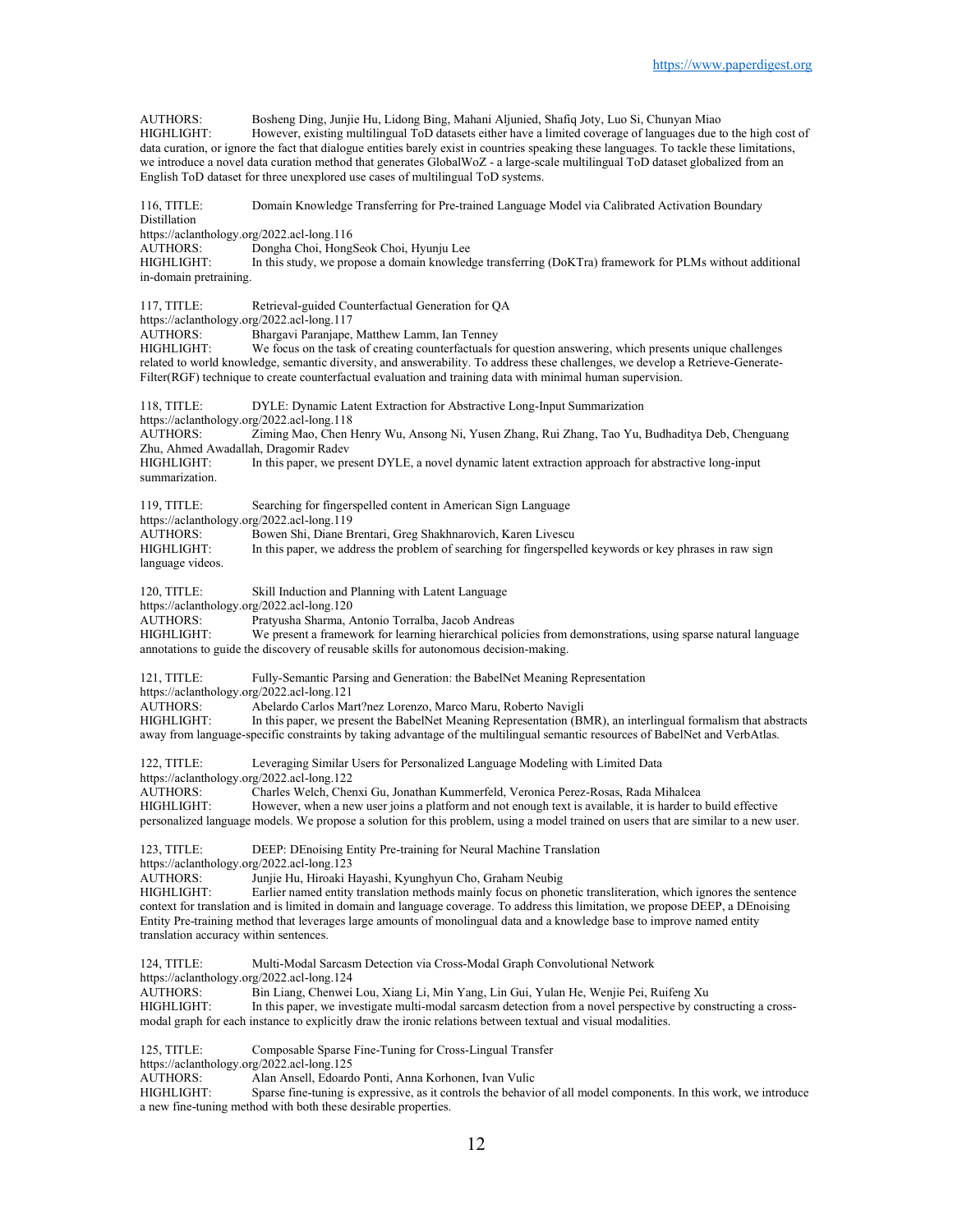126, TITLE: Toward Annotator Group Bias in Crowdsourcing https://aclanthology.org/2022.acl-long.126<br>AUTHORS: Haochen Liu, Joseph Haochen Liu, Joseph Thekinen, Sinem Mollaoglu, Da Tang, Ji Yang, Youlong Cheng, Hui Liu, Jiliang Tang HIGHLIGHT: In this work, we reveal that annotators within the same demographic group tend to show consistent group bias in annotation tasks and thus we conduct an initial study on annotator group bias. 127, TITLE: Under the Morphosyntactic Lens: A Multifaceted Evaluation of Gender Bias in Speech Translation https://aclanthology.org/2022.acl-long.127<br>AUTHORS: Beatrice Savoldi, Ma Beatrice Savoldi, Marco Gaido, Luisa Bentivogli, Matteo Negri, Marco Turchi HIGHLIGHT: Focusing on speech translation, we conduct a multifaceted evaluation on three language directions (English-French/Italian/Spanish), with models trained on varying amounts of data and different word segmentation techniques. 128, TITLE: Answering Open-Domain Multi-Answer Questions via a Recall-then-Verify Framework https://aclanthology.org/2022.acl-long.128 AUTHORS: Zhihong Shao, Minlie Huang<br>HIGHLIGHT: To address these issues, we p To address these issues, we propose to answer open-domain multi-answer questions with a recall-then-verify framework, which separates the reasoning process of each answer so that we can make better use of retrieved evidence while also leveraging large models under the same memory constraint. 129, TITLE: Probing as Quantifying Inductive Bias https://aclanthology.org/2022.acl-long.129 AUTHORS: Alexander Immer, Lucas Torroba Hennigen, Vincent Fortuin, Ryan Cotterell HIGHLIGHT: In the theoretical portion of this paper, we take the position that the goal of probing ought to be measuring the amount of inductive bias that the representations encode on a specific task. 130, TITLE: Probing Structured Pruning on Multilingual Pre-trained Models: Settings, Algorithms, and Efficiency https://aclanthology.org/2022.acl-long.130<br>AUTHORS: Yanyang Li. Fuli Lu Yanyang Li, Fuli Luo, Runxin Xu, Songfang Huang, Fei Huang, Liwei Wang HIGHLIGHT: To facilitate the comparison on all sparsity levels, we present Dynamic Sparsification, a simple approach that allows training the model once and adapting to different model sizes at inference. 131, TITLE: GPT-D: Inducing Dementia-related Linguistic Anomalies by Deliberate Degradation of Artificial Neural Language Models https://aclanthology.org/2022.acl-long.131<br>AUTHORS: Changye Li. David H Changye Li, David Knopman, Weizhe Xu, Trevor Cohen, Serguei Pakhomov HIGHLIGHT: However, questions remain about their ability to generalize beyond the small reference sets that are publicly available for research. As an alternative to fitting model parameters directly, we propose a novel method by which a Transformer DL model (GPT-2) pre-trained on general English text is paired with an artificially degraded version of itself (GPT-D), to compute the ratio between these two models' perplexities on language from cognitively healthy and impaired individuals. 132, TITLE: An Empirical Survey of the Effectiveness of Debiasing Techniques for Pre-trained Language Models https://aclanthology.org/2022.acl-long.132<br>AUTHORS: Nicholas Meade, Eli Nicholas Meade, Elinor Poole-Dayan, Siva Reddy HIGHLIGHT: In this work, we perform an empirical survey of five recently proposed bias mitigation techniques: Counterfactual Data Augmentation (CDA), Dropout, Iterative Nullspace Projection, Self-Debias, and SentenceDebias. 133, TITLE: Exploring and Adapting Chinese GPT to Pinyin Input Method https://aclanthology.org/2022.acl-long.133 AUTHORS: Minghuan Tan, Yong Dai, Duyu Tang, Zhangyin Feng, Guoping Huang, Jing Jiang, Jiwei Li, Shuming Shi While GPT has become the de-facto method for text generation tasks, its application to pinyin input method remains unexplored.In this work, we make the first exploration to leverage Chinese GPT for pinyin input method. 134, TITLE: Enhancing Cross-lingual Natural Language Inference by Prompt-learning from Cross-lingual Templates https://aclanthology.org/2022.acl-long.134 AUTHORS: Kunxun Qi, Hai Wan, Jianfeng Du, Haolan Chen HIGHLIGHT: Inspired by recent promising results achieved by prompt-learning, this paper proposes a novel prompt-learning based framework for enhancing XNLI. 135, TITLE: Sense Embeddings are also Biased - Evaluating Social Biases in Static and Contextualised Sense Embeddings https://aclanthology.org/2022.acl-long.135 AUTHORS: Yi Zhou, Masahiro Kaneko, Danushka Bollegala HIGHLIGHT: We create a benchmark dataset for evaluating the social biases in sense embeddings and propose novel sensespecific bias evaluation measures. 136, TITLE: Hybrid Semantics for Goal-Directed Natural Language Generation https://aclanthology.org/2022.acl-long.136<br>AUTHORS: Connor Baumler, So Connor Baumler, Soumya Ray HIGHLIGHT: We consider the problem of generating natural language given a communicative goal and a world description.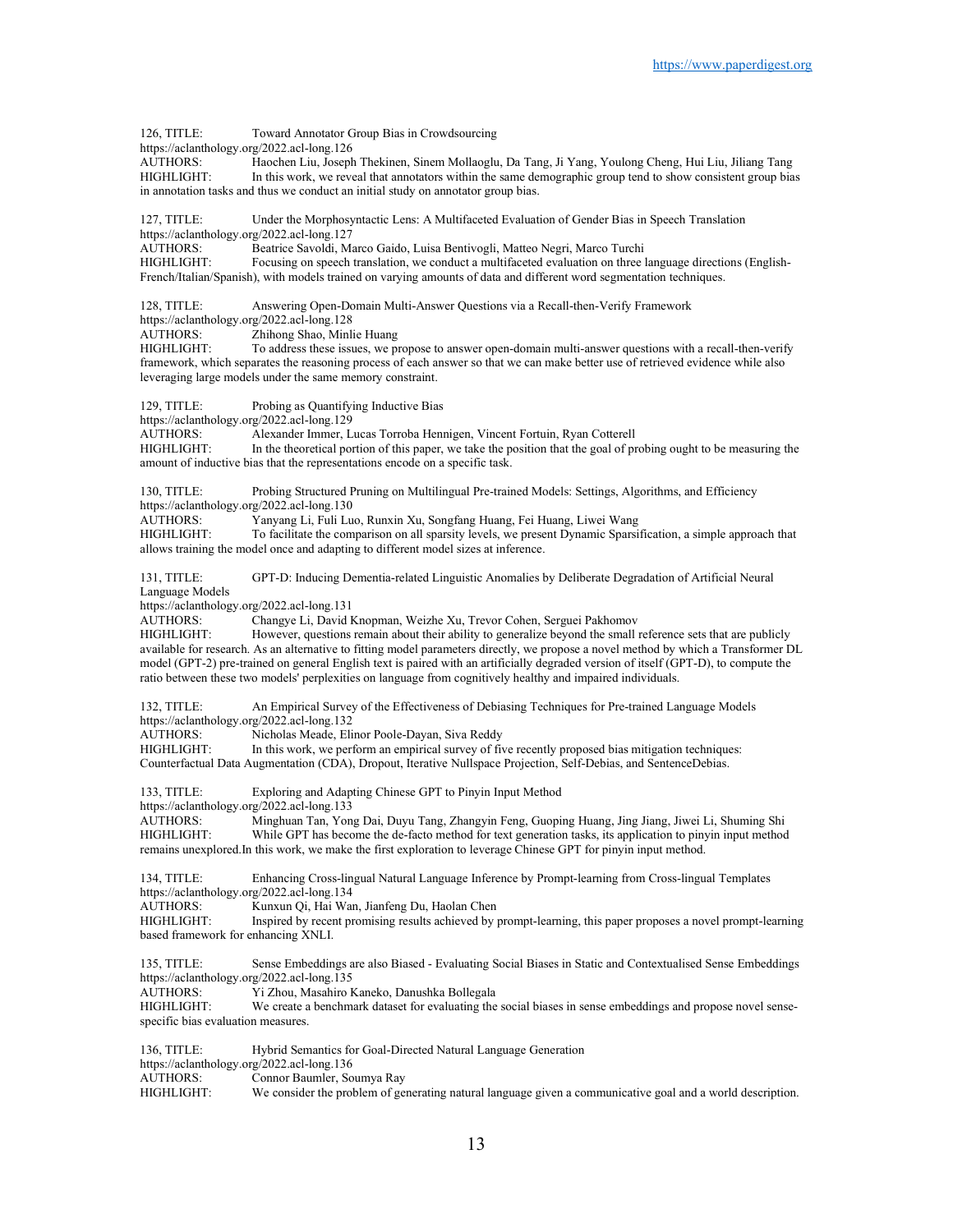137, TITLE: Predicting Intervention Approval in Clinical Trials through Multi-Document Summarization https://aclanthology.org/2022.acl-long.137 AUTHORS: Georgios Katsimpras, Georgios Paliouras HIGHLIGHT: In this study, we propose a new method to predict the effectiveness of an intervention in a clinical trial. 138, TITLE: BiTIIMT: A Bilingual Text-infilling Method for Interactive Machine Translation https://aclanthology.org/2022.acl-long.138 AUTHORS: Yanling Xiao, Lemao Liu, Guoping Huang, Qu Cui, Shujian Huang, Shuming Shi, Jiajun Chen HIGHLIGHT: In this work, we propose a novel BiTIIMT system, Bilingual Text-Infilling for Interactive Neural Machine Translation. 139, TITLE: Distributionally Robust Finetuning BERT for Covariate Drift in Spoken Language Understanding https://aclanthology.org/2022.acl-long.139<br>AUTHORS: Samuel Broscheit. C Samuel Broscheit, Quynh Do, Judith Gaspers HIGHLIGHT: In this study, we investigate robustness against covariate drift in spoken language understanding (SLU). 140, TITLE: Enhancing Chinese Pre-trained Language Model via Heterogeneous Linguistics Graph https://aclanthology.org/2022.acl-long.140 AUTHORS: Yanzeng Li, Jiangxia Cao, Xin Cong, Zhenyu Zhang, Bowen Yu, Hongsong Zhu, Tingwen Liu Hence, we propose a task-free enhancement module termed as Heterogeneous Linguistics Graph (HLG) to enhance Chinese pre-trained language models by integrating linguistics knowledge. 141, TITLE: Divide and Denoise: Learning from Noisy Labels in Fine-Grained Entity Typing with Cluster-Wise Loss Correction https://aclanthology.org/2022.acl-long.141<br>AUTHORS: Kunyuan Pang, Hao Kunyuan Pang, Haoyu Zhang, Jie Zhou, Ting Wang HIGHLIGHT: Existing FET noise learning methods rely on prediction distributions in an instance-independent manner, which causes the problem of confirmation bias. In this work, we propose a clustering-based loss correction framework named Feature Cluster Loss Correction (FCLC), to address these two problems. 142, TITLE: Towards Robustness of Text-to-SQL Models Against Natural and Realistic Adversarial Table Perturbation https://aclanthology.org/2022.acl-long.142<br>AUTHORS: Xinyu Pi, Bing Wan Xinyu Pi, Bing Wang, Yan Gao, Jiaqi Guo, Zhoujun Li, Jian-Guang Lou HIGHLIGHT: Previous studies along this line primarily focused on perturbations in the natural language question side, neglecting the variability of tables. Motivated by this, we propose the Adversarial Table Perturbation (ATP) as a new attacking paradigm to measure robustness of Text-to-SQL models. 143, TITLE: Overcoming Catastrophic Forgetting beyond Continual Learning: Balanced Training for Neural Machine Translation https://aclanthology.org/2022.acl-long.143<br>AUTHORS: Chenze Shao, Yang Chenze Shao, Yang Feng HIGHLIGHT: The underlying cause is that training samples do not get balanced training in each model update, so we name this problem imbalanced training. To alleviate this problem, we propose Complementary Online Knowledge Distillation (COKD), which uses dynamically updated teacher models trained on specific data orders to iteratively provide complementary knowledge to the student model. 144, TITLE: Metaphors in Pre-Trained Language Models: Probing and Generalization Across Datasets and Languages https://aclanthology.org/2022.acl-long.144<br>AUTHORS: Ehsan Aghazadeh, N Ehsan Aghazadeh, Mohsen Fayyaz, Yadollah Yaghoobzadeh HIGHLIGHT: Large pre-trained language models (PLMs) are therefore assumed to encode metaphorical knowledge useful for NLP systems. In this paper, we investigate this hypothesis for PLMs, by probing metaphoricity information in their encodings, and by measuring the cross-lingual and cross-dataset generalization of this information. 145, TITLE: Discrete Opinion Tree Induction for Aspect-based Sentiment Analysis https://aclanthology.org/2022.acl-long.145 AUTHORS: Chenhua Chen, Zhiyang Teng, Zhongqing Wang, Yue Zhang HIGHLIGHT: In this paper, we propose an aspect-specific and language-agnostic discrete latent opinion tree model as an alternative structure to explicit dependency trees. 146, TITLE: Investigating Non-local Features for Neural Constituency Parsing https://aclanthology.org/2022.acl-long.146 AUTHORS: Leyang Cui, Sen Yang, Yue Zhang HIGHLIGHT: In this paper, we investigate injecting non-local features into the training process of a local span-based parser, by predicting constituent n-gram non-local patterns and ensuring consistency between non-local patterns and local constituents. 147, TITLE: Learning from Sibling Mentions with Scalable Graph Inference in Fine-Grained Entity Typing https://aclanthology.org/2022.acl-long.147 AUTHORS: Yi Chen, Jiayang Cheng, Haiyun Jiang, Lemao Liu, Haisong Zhang, Shuming Shi, Ruifeng Xu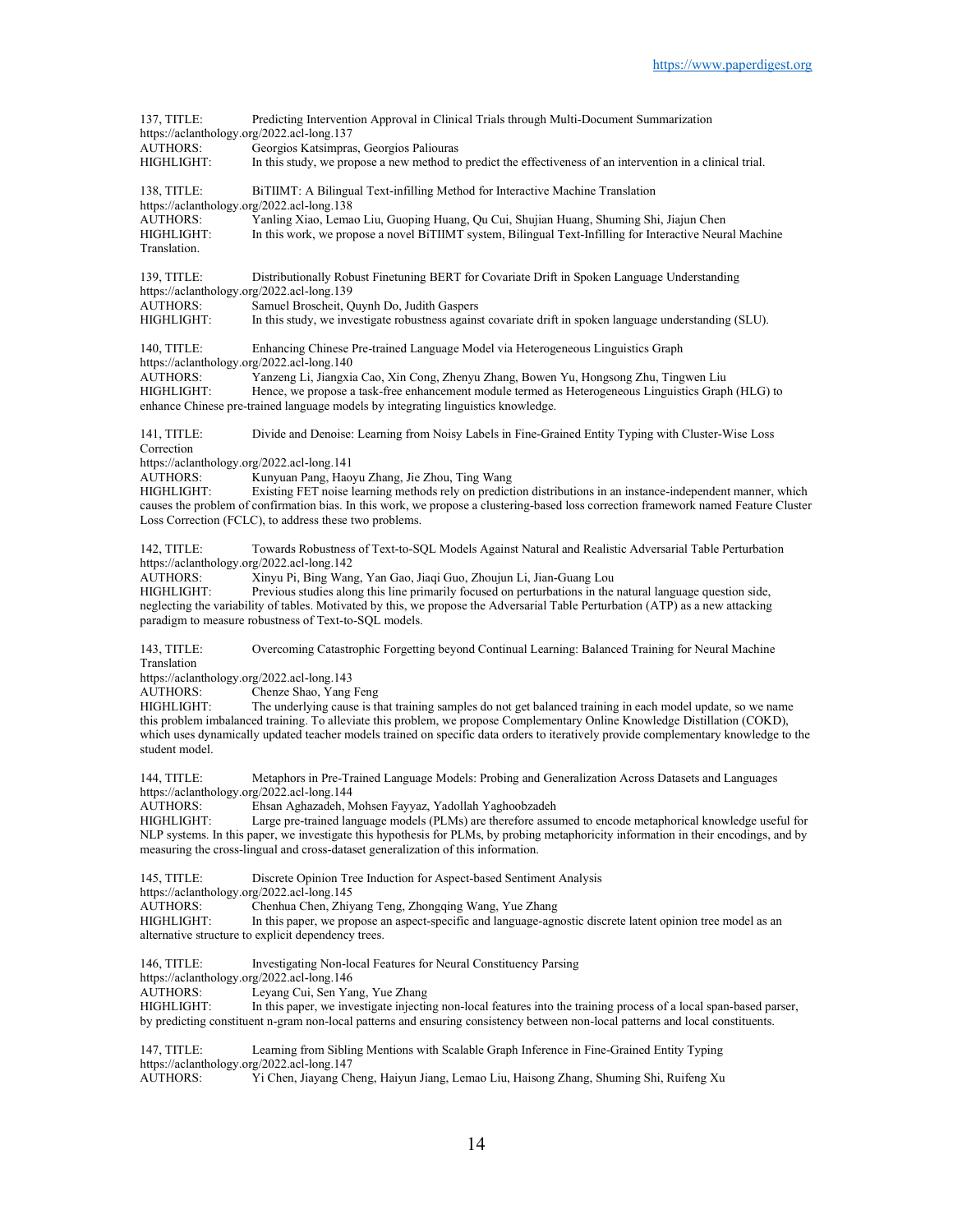HIGHLIGHT: In this paper, we firstly empirically find that existing models struggle to handle hard mentions due to their insufficient contexts, which consequently limits their overall typing performance. To this end, we propose to exploit sibling mentions for enhancing the mention representations.

| 148, TITLE:<br>https://aclanthology.org/2022.acl-long.148<br>AUTHORS:<br>HIGHLIGHT:<br>encoder.                                          | A Variational Hierarchical Model for Neural Cross-Lingual Summarization<br>Yunlong Liang, Fandong Meng, Chulun Zhou, Jinan Xu, Yufeng Chen, Jinsong Su, Jie Zhou<br>However, it is very challenging for the model to directly conduct CLS as it requires both the abilities to translate<br>and summarize. To address this issue, we propose a hierarchical model for the CLS task, based on the conditional variational auto-                                                                                                                                                                                                                   |
|------------------------------------------------------------------------------------------------------------------------------------------|--------------------------------------------------------------------------------------------------------------------------------------------------------------------------------------------------------------------------------------------------------------------------------------------------------------------------------------------------------------------------------------------------------------------------------------------------------------------------------------------------------------------------------------------------------------------------------------------------------------------------------------------------|
| 149, TITLE:<br>https://aclanthology.org/2022.acl-long.149<br><b>AUTHORS:</b><br><b>HIGHLIGHT:</b><br>difficulty.                         | On the Robustness of Question Rewriting Systems to Questions of Varying Hardness<br>Hai Ye, Hwee Tou Ng, Wenjuan Han<br>In this paper, we are interested in the robustness of a QR system to questions varying in rewriting hardness or                                                                                                                                                                                                                                                                                                                                                                                                          |
| 150, TITLE:<br>Languages<br>https://aclanthology.org/2022.acl-long.150<br>AUTHORS:<br>HIGHLIGHT:                                         | OpenHands: Making Sign Language Recognition Accessible with Pose-based Pretrained Models across<br>Prem Selvaraj, Gokul Nc, Pratyush Kumar, Mitesh Khapra<br>We introduce OpenHands, a library where we take four key ideas from the NLP community for low-resource<br>languages and apply them to sign languages for word-level recognition.                                                                                                                                                                                                                                                                                                    |
| 151, TITLE:<br>https://aclanthology.org/2022.acl-long.151<br><b>AUTHORS:</b><br>Liu, Qun Liu<br>HIGHLIGHT:<br>model.                     | bert2BERT: Towards Reusable Pretrained Language Models<br>Cheng Chen, Yichun Yin, Lifeng Shang, Xin Jiang, Yujia Qin, Fengyu Wang, Zhi Wang, Xiao Chen, Zhiyuan<br>In this paper, we propose bert2BERT, which can effectively transfer the knowledge of an existing smaller pre-<br>trained model to a large model through parameter initialization and significantly improve the pre-training efficiency of the large                                                                                                                                                                                                                           |
| $152$ , TITLE:<br>https://aclanthology.org/2022.acl-long.152<br><b>AUTHORS:</b><br><b>HIGHLIGHT:</b><br>pretrainingand downstream tasks. | Vision-Language Pre-Training for Multimodal Aspect-Based Sentiment Analysis<br>Yan Ling, Jianfei Yu, Rui Xia<br>However, previous approaches either (i) use separately pre-trained visual and textual models, which ignore the<br>crossmodalalignment or (ii) use vision-language models pre-trained with general pre-training tasks, which are inadequate to identify<br>fine-grainedaspects, opinions, and their alignments across modalities. To tackle these limitations, we propose a task-specific Vision-<br>LanguagePre-training framework for MABSA (VLP-MABSA), which is a unified multimodal encoder-decoder architecture for all the |
| 153, TITLE:<br>https://aclanthology.org/2022.acl-long.153<br><b>AUTHORS:</b><br>HIGHLIGHT:<br>science literature.                        | "You might think about slightly revising the title": Identifying Hedges in Peer-tutoring Interactions<br>Yann Raphalen, Chlo? Clavel, Justine Cassell<br>We compared approaches relying on pre-trained resources with others that integrate insights from the social                                                                                                                                                                                                                                                                                                                                                                             |
| 154, TITLE:<br>https://aclanthology.org/2022.acl-long.154<br><b>AUTHORS:</b><br><b>HIGHLIGHT:</b><br>improve the retrieval efficiency.   | Efficient Cluster-Based k-Nearest-Neighbor Machine Translation<br>Dexin Wang, Kai Fan, Boxing Chen, Deyi Xiong<br>To make it practical, in this paper, we explore a more efficient kNN-MT and propose to use clustering to                                                                                                                                                                                                                                                                                                                                                                                                                       |
| 155, TITLE:<br>https://aclanthology.org/2022.acl-long.155<br>AUTHORS:<br><b>HIGHLIGHT:</b>                                               | Headed-Span-Based Projective Dependency Parsing<br>Songlin Yang, Kewei Tu<br>We propose a new method for projective dependency parsing based on headed spans.                                                                                                                                                                                                                                                                                                                                                                                                                                                                                    |
| 156, TITLE:<br>https://aclanthology.org/2022.acl-long.156<br><b>AUTHORS:</b><br>HIGHLIGHT:                                               | Decoding Part-of-Speech from Human EEG Signals<br>Alex Murphy, Bernd Bohnet, Ryan McDonald, Uta Noppeney<br>This work explores techniques to predict Part-of-Speech (PoS) tags from neural signals measured at millisecond<br>resolution with electroencephalography (EEG) during text reading.                                                                                                                                                                                                                                                                                                                                                  |
| 157, TITLE:<br>https://aclanthology.org/2022.acl-long.157                                                                                | Robust Lottery Tickets for Pre-trained Language Models                                                                                                                                                                                                                                                                                                                                                                                                                                                                                                                                                                                           |

AUTHORS: Rui Zheng, Bao Rong, Yuhao Zhou, Di Liang, Sirui Wang, Wei Wu, Tao Gui, Qi Zhang, Xuanjing Huang HIGHLIGHT: However, these tickets are proved to be notrobust to adversarial examples, and even worse than their PLM counterparts. To address this problem, we propose a novel method based on learning binary weight masks to identify robust tickets hidden in the original PLMs.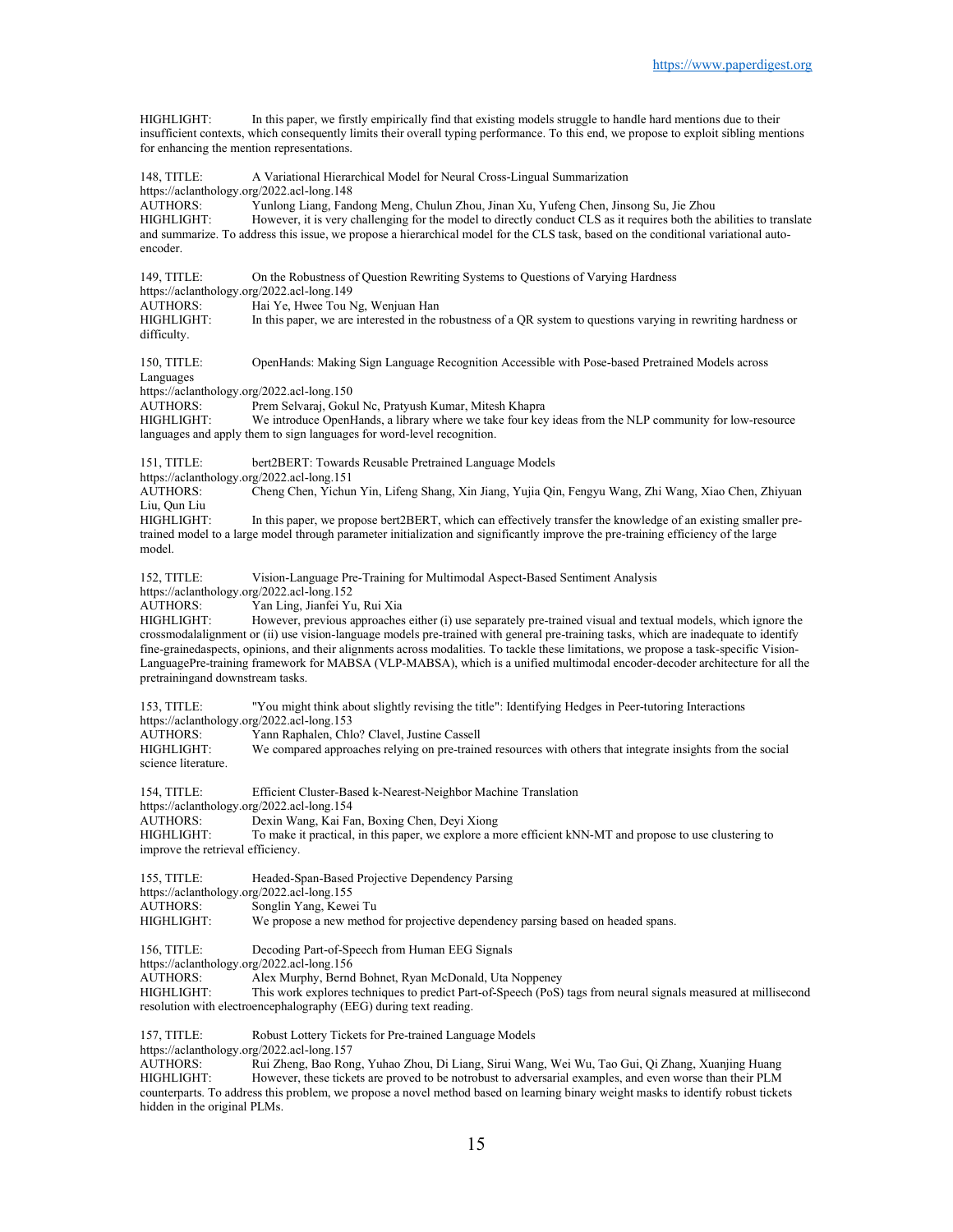158, TITLE: Knowledgeable Prompt-tuning: Incorporating Knowledge into Prompt Verbalizer for Text Classification https://aclanthology.org/2022.acl-long.158 AUTHORS: Shengding Hu, Ning Ding, Huadong Wang, Zhiyuan Liu, Jingang Wang, Juanzi Li, Wei Wu, Maosong Sun HIGHLIGHT: In this work, we focus on incorporating external knowledge into the verbalizer, forming a knowledgeable prompttuning (KPT), to improve and stabilize prompttuning. 159, TITLE: Cross-Lingual Contrastive Learning for Fine-Grained Entity Typing for Low-Resource Languages https://aclanthology.org/2022.acl-long.159<br>AUTHORS: Xu Han, Yuqi Luo, Xu Han, Yuqi Luo, Weize Chen, Zhiyuan Liu, Maosong Sun, Zhou Botong, Hao Fei, Suncong Zheng HIGHLIGHT: In this paper, we propose a cross-lingual contrastive learning framework to learn FGET models for lowresource languages. 160, TITLE: MELM: Data Augmentation with Masked Entity Language Modeling for Low-Resource NER https://aclanthology.org/2022.acl-long.160 AUTHORS: Ran Zhou, Xin Li, Ruidan He, Lidong Bing, Erik Cambria, Luo Si, Chunyan Miao In this work, we propose Masked Entity Language Modeling (MELM) as a novel data augmentation framework for low-resource NER. 161, TITLE: Word2Box: Capturing Set-Theoretic Semantics of Words using Box Embeddings https://aclanthology.org/2022.acl-long.161<br>AUTHORS: Shib Dasgupta, Micl Shib Dasgupta, Michael Boratko, Siddhartha Mishra, Shriya Atmakuri, Dhruvesh Patel, Xiang Li, Andrew McCallum HIGHLIGHT: In this work, we provide a fuzzy-set interpretation of box embeddings, and learn box representations of words using a set-theoretic training objective. 162, TITLE: IAM: A Comprehensive and Large-Scale Dataset for Integrated Argument Mining Tasks https://aclanthology.org/2022.acl-long.162<br>AUTHORS: Living Cheng. Lidor Liying Cheng, Lidong Bing, Ruidan He, Qian Yu, Yan Zhang, Luo Si HIGHLIGHT: In this work, we introduce a comprehensive and large dataset named IAM, which can be applied to a series of argument mining tasks, including claim extraction, stance classification, evidence extraction, etc. 163, TITLE: PLANET: Dynamic Content Planning in Autoregressive Transformers for Long-form Text Generation https://aclanthology.org/2022.acl-long.163<br>AUTHORS: Zhe Hu, Hou Pong C AUTHORS: Zhe Hu, Hou Pong Chan, Jiachen Liu, Xinyan Xiao, Hua Wu, Lifu Huang<br>HIGHLIGHT: In this work, we propose PLANET, a novel generation framework leveragi In this work, we propose PLANET, a novel generation framework leveraging autoregressive self-attention mechanism to conduct content planning and surface realization dynamically. 164, TITLE: CTRLEval: An Unsupervised Reference-Free Metric for Evaluating Controlled Text Generation https://aclanthology.org/2022.acl-long.164<br>AUTHORS: Pei Ke, Hao Zhou, Y Pei Ke, Hao Zhou, Yankai Lin, Peng Li, Jie Zhou, Xiaoyan Zhu, Minlie Huang HIGHLIGHT: In this paper, we propose an unsupervised reference-free metric called CTRLEval, which evaluates controlled text generation from different aspects by formulating each aspect into multiple text infilling tasks. 165, TITLE: Beyond the Granularity: Multi-Perspective Dialogue Collaborative Selection for Dialogue State Tracking https://aclanthology.org/2022.acl-long.165<br>AUTHORS: Jinyu Guo, Kai Shua Jinyu Guo, Kai Shuang, Jijie Li, Zihan Wang, Yixuan Liu HIGHLIGHT: Therefore, using consistent dialogue contents may lead to insufficient or redundant information for different slots, which affects the overall performance. To address this problem, we devise DiCoS-DST to dynamically select the relevant dialogue contents corresponding to each slot for state updating. 166, TITLE: Are Prompt-based Models Clueless? https://aclanthology.org/2022.acl-long.166 AUTHORS: Pride Kavumba, Ryo Takahashi, Yusuke Oda This paper presents an empirical examination of whether few-shot prompt-based models also exploit superficial cues. 167, TITLE: Learning Confidence for Transformer-based Neural Machine Translation https://aclanthology.org/2022.acl-long.167 AUTHORS: Yu Lu, Jiali Zeng, Jiajun Zhang, Shuangzhi Wu, Mu Li HIGHLIGHT: However, this task remains a severe challenge for neural machine translation (NMT), where probabilities from softmax distribution fail to describe when the model is probably mistaken. To address this problem, we propose an unsupervised confidence estimate learning jointly with the training of the NMT model. 168, TITLE: Things not Written in Text: Exploring Spatial Commonsense from Visual Signals https://aclanthology.org/2022.acl-long.168

AUTHORS: Xiao Liu, Da Yin, Yansong Feng, Dongyan Zhao

HIGHLIGHT: Starting from the observation that images are more likely to exhibit spatial commonsense than texts, we explore whether models with visual signals learn more spatial commonsense than text-based PLMs.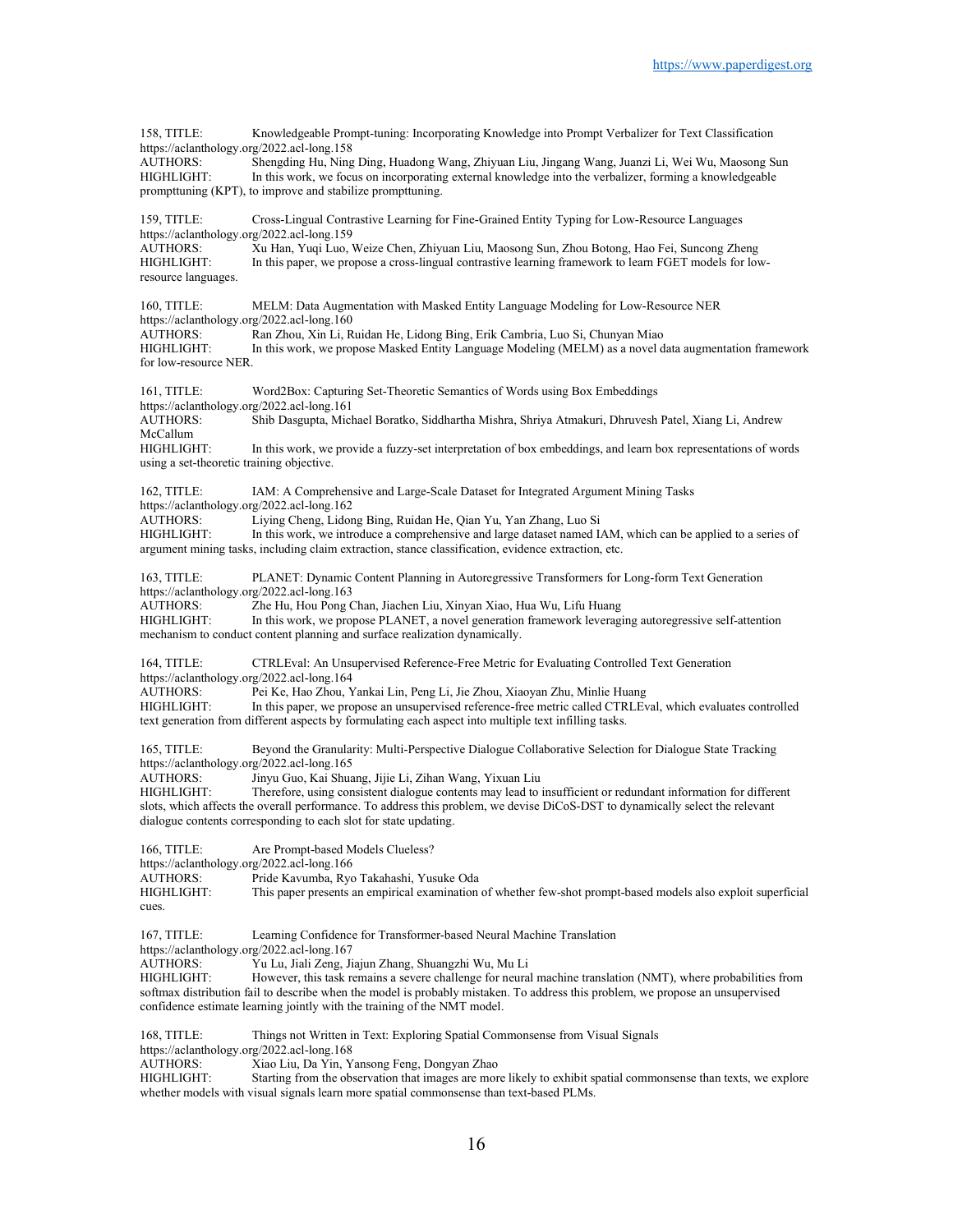https://aclanthology.org/2022.acl-long.169 AUTHORS: Songming Zhang, Yijin Liu, Fandong Meng, Yufeng Chen, Jinan Xu, Jian Liu, Jie Zhou HIGHLIGHT: While one possible solution is to directly take target contexts into these statistical metrics, the target-contextaware statistical computing is extremely expensive, and the corresponding storage overhead is unrealistic. To solve the above issues, we propose a target-context-aware metric, named conditional bilingual mutual information (CBMI), which makes it feasible to supplement target context information for statistical metrics. 170, TITLE: ClusterFormer: Neural Clustering Attention for Efficient and Effective Transformer https://aclanthology.org/2022.acl-long.170 AUTHORS: Ningning Wang, Guobing Gan, Peng Zhang, Shuai Zhang, Junqiu Wei, Qun Liu, Xin Jiang<br>HIGHLIGHT: Other sparse methods use clustering patterns to select words, but the clustering process is se Other sparse methods use clustering patterns to select words, but the clustering process is separate from the training process of the target task, which causes a decrease in effectiveness. To address these limitations, we design a neural clustering method, which can be seamlessly integrated into the Self-Attention Mechanism in Transformer. 171, TITLE: Bottom-Up Constituency Parsing and Nested Named Entity Recognition with Pointer Networks https://aclanthology.org/2022.acl-long.171<br>AUTHORS: Songlin Yang, Kewe Songlin Yang, Kewei Tu HIGHLIGHT: In this work, we cast nested NER to constituency parsing and propose a novel pointing mechanism for bottomup parsing to tackle both tasks. 172, TITLE: Redistributing Low-Frequency Words: Making the Most of Monolingual Data in Non-Autoregressive Translation https://aclanthology.org/2022.acl-long.172<br>AUTHORS: Liang Ding, Longyu AUTHORS: Liang Ding, Longyue Wang, Shuming Shi, Dacheng Tao, Zhaopeng Tu In this work, we provide an appealing alternative for NAT - monolingual KD, which trains NAT student on external monolingual data with AT teacher trained on the original bilingual data. 173, TITLE: Dependency Parsing as MRC-based Span-Span Prediction https://aclanthology.org/2022.acl-long.173 AUTHORS: Leilei Gan, Yuxian Meng, Kun Kuang, Xiaofei Sun, Chun Fan, Fei Wu, Jiwei Li Higher-order methods for dependency parsing can partially but not fully address the issue that edges in dependency trees should be constructed at the text span/subtree level rather than word level. In this paper, we propose a new method for dependency parsing to address this issue. 174, TITLE: Adversarial Soft Prompt Tuning for Cross-Domain Sentiment Analysis https://aclanthology.org/2022.acl-long.174<br>AUTHORS: Hui Wu, Xiaodong S Hui Wu, Xiaodong Shi HIGHLIGHT: In this paper, we propose a novel Adversarial Soft Prompt Tuning method (AdSPT) to better model crossdomain sentiment analysis. 175, TITLE: Generating Scientific Claims for Zero-Shot Scientific Fact Checking https://aclanthology.org/2022.acl-long.175<br>AUTHORS: Dustin Wright, Davi AUTHORS: Dustin Wright, David Wadden, Kyle Lo, Bailey Kuehl, Arman Cohan, Isabelle Augenstein, Lucy Wang We propose CLAIMGEN-BART, a new supervised method for generating claims supported by the literature, as well as KBIN, a novel method for generating claim negations. 176, TITLE: Modeling Dual Read/Write Paths for Simultaneous Machine Translation https://aclanthology.org/2022.acl-long.176 AUTHORS: Shaolei Zhang, Yang Feng<br>HIGHLIGHT: In this paper, we propose a In this paper, we propose a method of dual-path SiMT which introduces duality constraints to direct the read/write path. 177, TITLE: ExtEnD: Extractive Entity Disambiguation https://aclanthology.org/2022.acl-long.177 AUTHORS: Edoardo Barba, Luigi Procopio, Roberto Navigli HIGHLIGHT: However, despite their significant performance achievements, most of these approaches frame ED through classification formulations that have intrinsic limitations, both computationally and from a modeling perspective. In contrast with this trend, here we propose ExtEnD, a novel local formulation for ED where we frame this task as a text extraction problem, and present two Transformer-based architectures that implement it. 178, TITLE: Hierarchical Sketch Induction for Paraphrase Generation https://aclanthology.org/2022.acl-long.178<br>AUTHORS: Tom Hosking, Hao AUTHORS: Tom Hosking, Hao Tang, Mirella Lapata<br>HIGHLIGHT: We propose a generative model of paraph We propose a generative model of paraphrase generation, that encourages syntactic diversity by conditioning on an explicit syntactic sketch. 179, TITLE: Alignment-Augmented Consistent Translation for Multilingual Open Information Extraction https://aclanthology.org/2022.acl-long.179<br>AUTHORS: Keshav Kolluru, Mu Keshav Kolluru, Muqeeth Mohammed, Shubham Mittal, Soumen Chakrabarti, Mausam .

169, TITLE: Conditional Bilingual Mutual Information Based Adaptive Training for Neural Machine Translation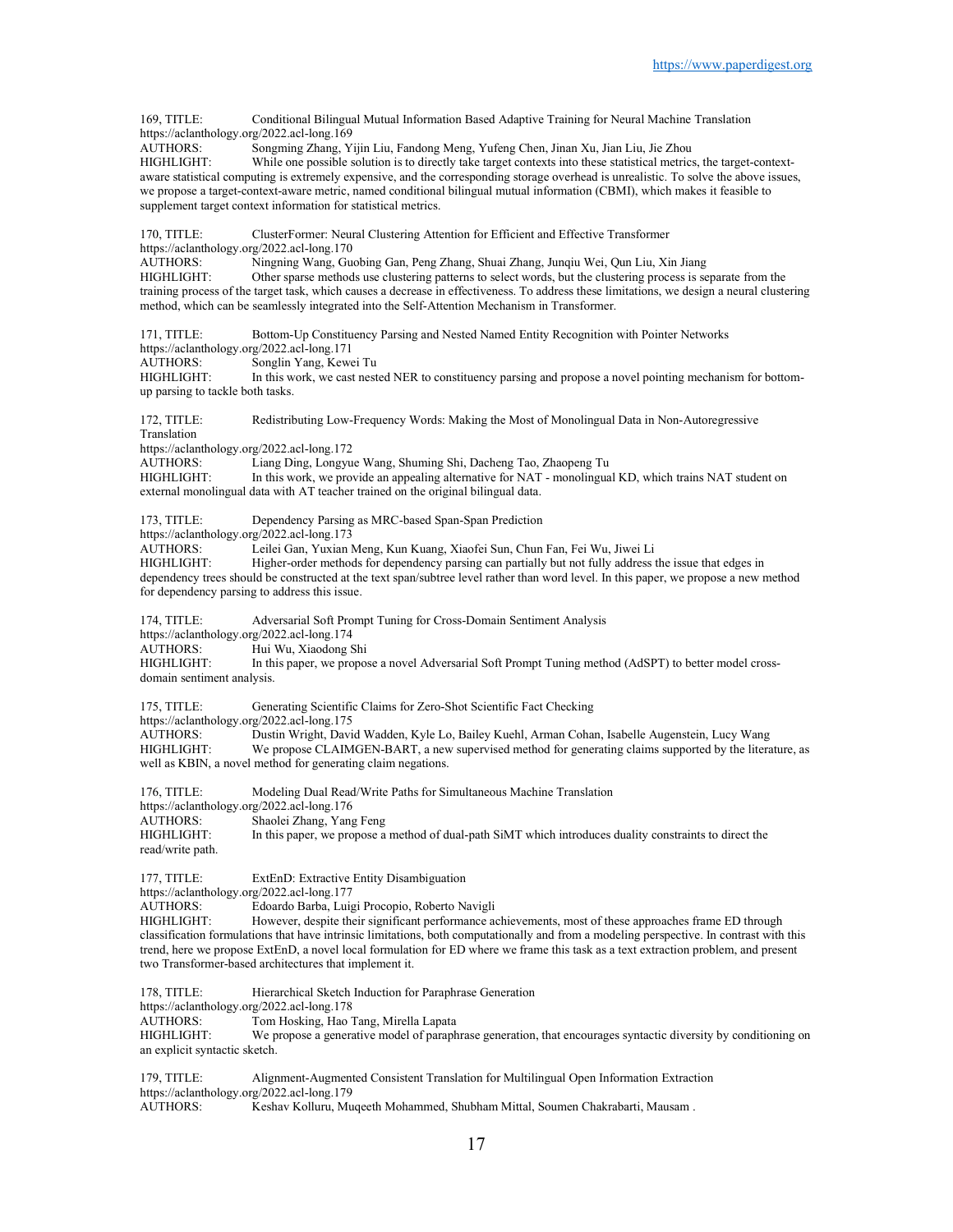| HIGHLIGHT:<br>languages.                                                                                                          | In this paper, we explore techniques to automatically convert English text for training OpenIE systems in other                                                                                                                                                                                                                                                                                                                                                                                                                                                  |
|-----------------------------------------------------------------------------------------------------------------------------------|------------------------------------------------------------------------------------------------------------------------------------------------------------------------------------------------------------------------------------------------------------------------------------------------------------------------------------------------------------------------------------------------------------------------------------------------------------------------------------------------------------------------------------------------------------------|
| 180, TITLE:<br>https://aclanthology.org/2022.acl-long.180<br><b>AUTHORS:</b><br>HIGHLIGHT:                                        | Text-to-Table: A New Way of Information Extraction<br>Xueqing Wu, Jiacheng Zhang, Hang Li<br>In this work, we formalize text-to-table as a sequence-to-sequence (seq2seq) problem.                                                                                                                                                                                                                                                                                                                                                                               |
| 181, TITLE:<br>https://aclanthology.org/2022.acl-long.181<br><b>AUTHORS:</b><br>HIGHLIGHT:                                        | Accelerating Code Search with Deep Hashing and Code Classification<br>Wenchao Gu, Yanlin Wang, Lun Du, Hongyu Zhang, Shi Han, Dongmei Zhang, Michael Lyu<br>We propose a novel method CoSHC to accelerate code search with deep hashing and code classification, aiming<br>to perform efficient code search without sacrificing too much accuracy.                                                                                                                                                                                                               |
| 182. TITLE:<br>https://aclanthology.org/2022.acl-long.182<br><b>AUTHORS:</b><br>HIGHLIGHT:<br>summarization.                      | Other Roles Matter! Enhancing Role-Oriented Dialogue Summarization via Role Interactions<br>Haitao Lin, Junnan Zhu, Lu Xiang, Yu Zhou, Jiajun Zhang, Chengqing Zong<br>However, we believe that other roles' content could benefit the quality of summaries, such as the omitted<br>information mentioned by other roles. Therefore, we propose a novel role interaction enhanced method for role-oriented dialogue                                                                                                                                              |
| 183, TITLE:<br>Classification<br>https://aclanthology.org/2022.acl-long.183<br>AUTHORS:<br>HIGHLIGHT:<br>event-centric reasoning. | ClarET: Pre-training a Correlation-Aware Context-To-Event Transformer for Event-Centric Generation and<br>Yucheng Zhou, Tao Shen, Xiubo Geng, Guodong Long, Daxin Jiang<br>In this paper, we propose to pre-train a general Correlation-aware context-to-Event Transformer (ClarET) for                                                                                                                                                                                                                                                                          |
| 184, TITLE:<br>https://aclanthology.org/2022.acl-long.184<br><b>AUTHORS:</b><br>HIGHLIGHT:<br>containing person names.            | Measuring and Mitigating Name Biases in Neural Machine Translation<br>Jun Wang, Benjamin Rubinstein, Trevor Cohn<br>In this paper we describe a new source of bias prevalent in NMT systems, relating to translations of sentences                                                                                                                                                                                                                                                                                                                               |
| $185$ , TITLE:<br>https://aclanthology.org/2022.acl-long.185<br>AUTHORS:<br>HIGHLIGHT:                                            | Understanding and Improving Sequence-to-Sequence Pretraining for Neural Machine Translation<br>Wenxuan Wang, Wenxiang Jiao, Yongchang Hao, Xing Wang, Shuming Shi, Zhaopeng Tu, Michael Lyu<br>In this paper, we present a substantial step in better understanding the SOTA sequence-to-sequence (Seq2Seq)<br>pretraining for neural machine translation (NMT).                                                                                                                                                                                                 |
| 186, TITLE:<br>https://aclanthology.org/2022.acl-long.186<br><b>AUTHORS:</b><br>HIGHLIGHT:                                        | MSCTD: A Multimodal Sentiment Chat Translation Dataset<br>Yunlong Liang, Fandong Meng, Jinan Xu, Yufeng Chen, Jie Zhou<br>In this work, we introduce a new task named Multimodal Chat Translation (MCT), aiming to generate more<br>accurate translations with the help of the associated dialogue history and visual context.                                                                                                                                                                                                                                   |
| 187, TITLE:<br>https://aclanthology.org/2022.acl-long.187<br><b>AUTHORS:</b><br>HIGHLIGHT:<br>training.                           | Learning Disentangled Textual Representations via Statistical Measures of Similarity<br>Pierre Colombo, Guillaume Staerman, Nathan Noiry, Pablo Piantanida<br>In this work, we introduce a family of regularizers for learning disentangled representations that do not require                                                                                                                                                                                                                                                                                  |
| 188, TITLE:<br>https://aclanthology.org/2022.acl-long.188<br><b>AUTHORS:</b><br>HIGHLIGHT:                                        | On the Sensitivity and Stability of Model Interpretations in NLP<br>Fan Yin, Zhouxing Shi, Cho-Jui Hsieh, Kai-Wei Chang<br>Motivated by the desiderata of sensitivity and stability, we introduce a new class of interpretation methods that<br>adopt techniques from adversarial robustness.                                                                                                                                                                                                                                                                    |
| 189, TITLE:<br>https://aclanthology.org/2022.acl-long.189<br>AUTHORS:<br>HIGHLIGHT:                                               | Down and Across: Introducing Crossword-Solving as a New NLP Benchmark<br>Saurabh Kulshreshtha, Olga Kovaleva, Namrata Shivagunde, Anna Rumshisky<br>In this work, we introduce solving crossword puzzles as a new natural language understanding task.                                                                                                                                                                                                                                                                                                           |
| 190, TITLE:<br>https://aclanthology.org/2022.acl-long.190<br>AUTHORS:<br>HIGHLIGHT:                                               | Generating Data to Mitigate Spurious Correlations in Natural Language Inference Datasets<br>Yuxiang Wu, Matt Gardner, Pontus Stenetorp, Pradeep Dasigi<br>Natural language processing models often exploit spurious correlations between task-independent features and<br>labels in datasets to perform well only within the distributions they are trained on, while not generalising to different task distributions.<br>We propose to tackle this problem by generating a debiased version of a dataset, which can then be used to train a debiased, off-the- |

shelf model, by simply replacing its training data.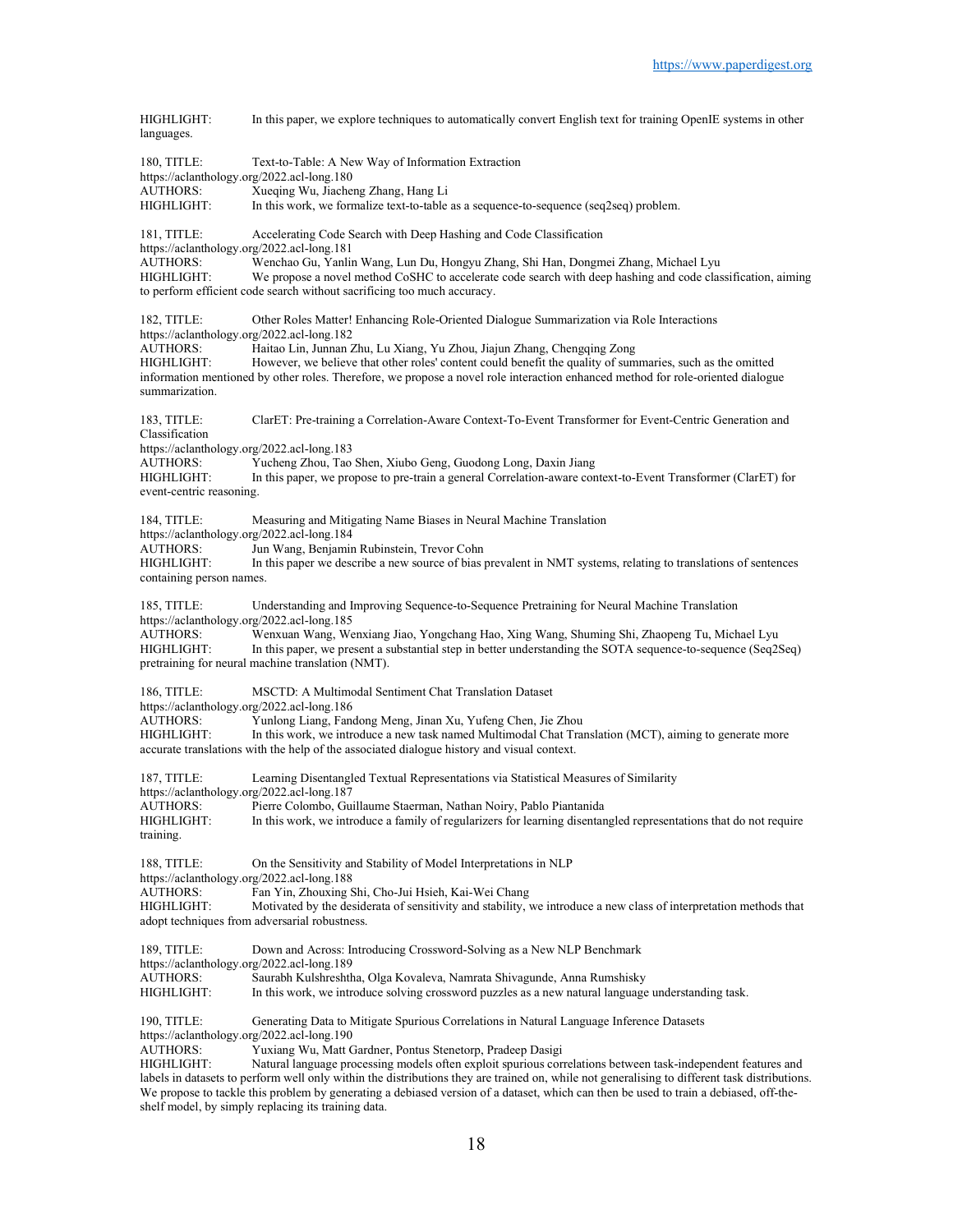191, TITLE: GL-CLeF: A Global-Local Contrastive Learning Framework for Cross-lingual Spoken Language Understanding https://aclanthology.org/2022.acl-long.191

AUTHORS: Libo Qin, Qiguang Chen, Tianbao Xie, Qixin Li, Jian-Guang Lou, Wanxiang Che, Min-Yen Kan HIGHLIGHT: However, existing models solely rely on shared parameters, which can only perform implicit alignment across languages. We present Global-Local Contrastive Learning Framework (GL-CLeF) to address this shortcoming.

192, TITLE: Good Examples Make A Faster Learner: Simple Demonstration-based Learning for Low-resource NER https://aclanthology.org/2022.acl-long.192<br>AUTHORS: Dong-Ho Lee, Aksh

Dong-Ho Lee, Akshen Kadakia, Kangmin Tan, Mahak Agarwal, Xinyu Feng, Takashi Shibuya, Ryosuke Mitani, Toshiyuki Sekiya, Jay Pujara, Xiang Ren

HIGHLIGHT: Here we present a simple demonstration-based learning method for NER, which lets the input be prefaced by task demonstrations for in-context learning.

193, TITLE: Contextual Representation Learning beyond Masked Language Modeling

https://aclanthology.org/2022.acl-long.193<br>AUTHORS: Zhiyi Fu, Wangchun

Zhiyi Fu, Wangchunshu Zhou, Jingjing Xu, Hao Zhou, Lei Li

HIGHLIGHT: In this work, we analyze the learning dynamics of MLMs and find that it adopts sampled embeddings as anchors to estimate and inject contextual semantics to representations, which limits the efficiency and effectiveness of MLMs.

194, TITLE: Efficient Hyper-parameter Search for Knowledge Graph Embedding

https://aclanthology.org/2022.acl-long.194

AUTHORS: Yongqi Zhang, Zhanke Zhou, Quanming Yao, Yong Li

HIGHLIGHT: Based on the analysis, we propose an efficient two-stage search algorithm KGTuner, which efficiently explores HP configurations on small subgraph at the first stage and transfers the top-performed configurations for fine-tuning on the large full graph at the second stage.

195, TITLE: A Meta-framework for Spatiotemporal Quantity Extraction from Text https://aclanthology.org/2022.acl-long.195 AUTHORS: Qiang Ning, Ben Zhou, Hao Wu, Haoruo Peng, Chuchu Fan, Matt Gardner

HIGHLIGHT: This paper thus formulates the NLP problem of spatiotemporal quantity extraction, and proposes the first metaframework for solving it.

196, TITLE: Leveraging Visual Knowledge in Language Tasks: An Empirical Study on Intermediate Pre-training for Cross-Modal Knowledge Transfer

https://aclanthology.org/2022.acl-long.196

AUTHORS: Woojeong Jin, Dong-Ho Lee, Chenguang Zhu, Jay Pujara, Xiang Ren

HIGHLIGHT: Pre-trained language models are still far from human performance in tasks that need understanding of properties (e.g. appearance, measurable quantity) and affordances of everyday objects in the real world since the text lacks such information due to reporting bias.In this work, we study whether integrating visual knowledge into a language model can fill the gap.

197, TITLE: A Good Prompt Is Worth Millions of Parameters: Low-resource Prompt-based Learning for Vision-Language Models

https://aclanthology.org/2022.acl-long.197<br>AUTHORS: Wooieong Jin. Yu C

Woojeong Jin, Yu Cheng, Yelong Shen, Weizhu Chen, Xiang Ren

HIGHLIGHT: However, these VL models are hard to deploy for real-world applications due to their impractically huge sizes and slow inference speed.To solve this limitation, we study prompt-based low-resource learning of VL tasks with our proposed method, FewVLM, relatively smaller than recent few-shot learners.

198, TITLE: Continual Few-shot Relation Learning via Embedding Space Regularization and Data Augmentation https://aclanthology.org/2022.acl-long.198

AUTHORS: Chengwei Qin, Shafiq Joty<br>HIGHLIGHT: It is therefore necessary for It is therefore necessary for the model to learn novel relational patterns with very few labeled data while avoiding catastrophic forgetting of previous task knowledge. In this paper, we formulate this challenging yet practical problem as continual few-shot relation learning (CFRL).

199, TITLE: Variational Graph Autoencoding as Cheap Supervision for AMR Coreference Resolution https://aclanthology.org/2022.acl-long.199<br>AUTHORS: Irene Li, Linfeng So Irene Li, Linfeng Song, Kun Xu, Dong Yu

HIGHLIGHT: We propose a general pretraining method using variational graph autoencoder (VGAE) for AMR coreference resolution, which can leverage any general AMR corpus and even automatically parsed AMR data.

200, TITLE: Identifying Chinese Opinion Expressions with Extremely-Noisy Crowdsourcing Annotations https://aclanthology.org/2022.acl-long.200 AUTHORS: Xin Zhang, Guangwei Xu, Yueheng Sun, Meishan Zhang, Xiaobin Wang, Min Zhang In this work, we investigate Chinese OEI with extremely-noisy crowdsourcing annotations, constructing a dataset at a very low cost.

201, TITLE: Sequence-to-Sequence Knowledge Graph Completion and Question Answering https://aclanthology.org/2022.acl-long.201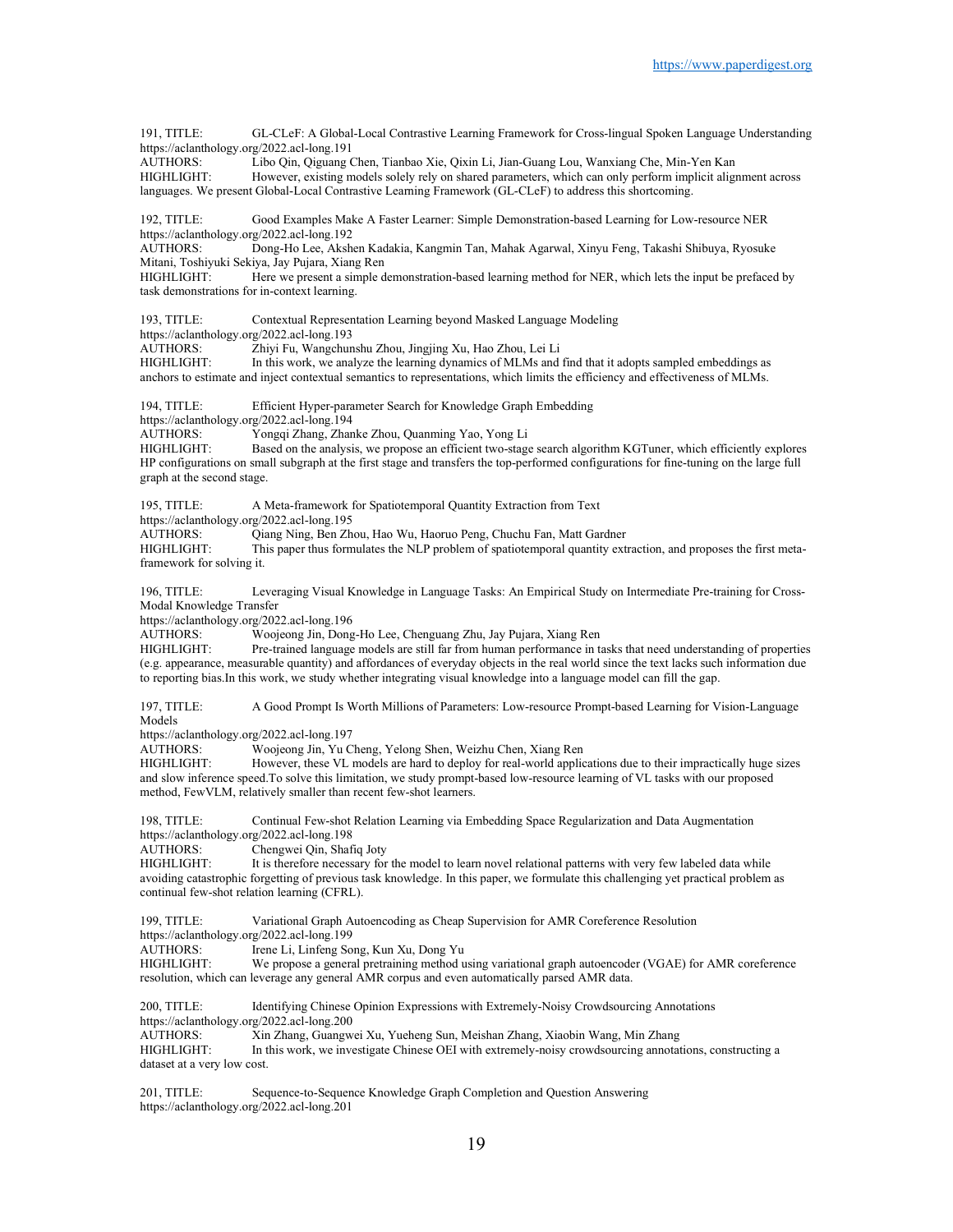AUTHORS: Apoorv Saxena, Adrian Kochsiek, Rainer Gemulla<br>HIGHLIGHT: We show that an off-the-shelf encoder-decoder Tra We show that an off-the-shelf encoder-decoder Transformer model can serve as a scalable and versatile KGE model obtaining state-of-the-art results for KG link prediction and incomplete KG question answering. 202, TITLE: Learning to Mediate Disparities Towards Pragmatic Communication https://aclanthology.org/2022.acl-long.202<br>AUTHORS: Yuwei Bao, Sayan ( Yuwei Bao, Sayan Ghosh, Joyce Chai HIGHLIGHT: Towards building AI agents with similar abilities in language communication, we propose a novel rational reasoning framework, Pragmatic Rational Speaker (PRS), where the speaker attempts to learn the speaker-listener disparity and adjust the speech accordingly, by adding a light-weighted disparity adjustment layer into working memory on top of speaker's long-term memory system. 203, TITLE: Unsupervised Corpus Aware Language Model Pre-training for Dense Passage Retrieval https://aclanthology.org/2022.acl-long.203 AUTHORS: Luyu Gao, Jamie Callan<br>HIGHLIGHT: In this paper, we identify In this paper, we identify and address two underlying problems of dense retrievers: i) fragility to training data noise and ii) requiring large batches to robustly learn the embedding space. 204, TITLE: Multimodal Dialogue Response Generation https://aclanthology.org/2022.acl-long.204 AUTHORS: Qingfeng Sun, Yujing Wang, Can Xu, Kai Zheng, Yaming Yang, Huang Hu, Fei Xu, Jessica Zhang, Xiubo Geng, Daxin Jiang HIGHLIGHT: Yet existing works only focus on exploring the multimodal dialogue models which depend on retrieval-based methods, but neglecting generation methods. To fill in the gaps, we first present a new task: multimodal dialogue response generation (MDRG) - given the dialogue history, one model needs to generate a text sequence or an image as response. 205, TITLE: CAKE: A Scalable Commonsense-Aware Framework For Multi-View Knowledge Graph Completion https://aclanthology.org/2022.acl-long.205<br>AUTHORS: Guanglin Niu, Bo Li Guanglin Niu, Bo Li, Yongfei Zhang, Shiliang Pu HIGHLIGHT: The previous knowledge graph embedding (KGE) techniques suffer from invalid negative sampling and the uncertainty of fact-view link prediction, limiting KGC's performance. To address the above challenges, we propose a novel and scalable Commonsense-Aware Knowledge Embedding (CAKE) framework to automatically extract commonsense from factual triples with entity concepts. 206, TITLE: Confidence Based Bidirectional Global Context Aware Training Framework for Neural Machine Translation https://aclanthology.org/2022.acl-long.206<br>AUTHORS: Chulun Zhou, Fando Chulun Zhou, Fandong Meng, Jie Zhou, Min Zhang, Hongji Wang, Jinsong Su HIGHLIGHT: In this paper, we propose a Confidence Based Bidirectional Global Context Aware (CBBGCA) training framework for NMT, where the NMT model is jointly trained with an auxiliary conditional masked language model (CMLM). 207, TITLE: BRIO: Bringing Order to Abstractive Summarization https://aclanthology.org/2022.acl-long.207<br>AUTHORS: Yixin Liu, Pengfei I AUTHORS: Yixin Liu, Pengfei Liu, Dragomir Radev, Graham Neubig This assumption may lead to performance degradation during inference, where the model needs to compare several system-generated (candidate) summaries that have deviated from the reference summary. To address this problem, we propose a novel training paradigm which assumes a non-deterministic distribution so that different candidate summaries are assigned probability mass according to their quality. 208, TITLE: Leveraging Relaxed Equilibrium by Lazy Transition for Sequence Modeling https://aclanthology.org/2022.acl-long.208<br>AUTHORS: Xi Ai. Bin Fang Xi Ai, Bin Fang HIGHLIGHT: Inspired by the equilibrium phenomenon, we present a lazy transition, a mechanism to adjust the significance of iterative refinements for each token representation. 209, TITLE: FIBER: Fill-in-the-Blanks as a Challenging Video Understanding Evaluation Framework https://aclanthology.org/2022.acl-long.209 AUTHORS: Santiago Castro, Ruoyao Wang, Pingxuan Huang, Ian Stewart, Oana Ignat, Nan Liu, Jonathan Stroud, Rada Mihalcea<br>HIGHLIGHT: We propose fill-in-the-blanks as a video understanding evaluation framework and introduce FIBER - a novel dataset consisting of 28,000 videos and descriptions in support of this evaluation framework. 210, TITLE: KenMeSH: Knowledge-enhanced End-to-end Biomedical Text Labelling https://aclanthology.org/2022.acl-long.210<br>AUTHORS: Xindi Wang, Robert Xindi Wang, Robert Mercer, Frank Rudzicz HIGHLIGHT: MeSH indexing is a challenging task for machine learning, as it needs to assign multiple labels to each article from an extremely large hierachically organized collection. To address this challenge, we propose KenMeSH, an end-to-end model that combines new text features and a dynamic knowledge-enhanced mask attention that integrates document features with MeSH label hierarchy and journal correlation features to index MeSH terms.

211, TITLE: A Taxonomy of Empathetic Questions in Social Dialogs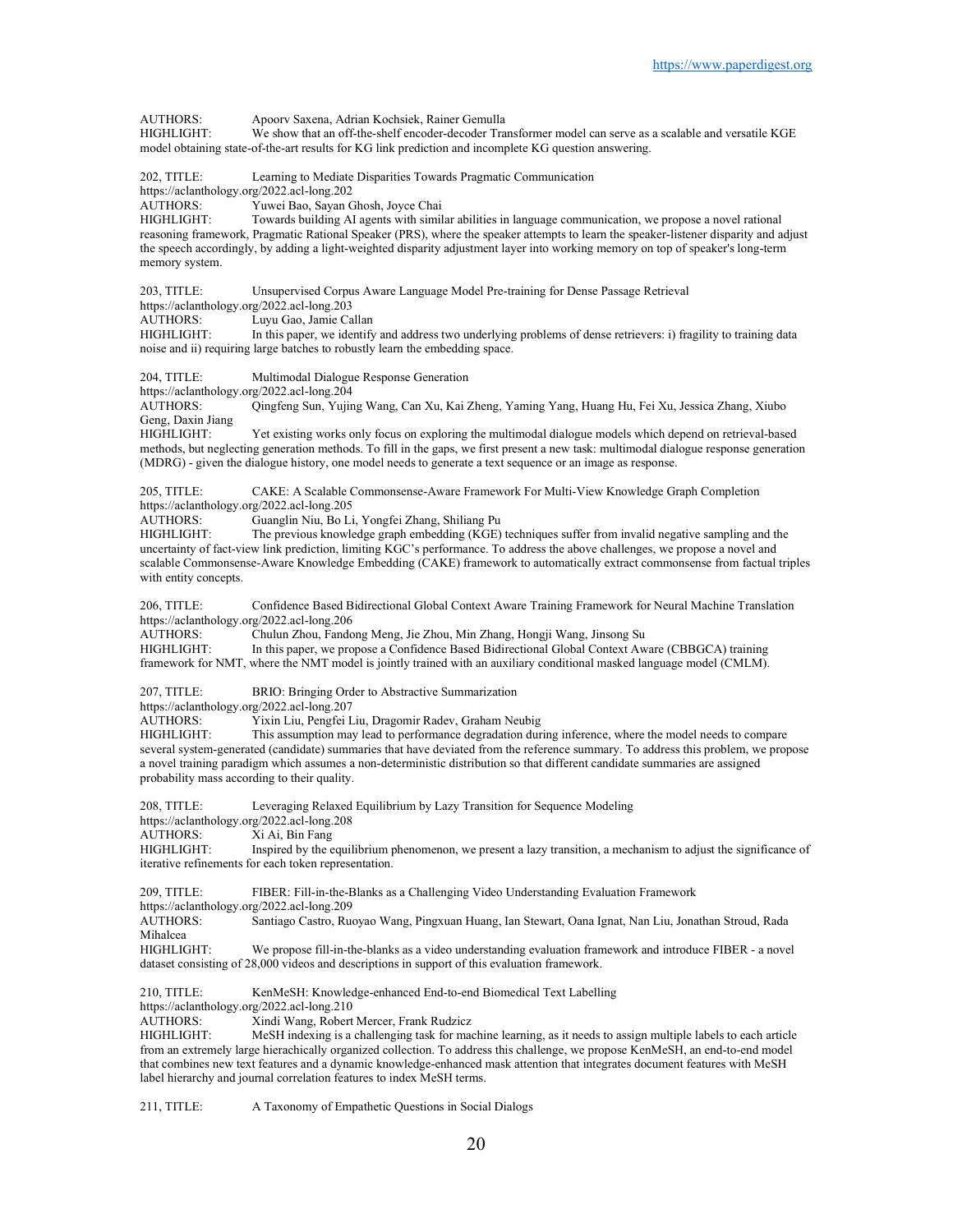https://aclanthology.org/2022.acl-long.211<br>AUTHORS: Ekaterina Svikhnush Ekaterina Svikhnushina, Iuliana Voinea, Anuradha Welivita, Pearl Pu HIGHLIGHT: However, current dialog generation approaches do not model this subtle emotion regulation technique due to the lack of a taxonomy of questions and their purpose in social chitchat. To address this gap, we have developed an empathetic question taxonomy (EQT), with special attention paid to questions? ability to capture communicative acts and their emotion-regulation intents. 212, TITLE: Enhanced Multi-Channel Graph Convolutional Network for Aspect Sentiment Triplet Extraction https://aclanthology.org/2022.acl-long.212 AUTHORS: Hao Chen, Zepeng Zhai, Fangxiang Feng, Ruifan Li, Xiaojie Wang<br>HIGHLIGHT: In this paper, we propose an Enhanced Multi-Channel Graph Convo In this paper, we propose an Enhanced Multi-Channel Graph Convolutional Network model (EMC-GCN) to fully utilize the relations between words. 213, TITLE: ProtoTEx: Explaining Model Decisions with Prototype Tensors https://aclanthology.org/2022.acl-long.213 AUTHORS: Anubrata Das, Chitrank Gupta, Venelin Kovatchev, Matthew Lease, Junyi Jessy Li We present ProtoTEx, a novel white-box NLP classification architecture based on prototype networks (Li et al., 2018). 214, TITLE: Show Me More Details: Discovering Hierarchies of Procedures from Semi-structured Web Data https://aclanthology.org/2022.acl-long.214<br>AUTHORS: Shuyan Zhou. Li Zha AUTHORS: Shuyan Zhou, Li Zhang, Yue Yang, Qing Lyu, Pengcheng Yin, Chris Callison-Burch, Graham Neubig<br>HIGHLIGHT: In this work, we attempt to construct an open-domain hierarchical knowledge-base (KB) of procedures In this work, we attempt to construct an open-domain hierarchical knowledge-base (KB) of procedures based on wikiHow, a website containing more than 110k instructional articles, each documenting the steps to carry out a complex procedure. 215, TITLE: Cross-Modal Discrete Representation Learning https://aclanthology.org/2022.acl-long.215 AUTHORS: Alexander Liu, SouYoung Jin, Cheng-I Lai, Andrew Rouditchenko, Aude Oliva, James Glass In contrast to recent advances focusing on high-level representation learning across modalities, in this work we present a self-supervised learning framework that is able to learn a representation that captures finer levels of granularity across different modalities such as concepts or events represented by visual objects or spoken words. 216, TITLE: Improving Event Representation via Simultaneous Weakly Supervised Contrastive Learning and Clustering https://aclanthology.org/2022.acl-long.216 AUTHORS: Jun Gao, Wei Wang, Changlong Yu, Huan Zhao, Wilfred Ng, Ruifeng Xu<br>HIGHLIGHT: In this work. we present SWCC: a Simultaneous Weakly supervised Contra In this work, we present SWCC: a Simultaneous Weakly supervised Contrastive learning and Clustering framework for event representation learning. 217, TITLE: Contrastive Visual Semantic Pretraining Magnifies the Semantics of Natural Language Representations https://aclanthology.org/2022.acl-long.217<br>AUTHORS: Robert Wolfe, Aylin AUTHORS: Robert Wolfe, Aylin Caliskan<br>HIGHLIGHT: We examine the effects of con We examine the effects of contrastive visual semantic pretraining by comparing the geometry and semantic properties of contextualized English language representations formed by GPT-2 and CLIP, a zero-shot multimodal image classifier which adapts the GPT-2 architecture to encode image captions. 218, TITLE: ConTinTin: Continual Learning from Task Instructions https://aclanthology.org/2022.acl-long.218<br>AUTHORS: Wenpeng Yin. Jia L Wenpeng Yin, Jia Li, Caiming Xiong HIGHLIGHT: This work defines a new learning paradigm ConTinTin (Continual Learning from Task Instructions), in which a system should learn a sequence of new tasks one by one, each task is explained by a piece of textual instruction. 219, TITLE: Automated Crossword Solving https://aclanthology.org/2022.acl-long.219<br>AUTHORS: Eric Wallace. Nichol Eric Wallace, Nicholas Tomlin, Albert Xu, Kevin Yang, Eshaan Pathak, Matthew Ginsberg, Dan Klein HIGHLIGHT: We present the Berkeley Crossword Solver, a state-of-the-art approach for automatically solving crossword puzzles. 220, TITLE: Learned Incremental Representations for Parsing https://aclanthology.org/2022.acl-long.220<br>AUTHORS: Nikita Kitaev Thom Nikita Kitaev, Thomas Lu, Dan Klein HIGHLIGHT: We present an incremental syntactic representation that consists of assigning a single discrete label to each word in a sentence, where the label is predicted using strictly incremental processing of a prefix of the sentence, and the sequence of labels for a sentence fully determines a parse tree. 221, TITLE: Knowledge Enhanced Reflection Generation for Counseling Dialogues https://aclanthology.org/2022.acl-long.221<br>AUTHORS: Sigi Shen Veronica Siqi Shen, Veronica Perez-Rosas, Charles Welch, Soujanya Poria, Rada Mihalcea HIGHLIGHT: In this paper, we study the effect of commonsense and domain knowledge while generating responses in counseling conversations using retrieval and generative methods for knowledge integration.

222, TITLE: Misinfo Reaction Frames: Reasoning about Readers' Reactions to News Headlines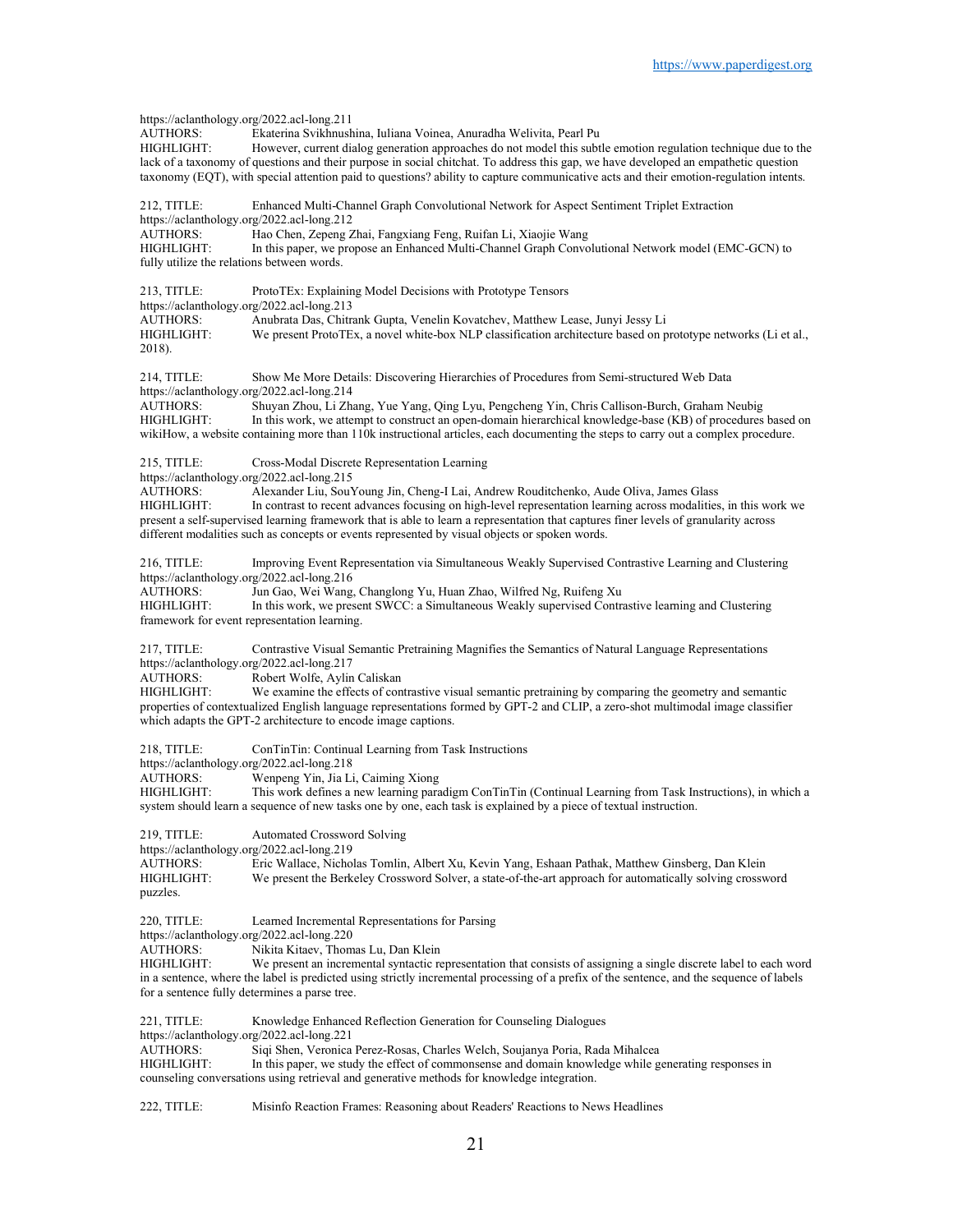https://aclanthology.org/2022.acl-long.222<br>AUTHORS: Saadia Gabriel. Skvl AUTHORS: Saadia Gabriel, Skyler Hallinan, Maarten Sap, Pemi Nguyen, Franziska Roesner, Eunsol Choi, Yejin Choi We propose Misinfo Reaction Frames (MRF), a pragmatic formalism for modeling how readers might react to a news headline. 223, TITLE: On Continual Model Refinement in Out-of-Distribution Data Streams https://aclanthology.org/2022.acl-long.223 AUTHORS: Bill Yuchen Lin, Sida Wang, Xi Lin, Robin Jia, Lin Xiao, Xiang Ren, Scott Yih HIGHLIGHT: For benchmarking and analysis, we propose a general sampling algorithm to obtain dynamic OOD data streams with controllable non-stationarity, as well as a suite of metrics measuring various aspects of online performance. 224, TITLE: Achieving Conversational Goals with Unsupervised Post-hoc Knowledge Injection https://aclanthology.org/2022.acl-long.224<br>AUTHORS: Bodhisattwa Prasad Bodhisattwa Prasad Majumder, Harsh Jhamtani, Taylor Berg-Kirkpatrick, Julian McAuley HIGHLIGHT: In this paper, we propose a post-hoc knowledge-injection technique where we first retrieve a diverse set of relevant knowledge snippets conditioned on both the dialog history and an initial response from an existing dialog model. 225, TITLE: Generated Knowledge Prompting for Commonsense Reasoning https://aclanthology.org/2022.acl-long.225 AUTHORS: Jiacheng Liu, Alisa Liu, Ximing Lu, Sean Welleck, Peter West, Ronan Le Bras, Yejin Choi, Hannaneh Hajishirzi<br>HIGHLIGHT: It remains an open question whether incorporating external knowledge benefits commonsense reasoning while maintaining the flexibility of pretrained sequence models. To investigate this question, we develop generated knowledge prompting, which consists of generating knowledge from a language model, then providing the knowledge as additional input when answering a question 226, TITLE: Training Data is More Valuable than You Think: A Simple and Effective Method by Retrieving from Training Data https://aclanthology.org/2022.acl-long.226 AUTHORS: Shuohang Wang, Yichong Xu, Yuwei Fang, Yang Liu, Siqi Sun, Ruochen Xu, Chenguang Zhu, Michael Zeng HIGHLIGHT: Surprisingly, we found that REtrieving from the traINing datA (REINA) only can lead to significant gains on multiple NLG and NLU tasks. 227, TITLE: Life after BERT: What do Other Muppets Understand about Language? https://aclanthology.org/2022.acl-long.227<br>AUTHORS: Vladislav Lialin. Ke AUTHORS: Vladislav Lialin, Kevin Zhao, Namrata Shivagunde, Anna Rumshisky<br>HIGHLIGHT: In our work, we utilize the oLMpics bench- mark and psycholinguistic In our work, we utilize the oLMpics bench- mark and psycholinguistic probing datasets for a diverse set of 29 models including T5, BART, and ALBERT. 228, TITLE: Tailor: Generating and Perturbing Text with Semantic Controls https://aclanthology.org/2022.acl-long.228 AUTHORS: Alexis Ross, Tongshuang Wu, Hao Peng, Matthew Peters, Matt Gardner<br>HIGHLIGHT: We present Tailor, a semantically-controlled text generation system We present Tailor, a semantically-controlled text generation system. 229, TITLE: TruthfulQA: Measuring How Models Mimic Human Falsehoods https://aclanthology.org/2022.acl-long.229<br>AUTHORS: Stephanie Lin, Jacob Stephanie Lin, Jacob Hilton, Owain Evans HIGHLIGHT: We propose a benchmark to measure whether a language model is truthful in generating answers to questions. 230, TITLE: Adaptive Testing and Debugging of NLP Models https://aclanthology.org/2022.acl-long.230 AUTHORS: Marco Tulio Ribeiro, Scott Lundberg<br>HIGHLIGHT: We present AdaTest. a process which We present AdaTest, a process which uses large scale language models (LMs) in partnership with human feedback to automatically write unit tests highlighting bugs in a target model. 231, TITLE: Right for the Right Reason: Evidence Extraction for Trustworthy Tabular Reasoning https://aclanthology.org/2022.acl-long.231 AUTHORS: Vivek Gupta, Shuo Zhang, Alakananda Vempala, Yujie He, Temma Choji, Vivek Srikumar As a case study, we propose a two-stage sequential prediction approach, which includes an evidence extraction and an inference stage. 232, TITLE: Interactive Word Completion for Plains Cree https://aclanthology.org/2022.acl-long.232<br>AUTHORS: William Lane, Attice William Lane, Atticus Harrigan, Antti Arppe HIGHLIGHT: In this work, we develop an approach to morph-based auto-completion based on a finite state morphological analyzer of Plains Cree (nehiyawewin), showing the portability of the concept to a much larger, more complete morphological transducer.

233, TITLE: LAGr: Label Aligned Graphs for Better Systematic Generalization in Semantic Parsing https://aclanthology.org/2022.acl-long.233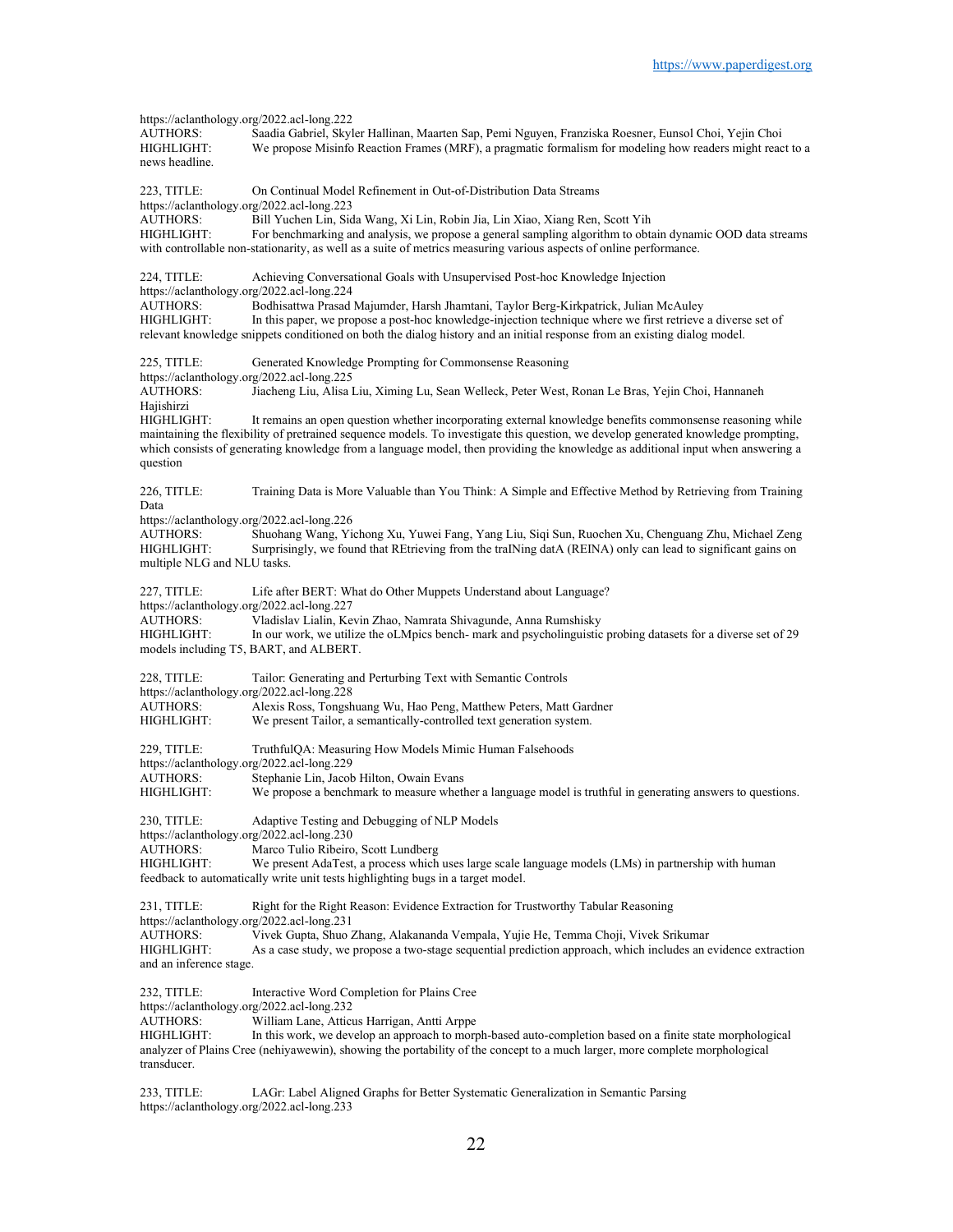AUTHORS: Dora Jambor, Dzmitry Bahdanau In this work, we show that better systematic generalization can be achieved by producing the meaning representation directly as a graph and not as a sequence. To this end we propose LAGr (Label Aligned Graphs), a general framework to produce semantic parses by independently predicting node and edge labels for a complete multi-layer input-aligned graph. 234, TITLE: ToxiGen: A Large-Scale Machine-Generated Dataset for Adversarial and Implicit Hate Speech Detection https://aclanthology.org/2022.acl-long.234<br>AUTHORS: Thomas Hartvissen. Thomas Hartvigsen, Saadia Gabriel, Hamid Palangi, Maarten Sap, Dipankar Ray, Ece Kamar HIGHLIGHT: We develop a demonstration-based prompting framework and an adversarial classifier-in-the-loop decoding method to generate subtly toxic and benign text with a massive pretrained language model. 235, TITLE: Direct Speech-to-Speech Translation With Discrete Units https://aclanthology.org/2022.acl-long.235<br>AUTHORS: Ann Lee, Peng-Jen ( Ann Lee, Peng-Jen Chen, Changhan Wang, Jiatao Gu, Sravya Popuri, Xutai Ma, Adam Polyak, Yossi Adi, Qing He, Yun Tang, Juan Pino, Wei-Ning Hsu HIGHLIGHT: We present a direct speech-to-speech translation (S2ST) model that translates speech from one language to speech in another language without relying on intermediate text generation. 236, TITLE: Hallucinated but Factual! Inspecting the Factuality of Hallucinations in Abstractive Summarization https://aclanthology.org/2022.acl-long.236 AUTHORS: Meng Cao, Yue Dong, Jackie Cheung<br>HIGHLIGHT: In this work, we propose a novel detec In this work, we propose a novel detection approach that separates factual from non-factual hallucinations of entities. 237, TITLE: EntSUM: A Data Set for Entity-Centric Extractive Summarization https://aclanthology.org/2022.acl-long.237 AUTHORS: Mounica Maddela, Mayank Kulkarni, Daniel Preotiuc-Pietro<br>HIGHLIGHT: We propose extensions to state-of-the-art summarization appr We propose extensions to state-of-the-art summarization approaches that achieve substantially better results on our data set. 238, TITLE: Sentence-level Privacy for Document Embeddings https://aclanthology.org/2022.acl-long.238<br>AUTHORS: Casey Meehan, Kha Casey Meehan, Khalil Mrini, Kamalika Chaudhuri HIGHLIGHT: In this work we propose SentDP, pure local differential privacy at the sentence level for a single user document. 239, TITLE: Dataset Geography: Mapping Language Data to Language Users https://aclanthology.org/2022.acl-long.239 AUTHORS: Fahim Faisal, Yinkai Wang, Antonios Anastasopoulos HIGHLIGHT: In this work, we study the geographical representativeness of NLP datasets, aiming to quantify if and by how much do NLP datasets match the expected needs of the language speakers. 240, TITLE: ILDAE: Instance-Level Difficulty Analysis of Evaluation Data https://aclanthology.org/2022.acl-long.240<br>AUTHORS: Neeraj Varshney, Sw Neeraj Varshney, Swaroop Mishra, Chitta Baral HIGHLIGHT: Can we extract such benefits of instance difficulty in Natural Language Processing? To this end, we conduct Instance-Level Difficulty Analysis of Evaluation data (ILDAE) in a large-scale setup of 23 datasets and demonstrate its five novel applications: 1) conducting efficient-yet-accurate evaluations with fewer instances saving computational cost and time, 2) improving quality of existing evaluation datasets by repairing erroneous and trivial instances, 3) selecting the best model based on application requirements, 4) analyzing dataset characteristics for guiding future data creation, 5) estimating Out-of-Domain performance reliably. 241, TITLE: Image Retrieval from Contextual Descriptions https://aclanthology.org/2022.acl-long.241<br>AUTHORS: Benno Kroier, Vaibl Benno Krojer, Vaibhav Adlakha, Vibhav Vineet, Yash Goyal, Edoardo Ponti, Siva Reddy HIGHLIGHT: The ability to integrate context, including perceptual and temporal cues, plays a pivotal role in grounding the meaning of a linguistic utterance. In order to measure to what extent current vision-and-language models master this ability, we devise a new multimodal challenge, Image Retrieval from Contextual Descriptions (ImageCoDe). 242, TITLE: Multilingual Molecular Representation Learning via Contrastive Pre-training https://aclanthology.org/2022.acl-long.242 AUTHORS: Zhihui Guo, Pramod Sharma, Andy Martinez, Liang Du, Robin Abraham HIGHLIGHT: Motivated by the fact that a given molecule can be described using different languages such as Simplified Molecular Line Entry System (SMILES), The International Union of Pure and Applied Chemistry (IUPAC), and The IUPAC International Chemical Identifier (InChI), we propose a multilingual molecular embedding generation approach called MM-Deacon (multilingual molecular domain embedding analysis via contrastive learning). 243, TITLE: Investigating Failures of Automatic Translationin the Case of Unambiguous Gender https://aclanthology.org/2022.acl-long.243

AUTHORS: Adi Renduchintala, Adina Williams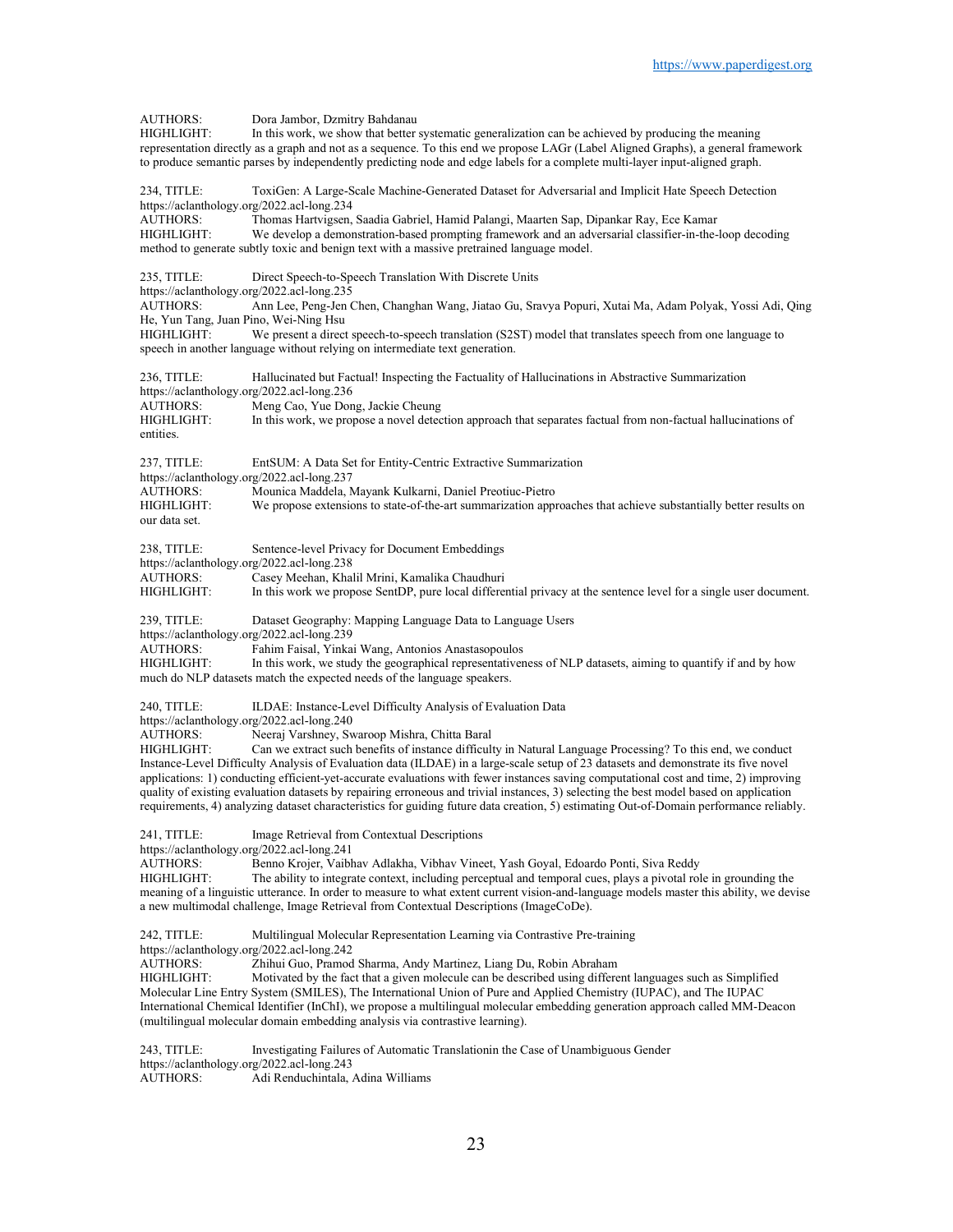HIGHLIGHT: Transformer-based models are the modern work horses for neural machine translation (NMT), reaching state of the art across several benchmarks. Despite their impressive accuracy, we observe a systemic and rudimentary class of errors made by current state-of-the-art NMT models with regards to translating from a language that doesn't mark gender on nouns into others that do.

244, TITLE: Cross-Task Generalization via Natural Language Crowdsourcing Instructions https://aclanthology.org/2022.acl-long.244<br>AUTHORS: Swaroop Mishra, Da Swaroop Mishra, Daniel Khashabi, Chitta Baral, Hannaneh Hajishirzi HIGHLIGHT: A long-standing challenge in AI is to build a model that learns a new task by understanding the human-readable instructions that define it. To study this, we introduce NATURAL INSTRUCTIONS, a dataset of 61 distinct tasks, their humanauthored instructions, and 193k task instances (input-output pairs). 245, TITLE: Imputing Out-of-Vocabulary Embeddings with LOVE Makes LanguageModels Robust with Little Cost https://aclanthology.org/2022.acl-long.245<br>AUTHORS: Lihu Chen. Gael Va Lihu Chen, Gael Varoquaux, Fabian Suchanek HIGHLIGHT: We present a simple contrastive learning framework, LOVE, which extends the word representation of an existing pre-trained language model (such as BERT) and makes it robust to OOV with few additional parameters. 246, TITLE: NumGLUE: A Suite of Fundamental yet Challenging Mathematical Reasoning Tasks https://aclanthology.org/2022.acl-long.246<br>AUTHORS: Swaroop Mishra, Ar Swaroop Mishra, Arindam Mitra, Neeraj Varshney, Bhavdeep Sachdeva, Peter Clark, Chitta Baral, Ashwin Kalyan HIGHLIGHT: Drawing inspiration from GLUE that was proposed in the context of natural language understanding, we propose NumGLUE, a multi-task benchmark that evaluates the performance of AI systems on eight different tasks, that at their core require simple arithmetic understanding. 247, TITLE: Upstream Mitigation Is Not All You Need: Testing the Bias Transfer Hypothesis in Pre-Trained Language Models https://aclanthology.org/2022.acl-long.247<br>AUTHORS: Ryan Steed. Swetasu Ryan Steed, Swetasudha Panda, Ari Kobren, Michael Wick HIGHLIGHT: We investigate the bias transfer hypothesis: the theory that social biases (such as stereotypes) internalized by large language models during pre-training transfer into harmful task-specific behavior after fine-tuning. 248, TITLE: Improving Multi-label Malevolence Detection in Dialogues through Multi-faceted Label Correlation Enhancement https://aclanthology.org/2022.acl-long.248<br>AUTHORS: Yangiun Zhang, Pen Yangjun Zhang, Pengjie Ren, Wentao Deng, Zhumin Chen, Maarten Rijke HIGHLIGHT: Second, current methods for detecting dialogue malevolence neglect label correlation. Therefore, we propose the task of multi-label dialogue malevolence detection and crowdsource a multi-label dataset, multi-label dialogue malevolence detection (MDMD) for evaluation. 249, TITLE: How Do We Answer Complex Questions: Discourse Structure of Long-form Answers https://aclanthology.org/2022.acl-long.249 AUTHORS: Fangyuan Xu, Junyi Jessy Li, Eunsol Choi Our main goal is to understand how humans organize information to craft complex answers. 250, TITLE: Understanding Iterative Revision from Human-Written Text https://aclanthology.org/2022.acl-long.250 AUTHORS: Wanyu Du, Vipul Raheja, Dhruv Kumar, Zae Myung Kim, Melissa Lopez, Dongyeop Kang This work describes IteraTeR: the first large-scale, multi-domain, edit-intention annotated corpus of iteratively revised text. 251, TITLE: Making Transformers Solve Compositional Tasks https://aclanthology.org/2022.acl-long.251 AUTHORS: Santiago Ontanon, Joshua Ainslie, Zachary Fisher, Vaclav Cvicek In this paper we explore the design space of Transformer models showing that the inductive biases given to the model by several design decisions significantly impact compositional generalization. 252, TITLE: Can Transformer be Too Compositional? Analysing Idiom Processing in Neural Machine Translation https://aclanthology.org/2022.acl-long.252 Verna Dankers, Christopher Lucas, Ivan Titov HIGHLIGHT: In this work, we investigate whether the non-compositionality of idioms is reflected in the mechanics of the dominant NMT model, Transformer, by analysing the hidden states and attention patterns for models with English as source language and one of seven European languages as target language. 253, TITLE: ConditionalQA: A Complex Reading Comprehension Dataset with Conditional Answers https://aclanthology.org/2022.acl-long.253 AUTHORS: Haitian Sun, William Cohen, Ruslan Salakhutdinov HIGHLIGHT: We describe a Question Answering (QA) dataset that contains complex questions with conditional answers, i.e.

the answers are only applicable when certain conditions apply.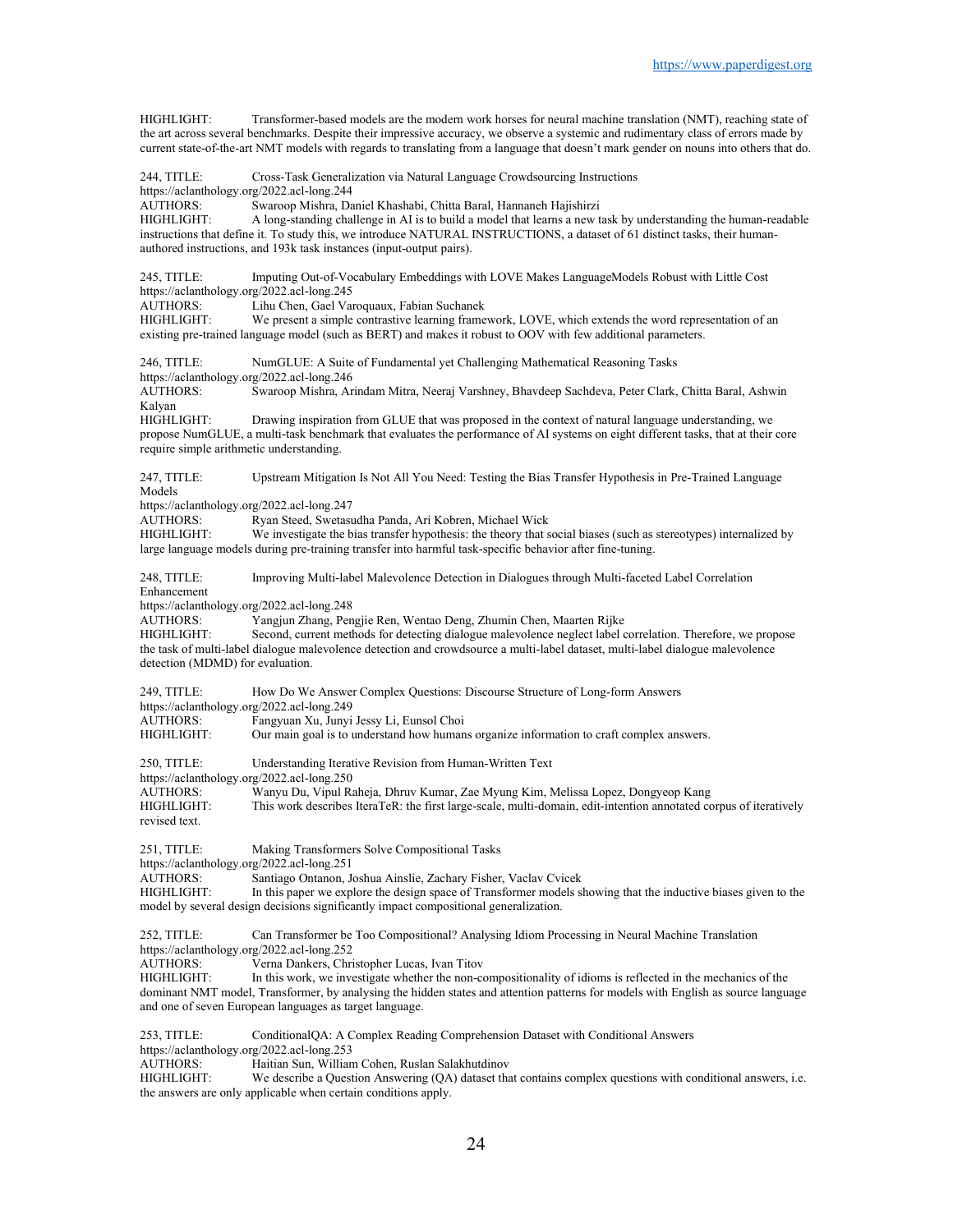254, TITLE: Prompt-free and Efficient Few-shot Learning with Language Models

https://aclanthology.org/2022.acl-long.254

AUTHORS: Rabeeh Karimi Mahabadi, Luke Zettlemoyer, James Henderson, Lambert Mathias, Marzieh Saeidi, Veselin Stoyanov, Majid Yazdani

HIGHLIGHT: Current methods for few-shot fine-tuning of pretrained masked language models (PLMs) require carefully engineered prompts and verbalizers for each new task to convert examples into a cloze-format that the PLM can score. In this work, we propose Perfect, a simple and efficient method for few-shot fine-tuning of PLMs without relying on any such handcrafting, which is highly effective given as few as 32 data points.

255, TITLE: Continual Sequence Generation with Adaptive Compositional Modules

https://aclanthology.org/2022.acl-long.255<br>AUTHORS: Yanzhe Zhang, Xue

AUTHORS: Yanzhe Zhang, Xuezhi Wang, Diyi Yang<br>HIGHLIGHT: To get the best of both worlds, in this wor

To get the best of both worlds, in this work, we propose continual sequence generation with adaptive compositional modules to adaptively add modules in transformer architectures and compose both old and new modules for new tasks.

256, TITLE: An Investigation of the (In)effectiveness of Counterfactually Augmented Data

https://aclanthology.org/2022.acl-long.256<br>AUTHORS: Nitish Joshi, He He

Nitish Joshi, He He

HIGHLIGHT: However, empirical results using CAD during training for OOD generalization have been mixed. To explain this discrepancy, through a toy theoretical example and empirical analysis on two crowdsourced CAD datasets, we show that: (a) while features perturbed in CAD are indeed robust features, it may prevent the model from learning unperturbed robust features; and (b) CAD may exacerbate existing spurious correlations in the data.

257, TITLE: Inducing Positive Perspectives with Text Reframing

https://aclanthology.org/2022.acl-long.257<br>AUTHORS: Caleb Ziems, Minzh

Caleb Ziems, Minzhi Li, Anthony Zhang, Diyi Yang

HIGHLIGHT: We introduce a different but related task called positive reframing in which we neutralize a negative point of view and generate a more positive perspective for the author without contradicting the original meaning.

258, TITLE: VALUE: Understanding Dialect Disparity in NLU

https://aclanthology.org/2022.acl-long.258<br>AUTHORS: Caleb Ziems, Jiaao

Caleb Ziems, Jiaao Chen, Camille Harris, Jessica Anderson, Diyi Yang

HIGHLIGHT: To understand disparities in current models and to facilitate more dialect-competent NLU systems, we introduce the VernAcular Language Understanding Evaluation (VALUE) benchmark, a challenging variant of GLUE that we created with a set of lexical and morphosyntactic transformation rules.

259, TITLE: From the Detection of Toxic Spans in Online Discussions to the Analysis of Toxic-to-Civil Transfer https://aclanthology.org/2022.acl-long.259

AUTHORS: John Pavlopoulos, Leo Laugier, Alexandros Xenos, Jeffrey Sorensen, Ion Androutsopoulos<br>HIGHLIGHT: We study the task of toxic spans detection, which concerns the detection of the spans that m We study the task of toxic spans detection, which concerns the detection of the spans that make a text toxic, when detecting such spans is possible. We introduce a dataset for this task, ToxicSpans, which we release publicly.

260, TITLE: FormNet: Structural Encoding beyond Sequential Modeling in Form Document Information Extraction https://aclanthology.org/2022.acl-long.260<br>AUTHORS: Chen-Yu Lee, Chun

Chen-Yu Lee, Chun-Liang Li, Timothy Dozat, Vincent Perot, Guolong Su, Nan Hua, Joshua Ainslie, Renshen Wang, Yasuhisa Fujii, Tomas Pfister<br>HIGHLIGHT: We propose Fo

We propose FormNet, a structure-aware sequence model to mitigate the suboptimal serialization of forms.

261, TITLE: The Moral Integrity Corpus: A Benchmark for Ethical Dialogue Systems https://aclanthology.org/2022.acl-long.261

AUTHORS: Caleb Ziems, Jane Yu, Yi-Chia Wang, Alon Halevy, Diyi Yang

HIGHLIGHT: In this work, we introduce a new resource, not to authoritatively resolve moral ambiguities, but instead to facilitate systematic understanding of the intuitions, values and moral judgments reflected in the utterances of dialogue systems.

262, TITLE: Token Dropping for Efficient BERT Pretraining

https://aclanthology.org/2022.acl-long.262

AUTHORS: Le Hou, Richard Yuanzhe Pang, Tianyi Zhou, Yuexin Wu, Xinying Song, Xiaodan Song, Denny Zhou HIGHLIGHT: Transformer-based models generally allocate the same amount of computation for each token in a given sequence. We develop a simple but effective "token dropping" method to accelerate the pretraining of transformer models, such as BERT, without degrading its performance on downstream tasks.

263, TITLE: DialFact: A Benchmark for Fact-Checking in Dialogue

https://aclanthology.org/2022.acl-long.263<br>AUTHORS: Prakhar Gupta, Chie

Prakhar Gupta, Chien-Sheng Wu, Wenhao Liu, Caiming Xiong

HIGHLIGHT: We found that existing fact-checking models trained on non-dialogue data like FEVER fail to perform well on our task, and thus, we propose a simple yet data-efficient solution to effectively improve fact-checking performance in dialogue.

264, TITLE: The Trade-offs of Domain Adaptation for Neural Language Models https://aclanthology.org/2022.acl-long.264<br>AUTHORS: David Grangier, Dar David Grangier, Dan Iter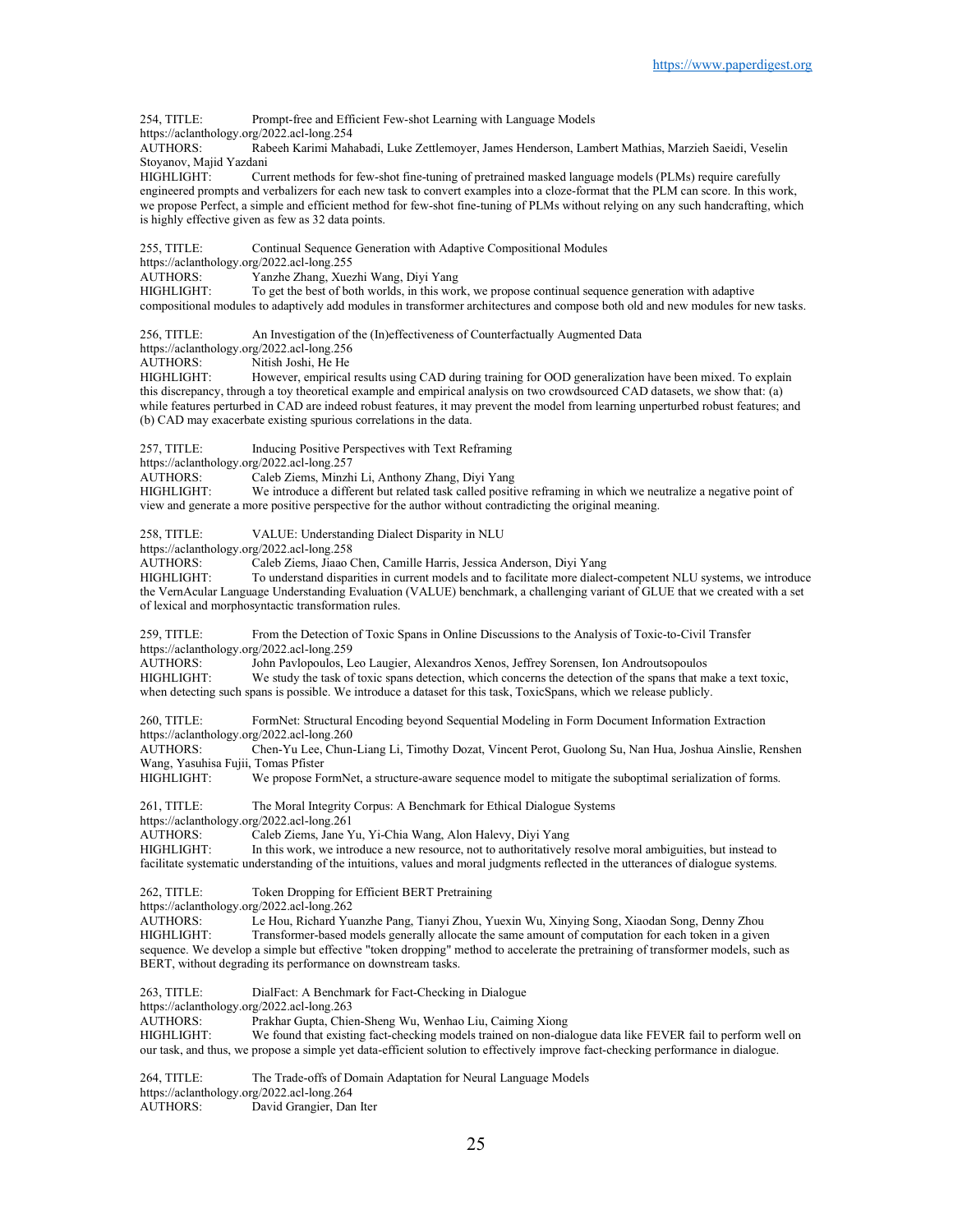HIGHLIGHT: This work connects language model adaptation with concepts of machine learning theory. 265, TITLE: Towards Afrocentric NLP for African Languages: Where We Are and Where We Can Go https://aclanthology.org/2022.acl-long.265<br>AUTHORS: Ife Adebara, Muham AUTHORS: Ife Adebara, Muhammad Abdul-Mageed<br>HIGHLIGHT: Our main objective is to motivate and adv Our main objective is to motivate and advocate for an Afrocentric approach to technology development. 266, TITLE: Ensembling and Knowledge Distilling of Large Sequence Taggers for Grammatical Error Correction https://aclanthology.org/2022.acl-long.266<br>AUTHORS: Maksym Tarnavskyi Maksym Tarnavskyi, Artem Chernodub, Kostiantyn Omelianchuk HIGHLIGHT: In this paper, we investigate improvements to the GEC sequence tagging architecture with a focus on ensembling of recent cutting-edge Transformer-based encoders in Large configurations. 267, TITLE: Speaker Information Can Guide Models to Better Inductive Biases: A Case Study On Predicting Code-Switching https://aclanthology.org/2022.acl-long.267<br>AUTHORS: Alissa Ostapenko, S AUTHORS: Alissa Ostapenko, Shuly Wintner, Melinda Fricke, Yulia Tsvetkov<br>HIGHLIGHT: To our knowledge, we are the first to incorporate speaker character To our knowledge, we are the first to incorporate speaker characteristics in a neural model for code-switching, and more generally, take a step towards developing transparent, personalized models that use speaker information in a controlled way. 268, TITLE: Detecting Unassimilated Borrowings in Spanish: An Annotated Corpus and Approaches to Modeling https://aclanthology.org/2022.acl-long.268 AUTHORS: Elena ?lvarez-Mellado, Constantine Lignos HIGHLIGHT: This work presents a new resource for borrowing identification and analyzes the performance and errors of several models on this task. 269, TITLE: Is Attention Explanation? An Introduction to the Debate https://aclanthology.org/2022.acl-long.269<br>AUTHORS: Adrien Bibal R?mi Adrien Bibal, R?mi Cardon, David Alfter, Rodrigo Wilkens, Xiaoou Wang, Thomas Fran?ois, Patrick Watrin HIGHLIGHT: Although the debate has created a vast literature thanks to contributions from various areas, the lack of communication is becoming more and more tangible. In this paper, we provide a clear overview of the insights on the debate by critically confronting works from these different areas. 270, TITLE: There Are a Thousand Hamlets in a Thousand People's Eyes: Enhancing Knowledge-grounded Dialogue with Personal Memory https://aclanthology.org/2022.acl-long.270<br>AUTHORS: Tingchen Fu, Xuelia AUTHORS: Tingchen Fu, Xueliang Zhao, Chongyang Tao, Ji-Rong Wen, Rui Yan<br>HIGHLIGHT: In this work, we introduce personal memory into knowledge selection In this work, we introduce personal memory into knowledge selection in KGC to address the personalization issue. 271, TITLE: Neural Pipeline for Zero-Shot Data-to-Text Generation https://aclanthology.org/2022.acl-long.271<br>AUTHORS: Zdenek Kasner, Ond AUTHORS: Zdenek Kasner, Ondrej Dusek<br>HIGHLIGHT: Inspired by pipeline approache Inspired by pipeline approaches, we propose to generate text by transforming single-item descriptions with a sequence of modules trained on general-domain text-based operations: ordering, aggregation, and paragraph compression. 272, TITLE: Not always about you: Prioritizing community needs when developing endangered language technology https://aclanthology.org/2022.acl-long.272<br>AUTHORS: Zoey Liu, Crystal Ri Zoey Liu, Crystal Richardson, Richard Hatcher, Emily Prud?hommeaux HIGHLIGHT: In this position paper, we discuss the unique technological, cultural, practical, and ethical challenges that researchers and indigenous speech community members face when working together to develop language technology to support endangered language documentation and revitalization. 273, TITLE: Automatic Identification and Classification of Bragging in Social Media https://aclanthology.org/2022.acl-long.273 AUTHORS: Mali Jin, Daniel Preotiuc-Pietro, A. Dogru?z, Nikolaos Aletras HIGHLIGHT: In this paper, we present the first large scale study of bragging in computational linguistics, building on previous research in linguistics and pragmatics. 274, TITLE: Automatic Error Analysis for Document-level Information Extraction https://aclanthology.org/2022.acl-long.274 AUTHORS: Aliva Das, Xinya Du, Barry Wang, Kejian Shi, Jiayuan Gu, Thomas Porter, Claire Cardie HIGHLIGHT: We build on the work of Kummerfeld and Klein (2013) to propose a transformation-based framework for automating error analysis in document-level event and (N-ary) relation extraction. 275, TITLE: Learning Functional Distributional Semantics with Visual Data https://aclanthology.org/2022.acl-long.275<br>AUTHORS: Yinhong Liu, Guy E AUTHORS: Yinhong Liu, Guy Emerson<br>HIGHLIGHT: In this work, we propose a n In this work, we propose a method to train a Functional Distributional Semantics model with grounded visual data.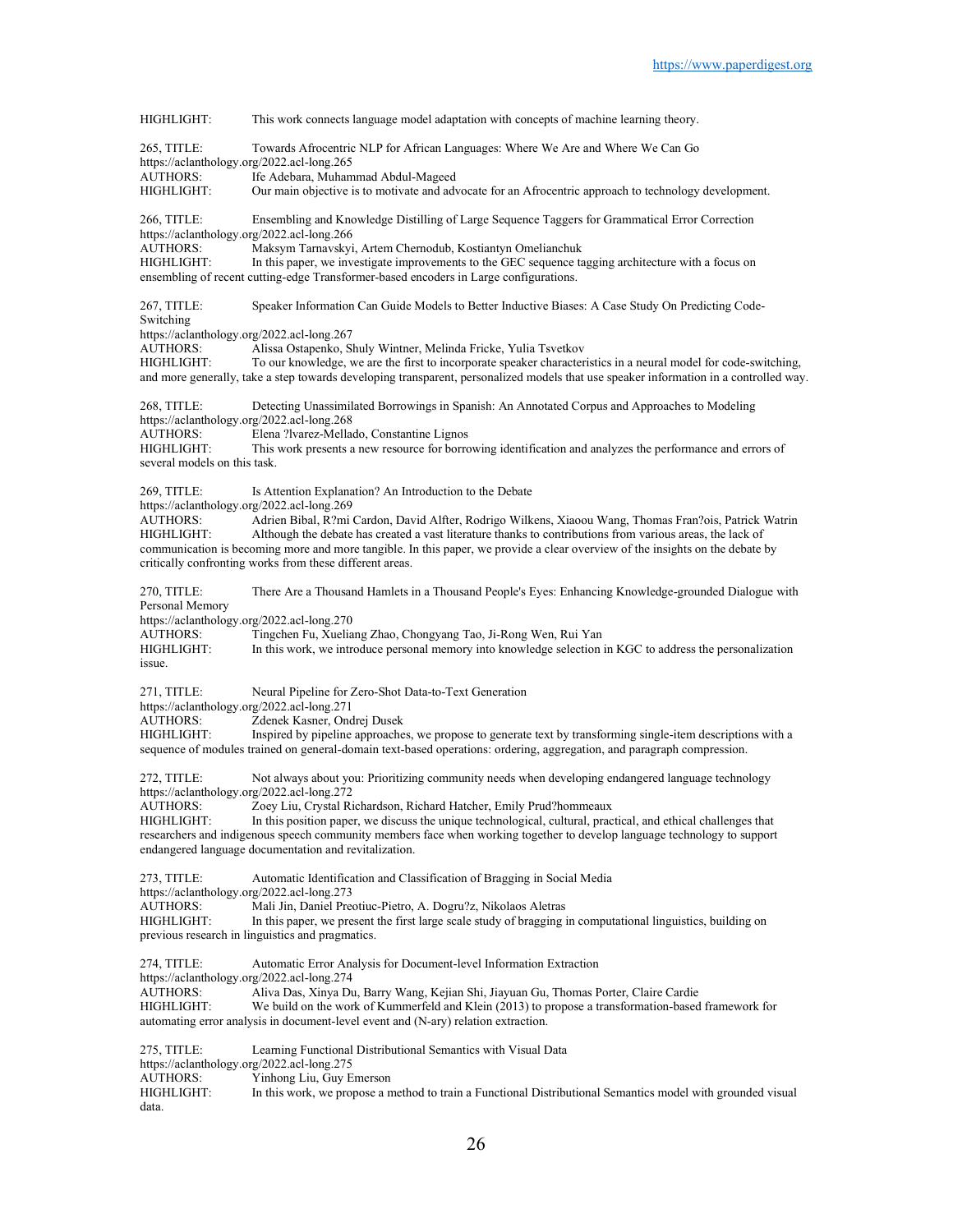276, TITLE: ePiC: Employing Proverbs in Context as a Benchmark for Abstract Language Understanding https://aclanthology.org/2022.acl-long.276 AUTHORS: Sayan Ghosh, Shashank Srivastava HIGHLIGHT: Here, we introduce a high-quality crowdsourced dataset of narratives for employing proverbs in context as a benchmark for abstract language understanding. 277, TITLE: Chart-to-Text: A Large-Scale Benchmark for Chart Summarization https://aclanthology.org/2022.acl-long.277<br>AUTHORS: Shankar Kantharaj, AUTHORS: Shankar Kantharaj, Rixie Tiffany Leong, Xiang Lin, Ahmed Masry, Megh Thakkar, Enamul Hoque, Shafiq Joty<br>HIGHLIGHT: We present Chart-to-text, a large-scale benchmark with two datasets and a total of 44,096 charts c We present Chart-to-text, a large-scale benchmark with two datasets and a total of 44,096 charts covering a wide range of topics and chart types. 278, TITLE: Characterizing Idioms: Conventionality and Contingency https://aclanthology.org/2022.acl-long.278 AUTHORS: Michaela Socolof, Jackie Cheung, Michael Wagner, Timothy O?Donnell<br>HIGHLIGHT: We define two measures that correspond to the properties above, and we We define two measures that correspond to the properties above, and we show that idioms fall at the expected intersection of the two dimensions, but that the dimensions themselves are not correlated. 279, TITLE: Bag-of-Words vs. Graph vs. Sequence in Text Classification: Questioning the Necessity of Text-Graphs and the Surprising Strength of a Wide MLP https://aclanthology.org/2022.acl-long.279 AUTHORS: Lukas Galke, Ansgar Scherp HIGHLIGHT: We show that a wide multi-layer perceptron (MLP) using a Bag-of-Words (BoW) outperforms the recent graphbased models TextGCN and HeteGCN in an inductive text classification setting and is comparable with HyperGAT. 280, TITLE: Generative Pretraining for Paraphrase Evaluation https://aclanthology.org/2022.acl-long.280<br>AUTHORS: Jack Weston, Rapha Jack Weston, Raphael Lenain, Udeepa Meepegama, Emil Fristed HIGHLIGHT: We introduce ParaBLEU, a paraphrase representation learning model and evaluation metric for text generation. 281, TITLE: Incorporating Stock Market Signals for Twitter Stance Detection https://aclanthology.org/2022.acl-long.281 AUTHORS: Costanza Conforti, Jakob Berndt, Mohammad Taher Pilehvar, Chryssi Giannitsarou, Flavio Toxvaerd, Nigel Collier<br>HIGHLIGHT: In this paper, we investigate the integration of textual and financial signals for stance detection in the financial domain. 282, TITLE: Multilingual Mix: Example Interpolation Improves Multilingual Neural Machine Translation https://aclanthology.org/2022.acl-long.282<br>AUTHORS: Yong Cheng, Ankur Yong Cheng, Ankur Bapna, Orhan Firat, Yuan Cao, Pidong Wang, Wolfgang Macherey HIGHLIGHT: In this paper, we introduce multilingual crossover encoder-decoder (mXEncDec) to fuse language pairs at an instance level. 283, TITLE: Word Segmentation as Unsupervised Constituency Parsing https://aclanthology.org/2022.acl-long.283<br>AUTHORS: Raquel G. Albama Raquel G. Alhama HIGHLIGHT: This work takes one step forward by exploring a radically different approach of word identification, in which segmentation of a continuous input is viewed as a process isomorphic to unsupervised constituency parsing. 284, TITLE: SafetyKit: First Aid for Measuring Safety in Open-domain Conversational Systems https://aclanthology.org/2022.acl-long.284<br>AUTHORS: Emily Dinan. Gavin Emily Dinan, Gavin Abercrombie, A. Bergman, Shannon Spruit, Dirk Hovy, Y-Lan Boureau, Verena Rieser HIGHLIGHT: The social impact of natural language processing and its applications has received increasing attention. In this position paper, we focus on the problem of safety for end-to-end conversational AI. 285, TITLE: Zero-Shot Cross-lingual Semantic Parsing https://aclanthology.org/2022.acl-long.285<br>AUTHORS: Tom Sherborne, Mir Tom Sherborne, Mirella Lapata HIGHLIGHT: We propose a multi-task encoder-decoder model to transfer parsing knowledge to additional languages using only English-logical form paired data and in-domain natural language corpora in each new language. 286, TITLE: The Paradox of the Compositionality of Natural Language: A Neural Machine Translation Case Study https://aclanthology.org/2022.acl-long.286 AUTHORS: Verna Dankers, Elia Bruni, Dieuwke Hupkes<br>HIGHLIGHT: In this work, we re-instantiate three compositi In this work, we re-instantiate three compositionality tests from the literature and reformulate them for neural machine translation (NMT).

287, TITLE: Multilingual Document-Level Translation Enables Zero-Shot Transfer From Sentences to Documents https://aclanthology.org/2022.acl-long.287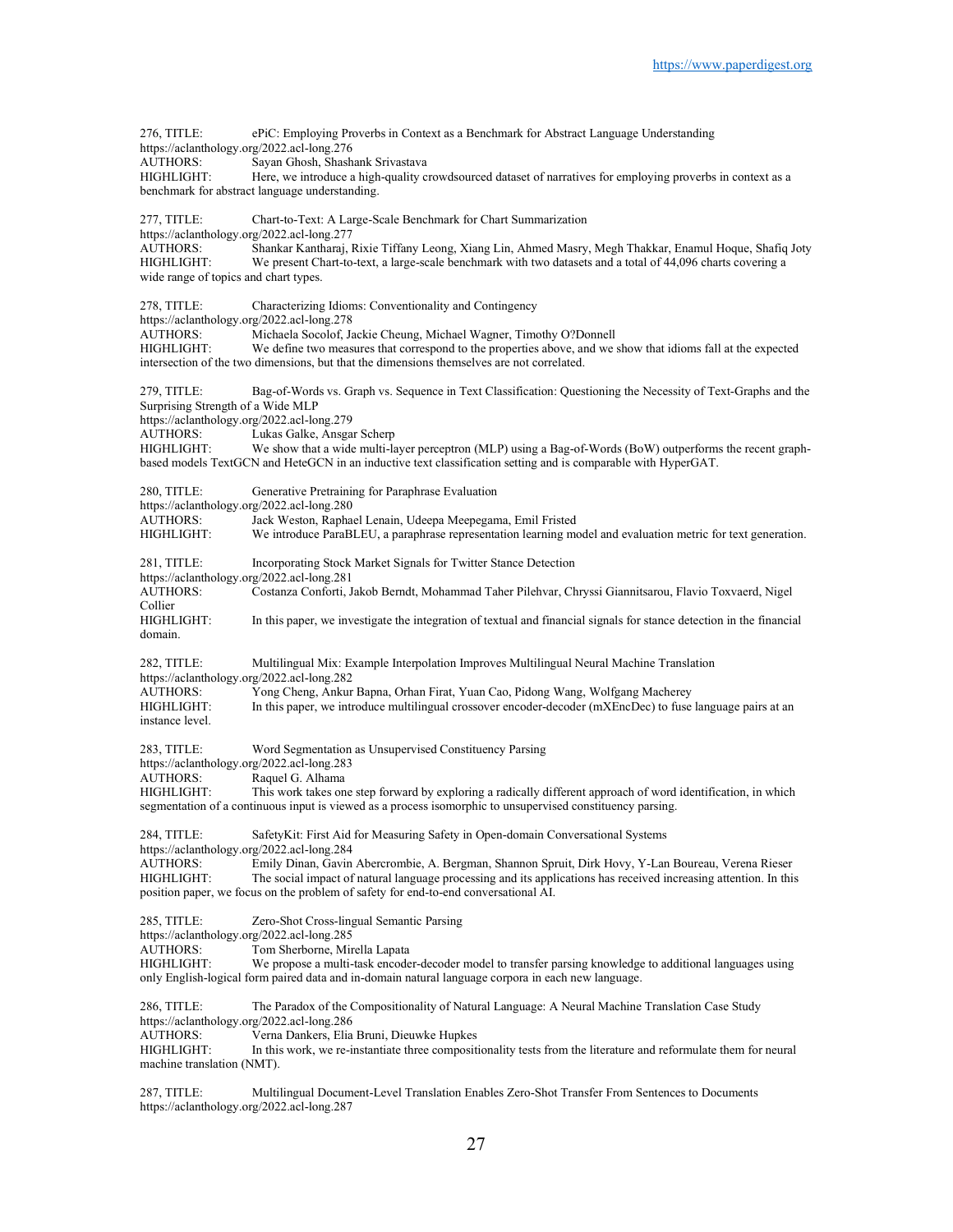| <b>AUTHORS:</b><br>HIGHLIGHT:<br>modeling.                                                                                                   | Biao Zhang, Ankur Bapna, Melvin Johnson, Ali Dabirmoghaddam, Naveen Arivazhagan, Orhan Firat<br>In this paper, we study whether and how contextual modeling in DocNMT is transferable via multilingual                                                                                                                                                                                                                                                                                                                                                                                                       |
|----------------------------------------------------------------------------------------------------------------------------------------------|--------------------------------------------------------------------------------------------------------------------------------------------------------------------------------------------------------------------------------------------------------------------------------------------------------------------------------------------------------------------------------------------------------------------------------------------------------------------------------------------------------------------------------------------------------------------------------------------------------------|
| 288, TITLE:<br>https://aclanthology.org/2022.acl-long.288<br>AUTHORS:<br>HIGHLIGHT:<br>example sentences.                                    | Cross-Lingual Phrase Retrieval<br>Heqi Zheng, Xiao Zhang, Zewen Chi, Heyan Huang, Yan Tan, Tian Lan, Wei Wei, Xian-Ling Mao<br>In this paper, we propose, a cross-lingual phrase retriever that extracts phrase representations from unlabeled                                                                                                                                                                                                                                                                                                                                                               |
| 289, TITLE:<br>https://aclanthology.org/2022.acl-long.289<br><b>AUTHORS:</b><br>HIGHLIGHT:                                                   | Improving Compositional Generalization with Self-Training for Data-to-Text Generation<br>Sanket Vaibhav Mehta, Jinfeng Rao, Yi Tay, Mihir Kale, Ankur Parikh, Emma Strubell<br>We show that T5 models fail to generalize to unseen MRs, and we propose a template-based input<br>representation that considerably improves the model's generalization capability.                                                                                                                                                                                                                                            |
| 290, TITLE:<br>https://aclanthology.org/2022.acl-long.290<br><b>AUTHORS:</b><br>HIGHLIGHT:                                                   | MMCoQA: Conversational Question Answering over Text, Tables, and Images<br>Yongqi Li, Wenjie Li, Liqiang Nie<br>In this paper, we hence define a novel research task, i.e., multimodal conversational question answering<br>(MMCoQA), aiming to answer users' questions with multimodal knowledge sources via multi-turn conversations.                                                                                                                                                                                                                                                                      |
| 291, TITLE:<br>https://aclanthology.org/2022.acl-long.291<br><b>AUTHORS:</b><br>HIGHLIGHT:                                                   | Effective Token Graph Modeling using a Novel Labeling Strategy for Structured Sentiment Analysis<br>Wenxuan Shi, Fei Li, Jingye Li, Hao Fei, Donghong Ji<br>(1) The label proportions for span prediction and span relation prediction are imbalanced. (2) The span lengths<br>of sentiment tuple components may be very large in this task, which will further exacerbates the imbalance problem. (3) Two nodes in<br>a dependency graph cannot have multiple arcs, therefore some overlapped sentiment tuples cannot be recognized. In this work, we<br>propose nichetargeting solutions for these issues. |
| 292, TITLE:<br>https://aclanthology.org/2022.acl-long.292<br><b>AUTHORS:</b><br>HIGHLIGHT:                                                   | PromDA: Prompt-based Data Augmentation for Low-Resource NLU Tasks<br>Yufei Wang, Can Xu, Qingfeng Sun, Huang Hu, Chongyang Tao, Xiubo Geng, Daxin Jiang<br>We propose Prompt-based Data Augmentation model (PromDA) which only trains small-scale Soft Prompt<br>(i.e., a set of trainable vectors) in the frozen Pre-trained Language Models (PLMs).                                                                                                                                                                                                                                                        |
| 293, TITLE:<br>https://aclanthology.org/2022.acl-long.293<br><b>AUTHORS:</b><br>HIGHLIGHT:<br>encoding (at each time step) the source input. | Disentangled Sequence to Sequence Learning for Compositional Generalization<br>Hao Zheng, Mirella Lapata<br>We propose an extension to sequence-to-sequence models which encourage disentanglement by adaptively re-                                                                                                                                                                                                                                                                                                                                                                                         |
| 294, TITLE:<br>https://aclanthology.org/2022.acl-long.294<br><b>AUTHORS:</b><br>HIGHLIGHT:                                                   | RST Discourse Parsing with Second-Stage EDU-Level Pre-training<br>Nan Yu, Meishan Zhang, Guohong Fu, Min Zhang<br>Current PLMs are obtained by sentence-level pre-training, which is different from the basic processing unit, i.e.<br>element discourse unit (EDU). To this end, we propose a second-stage EDU-level pre-training approach in this work, which presents<br>two novel tasks to learn effective EDU representations continually based on well pre-trained language models.Concretely, the two<br>tasks are (1) next EDU prediction (NEP) and (2) discourse marker prediction (DMP).           |
| 295, TITLE:<br>https://aclanthology.org/2022.acl-long.295<br><b>AUTHORS:</b><br>HIGHLIGHT:<br>learning.                                      | SimKGC: Simple Contrastive Knowledge Graph Completion with Pre-trained Language Models<br>Liang Wang, Wei Zhao, Zhuoyu Wei, Jingming Liu<br>However, the performance of text-based methods still largely lag behind graph embedding-based methods like<br>TransE (Bordes et al., 2013) and RotatE (Sun et al., 2019b). In this paper, we identify that the key issue is efficient contrastive                                                                                                                                                                                                                |
| 296, TITLE:<br>https://aclanthology.org/2022.acl-long.296<br>AUTHORS:<br>HIGHLIGHT:                                                          | Do Transformer Models Show Similar Attention Patterns to Task-Specific Human Gaze?<br>Oliver Eberle, Stephanie Brandl, Jonas Pilot, Anders S?gaard<br>We investigate whether self-attention in large-scale pre-trained language models is as predictive of human eye<br>fixation patterns during task-reading as classical cognitive models of human attention.                                                                                                                                                                                                                                              |
| 297, TITLE:<br>https://aclanthology.org/2022.acl-long.297<br><b>AUTHORS:</b><br>Aletras<br>HIGHLIGHT:                                        | LexGLUE: A Benchmark Dataset for Legal Language Understanding in English<br>Ilias Chalkidis, Abhik Jana, Dirk Hartung, Michael Bommarito, Ion Androutsopoulos, Daniel Katz, Nikolaos<br>Their usefulness, however, largely depends on whether current state-of-the-art models can generalize across<br>various tasks in the legal domain. To answer this currently open question, we introduce the Legal General Language Understanding                                                                                                                                                                      |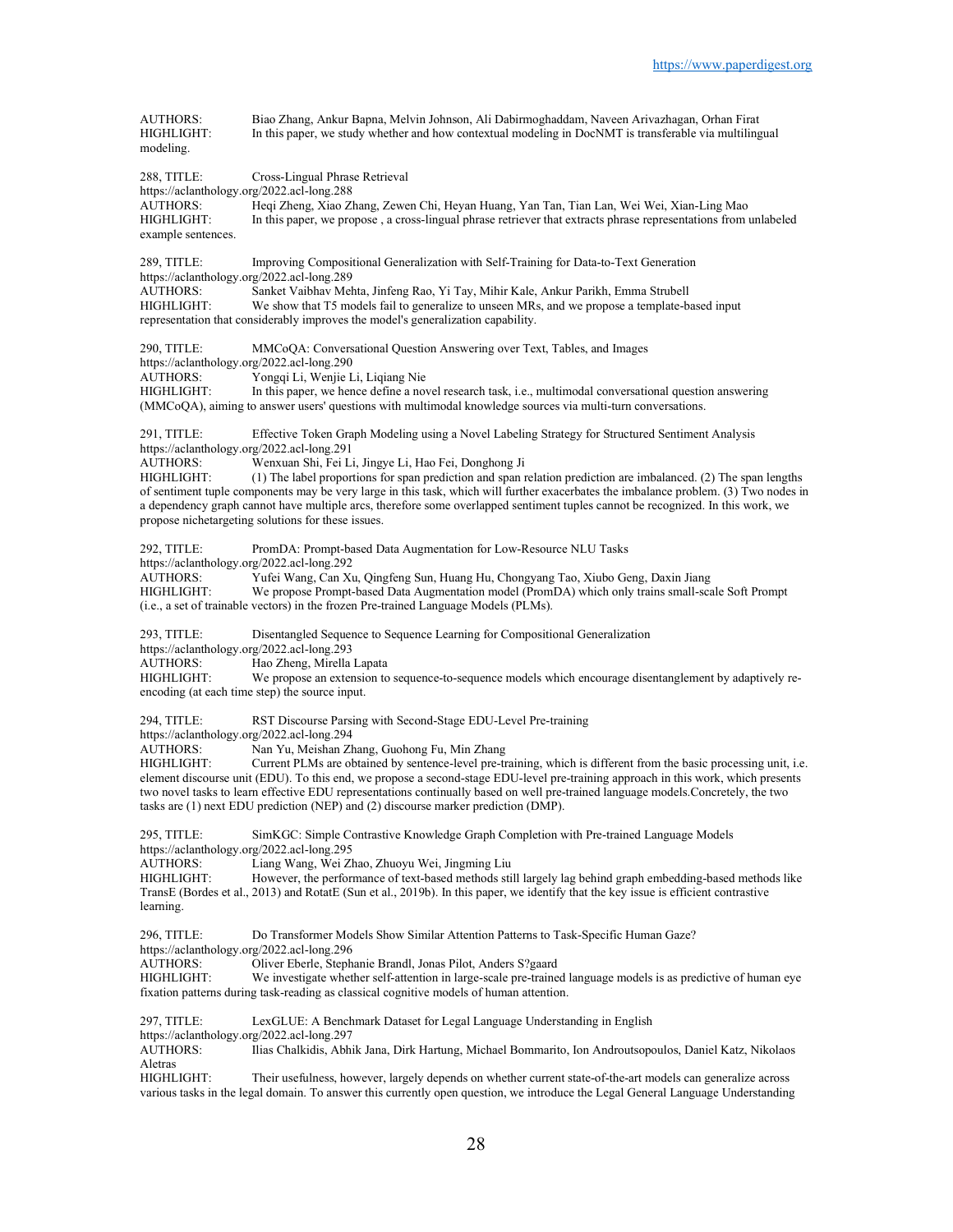Evaluation (LexGLUE) benchmark, a collection of datasets for evaluating model performance across a diverse set of legal NLU tasks in a standardized way. 298, TITLE: DiBiMT: A Novel Benchmark for Measuring Word Sense Disambiguation Biases in Machine Translation https://aclanthology.org/2022.acl-long.298<br>AUTHORS: Niccol? Campolung Niccol? Campolungo, Federico Martelli, Francesco Saina, Roberto Navigli HIGHLIGHT: In this paper, we present DiBiMT, the first entirely manually-curated evaluation benchmark which enables an extensive study of semantic biases in Machine Translation of nominal and verbal words in five different language combinations, namely, English and one or other of the following languages: Chinese, German, Italian, Russian and Spanish. 299, TITLE: Improving Word Translation via Two-Stage Contrastive Learning https://aclanthology.org/2022.acl-long.299<br>AUTHORS: Yaoyiran Li, Fangyu AUTHORS: Yaoyiran Li, Fangyu Liu, Nigel Collier, Anna Korhonen, Ivan Vulic In this work, we propose a robust and effective two-stage contrastive learning framework for the BLI task. 300, TITLE: Scheduled Multi-task Learning for Neural Chat Translation https://aclanthology.org/2022.acl-long.300<br>AUTHORS: Yunlong Liang, Fanc Yunlong Liang, Fandong Meng, Jinan Xu, Yufeng Chen, Jie Zhou HIGHLIGHT: Although the NCT models have achieved impressive success, it is still far from satisfactory due to insufficient chat translation data and simple joint training manners. To address the above issues, we propose a scheduled multi-task learning framework for NCT. 301, TITLE: FairLex: A Multilingual Benchmark for Evaluating Fairness in Legal Text Processing https://aclanthology.org/2022.acl-long.301<br>AUTHORS: Ilias Chalkidis, Tom AUTHORS: Ilias Chalkidis, Tommaso Pasini, Sheng Zhang, Letizia Tomada, Sebastian Schwemer, Anders S?gaard<br>HIGHLIGHT: We present a benchmark suite of four datasets for evaluating the fairness of pre-trained language model We present a benchmark suite of four datasets for evaluating the fairness of pre-trained language models and the techniques used to fine-tune them for downstream tasks. 302, TITLE: Towards Abstractive Grounded Summarization of Podcast Transcripts https://aclanthology.org/2022.acl-long.302 AUTHORS: Kaiqiang Song, Chen Li, Xiaoyang Wang, Dong Yu, Fei Liu<br>HIGHLIGHT: The problem is exacerbated by speech disfluencies and recog The problem is exacerbated by speech disfluencies and recognition errors in transcripts of spoken language. In this paper, we explore a novel abstractive summarization method to alleviate these issues. 303, TITLE: FiNER: Financial Numeric Entity Recognition for XBRL Tagging https://aclanthology.org/2022.acl-long.303 AUTHORS: Lefteris Loukas, Manos Fergadiotis, Ilias Chalkidis, Eirini Spyropoulou, Prodromos Malakasiotis, Ion Androutsopoulos, Georgios Paliouras HIGHLIGHT: To improve BERT's performance, we propose two simple and effective solutions that replace numeric expressions with pseudo-tokens reflecting original token shapes and numeric magnitudes. 304, TITLE: Keywords and Instances: A Hierarchical Contrastive Learning Framework Unifying Hybrid Granularities for Text Generation https://aclanthology.org/2022.acl-long.304 AUTHORS: Mingzhe Li, XieXiong Lin, Xiuying Chen, Jinxiong Chang, Qishen Zhang, Feng Wang, Taifeng Wang, Zhongyi Liu, Wei Chu, Dongyan Zhao, Rui Yan Hence, in this work, we propose a hierarchical contrastive learning mechanism, which can unify hybrid granularities semantic meaning in the input text. 305, TITLE: EPT-X: An Expression-Pointer Transformer model that generates eXplanations for numbers https://aclanthology.org/2022.acl-long.305 AUTHORS: Bugeun Kim, Kyung Seo Ki, Sangkyu Rhim, Gahgene Gweon<br>HIGHLIGHT: In this paper, we propose a neural model EPT-X (Expression-P In this paper, we propose a neural model EPT-X (Expression-Pointer Transformer with Explanations), which utilizes natural language explanations to solve an algebraic word problem. 306, TITLE: Identifying the Human Values behind Arguments https://aclanthology.org/2022.acl-long.306 AUTHORS: Johannes Kiesel, Milad Alshomary, Nicolas Handke, Xiaoni Cai, Henning Wachsmuth, Benno Stein This paper studies the (often implicit) human values behind natural language arguments, such as to have freedom of thought or to be broadminded. 307, TITLE: BenchIE: A Framework for Multi-Faceted Fact-Based Open Information Extraction Evaluation https://aclanthology.org/2022.acl-long.307<br>AUTHORS: Kiril Gashteovski, M Kiril Gashteovski, Mingying Yu, Bhushan Kotnis, Carolin Lawrence, Mathias Niepert, Goran Glava? HIGHLIGHT: In this work, we introduce BenchIE: a benchmark and evaluation framework for comprehensive evaluation of OIE systems for English, Chinese, and German. 308, TITLE: Leveraging Unimodal Self-Supervised Learning for Multimodal Audio-Visual Speech Recognition https://aclanthology.org/2022.acl-long.308<br>AUTHORS: Xichen Pan, Peiyu C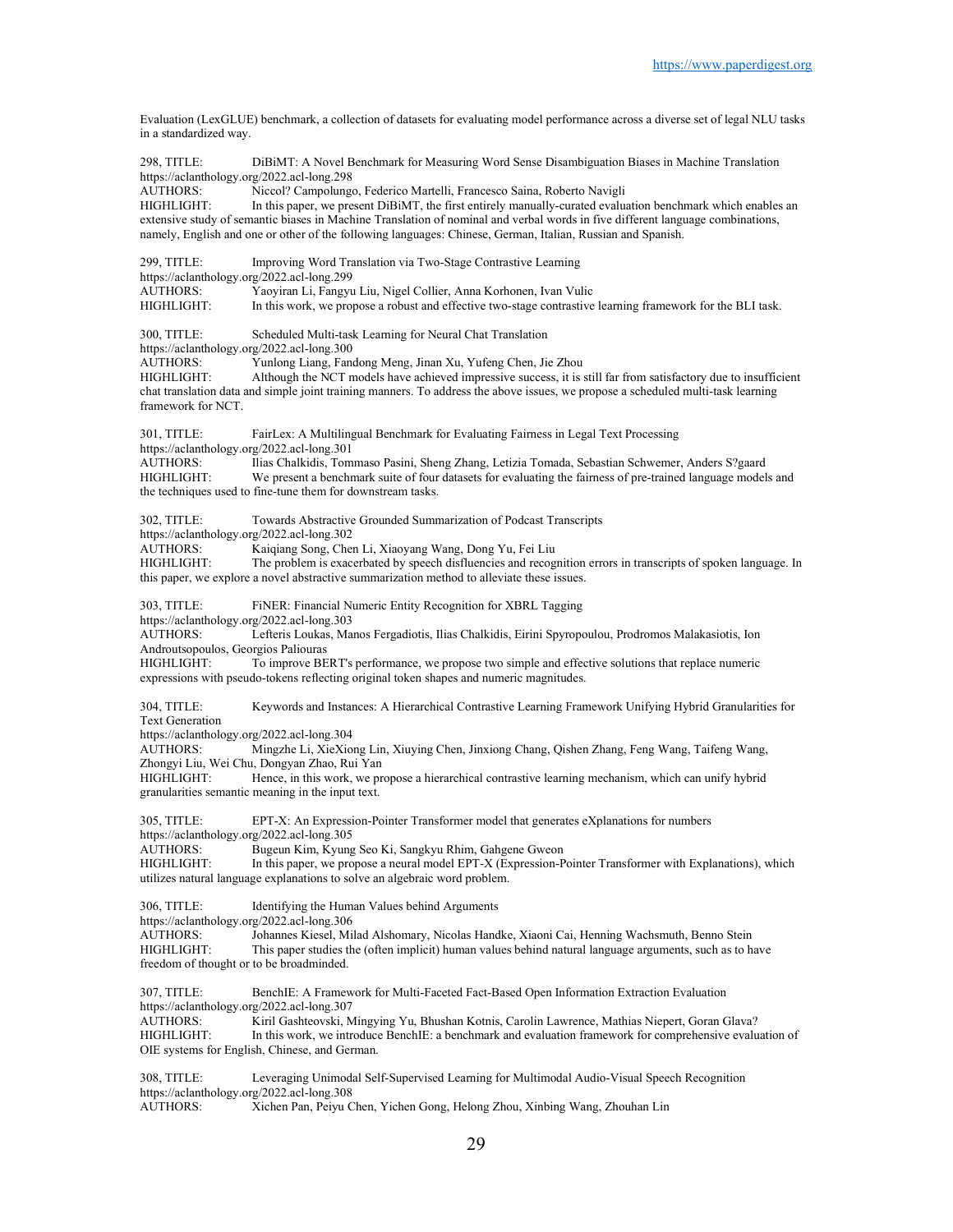HIGHLIGHT: In this work, we successfully leverage unimodal self-supervised learning to promote the multimodal AVSR. 309, TITLE: SummaReranker: A Multi-Task Mixture-of-Experts Re-ranking Framework for Abstractive Summarization https://aclanthology.org/2022.acl-long.309<br>AUTHORS: Mathieu Ravaut, Sha AUTHORS: Mathieu Ravaut, Shafiq Joty, Nancy Chen<br>HIGHLIGHT: In this paper, we show that it is possible to In this paper, we show that it is possible to directly train a second-stage model performing re-ranking on a set of summary candidates. 310, TITLE: Understanding Multimodal Procedural Knowledge by Sequencing Multimodal Instructional Manuals https://aclanthology.org/2022.acl-long.310 AUTHORS: Te-Lin Wu, Alex Spangher, Pegah Alipoormolabashi, Marjorie Freedman, Ralph Weischedel, Nanyun Peng<br>HIGHLIGHT: In this work, we benchmark models' capability of reasoning over and sequencing unordered multimodal In this work, we benchmark models' capability of reasoning over and sequencing unordered multimodal instructions by curating datasets from online instructional manuals and collecting comprehensive human annotations. 311, TITLE: Zoom Out and Observe: News Environment Perception for Fake News Detection https://aclanthology.org/2022.acl-long.311<br>AUTHORS: Qiang Sheng, Juan C AUTHORS: Qiang Sheng, Juan Cao, Xueyao Zhang, Rundong Li, Danding Wang, Yongchun Zhu To capture the environmental signals of news posts, we "zoom out" to observe the news environment and propose the News Environment Perception Framework (NEP). 312, TITLE: Divide and Rule: Effective Pre-Training for Context-Aware Multi-Encoder Translation Models https://aclanthology.org/2022.acl-long.312 AUTHORS: Lorenzo Lupo, Marco Dinarelli, Laurent Besacier HIGHLIGHT: The context encoding is undertaken by contextual parameters, trained on document-level data. In this work, we discuss the difficulty of training these parameters effectively, due to the sparsity of the words in need of context (i.e., the training signal), and their relevant context. 313, TITLE: Saliency as Evidence: Event Detection with Trigger Saliency Attribution https://aclanthology.org/2022.acl-long.313 AUTHORS: Jian Liu, Yufeng Chen, Jinan Xu HIGHLIGHT: This research examines the issue in depth and presents a new concept termed trigger salience attribution, which can explicitly quantify the underlying patterns of events. 314, TITLE: SRL4E - Semantic Role Labeling for Emotions: A Unified Evaluation Framework https://aclanthology.org/2022.acl-long.314<br>AUTHORS: Cesare Campagnano AUTHORS: Cesare Campagnano, Simone Conia, Roberto Navigli<br>HIGHLIGHT: However, currently available gold datasets are heteros However, currently available gold datasets are heterogeneous in size, domain, format, splits, emotion categories and role labels, making comparisons across different works difficult and hampering progress in the area. In this paper, we tackle this issue and present a unified evaluation framework focused on Semantic Role Labeling for Emotions (SRL4E), in which we unify several datasets tagged with emotions and semantic roles by using a common labeling scheme. 315, TITLE: Context Matters: A Pragmatic Study of PLMs' Negation Understanding https://aclanthology.org/2022.acl-long.315<br>AUTHORS: Reto Gubelmann, Si AUTHORS: Reto Gubelmann, Siegfried Handschuh<br>HIGHLIGHT: In this article, we adont the pragmatic p In this article, we adopt the pragmatic paradigm to conduct a study of negation understanding focusing on transformer-based PLMs. 316, TITLE: Probing for Predicate Argument Structures in Pretrained Language Models https://aclanthology.org/2022.acl-long.316 AUTHORS: Simone Conia, Roberto Navigli<br>HIGHLIGHT: These results have prompted res These results have prompted researchers to investigate the inner workings of modern PLMs with the aim of understanding how, where, and to what extent they encode information about SRL. In this paper, we follow this line of research and probe for predicate argument structures in PLMs. 317, TITLE: Multilingual Generative Language Models for Zero-Shot Cross-Lingual Event Argument Extraction https://aclanthology.org/2022.acl-long.317 AUTHORS: Kuan-Hao Huang, I-Hung Hsu, Prem Natarajan, Kai-Wei Chang, Nanyun Peng We present a study on leveraging multilingual pre-trained generative language models for zero-shot crosslingual event argument extraction (EAE). 318, TITLE: Identifying Moments of Change from Longitudinal User Text https://aclanthology.org/2022.acl-long.318 AUTHORS: Adam Tsakalidis, Federico Nanni, Anthony Hills, Jenny Chim, Jiayu Song, Maria Liakata HIGHLIGHT: Here we define a new task, that of identifying moments of change in individuals on the basis of their shared content online. 319, TITLE: Multi-Task Pre-Training for Plug-and-Play Task-Oriented Dialogue System https://aclanthology.org/2022.acl-long.319 AUTHORS: Yixuan Su, Lei Shu, Elman Mansimov, Arshit Gupta, Deng Cai, Yi-An Lai, Yi Zhang In this study, we present PPTOD, a unified plug-and-play model for task-oriented dialogue.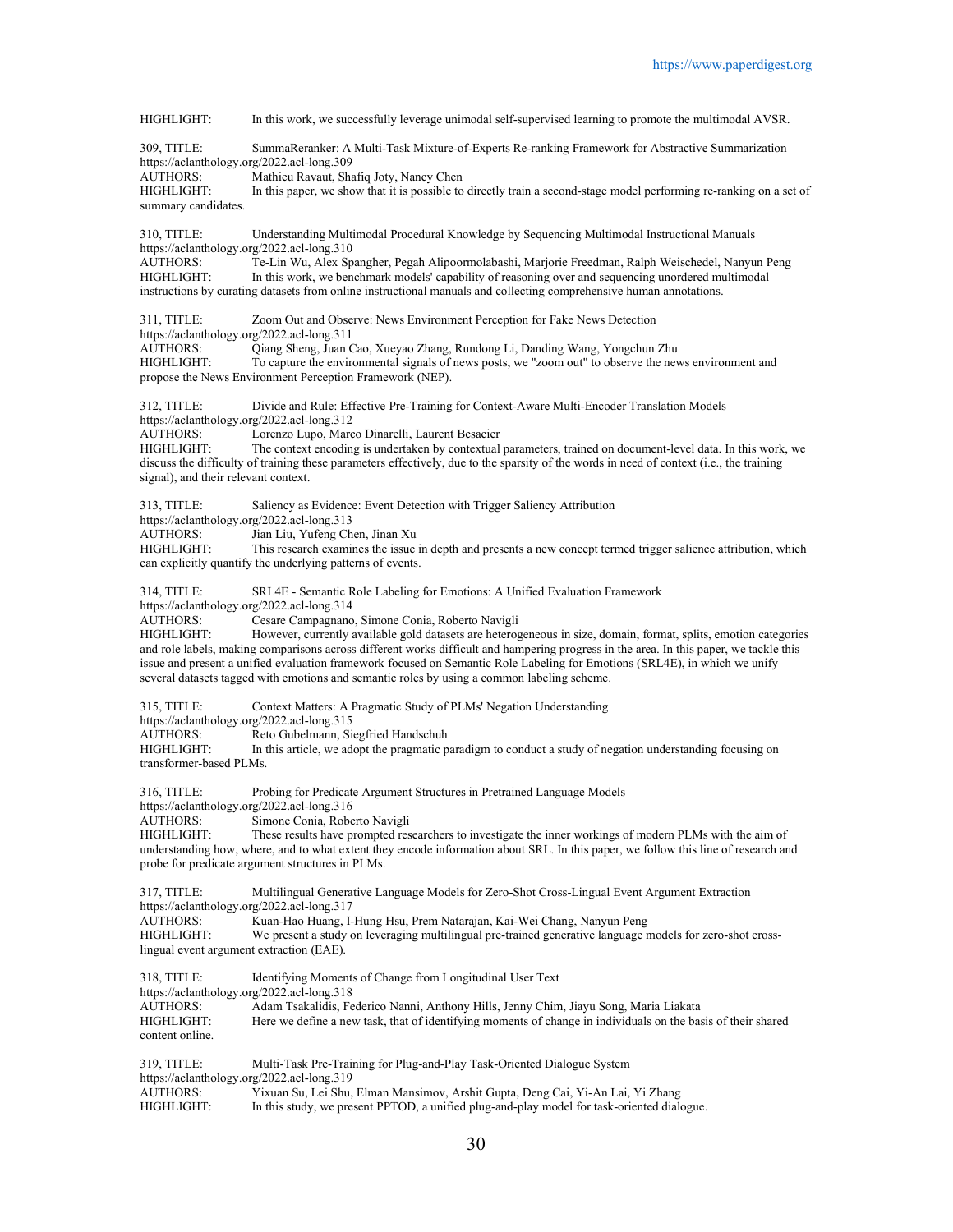| 320, TITLE:<br>https://aclanthology.org/2022.acl-long.320     | Graph Enhanced Contrastive Learning for Radiology Findings Summarization                                                                                                                                                                          |
|---------------------------------------------------------------|---------------------------------------------------------------------------------------------------------------------------------------------------------------------------------------------------------------------------------------------------|
| AUTHORS:                                                      | Jinpeng Hu, Zhuo Li, Zhihong Chen, Zhen Li, Xiang Wan, Tsung-Hui Chang                                                                                                                                                                            |
| HIGHLIGHT:                                                    | To address the limitation, we propose a unified framework for exploiting both extra knowledge and the original                                                                                                                                    |
| to facilitate impression generation.                          | findings in an integrated way so that the critical information (i.e., key words and their relations) can be extracted in an appropriate way                                                                                                       |
| 321, TITLE:                                                   | Semi-Supervised Formality Style Transfer with Consistency Training                                                                                                                                                                                |
| https://aclanthology.org/2022.acl-long.321<br><b>AUTHORS:</b> | Ao Liu, An Wang, Naoaki Okazaki                                                                                                                                                                                                                   |
| HIGHLIGHT:                                                    | In this work, we propose a simple yet effective semi-supervised framework to better utilize source-side                                                                                                                                           |
|                                                               | unlabeled sentences based on consistency training.                                                                                                                                                                                                |
| 322, TITLE:                                                   | Cross-Lingual Ability of Multilingual Masked Language Models: A Study of Language Structure                                                                                                                                                       |
| https://aclanthology.org/2022.acl-long.322<br>AUTHORS:        | Yuan Chai, Yaobo Liang, Nan Duan                                                                                                                                                                                                                  |
| HIGHLIGHT:                                                    | In our work, we argue that cross-language ability comes from the commonality between languages.                                                                                                                                                   |
| 323, TITLE:<br>https://aclanthology.org/2022.acl-long.323     | Rare and Zero-shot Word Sense Disambiguation using Z-Reweighting                                                                                                                                                                                  |
| <b>AUTHORS:</b>                                               | Ying Su, Hongming Zhang, Yangqiu Song, Tong Zhang                                                                                                                                                                                                 |
| HIGHLIGHT:<br>imbalanced dataset.                             | Based on the relation, we propose a Z-reweighting method on the word level to adjust the training on the                                                                                                                                          |
| 324, TITLE:<br>https://aclanthology.org/2022.acl-long.324     | Nibbling at the Hard Core of Word Sense Disambiguation                                                                                                                                                                                            |
| <b>AUTHORS:</b>                                               | Marco Maru, Simone Conia, Michele Bevilacqua, Roberto Navigli                                                                                                                                                                                     |
| HIGHLIGHT:                                                    | In this work, we provide evidence showing why the F1 score metric should not simply be taken at face value                                                                                                                                        |
|                                                               | and present an exhaustive analysis of the errors that seven of the most representative state-of-the-art systems for English all-words<br>WSD make on traditional evaluation benchmarks.                                                           |
| 325, TITLE:<br>https://aclanthology.org/2022.acl-long.325     | Large Scale Substitution-based Word Sense Induction                                                                                                                                                                                               |
| <b>AUTHORS:</b>                                               | Matan Eyal, Shoval Sadde, Hillel Taub-Tabib, Yoav Goldberg                                                                                                                                                                                        |
| HIGHLIGHT:                                                    | We present a word-sense induction method based on pre-trained masked language models (MLMs), which can<br>cheaply scale to large vocabularies and large corpora.                                                                                  |
| 326, TITLE:                                                   | Can Synthetic Translations Improve Bitext Quality?                                                                                                                                                                                                |
| https://aclanthology.org/2022.acl-long.326                    |                                                                                                                                                                                                                                                   |
| <b>AUTHORS:</b><br>HIGHLIGHT:                                 | Eleftheria Briakou, Marine Carpuat<br>This work explores, instead, how synthetic translations can be used to revise potentially imperfect reference                                                                                               |
| translations in mined bitext.                                 |                                                                                                                                                                                                                                                   |
| 327, TITLE:<br>https://aclanthology.org/2022.acl-long.327     | Unsupervised Dependency Graph Network                                                                                                                                                                                                             |
| AUTHORS:                                                      | Yikang Shen, Shawn Tan, Alessandro Sordoni, Peng Li, Jie Zhou, Aaron Courville                                                                                                                                                                    |
| HIGHLIGHT:                                                    | We introduce a new model, the Unsupervised Dependency Graph Network (UDGN), that can induce<br>dependency structures from raw corpora and the masked language modeling task.                                                                      |
| 328, TITLE:<br>https://aclanthology.org/2022.acl-long.328     | WikiDiverse: A Multimodal Entity Linking Dataset with Diversified Contextual Topics and Entity Types                                                                                                                                              |
| AUTHORS:                                                      | Xuwu Wang, Junfeng Tian, Min Gui, Zhixu Li, Rui Wang, Ming Yan, Lihan Chen, Yanghua Xiao                                                                                                                                                          |
| HIGHLIGHT:                                                    | In this paper, we present WikiDiverse, a high-quality human-annotated MEL dataset with diversified contextual<br>topics and entity types from Wikinews, which uses Wikipedia as the corresponding knowledge base.                                 |
| 329, TITLE:<br>https://aclanthology.org/2022.acl-long.329     | Rewire-then-Probe: A Contrastive Recipe for Probing Biomedical Knowledge of Pre-trained Language Models                                                                                                                                           |
| AUTHORS:                                                      | Zaiqiao Meng, Fangyu Liu, Ehsan Shareghi, Yixuan Su, Charlotte Collins, Nigel Collier                                                                                                                                                             |
| <b>HIGHLIGHT:</b>                                             | While highlighting various sources of domain-specific challenges that amount to this underwhelming<br>performance, we illustrate that the underlying PLMs have a higher potential for probing tasks. To achieve this, we propose                  |
| data.                                                         | Contrastive-Probe, a novel self-supervised contrastive probing approach, that adjusts the underlying PLMs without using any probing                                                                                                               |
|                                                               |                                                                                                                                                                                                                                                   |
| 330, TITLE:<br>https://aclanthology.org/2022.acl-long.330     | Fine- and Coarse-Granularity Hybrid Self-Attention for Efficient BERT                                                                                                                                                                             |
| AUTHORS:                                                      | Jing Zhao, Yifan Wang, Junwei Bao, Youzheng Wu, Xiaodong He                                                                                                                                                                                       |
| HIGHLIGHT:                                                    | However, deploying these models can be prohibitively costly, as the standard self-attention mechanism of the<br>Transformer suffers from quadratic computational cost in the input sequence length. To confront this, we propose FCA, a fine- and |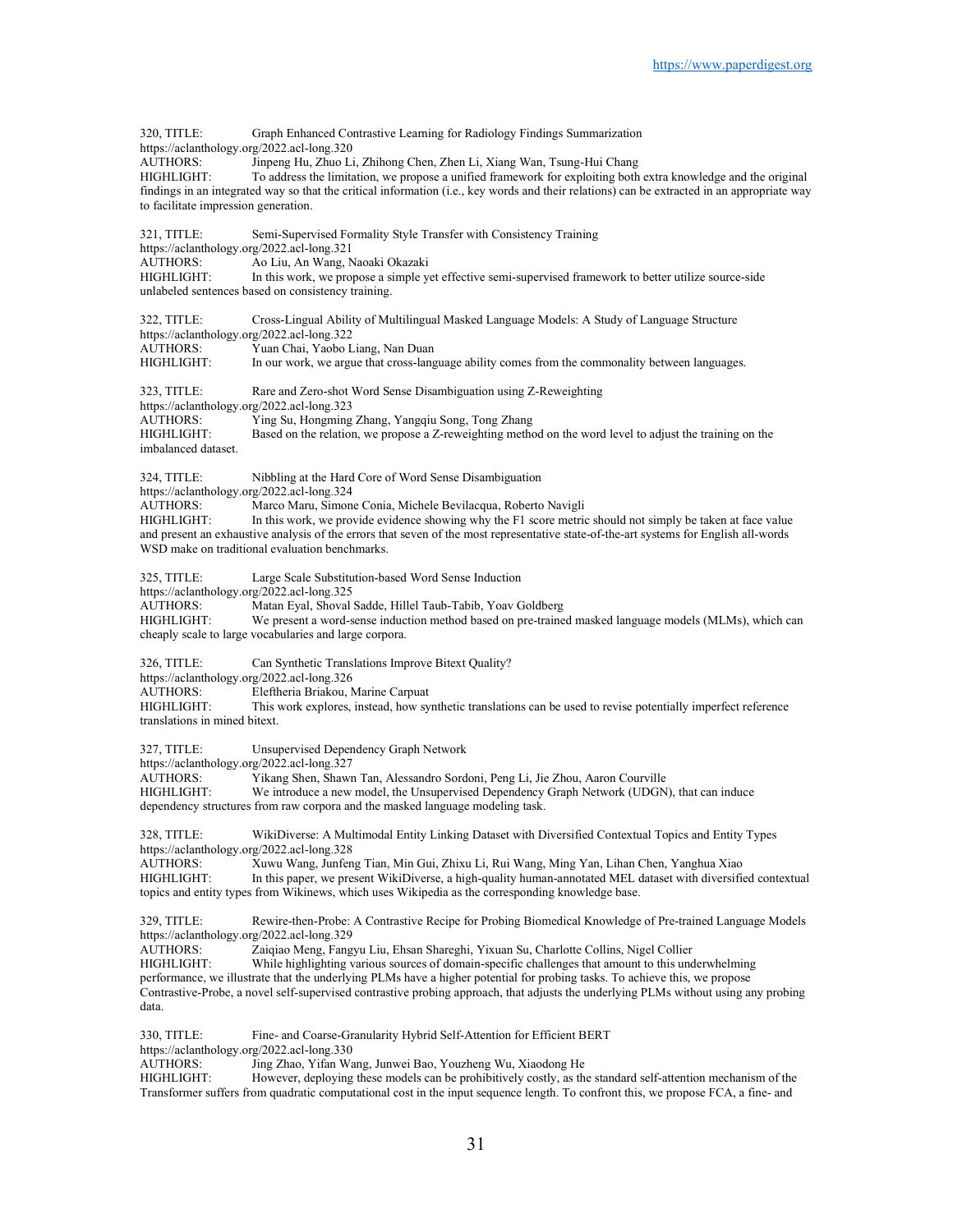coarse-granularity hybrid self-attention that reduces the computation cost through progressively shortening the computational sequence length in self-attention.

| 331, TITLE:<br>https://aclanthology.org/2022.acl-long.331<br><b>AUTHORS:</b><br>HIGHLIGHT:                                                                                       | Compression of Generative Pre-trained Language Models via Quantization<br>Chaofan Tao, Lu Hou, Wei Zhang, Lifeng Shang, Xin Jiang, Qun Liu, Ping Luo, Ngai Wong<br>In this paper, we compress generative PLMs by quantization.                                                                                                                                                                                                                                                                                                 |
|----------------------------------------------------------------------------------------------------------------------------------------------------------------------------------|--------------------------------------------------------------------------------------------------------------------------------------------------------------------------------------------------------------------------------------------------------------------------------------------------------------------------------------------------------------------------------------------------------------------------------------------------------------------------------------------------------------------------------|
| 332, TITLE:<br>https://aclanthology.org/2022.acl-long.332<br><b>AUTHORS:</b><br>HIGHLIGHT:                                                                                       | Visual-Language Navigation Pretraining via Prompt-based Environmental Self-exploration<br>Xiwen Liang, Fengda Zhu, Li Lingling, Hang Xu, Xiaodan Liang<br>To improve the ability of fast cross-domain adaptation, we propose Prompt-based Environmental Self-<br>exploration (ProbES), which can self-explore the environments by sampling trajectories and automatically generates structured<br>instructions via a large-scale cross-modal pretrained model (CLIP).                                                          |
| 333, TITLE:<br>https://aclanthology.org/2022.acl-long.333<br><b>AUTHORS:</b><br>Mao, Weizhu Chen, Biao Cheng, Nan Duan<br>HIGHLIGHT:                                             | DialogVED: A Pre-trained Latent Variable Encoder-Decoder Model for Dialog Response Generation<br>Wei Chen, Yeyun Gong, Song Wang, Bolun Yao, Weizhen Qi, Zhongyu Wei, Xiaowu Hu, Bartuer Zhou, Yi<br>In this paper, we propose a new dialog pre-training framework called DialogVED, which introduces continuous<br>latent variables into the enhanced encoder-decoder pre-training framework to increase the relevance and diversity of responses.                                                                            |
| 334, TITLE:<br>https://aclanthology.org/2022.acl-long.334<br><b>AUTHORS:</b><br>Zhou, Biao Cheng, Daxin Jiang, Nan Duan<br>HIGHLIGHT:<br>selection in open-domain conversations. | Contextual Fine-to-Coarse Distillation for Coarse-grained Response Selection in Open-Domain Conversations<br>Wei Chen, Yeyun Gong, Can Xu, Huang Hu, Bolun Yao, Zhongyu Wei, Zhihao Fan, Xiaowu Hu, Bartuer<br>In this paper, we propose a Contextual Fine-to-Coarse (CFC) distilled model for coarse-grained response                                                                                                                                                                                                         |
| 335, TITLE:<br>https://aclanthology.org/2022.acl-long.335<br>AUTHORS:<br>HIGHLIGHT:                                                                                              | Textomics: A Dataset for Genomics Data Summary Generation<br>Mu-Chun Wang, Zixuan Liu, Sheng Wang<br>Based on this dataset, we study two novel tasks: generating textual summary from a genomics data matrix and<br>vice versa. Inspired by the successful applications of k nearest neighbors in modeling genomics data, we propose a kNN-Vec2Text<br>model to address these tasks and observe substantial improvement on our dataset.                                                                                        |
| 336, TITLE:<br>Angular Space<br>https://aclanthology.org/2022.acl-long.336<br><b>AUTHORS:</b><br>HIGHLIGHT:                                                                      | A Contrastive Framework for Learning Sentence Representations from Pairwise and Triple-wise Perspective in<br>Yuhao Zhang, Hongji Zhu, Yongliang Wang, Nan Xu, Xiaobo Li, Binqiang Zhao<br>So in this paper, we propose a new method ArcCSE, with training objectives designed to enhance the pairwise                                                                                                                                                                                                                         |
| 337, TITLE:<br>https://aclanthology.org/2022.acl-long.337<br>AUTHORS:<br>HIGHLIGHT:                                                                                              | discriminative power and model the entailment relation of triplet sentences.<br>Packed Levitated Marker for Entity and Relation Extraction<br>Deming Ye, Yankai Lin, Peng Li, Maosong Sun<br>In this work, we propose a novel span representation approach, named Packed Levitated Markers (PL-Marker),<br>to consider the interrelation between the spans (pairs) by strategically packing the markers in the encoder.                                                                                                        |
| 338, TITLE:<br>https://aclanthology.org/2022.acl-long.338<br>HIGHLIGHT:                                                                                                          | An Interpretable Neuro-Symbolic Reasoning Framework for Task-Oriented Dialogue Generation<br>AUTHORS: Shiquan Yang, Rui Zhang, Sarah Erfani, Jey Han Lau<br>Since deriving reasoning chains requires multi-hop reasoning for task-oriented dialogues, existing neuro-<br>symbolic approaches would induce error propagation due to the one-phase design. To overcome this, we propose a two-phase<br>approach that consists of a hypothesis generator and a reasoner.                                                          |
| 339. TITLE:<br>https://aclanthology.org/2022.acl-long.339<br><b>AUTHORS:</b><br>HIGHLIGHT:<br>used.                                                                              | Impact of Evaluation Methodologies on Code Summarization<br>Pengyu Nie, Jiyang Zhang, Junyi Jessy Li, Ray Mooney, Milos Gligoric<br>In this paper, we introduce the time-segmented evaluation methodology, which is novel to the code<br>summarization research community, and compare it with the mixed-project and cross-project methodologies that have been commonly                                                                                                                                                       |
| 340, TITLE:<br>https://aclanthology.org/2022.acl-long.340<br><b>AUTHORS:</b><br>Yang, Michael Zeng<br>HIGHLIGHT:                                                                 | KG-FiD: Infusing Knowledge Graph in Fusion-in-Decoder for Open-Domain Question Answering<br>Donghan Yu, Chenguang Zhu, Yuwei Fang, Wenhao Yu, Shuohang Wang, Yichong Xu, Xiang Ren, Yiming<br>The recently proposed Fusion-in-Decoder (FiD) framework is a representative example, which is built on top of<br>a dense passage retriever and a generative reader, achieving the state-of-the-art performance. In this paper we further improve the FiD<br>approach by introducing a knowledge-enhanced version, namely KG-FiD. |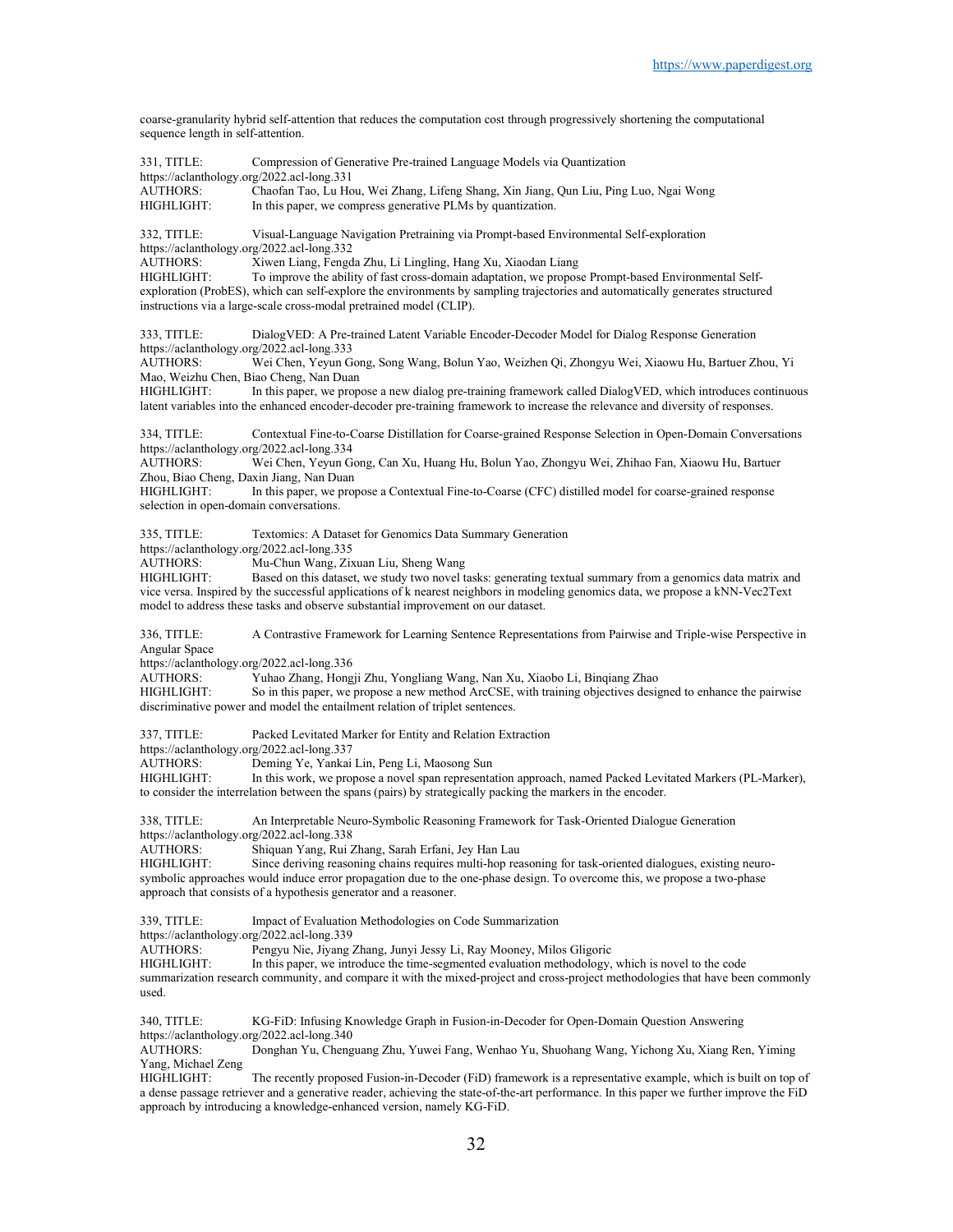341, TITLE: Which side are you on? Insider-Outsider classification in conspiracy-theoretic social media https://aclanthology.org/2022.acl-long.341 AUTHORS: Pavan Holur, Tianyi Wang, Shadi Shahsavari, Timothy Tangherlini, Vwani Roychowdhury HIGHLIGHT: To address these challenges, we define a novel Insider-Outsider classification task. Because we are not aware of any appropriate existing datasets or attendant models, we introduce a labeled dataset (CT5K) and design a model (NP2IO) to address this task. 342, TITLE: Learning From Failure: Data Capture in an Australian Aboriginal Community https://aclanthology.org/2022.acl-long.342 AUTHORS: Eric Le Ferrand, Steven Bird, Laurent Besacier HIGHLIGHT: This paper presents a close-up study of the process of deploying data capture technology on the ground in an Australian Aboriginal community. 343, TITLE: Deep Inductive Logic Reasoning for Multi-Hop Reading Comprehension https://aclanthology.org/2022.acl-long.343<br>AUTHORS: Wenya Wang, Sinne AUTHORS: Wenya Wang, Sinno Pan<br>HIGHLIGHT: In this paper, we propose In this paper, we propose a deep-learning based inductive logic reasoning method that firstly extracts queryrelated (candidate-related) information, and then conducts logic reasoning among the filtered information by inducing feasible rules that entail the target relation. 344, TITLE: CICERO: A Dataset for Contextualized Commonsense Inference in Dialogues https://aclanthology.org/2022.acl-long.344 AUTHORS: Deepanway Ghosal, Siqi Shen, Navonil Majumder, Rada Mihalcea, Soujanya Poria This paper addresses the problem of dialogue reasoning with contextualized commonsense inference. 345, TITLE: A Comparative Study of Faithfulness Metrics for Model Interpretability Methods https://aclanthology.org/2022.acl-long.345<br>AUTHORS: Chun Sik Chan. Hua Chun Sik Chan, Huanqi Kong, Liang Guanqing HIGHLIGHT: However, we find that different faithfulness metrics show conflicting preferences when comparing different interpretations. Motivated by this observation, we aim to conduct a comprehensive and comparative study of the widely adopted faithfulness metrics. 346, TITLE: SPoT: Better Frozen Model Adaptation through Soft Prompt Transfer https://aclanthology.org/2022.acl-long.346<br>AUTHORS: Tu Vu. Brian Lester. Tu Vu, Brian Lester, Noah Constant, Rami Al-Rfou?, Daniel Cer HIGHLIGHT: Building on the Prompt Tuning approach of Lester et al. (2021), which learns task-specific soft prompts to condition a frozen pre-trained model to perform different tasks, we propose a novel prompt-based transfer learning approach called SPoT: Soft Prompt Transfer. 347, TITLE: Pass off Fish Eyes for Pearls: Attacking Model Selection of Pre-trained Models https://aclanthology.org/2022.acl-long.347<br>AUTHORS: Biru Zhu. Yuija Oin AUTHORS: Biru Zhu, Yujia Qin, Fanchao Qi, Yangdong Deng, Zhiyuan Liu, Maosong Sun, Ming Gu In this work, we argue that current FMS methods are vulnerable, as the assessment mainly relies on the static features extracted from PTMs. 348, TITLE: Educational Question Generation of Children Storybooks via Question Type Distribution Learning and Eventcentric Summarization https://aclanthology.org/2022.acl-long.348 AUTHORS: Zhenjie Zhao, Yufang Hou, Dakuo Wang, Mo Yu, Chengzhong Liu, Xiaojuan Ma In this paper, we propose a novel question generation method that first learns the question type distribution of an input story paragraph, and then summarizes salient events which can be used to generate high-cognitive-demand questions. 349, TITLE: HeterMPC: A Heterogeneous Graph Neural Network for Response Generation in Multi-Party Conversations https://aclanthology.org/2022.acl-long.349 AUTHORS: Jia-Chen Gu, Chao-Hong Tan, Chongyang Tao, Zhen-Hua Ling, Huang Hu, Xiubo Geng, Daxin Jiang HIGHLIGHT: Compared with a two-party conversation where a dialogue context is a sequence of utterances, building a response generation model for MPCs is more challenging, since there exist complicated context structures and the generated responses heavily rely on both interlocutors (i.e., speaker and addressee) and history utterances. To address these challenges, we present HeterMPC, a heterogeneous graph-based neural network for response generation in MPCs which models the semantics of utterances and interlocutors simultaneously with two types of nodes in a graph. 350, TITLE: The patient is more dead than alive: exploring the current state of the multi-document summarisation of the biomedical literature https://aclanthology.org/2022.acl-long.350<br>AUTHORS Vulia Otmakhova K Yulia Otmakhova, Karin Verspoor, Timothy Baldwin, Jey Han Lau HIGHLIGHT: Based on this analysis, we propose a new approach to human evaluation and identify several challenges that must be overcome to develop effective biomedical MDS systems.

351, TITLE: A Multi-Document Coverage Reward for RELAXed Multi-Document Summarization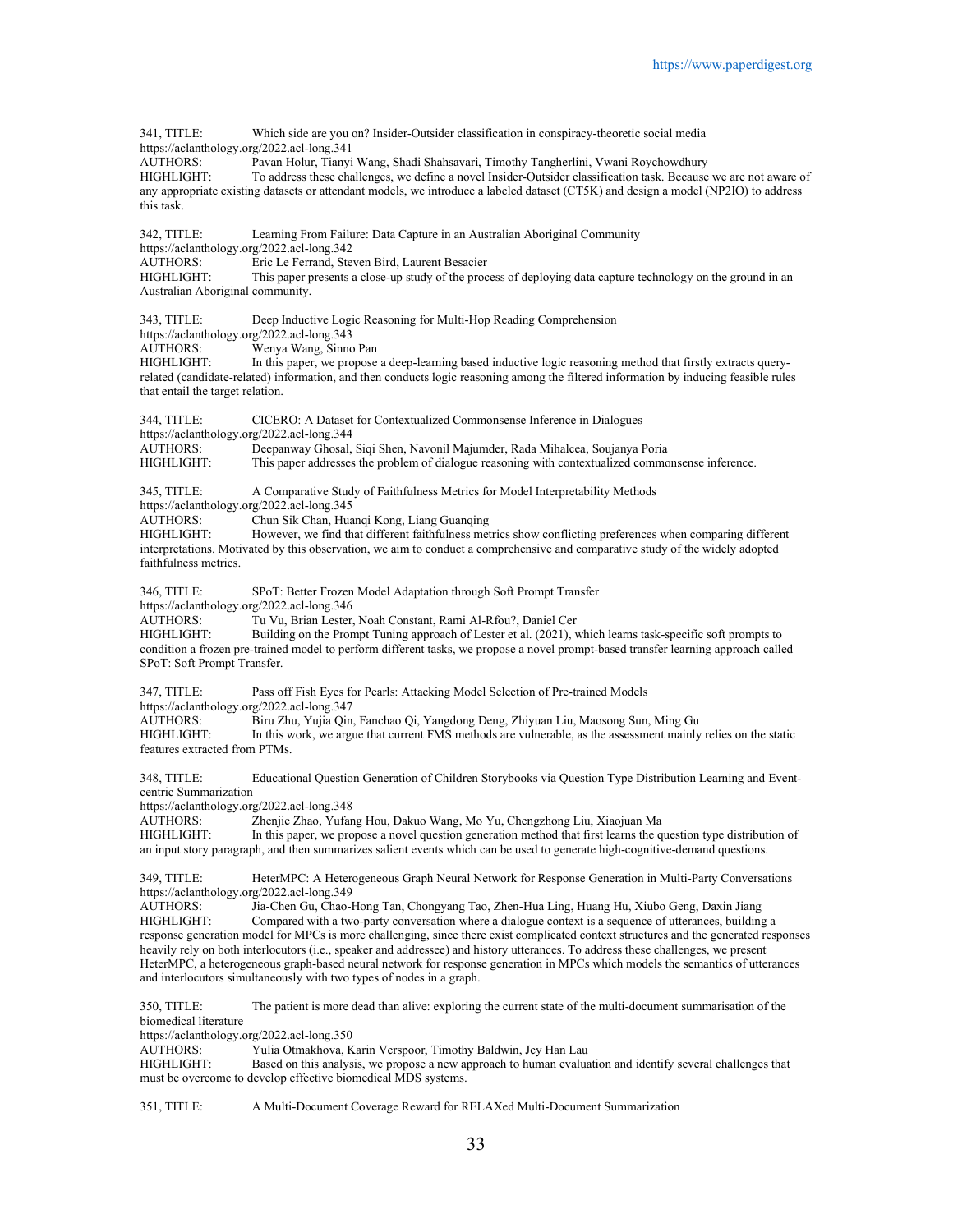https://aclanthology.org/2022.acl-long.351<br>AUTHORS: Jacob Parnell. Inigo AUTHORS: Jacob Parnell, Inigo Jauregi Unanue, Massimo Piccardi<br>HIGHLIGHT: As for many other generative tasks, reinforcement learn As for many other generative tasks, reinforcement learning (RL) offers the potential to improve the training of MDS models; yet, it requires a carefully-designed reward that can ensure appropriate leverage of both the reference summaries and the input documents. For this reason, in this paper we propose fine-tuning an MDS baseline with a reward that balances a reference-based metric such as ROUGE with coverage of the input documents. 352, TITLE: KNN-Contrastive Learning for Out-of-Domain Intent Classification https://aclanthology.org/2022.acl-long.352<br>AUTHORS: Yunhua Zhou, Peiju Yunhua Zhou, Peiju Liu, Xipeng Qiu HIGHLIGHT: In this paper, we start from the nature of OOD intent classification and explore its optimization objective. 353, TITLE: A Neural Network Architecture for Program Understanding Inspired by Human Behaviors https://aclanthology.org/2022.acl-long.353 AUTHORS: Renyu Zhu, Lei Yuan, Xiang Li, Ming Gao, Wenyuan Cai HIGHLIGHT: In this paper, we consider human behaviors and propose the PGNN-EK model that consists of two main components. 354, TITLE: FaVIQ: FAct Verification from Information-seeking Questions https://aclanthology.org/2022.acl-long.354 AUTHORS: Jungsoo Park, Sewon Min, Jaewoo Kang, Luke Zettlemoyer, Hannaneh Hajishirzi In this paper, we construct a large-scale challenging fact verification dataset called FAVIQ, consisting of 188k claims derived from an existing corpus of ambiguous information-seeking questions. 355, TITLE: Simulating Bandit Learning from User Feedback for Extractive Question Answering https://aclanthology.org/2022.acl-long.355 AUTHORS: Ge Gao, Eunsol Choi, Yoav Artzi We study learning from user feedback for extractive question answering by simulating feedback using supervised data. 356, TITLE: Beyond Goldfish Memory: Long-Term Open-Domain Conversation https://aclanthology.org/2022.acl-long.356<br>AUTHORS: Jing Xu, Arthur Szla Jing Xu, Arthur Szlam, Jason Weston HIGHLIGHT: In this work we collect and release a human-human dataset consisting of multiple chat sessions whereby the speaking partners learn about each other's interests and discuss the things they have learnt from past sessions. 357, TITLE: ReCLIP: A Strong Zero-Shot Baseline for Referring Expression Comprehension https://aclanthology.org/2022.acl-long.357 AUTHORS: Sanjay Subramanian, William Merrill, Trevor Darrell, Matt Gardner, Sameer Singh, Anna Rohrbach<br>HIGHLIGHT: We present ReCLIP, a simple but strong zero-shot baseline that repurposes CLIP, a state-of-the-art la We present ReCLIP, a simple but strong zero-shot baseline that repurposes CLIP, a state-of-the-art large-scale model, for ReC. 358, TITLE: Dynamic Prefix-Tuning for Generative Template-based Event Extraction https://aclanthology.org/2022.acl-long.358 AUTHORS: Xiao Liu, Heyan Huang, Ge Shi, Bo Wang HIGHLIGHT: In this paper, we propose a generative template-based event extraction method with dynamic prefix (GTEE-DynPref) by integrating context information with type-specific prefixes to learn a context-specific prefix for each context. 359, TITLE: E-LANG: Energy-Based Joint Inferencing of Super and Swift Language Models https://aclanthology.org/2022.acl-long.359<br>AUTHORS: Mohammad Akbari. Mohammad Akbari, Amin Banitalebi-Dehkordi, Yong Zhang HIGHLIGHT: This paper proposes an effective dynamic inference approach, called E-LANG, which distributes the inference between large accurate Super-models and light-weight Swift models. 360, TITLE: PRIMERA: Pyramid-based Masked Sentence Pre-training for Multi-document Summarization https://aclanthology.org/2022.acl-long.360 AUTHORS: Wen Xiao, Iz Beltagy, Giuseppe Carenini, Arman Cohan HIGHLIGHT: We introduce PRIMERA, a pre-trained model for multi-document representation with a focus on summarization that reduces the need for dataset-specific architectures and large amounts of fine-tuning labeled data. 361, TITLE: Dynamic Global Memory for Document-level Argument Extraction https://aclanthology.org/2022.acl-long.361 AUTHORS: Xinya Du, Sha Li, Heng Ji HIGHLIGHT: While recent work on document-level extraction has gone beyond single-sentence and increased the crosssentence inference capability of end-to-end models, they are still restricted by certain input sequence length constraints and usually ignore the global context between events. To tackle this issue, we introduce a new global neural generation-based framework for document-level event argument extraction by constructing a document memory store to record the contextual event information and

leveraging it to implicitly and explicitly help with decoding of arguments for later events.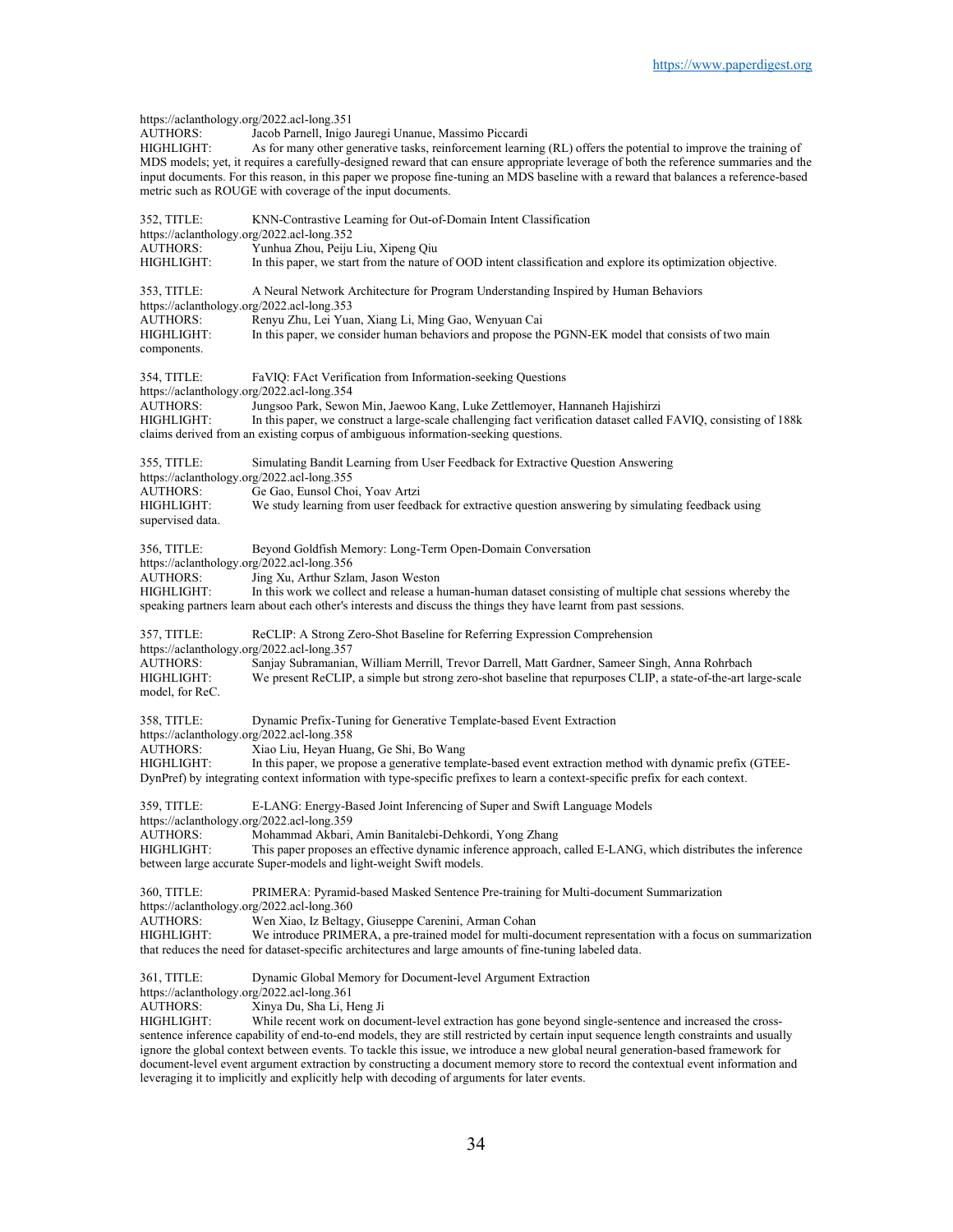362, TITLE: Measuring the Impact of (Psycho-)Linguistic and Readability Features and Their Spill Over Effects on the Prediction of Eye Movement Patterns https://aclanthology.org/2022.acl-long.362<br>AUTHORS: Daniel Wiechmann, Daniel Wiechmann, Elma Kerz HIGHLIGHT: In this paper we report on experiments with two eye-tracking corpora of naturalistic reading and two language models (BERT and GPT-2). 363, TITLE: Alternative Input Signals Ease Transfer in Multilingual Machine Translation https://aclanthology.org/2022.acl-long.363<br>AUTHORS: Simeng Sun. Angela Simeng Sun, Angela Fan, James Cross, Vishrav Chaudhary, Chau Tran, Philipp Koehn, Francisco Guzm?n HIGHLIGHT: In this paper, we tackle inhibited transfer by augmenting the training data with alternative signals that unify different writing systems, such as phonetic, romanized, and transliterated input. 364, TITLE: Phone-ing it in: Towards Flexible Multi-Modal Language Model Training by Phonetic Representations of Data https://aclanthology.org/2022.acl-long.364 AUTHORS: Colin Leong, Daniel Whitenack<br>HIGHLIGHT: In this work, we propose a multi In this work, we propose a multi-modal approach to train language models using whatever text and/or audio data might be available in a language. 365, TITLE: Noisy Channel Language Model Prompting for Few-Shot Text Classification https://aclanthology.org/2022.acl-long.365<br>AUTHORS: Sewon Min, Mike L Sewon Min, Mike Lewis, Hannaneh Hajishirzi, Luke Zettlemoyer HIGHLIGHT: We introduce a noisy channel approach for language model prompting in few-shot text classification. 366, TITLE: Multilingual unsupervised sequence segmentation transfers to extremely low-resource languages https://aclanthology.org/2022.acl-long.366 AUTHORS: C. Downey, Shannon Drizin, Levon Haroutunian, Shivin Thukral<br>HIGHLIGHT: We show that unsupervised sequence-segmentation performance of We show that unsupervised sequence-segmentation performance can be transferred to extremely low-resource languages by pre-training a Masked Segmental Language Model (Downey et al., 2021) multilingually. 367, TITLE: KinyaBERT: a Morphology-aware Kinyarwanda Language Model https://aclanthology.org/2022.acl-long.367<br>AUTHORS: Antoine Nzeyimana Antoine Nzeyimana, Andre Niyongabo Rubungo HIGHLIGHT: Even given a morphological analyzer, naive sequencing of morphemes into a standard BERT architecture is inefficient at capturing morphological compositionality and expressing word-relative syntactic regularities. We address these challenges by proposing a simple yet effective two-tier BERT architecture that leverages a morphological analyzer and explicitly represents morphological compositionality. 368, TITLE: On the Calibration of Pre-trained Language Models using Mixup Guided by Area Under the Margin and Saliency https://aclanthology.org/2022.acl-long.368 AUTHORS: Seo Yeon Park, Cornelia Caragea<br>HIGHLIGHT: In this paper, we explore mixup for In this paper, we explore mixup for model calibration on several NLU tasks and propose a novel mixup strategy for pre-trained language models that improves model calibration further. 369, TITLE: IMPLI: Investigating NLI Models' Performance on Figurative Language https://aclanthology.org/2022.acl-long.369 AUTHORS: Kevin Stowe, Prasetya Utama, Iryna Gurevych HIGHLIGHT: We introduce the IMPLI (Idiomatic and Metaphoric Paired Language Inference) dataset, an English dataset consisting of paired sentences spanning idioms and metaphors. 370, TITLE: QAConv: Question Answering on Informative Conversations https://aclanthology.org/2022.acl-long.370 AUTHORS: Chien-Sheng Wu, Andrea Madotto, Wenhao Liu, Pascale Fung, Caiming Xiong<br>HIGHLIGHT: This paper introduces OAConv, a new question answering (OA) dataset that use This paper introduces QAConv, a new question answering  $(QA)$  dataset that uses conversations as a knowledge source. 371, TITLE: Prix-LM: Pretraining for Multilingual Knowledge Base Construction https://aclanthology.org/2022.acl-long.371 AUTHORS: Wenxuan Zhou, Fangyu Liu, Ivan Vulic, Nigel Collier, Muhao Chen HIGHLIGHT: To achieve this, it is crucial to represent multilingual knowledge in a shared/unified space. To this end, we propose a unified representation model, Prix-LM, for multilingual KB construction and completion. 372, TITLE: Semantic Composition with PSHRG for Derivation Tree Reconstruction from Graph-Based Meaning Representations https://aclanthology.org/2022.acl-long.372 AUTHORS: Chun Hei Lo, Wai Lam, Hong Cheng HIGHLIGHT: We introduce a data-driven approach to generating derivation trees from meaning representation graphs with probabilistic synchronous hyperedge replacement grammar (PSHRG).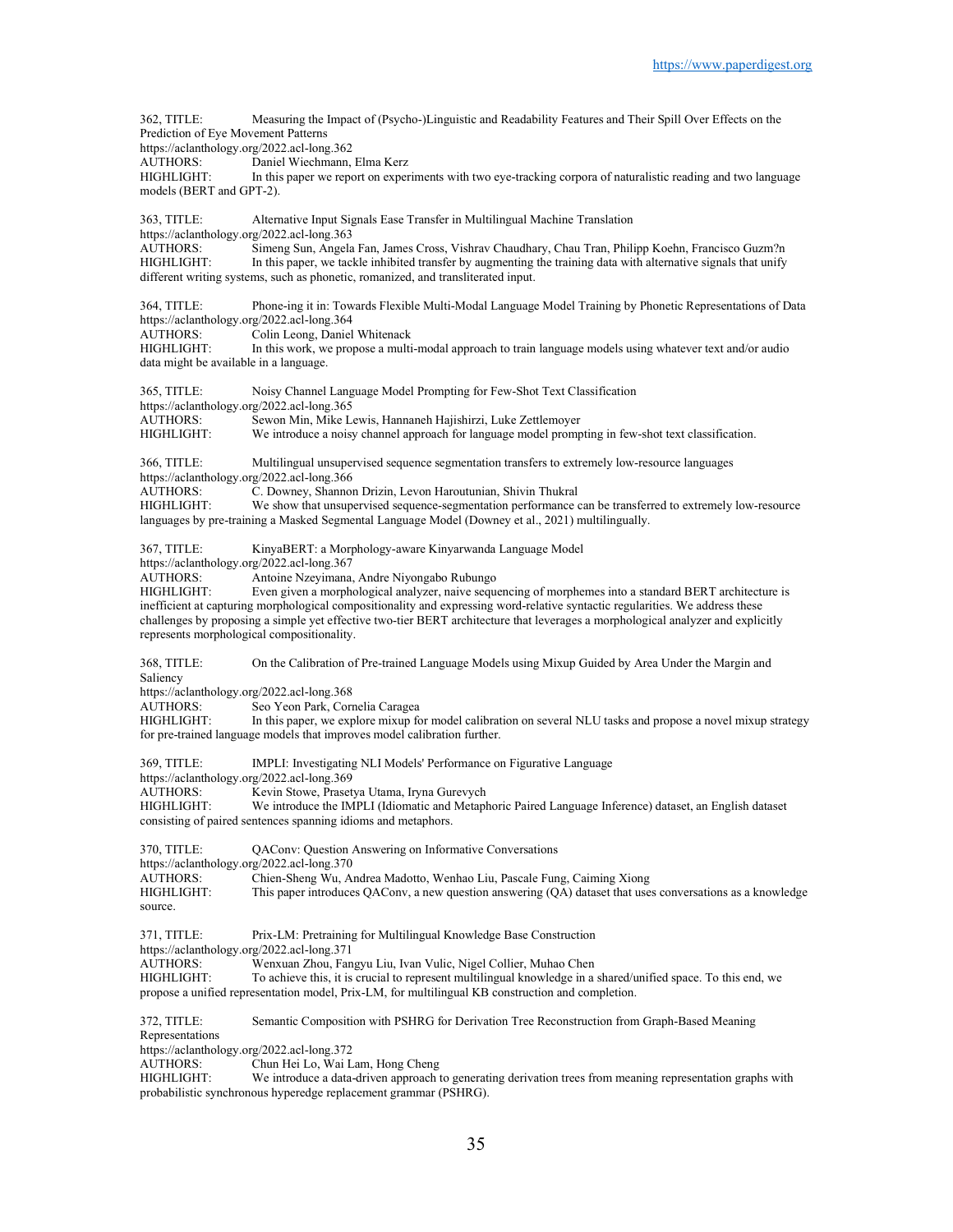| 373, TITLE:<br><b>Observed Scenes</b> | HOLM: Hallucinating Objects with Language Models for Referring Expression Recognition in Partially-                                                                                                                                    |
|---------------------------------------|----------------------------------------------------------------------------------------------------------------------------------------------------------------------------------------------------------------------------------------|
|                                       | https://aclanthology.org/2022.acl-long.373                                                                                                                                                                                             |
| AUTHORS:                              | Volkan Cirik, Louis-Philippe Morency, Taylor Berg-Kirkpatrick                                                                                                                                                                          |
| HIGHLIGHT:<br>partial observability.  | In this paper, we introduce HOLM, Hallucinating Objects with Language Models, to address the challenge of                                                                                                                              |
|                                       |                                                                                                                                                                                                                                        |
| 374, TITLE:                           | Multi Task Learning For Zero Shot Performance Prediction of Multilingual Models                                                                                                                                                        |
| <b>AUTHORS:</b>                       | https://aclanthology.org/2022.acl-long.374                                                                                                                                                                                             |
| HIGHLIGHT:                            | Kabir Ahuja, Shanu Kumar, Sandipan Dandapat, Monojit Choudhury<br>In this work, we build upon some of the existing techniques for predicting the zero-shot performance on a task,                                                      |
|                                       | by modeling it as a multi-task learning problem.                                                                                                                                                                                       |
|                                       |                                                                                                                                                                                                                                        |
| 375, TITLE:                           | 8-former: Infinite Memory Transformer<br>https://aclanthology.org/2022.acl-long.375                                                                                                                                                    |
| <b>AUTHORS:</b>                       | Pedro Henrique Martins, Zita Marinho, Andre Martins                                                                                                                                                                                    |
| HIGHLIGHT:                            | In this paper, we propose the 8-former, which extends the vanilla transformer with an unbounded long-term                                                                                                                              |
| memory.                               |                                                                                                                                                                                                                                        |
| 376, TITLE:                           | Systematic Inequalities in Language Technology Performance across the World's Languages                                                                                                                                                |
|                                       | https://aclanthology.org/2022.acl-long.376                                                                                                                                                                                             |
| <b>AUTHORS:</b>                       | Damian Blasi, Antonios Anastasopoulos, Graham Neubig                                                                                                                                                                                   |
| HIGHLIGHT:                            | We introduce a framework for estimating the global utility of language technologies as revealed in a<br>comprehensive snapshot of recent publications in NLP.                                                                          |
|                                       |                                                                                                                                                                                                                                        |
| 377, TITLE:                           | CaMEL: Case Marker Extraction without Labels                                                                                                                                                                                           |
| <b>AUTHORS:</b>                       | https://aclanthology.org/2022.acl-long.377<br>Leonie Weissweiler, Valentin Hofmann, Masoud Jalili Sabet, Hinrich Schuetze                                                                                                              |
| HIGHLIGHT:                            | We introduce CaMEL (Case Marker Extraction without Labels), a novel and challenging task in computational                                                                                                                              |
|                                       | morphology that is especially relevant for low-resource languages.                                                                                                                                                                     |
| 378, TITLE:                           | Improving Generalizability in Implicitly Abusive Language Detection with Concept Activation Vectors                                                                                                                                    |
|                                       | https://aclanthology.org/2022.acl-long.378                                                                                                                                                                                             |
| <b>AUTHORS:</b>                       | Isar Nejadgholi, Kathleen Fraser, Svetlana Kiritchenko                                                                                                                                                                                 |
| HIGHLIGHT:                            | In this paper, we show that general abusive language classifiers tend to be fairly reliable in detecting out-of-                                                                                                                       |
|                                       | domain explicitly abusive utterances but fail to detect new types of more subtle, implicit abuse.                                                                                                                                      |
| 379, TITLE:                           | Reports of personal experiences and stories in argumentation: datasets and analysis                                                                                                                                                    |
| <b>AUTHORS:</b>                       | https://aclanthology.org/2022.acl-long.379<br>Neele Falk, Gabriella Lapesa                                                                                                                                                             |
| HIGHLIGHT:                            | The impact of personal reports and stories in argumentation has been studied in the Social Sciences, but it is still                                                                                                                   |
|                                       | largely underexplored in NLP. Our work is the first step towards filling this gap: our goal is to develop robust classifiers to identify                                                                                               |
|                                       | documents containing personal experiences and reports.                                                                                                                                                                                 |
| 380, TITLE:                           | Non-neural Models Matter: a Re-evaluation of Neural Referring Expression Generation Systems                                                                                                                                            |
|                                       | https://aclanthology.org/2022.acl-long.380                                                                                                                                                                                             |
| <b>AUTHORS:</b><br>HIGHLIGHT:         | Fahime Same, Guanyi Chen, Kees Van Deemter<br>In this paper, the task of generating referring expressions in linguistic context is used as an example.                                                                                 |
|                                       |                                                                                                                                                                                                                                        |
| 381, TITLE:                           | Bridging the Generalization Gap in Text-to-SQL Parsing with Schema Expansion                                                                                                                                                           |
|                                       | https://aclanthology.org/2022.acl-long.381<br>Chen Zhao, Yu Su, Adam Pauls, Emmanouil Antonios Platanios                                                                                                                               |
| AUTHORS:<br>HIGHLIGHT:                | To study this problem, we first propose a synthetic dataset along with a re-purposed train/test split of the Squall                                                                                                                    |
|                                       | dataset (Shi et al., 2020) as new benchmarks to quantify domain generalization over column operations, and find existing state-of-the-                                                                                                 |
|                                       | art parsers struggle in these benchmarks. We propose to address this problem by incorporating prior domain knowledge by                                                                                                                |
|                                       | preprocessing table schemas, and design a method that consists of two components: schema expansion and schema pruning.                                                                                                                 |
| 382, TITLE:                           | Predicate-Argument Based Bi-Encoder for Paraphrase Identification                                                                                                                                                                      |
|                                       | https://aclanthology.org/2022.acl-long.382                                                                                                                                                                                             |
| <b>AUTHORS:</b><br>HIGHLIGHT:         | Oiwei Peng, David Weir, Julie Weeds, Yekun Chai<br>In this work, we adopt a bi-encoder approach to the paraphrase identification task, and investigate the impact of                                                                   |
|                                       | explicitly incorporating predicate-argument information into SBERT through weighted aggregation.                                                                                                                                       |
|                                       |                                                                                                                                                                                                                                        |
| 383, TITLE:                           | MINER: Improving Out-of-Vocabulary Named Entity Recognition from an Information Theoretic Perspective<br>https://aclanthology.org/2022.acl-long.383                                                                                    |
| <b>AUTHORS:</b>                       | Xiao Wang, Shihan Dou, Limao Xiong, Yicheng Zou, Qi Zhang, Tao Gui, Liang Qiao, Zhanzhan Cheng,                                                                                                                                        |
| Xuanjing Huang                        |                                                                                                                                                                                                                                        |
| HIGHLIGHT:                            | However, recent studies show that previous approaches may over-rely on entity mention information, resulting<br>in poor performance on out-of-vocabulary(OOV) entity recognition. In this work, we propose MINER, a novel NER learning |
|                                       | framework, to remedy this issue from an information-theoretic perspective.                                                                                                                                                             |
|                                       |                                                                                                                                                                                                                                        |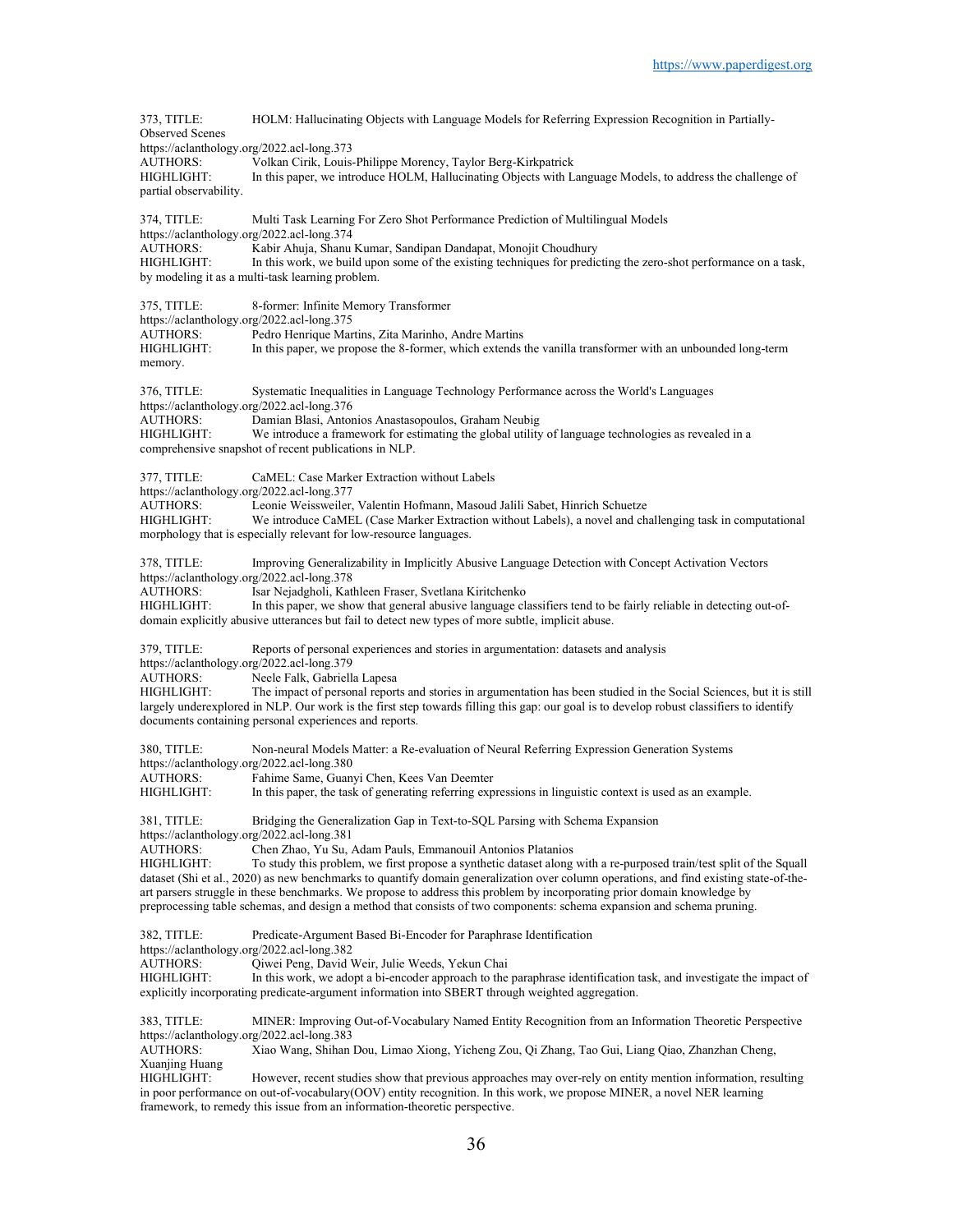384, TITLE: Leveraging Wikipedia article evolution for promotional tone detection https://aclanthology.org/2022.acl-long.384 AUTHORS: Christine De Kock, Andreas Vlachos HIGHLIGHT: In this work we introduce WikiEvolve, a dataset for document-level promotional tone detection. 385, TITLE: From text to talk: Harnessing conversational corpora for humane and diversity-aware language technology https://aclanthology.org/2022.acl-long.385 AUTHORS: Mark Dingemanse, Andreas Liesenfeld<br>HIGHLIGHT: We show how interactional data from 6 We show how interactional data from 63 languages (26 families) harbours insights about turn-taking, timing, sequential structure and social action, with implications for language technology, natural language understanding, and the design of conversational interfaces. 386, TITLE: Flooding-X: Improving BERT's Resistance to Adversarial Attacks via Loss-Restricted Fine-Tuning https://aclanthology.org/2022.acl-long.386 AUTHORS: Qin Liu, Rui Zheng, Bao Rong, Jingyi Liu, ZhiHua Liu, Zhanzhan Cheng, Liang Qiao, Tao Gui, Qi Zhang, Xuanjing Huang HIGHLIGHT: However, the tradition of generating adversarial perturbations for each input embedding (in the settings of NLP) scales up the training computational complexity by the number of gradient steps it takes to obtain the adversarial samples. To address this problem, we leverage Flooding method which primarily aims at better generalization and we find promising in defending adversarial attacks. 387, TITLE: RoMe: A Robust Metric for Evaluating Natural Language Generation https://aclanthology.org/2022.acl-long.387<br>AUTHORS: Md Rashad Al Hasa AUTHORS: Md Rashad Al Hasan Rony, Liubov Kovriguina, Debanjan Chaudhuri, Ricardo Usbeck, Jens Lehmann In this paper, we propose an automatic evaluation metric incorporating several core aspects of natural language understanding (language competence, syntactic and semantic variation). 388, TITLE: Finding Structural Knowledge in Multimodal-BERT https://aclanthology.org/2022.acl-long.388 AUTHORS: Victor Milewski, Miryam de Lhoneux, Marie-Francine Moens<br>HIGHLIGHT: In this work, we investigate the knowledge learned in the embe In this work, we investigate the knowledge learned in the embeddings of multimodal-BERT models. 389, TITLE: Fully Hyperbolic Neural Networks https://aclanthology.org/2022.acl-long.389 AUTHORS: Weize Chen, Xu Han, Yankai Lin, Hexu Zhao, Zhiyuan Liu, Peng Li, Maosong Sun, Jie Zhou HIGHLIGHT: In this paper, we propose a fully hyperbolic framework to build hyperbolic networks based on the Lorentz model by adapting the Lorentz transformations (including boost and rotation) to formalize essential operations of neural networks. 390, TITLE: Neural Machine Translation with Phrase-Level Universal Visual Representations https://aclanthology.org/2022.acl-long.390 AUTHORS: Qingkai Fang, Yang Feng<br>HIGHLIGHT: In this paper, we propose a In this paper, we propose a phrase-level retrieval-based method for MMT to get visual information for the source input from existing sentence-image data sets so that MMT can break the limitation of paired sentence-image input. 391, TITLE: M3ED: Multi-modal Multi-scene Multi-label Emotional Dialogue Database https://aclanthology.org/2022.acl-long.391 AUTHORS: Jinming Zhao, Tenggan Zhang, Jingwen Hu, Yuchen Liu, Qin Jin, Xinchao Wang, Haizhou Li HIGHLIGHT: In this work, we propose a Multi-modal Multi-scene Multi-label Emotional Dialogue dataset, M3ED, which contains 990 dyadic emotional dialogues from 56 different TV series, a total of 9,082 turns and 24,449 utterances. 392, TITLE: Few-shot Named Entity Recognition with Self-describing Networks https://aclanthology.org/2022.acl-long.392 AUTHORS: Jiawei Chen, Qing Liu, Hongyu Lin, Xianpei Han, Le Sun<br>HIGHLIGHT: In this paper, we propose a self-describing mechanism for In this paper, we propose a self-describing mechanism for few-shot NER, which can effectively leverage illustrative instances and precisely transfer knowledge from external resources by describing both entity types and mentions using a universal concept set. 393, TITLE: SpeechT5: Unified-Modal Encoder-Decoder Pre-Training for Spoken Language Processing https://aclanthology.org/2022.acl-long.393 AUTHORS: Junyi Ao, Rui Wang, Long Zhou, Chengyi Wang, Shuo Ren, Yu Wu, Shujie Liu, Tom Ko, Qing Li, Yu Zhang, Zhihua Wei, Yao Qian, Jinyu Li, Furu Wei HIGHLIGHT: Motivated by the success of T5 (Text-To-Text Transfer Transformer) in pre-trained natural language processing models, we propose a unified-modal SpeechT5 framework that explores the encoder-decoder pre-training for self-supervised speech/text representation learning. 394, TITLE: Human Evaluation and Correlation with Automatic Metrics in Consultation Note Generation https://aclanthology.org/2022.acl-long.394 AUTHORS: Francesco Moramarco, Alex Papadopoulos Korfiatis, Mark Perera, Damir Juric, Jack Flann, Ehud Reiter, Anya Belz, Aleksandar Savkov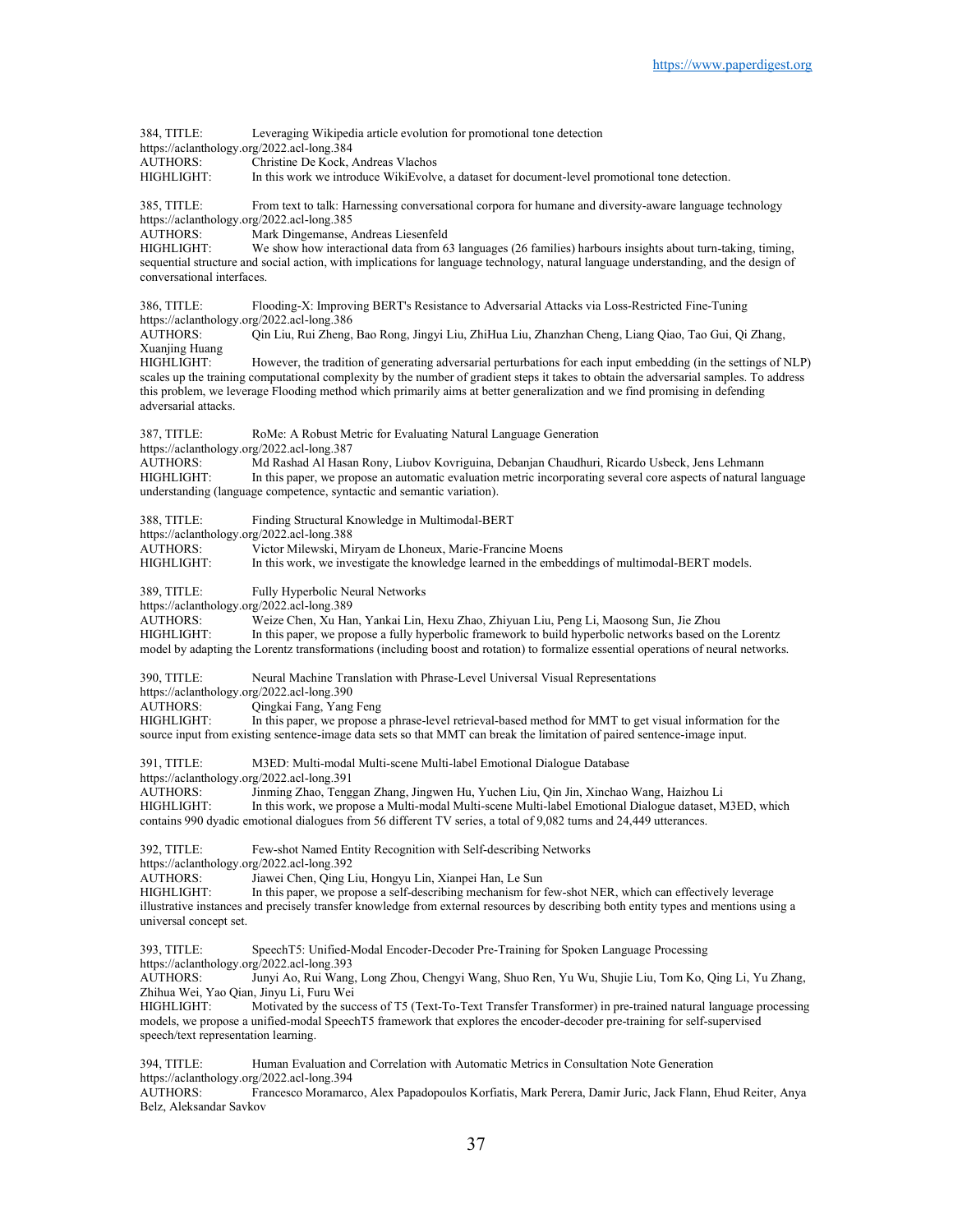HIGHLIGHT: In recent years, machine learning models have rapidly become better at generating clinical consultation notes; yet, there is little work on how to properly evaluate the generated consultation notes to understand the impact they may have on both the clinician using them and the patient's clinical safety.To address this we present an extensive human evaluation study of consultation notes where 5 clinicians (i) listen to 57 mock consultations, (ii) write their own notes, (iii) post-edit a number of automatically generated notes, and (iv) extract all the errors, both quantitative and qualitative.

395, TITLE: Unified Structure Generation for Universal Information Extraction https://aclanthology.org/2022.acl-long.395 AUTHORS: Yaojie Lu, Qing Liu, Dai Dai, Xinyan Xiao, Hongyu Lin, Xianpei Han, Le Sun, Hua Wu In this paper, we propose a unified text-to-structure generation framework, namely UIE, which can universally model different IE tasks, adaptively generate targeted structures, and collaboratively learn general IE abilities from different knowledge sources. 396, TITLE: Subgraph Retrieval Enhanced Model for Multi-hop Knowledge Base Question Answering https://aclanthology.org/2022.acl-long.396 AUTHORS: Jing Zhang, Xiaokang Zhang, Jifan Yu, Jian Tang, Jie Tang, Cuiping Li, Hong Chen<br>HIGHLIGHT: This paper proposes a trainable subgraph retriever (SR) decoupled from the subseque This paper proposes a trainable subgraph retriever (SR) decoupled from the subsequent reasoning process, which enables a plug-and-play framework to enhance any subgraph-oriented KBQA model. 397, TITLE: Pre-training to Match for Unified Low-shot Relation Extraction https://aclanthology.org/2022.acl-long.397<br>AUTHORS: Fangchao Liu, Hong Fangchao Liu, Hongyu Lin, Xianpei Han, Boxi Cao, Le Sun HIGHLIGHT: In this paper, we propose Multi-Choice Matching Networks to unify low-shot relation extraction. 398, TITLE: Can Prompt Probe Pretrained Language Models? Understanding the Invisible Risks from a Causal View https://aclanthology.org/2022.acl-long.398 AUTHORS: Boxi Cao, Hongyu Lin, Xianpei Han, Fangchao Liu, Le Sun<br>HIGHLIGHT: To discover, understand and quantify the risks, this paper inv To discover, understand and quantify the risks, this paper investigates the prompt-based probing from a causal view, highlights three critical biases which could induce biased results and conclusions, and proposes to conduct debiasing via causal intervention. 399, TITLE: Evaluating Extreme Hierarchical Multi-label Classification https://aclanthology.org/2022.acl-long.399 AUTHORS: Enrique Amigo, Agust?n Delgado HIGHLIGHT: We analyze the state of the art of evaluation metrics based on a set of formal properties and we define an information theoretic based metric inspired by the Information Contrast Model (ICM). 400, TITLE: What does the sea say to the shore? A BERT based DST style approach for speaker to dialogue attribution in novels https://aclanthology.org/2022.acl-long.400<br>AUTHORS: Carolina Cuesta-Laz Carolina Cuesta-Lazaro, Animesh Prasad, Trevor Wood HIGHLIGHT: We present a complete pipeline to extract characters in a novel and link them to their direct-speech utterances. 401, TITLE: Measuring Fairness of Text Classifiers via Prediction Sensitivity https://aclanthology.org/2022.acl-long.401 AUTHORS: Satyapriya Krishna, Rahul Gupta, Apurv Verma, Jwala Dhamala, Yada Pruksachatkun, Kai-Wei Chang In this work, we propose a new formulation - accumulated prediction sensitivity, which measures fairness in machine learning models based on the model's prediction sensitivity to perturbations in input features. 402, TITLE: RotateQVS: Representing Temporal Information as Rotations in Quaternion Vector Space for Temporal Knowledge Graph Completion https://aclanthology.org/2022.acl-long.402<br>AUTHORS: Kai Chen, Ye Wang Kai Chen, Ye Wang, Yitong Li, Aiping Li HIGHLIGHT: In this paper, we propose a novel temporal modeling method which represents temporal entities as Rotations in Quaternion Vector Space (RotateQVS) and relations as complex vectors in Hamilton's quaternion space. 403, TITLE: Feeding What You Need by Understanding What You Learned https://aclanthology.org/2022.acl-long.403<br>AUTHORS: Xiaoqiang Wang, Ba Xiaoqiang Wang, Bang Liu, Fangli Xu, Bo Long, Siliang Tang, Lingfei Wu HIGHLIGHT: However, such a paradigm lacks sufficient interpretation to model capability and can not efficiently train a model with a large corpus. In this paper, we argue that a deep understanding of model capabilities and data properties can help us feed a model with appropriate training data based on its learning status. 404, TITLE: Probing Simile Knowledge from Pre-trained Language Models https://aclanthology.org/2022.acl-long.404<br>AUTHORS: Weijie Chen, Yongz Weijie Chen, Yongzhu Chang, Rongsheng Zhang, Jiashu Pu, Guandan Chen, Le Zhang, Yadong Xi, Yijiang Chen, Chang Su HIGHLIGHT: In this paper, we probe simile knowledge from PLMs to solve the SI and SG tasks in the unified framework of simile triple completion for the first time.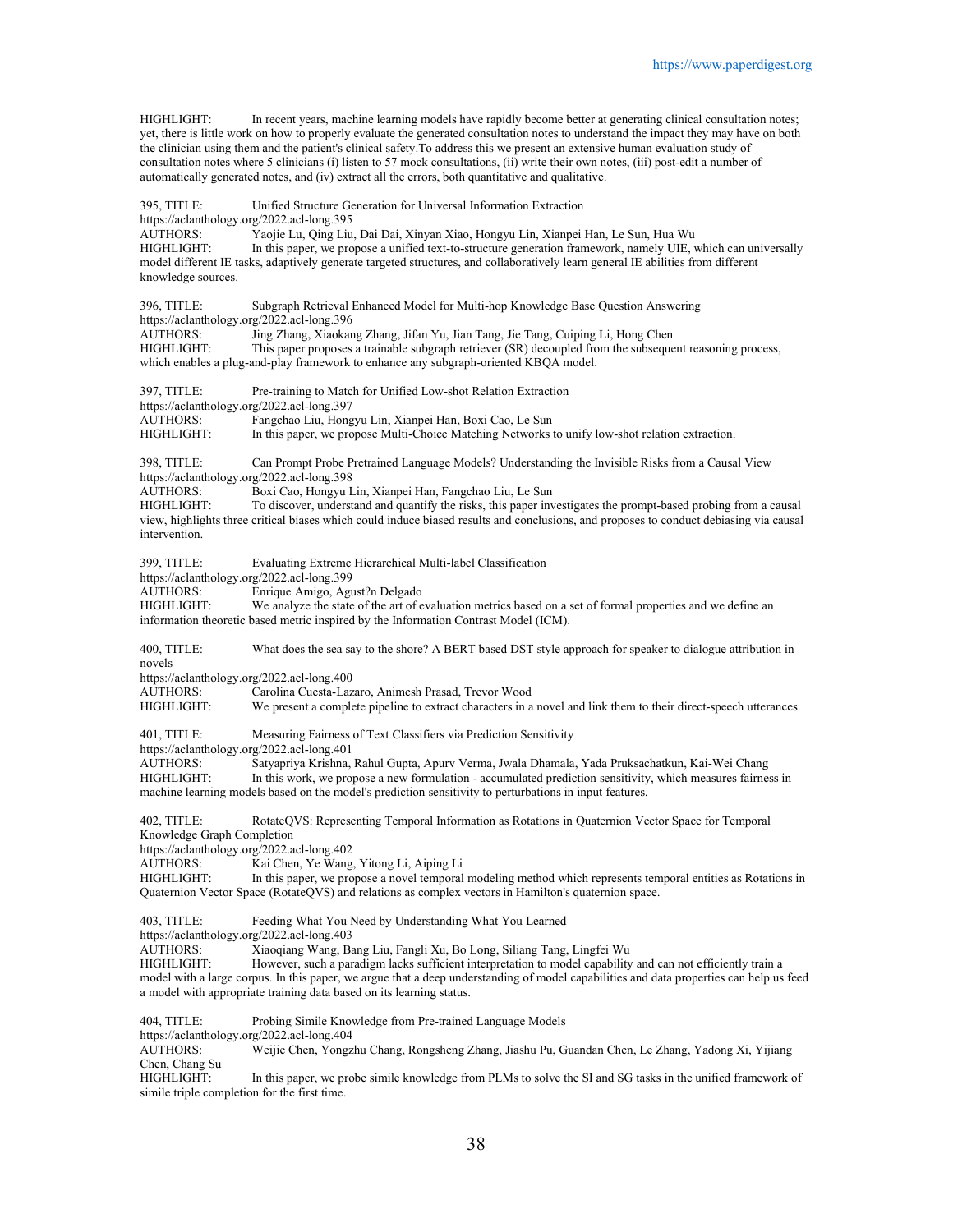405, TITLE: An Effective and Efficient Entity Alignment Decoding Algorithm via Third-Order Tensor Isomorphism https://aclanthology.org/2022.acl-long.405 AUTHORS: Xin Mao, Meirong Ma, Hao Yuan, Jianchao Zhu, ZongYu Wang, Rui Xie, Wei Wu, Man Lan HIGHLIGHT: In this paper, we propose an effective and efficient EA Decoding Algorithm via Third-order Tensor Isomorphism (DATTI). 406, TITLE: Entailment Graph Learning with Textual Entailment and Soft Transitivity https://aclanthology.org/2022.acl-long.406 AUTHORS: Zhibin Chen, Yansong Feng, Dongyan Zhao<br>HIGHLIGHT: We propose a two-stage method. Entailment We propose a two-stage method, Entailment Graph with Textual Entailment and Transitivity (EGT2). 407, TITLE: Logic Traps in Evaluating Attribution Scores https://aclanthology.org/2022.acl-long.407<br>AUTHORS: Yiming Ju. Yuanzhe Yiming Ju, Yuanzhe Zhang, Zhao Yang, Zhongtao Jiang, Kang Liu, Jun Zhao HIGHLIGHT: This paper systematically reviews existing methods for evaluating attribution scores and summarizes the logic traps in these methods. 408, TITLE: Continual Pre-training of Language Models for Math Problem Understanding with Syntax-Aware Memory Network https://aclanthology.org/2022.acl-long.408 AUTHORS: Zheng Gong, Kun Zhou, Xin Zhao, Jing Sha, Shijin Wang, Ji-Rong Wen HIGHLIGHT: In this paper, we study how to continually pre-train language models for i In this paper, we study how to continually pre-train language models for improving the understanding of math problems. 409, TITLE: Multitasking Framework for Unsupervised Simple Definition Generation https://aclanthology.org/2022.acl-long.409 AUTHORS: Cunliang Kong, Yun Chen, Hengyuan Zhang, Liner Yang, Erhong Yang<br>HIGHLIGHT: We propose a novel task of Simple Definition Generation (SDG) to help We propose a novel task of Simple Definition Generation (SDG) to help language learners and low literacy readers. 410, TITLE: Learning to Reason Deductively: Math Word Problem Solving as Complex Relation Extraction https://aclanthology.org/2022.acl-long.410<br>AUTHORS: Zhanming Jie, Jierui Zhanming Jie, Jierui Li, Wei Lu HIGHLIGHT: In this work, we view the task as a complex relation extraction problem, proposing a novel approach that presents explainable deductive reasoning steps to iteratively construct target expressions, where each step involves a primitive operation over two quantities defining their relation. 411, TITLE: When did you become so smart, oh wise one?! Sarcasm Explanation in Multi-modal Multi-party Dialogues https://aclanthology.org/2022.acl-long.411<br>AUTHORS: Shivani Kumar, Ath AUTHORS: Shivani Kumar, Atharva Kulkarni, Md Shad Akhtar, Tanmoy Chakraborty In this work, we study the discourse structure of sarcastic conversations and propose a novel task - Sarcasm Explanation in Dialogue (SED). 412, TITLE: Toward Interpretable Semantic Textual Similarity via Optimal Transport-based Contrastive Sentence Learning https://aclanthology.org/2022.acl-long.412 AUTHORS: Seonghyeon Lee, Dongha Lee, Seongbo Jang, Hwanjo Yu<br>HIGHLIGHT: In this work, we explicitly describe the sentence distance a In this work, we explicitly describe the sentence distance as the weighted sum of contextualized token distances on the basis of a transportation problem, and then present the optimal transport-based distance measure, named RCMD; it identifies and leverages semantically-aligned token pairs. 413, TITLE: Pre-training and Fine-tuning Neural Topic Model: A Simple yet Effective Approach to Incorporating External Knowledge https://aclanthology.org/2022.acl-long.413 AUTHORS: Linhai Zhang, Xuemeng Hu, Boyu Wang, Deyu Zhou, Qian-Wen Zhang, Yunbo Cao In this paper, we propose a novel strategy to incorporate external knowledge into neural topic modeling where the neural topic model is pre-trained on a large corpus and then fine-tuned on the target dataset. 414, TITLE: Multi-View Document Representation Learning for Open-Domain Dense Retrieval https://aclanthology.org/2022.acl-long.414<br>AUTHORS: Shunyu Zhang, Yaol Shunyu Zhang, Yaobo Liang, Ming Gong, Daxin Jiang, Nan Duan HIGHLIGHT: So the single vector representation of a document is hard to match with multi-view queries, and faces a semantic mismatch problem. This paper proposes a multi-view document representation learning framework, aiming to produce multiview embeddings to represent documents and enforce them to align with different queries. 415, TITLE: Graph Pre-training for AMR Parsing and Generation https://aclanthology.org/2022.acl-long.415 AUTHORS: Xuefeng Bai, Yulong Chen, Yue Zhang HIGHLIGHT: However, PLMs are typically pre-trained on textual data, thus are sub-optimal for modeling structural

knowledge.To this end, we investigate graph self-supervised training to improve the structure awareness of PLMs over AMR graphs.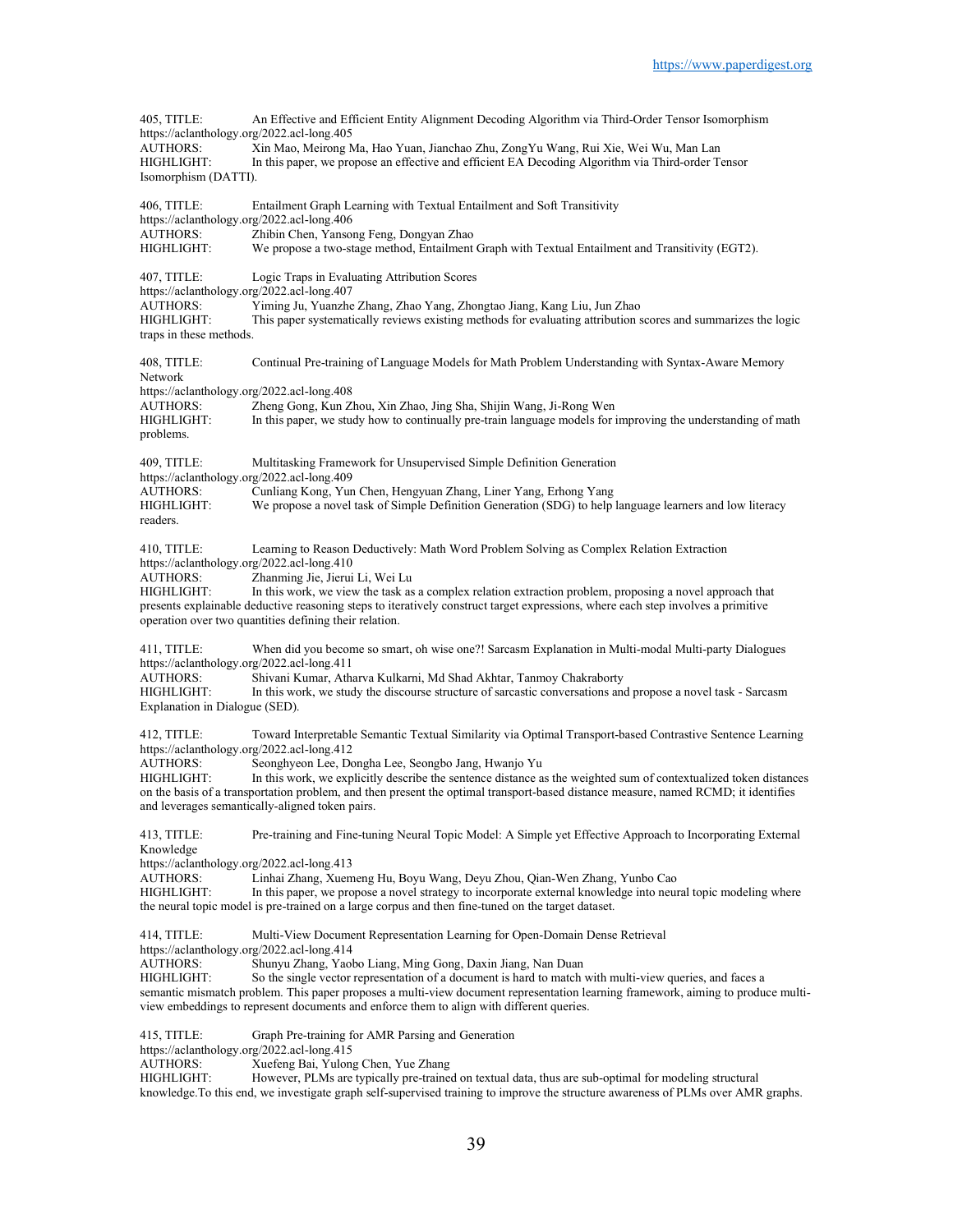416, TITLE: Turning Tables: Generating Examples from Semi-structured Tables for Endowing Language Models with Reasoning Skills https://aclanthology.org/2022.acl-long.416 AUTHORS: Ori Yoran, Alon Talmor, Jonathan Berant HIGHLIGHT: In this work, we propose to leverage semi-structured tables, and automatically generate at scale questionparagraph pairs, where answering the question requires reasoning over multiple facts in the paragraph. 417, TITLE: RNG-KBQA: Generation Augmented Iterative Ranking for Knowledge Base Question Answering https://aclanthology.org/2022.acl-long.417<br>AUTHORS: Xi Ye, Semih Yavuz Xi Ye, Semih Yavuz, Kazuma Hashimoto, Yingbo Zhou, Caiming Xiong HIGHLIGHT: We present RnG-KBQA, a Rank-and-Generate approach for KBQA, which remedies the coverage issue with a generation model while preserving a strong generalization capability. 418, TITLE: Rethinking Self-Supervision Objectives for Generalizable Coherence Modeling https://aclanthology.org/2022.acl-long.418 AUTHORS: Prathyusha Jwalapuram, Shafiq Joty, Xiang Lin We instead use a basic model architecture and show significant improvements over state of the art within the same training regime. We then design a harder self-supervision objective by increasing the ratio of negative samples within a contrastive learning setup, and enhance the model further through automatic hard negative mining coupled with a large global negative queue encoded by a momentum encoder. 419, TITLE: Just Rank: Rethinking Evaluation with Word and Sentence Similarities https://aclanthology.org/2022.acl-long.419 AUTHORS: Bin Wang, C.-c. Kuo, Haizhou Li<br>HIGHLIGHT: This paper first points out the prob This paper first points out the problems using semantic similarity as the gold standard for word and sentence embedding evaluations. Further, we propose a new intrinsic evaluation method called EvalRank, which shows a much stronger correlation with downstream tasks. 420, TITLE: MarkupLM: Pre-training of Text and Markup Language for Visually Rich Document Understanding https://aclanthology.org/2022.acl-long.420<br>AUTHORS: Junlong Li, Yiheng AUTHORS: Junlong Li, Yiheng Xu, Lei Cui, Furu Wei<br>HIGHLIGHT: In this paper, we propose MarkupLM for d In this paper, we propose MarkupLM for document understanding tasks with markup languages as the backbone, such as HTML/XML-based documents, where text and markup information is jointly pre-trained. 421, TITLE: CLIP Models are Few-Shot Learners: Empirical Studies on VQA and Visual Entailment https://aclanthology.org/2022.acl-long.421<br>AUTHORS: Haoyu Song, Li Dor AUTHORS: Haoyu Song, Li Dong, Weinan Zhang, Ting Liu, Furu Wei In this work, we empirically show that CLIP can be a strong vision-language few-shot learner by leveraging the power of language. 422, TITLE: KQA Pro: A Dataset with Explicit Compositional Programs for Complex Question Answering over Knowledge Base https://aclanthology.org/2022.acl-long.422<br>AUTHORS: Shulin Cao, Jiaxin S Shulin Cao, Jiaxin Shi, Liangming Pan, Lunyiu Nie, Yutong Xiang, Lei Hou, Juanzi Li, Bin He, Hanwang Zhang HIGHLIGHT: Existing benchmarks have some shortcomings that limit the development of Complex KBQA: 1) they only provide QA pairs without explicit reasoning processes; 2) questions are poor in diversity or scale. To this end, we introduce KQA Pro, a dataset for Complex KBQA including around 120K diverse natural language questions. 423, TITLE: Debiased Contrastive Learning of Unsupervised Sentence Representations https://aclanthology.org/2022.acl-long.423 AUTHORS: Kun Zhou, Beichen Zhang, Xin Zhao, Ji-Rong Wen Such a way may cause the sampling bias that improper negatives (false negatives and anisotropy representations) are used to learn sentence representations, which will hurt the uniformity of the representation space.To address it, we present a new framework DCLR (Debiased Contrastive Learning of unsupervised sentence Representations) to alleviate the influence of these improper negatives. 424, TITLE: MSP: Multi-Stage Prompting for Making Pre-trained Language Models Better Translators https://aclanthology.org/2022.acl-long.424 AUTHORS: Zhixing Tan, Xiangwen Zhang, Shuo Wang, Yang Liu HIGHLIGHT: We present Multi-Stage Prompting, a simple and automatic approach for leveraging pre-trained language models to translation tasks. 425, TITLE: SalesBot: Transitioning from Chit-Chat to Task-Oriented Dialogues https://aclanthology.org/2022.acl-long.425<br>AUTHORS: Ssu Chiu Maolin Li Ssu Chiu, Maolin Li, Yen-Ting Lin, Yun-Nung Chen HIGHLIGHT: Hence, this paper focuses on investigating the conversations starting from open-domain social chatting and then gradually transitioning to task-oriented purposes, and releases a large-scale dataset with detailed annotations for encouraging this research direction. To achieve this goal, this paper proposes a framework to automatically generate many dialogues without human involvement, in which any powerful open-domain dialogue generation model can be easily leveraged.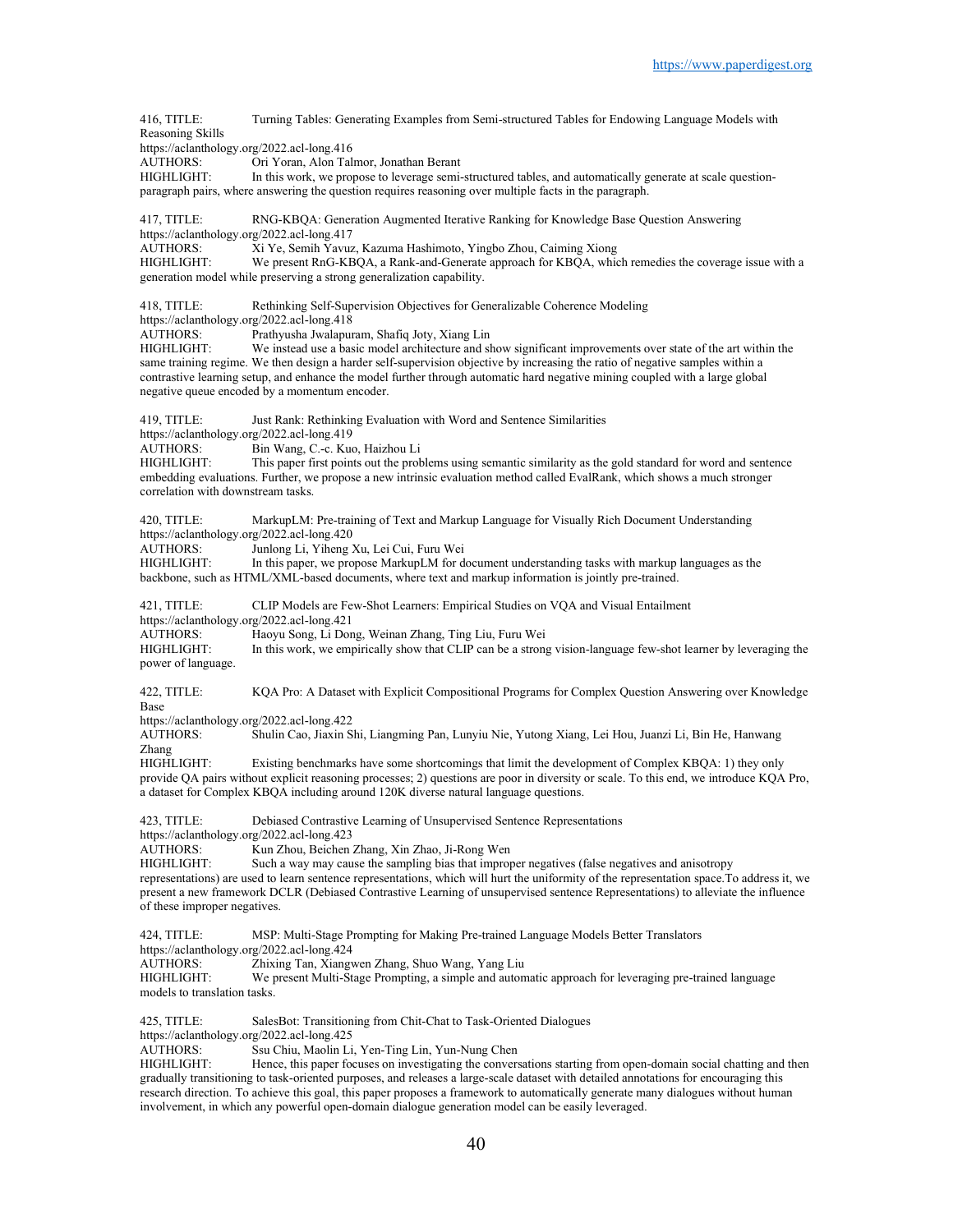426, TITLE: UCTopic: Unsupervised Contrastive Learning for Phrase Representations and Topic Mining https://aclanthology.org/2022.acl-long.426 AUTHORS: Jiacheng Li, Jingbo Shang, Julian McAuley HIGHLIGHT: In this paper, we propose UCTopic, a novel unsupervised contrastive learning framework for context-aware phrase representations and topic mining. 427, TITLE: XLM-E: Cross-lingual Language Model Pre-training via ELECTRA https://aclanthology.org/2022.acl-long.427<br>AUTHORS: Zewen Chi, Shaohar Zewen Chi, Shaohan Huang, Li Dong, Shuming Ma, Bo Zheng, Saksham Singhal, Payal Bajaj, Xia Song, Xian-Ling Mao, Heyan Huang, Furu Wei HIGHLIGHT: In this paper, we introduce ELECTRA-style tasks to cross-lingual language model pre-training. 428, TITLE: Nested Named Entity Recognition as Latent Lexicalized Constituency Parsing https://aclanthology.org/2022.acl-long.428 AUTHORS: Chao Lou, Songlin Yang, Kewei Tu<br>HIGHLIGHT: In this work, we resort to more expre In this work, we resort to more expressive structures, lexicalized constituency trees in which constituents are annotated by headwords, to model nested entities. 429, TITLE: Can Explanations Be Useful for Calibrating Black Box Models? https://aclanthology.org/2022.acl-long.429<br>AUTHORS: Xi Ye, Greg Durrett Xi Ye, Greg Durrett HIGHLIGHT: We study how to improve a black box model's performance on a new domain by leveraging explanations of the model's behavior. 430, TITLE: OIE@OIA: an Adaptable and Efficient Open Information Extraction Framework https://aclanthology.org/2022.acl-long.430<br>AUTHORS: Xin Wang, Minlong AUTHORS: Xin Wang, Minlong Peng, Mingming Sun, Ping Li<br>HIGHLIGHT: This paper discusses the adaptability problem in ex This paper discusses the adaptability problem in existing OIE systems and designs a new adaptable and efficient OIE system - OIE@OIA as a solution. 431, TITLE: ReACC: A Retrieval-Augmented Code Completion Framework https://aclanthology.org/2022.acl-long.431 AUTHORS: Shuai Lu, Nan Duan, Hojae Han, Daya Guo, Seung-won Hwang, Alexey Svyatkovskiy HIGHLIGHT: Specifically, we propose a retrieval-augmented code completion framework, leveraging both lexical copying and referring to code with similar semantics by retrieval. 432, TITLE: Does Recommend-Revise Produce Reliable Annotations? An Analysis on Missing Instances in DocRED https://aclanthology.org/2022.acl-long.432<br>AUTHORS: Ouzhe Huang, Shibo AUTHORS: Quzhe Huang, Shibo Hao, Yuan Ye, Shengqi Zhu, Yansong Feng, Dongyan Zhao Furthermore, we observe that the models trained on DocRED have low recall on our relabeled dataset and inherit the same bias in the training data. Through the analysis of annotators' behaviors, we figure out the underlying reason for the problems above: the scheme actually discourages annotators from supplementing adequate instances in the revision phase. 433, TITLE: UniPELT: A Unified Framework for Parameter-Efficient Language Model Tuning https://aclanthology.org/2022.acl-long.433 Yuning Mao, Lambert Mathias, Rui Hou, Amjad Almahairi, Hao Ma, Jiawei Han, Scott Yih, Madian Khabsa HIGHLIGHT: In light of model diversity and the difficulty of model selection, we propose a unified framework, UniPELT, which incorporates different PELT methods as submodules and learns to activate the ones that best suit the current data or task setup via gating mechanism. 434, TITLE: An Empirical Study of Memorization in NLP https://aclanthology.org/2022.acl-long.434 AUTHORS: Xiaosen Zheng, Jing Jiang<br>HIGHLIGHT: In this paper, we use three In this paper, we use three different NLP tasks to check if the long-tail theory holds. 435, TITLE: AmericasNLI: Evaluating Zero-shot Natural Language Understanding of Pretrained Multilingual Models in Truly Low-resource Languages https://aclanthology.org/2022.acl-long.435 AUTHORS: Abteen Ebrahimi, Manuel Mager, Arturo Oncevay, Vishrav Chaudhary, Luis Chiruzzo, Angela Fan, John Ortega, Ricardo Ramos, Annette Rios, Ivan Vladimir Meza Ruiz, Gustavo Gim?nez-Lugo, Elisabeth Mager, Graham Neubig, Alexis Palmer, Rolando Coto-Solano, Thang Vu, Katharina Kann HIGHLIGHT: However, prior work evaluating performance on unseen languages has largely been limited to low-level, syntactic tasks, and it remains unclear if zero-shot learning of high-level, semantic tasks is possible for unseen languages. To explore this question, we present AmericasNLI, an extension of XNLI (Conneau et al., 2018) to 10 Indigenous languages of the Americas. 436, TITLE: Towards Learning (Dis)-Similarity of Source Code from Program Contrasts https://aclanthology.org/2022.acl-long.436

AUTHORS: Yangruibo Ding, Luca Buratti, Saurabh Pujar, Alessandro Morari, Baishakhi Ray, Saikat Chakraborty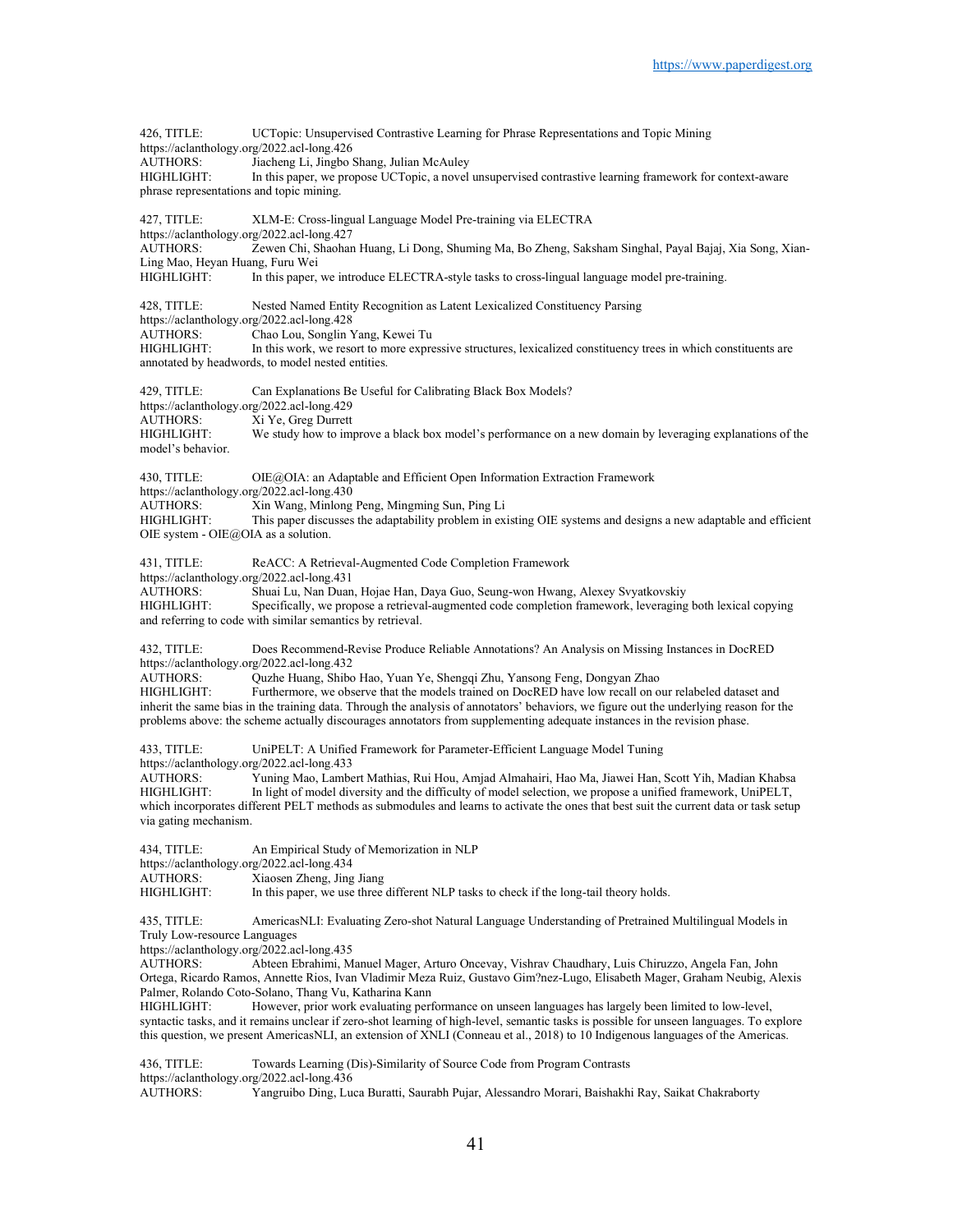HIGHLIGHT: We present DISCO (DIS-similarity of COde), a novel self-supervised model focusing on identifying (dis)similar functionalities of source code.

437, TITLE: Guided Attention Multimodal Multitask Financial Forecasting with Inter-Company Relationships and Global and Local News https://aclanthology.org/2022.acl-long.437<br>AUTHORS: Gary Ang, Ee-Peng Gary Ang, Ee-Peng Lim HIGHLIGHT: In this paper, we propose a model that captures both global and local multimodal information for investment and risk management-related forecasting tasks. 438, TITLE: On Vision Features in Multimodal Machine Translation https://aclanthology.org/2022.acl-long.438<br>AUTHORS: Bei Li, Chuanhao Ly AUTHORS: Bei Li, Chuanhao Lv, Zefan Zhou, Tao Zhou, Tong Xiao, Anxiang Ma, JingBo Zhu In this work, we investigate the impact of vision models on MMT. 439, TITLE: CONTaiNER: Few-Shot Named Entity Recognition via Contrastive Learning https://aclanthology.org/2022.acl-long.439<br>AUTHORS: Sarkar Snigdha Sara Sarkar Snigdha Sarathi Das, Arzoo Katiyar, Rebecca Passonneau, Rui Zhang HIGHLIGHT: This affects generalizability to unseen target domains, resulting in suboptimal performances. To this end, we present CONTaiNER, a novel contrastive learning technique that optimizes the inter-token distribution distance for Few-Shot NER. 440, TITLE: Cree Corpus: A Collection of nehiyawewin Resources https://aclanthology.org/2022.acl-long.440 AUTHORS: Daniela Teodorescu, Josie Matalski, Delaney Lothian, Denilson Barbosa, Carrie Demmans Epp<br>HIGHLIGHT: To support nehiyawewin revitalization and preservation, we developed a corpus covering divers To support nehiyawewin revitalization and preservation, we developed a corpus covering diverse genres, time periods, and texts for a variety of intended audiences. 441, TITLE: Learning to Rank Visual Stories From Human Ranking Data https://aclanthology.org/2022.acl-long.441 AUTHORS: Chi-Yang Hsu, Yun-Wei Chu, Vincent Chen, Kuan-Chieh Lo, Chacha Chen, Ting-Hao Huang, Lun-Wei Ku HIGHLIGHT: In this paper, we present the VHED (VIST Human Evaluation Data) dataset, which first re-purposes human evaluation results for automatic evaluation; hence we develop Vrank (VIST Ranker), a novel reference-free VIST metric for story evaluation. 442, TITLE: Universal Conditional Masked Language Pre-training for Neural Machine Translation https://aclanthology.org/2022.acl-long.442<br>AUTHORS: Pengfei Li, Liangyo Pengfei Li, Liangyou Li, Meng Zhang, Minghao Wu, Qun Liu HIGHLIGHT: Specifically, we propose CeMAT, a conditional masked language model pre-trained on large-scale bilingual and monolingual corpora in many languages. 443, TITLE: CARETS: A Consistency And Robustness Evaluative Test Suite for VQA https://aclanthology.org/2022.acl-long.443<br>AUTHORS: Carlos Jimenez, Olø AUTHORS: Carlos Jimenez, Olga Russakovsky, Karthik Narasimhan We introduce CARETS, a systematic test suite to measure consistency and robustness of modern VQA models through a series of six fine-grained capability tests. 444, TITLE: Phrase-aware Unsupervised Constituency Parsing https://aclanthology.org/2022.acl-long.444<br>AUTHORS: Xiaotao Gu, Yikang Xiaotao Gu, Yikang Shen, Jiaming Shen, Jingbo Shang, Jiawei Han HIGHLIGHT: In this work, we revisit LM-based constituency parsing from a phrase-centered perspective. 445, TITLE: Achieving Reliable Human Assessment of Open-Domain Dialogue Systems https://aclanthology.org/2022.acl-long.445 AUTHORS: Tianbo Ji, Yvette Graham, Gareth Jones, Chenyang Lyu, Qun Liu<br>HIGHLIGHT: Answering the distress call of competitions that have emphasized Answering the distress call of competitions that have emphasized the urgent need for better evaluation techniques in dialogue, we present the successful development of human evaluation that is highly reliable while still remaining feasible and low cost. 446, TITLE: Updated Headline Generation: Creating Updated Summaries for Evolving News Stories https://aclanthology.org/2022.acl-long.446 AUTHORS: Sheena Panthaplackel, Adrian Benton, Mark Dredze<br>HIGHLIGHT: We propose the task of updated headline generation, We propose the task of updated headline generation, in which a system generates a headline for an updated article, considering both the previous article and headline. 447, TITLE: SaFeRDialogues: Taking Feedback Gracefully after Conversational Safety Failures https://aclanthology.org/2022.acl-long.447 AUTHORS: Megan Ung, Jing Xu, Y-Lan Boureau

HIGHLIGHT: This work proposes SaFeRDialogues, a task and dataset of graceful responses to conversational feedback about safety failures.We collect a dataset of 8k dialogues demonstrating safety failures, feedback signaling them, and a response acknowledging the feedback.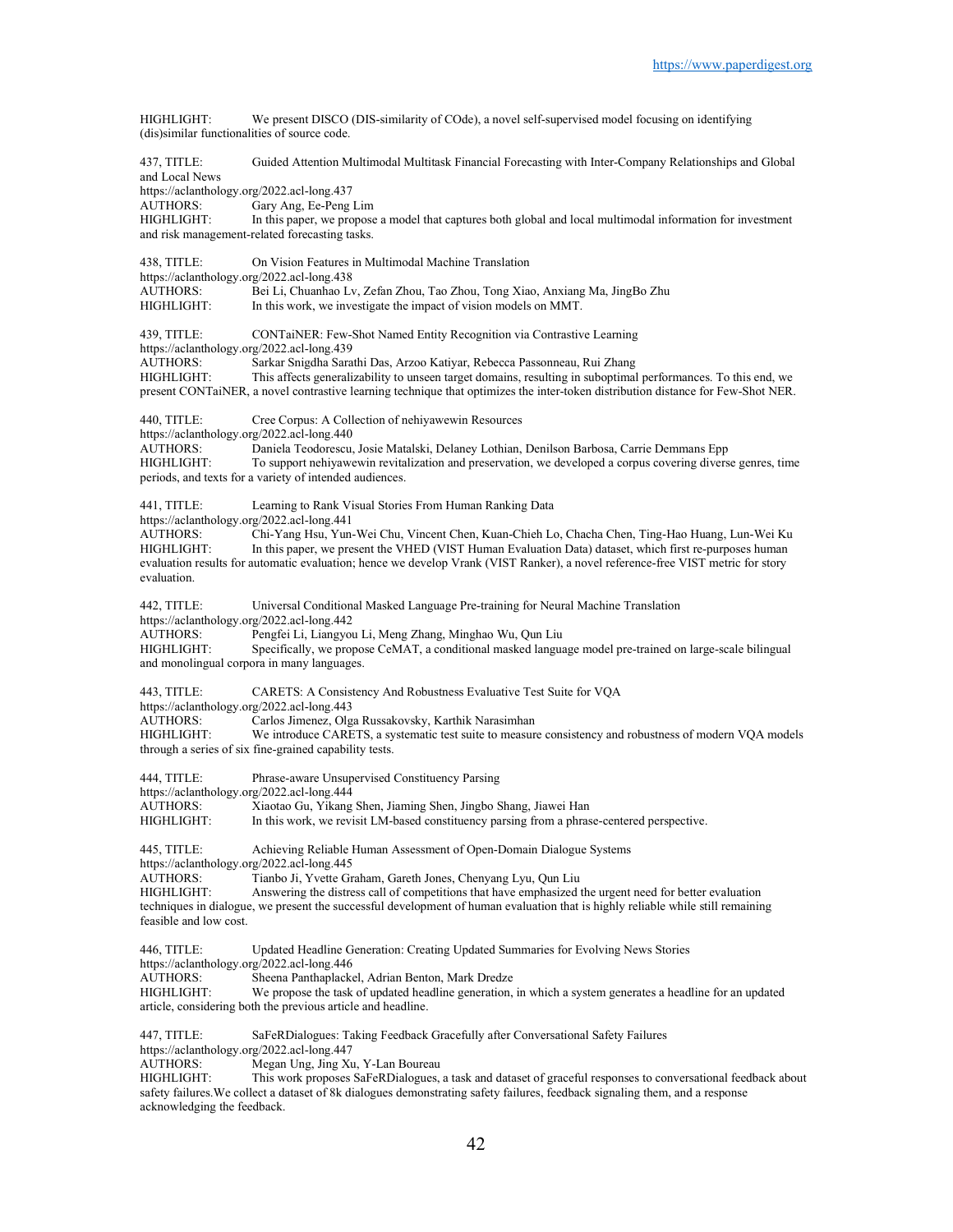448, TITLE: Compositional Generalization in Dependency Parsing https://aclanthology.org/2022.acl-long.448<br>AUTHORS: Emily Goodwin, Siv Emily Goodwin, Siva Reddy, Timothy O?Donnell, Dzmitry Bahdanau HIGHLIGHT: In this work, we introduce a gold-standard set of dependency parses for CFQ, and use this to analyze the behaviour of a state-of-the art dependency parser (Qi et al., 2020) on the CFQ dataset. 449, TITLE: ASPECTNEWS: Aspect-Oriented Summarization of News Documents https://aclanthology.org/2022.acl-long.449<br>AUTHORS: Ojas Ahuja, Jiachen; Ojas Ahuja, Jiacheng Xu, Akshay Gupta, Kevin Horecka, Greg Durrett HIGHLIGHT: In this paper, we collect a dataset of realistic aspect-oriented summaries, AspectNews, which covers different subtopics about articles in news sub-domains. 450, TITLE: MemSum: Extractive Summarization of Long Documents Using Multi-Step Episodic Markov Decision Processes https://aclanthology.org/2022.acl-long.450<br>AUTHORS: Nianlong Gu, Elliott AUTHORS: Nianlong Gu, Elliott Ash, Richard Hahnloser We introduce MemSum (Multi-step Episodic Markov decision process extractive SUMmarizer), a reinforcement-learning-based extractive summarizer enriched at each step with information on the current extraction history. 451, TITLE: CLUES: A Benchmark for Learning Classifiers using Natural Language Explanations https://aclanthology.org/2022.acl-long.451 AUTHORS: Rakesh Menon, Sayan Ghosh, Shashank Srivastava HIGHLIGHT: Here, we explore training zero-shot classifiers for structured data purely from language. For this, we introduce CLUES, a benchmark for Classifier Learning Using natural language ExplanationS, consisting of a range of classification tasks over structured data along with natural language supervision in the form of explanations. 452, TITLE: Substructure Distribution Projection for Zero-Shot Cross-Lingual Dependency Parsing https://aclanthology.org/2022.acl-long.452 AUTHORS: Freda Shi, Kevin Gimpel, Karen Livescu HIGHLIGHT: We present substructure distribution projection (SubDP), a technique that projects a distribution over structures in one domain to another, by projecting substructure distributions separately. 453, TITLE: Multilingual Detection of Personal Employment Status on Twitter https://aclanthology.org/2022.acl-long.453<br>AUTHORS: Manuel Tonneau. D AUTHORS: Manuel Tonneau, Dhaval Adjodah, Joao Palotti, Nir Grinberg, Samuel Fraiberger Here, we examine three Active Learning (AL) strategies in real-world settings of extreme class imbalance, and identify five types of disclosures about individuals' employment status (e.g. job loss) in three languages using BERT-based classification models. 454, TITLE: MultiHiertt: Numerical Reasoning over Multi Hierarchical Tabular and Textual Data https://aclanthology.org/2022.acl-long.454<br>AUTHORS: Yilun Zhao, Yunxiai AUTHORS: Yilun Zhao, Yunxiang Li, Chenying Li, Rui Zhang To facilitate data analytical progress, we construct a new large-scale benchmark, MultiHiertt, with QA pairs over Multi Hierarchical Tabular and Textual data. 455, TITLE: Transformers in the loop: Polarity in neural models of language https://aclanthology.org/2022.acl-long.455<br>AUTHORS: Lisa Bylinina, Alexe Lisa Bylinina, Alexey Tikhonov HIGHLIGHT: Representation of linguistic phenomena in computational language models is typically assessed against the predictions of existing linguistic theories of these phenomena. Using the notion of polarity as a case study, we show that this is not always the most adequate set-up. 456, TITLE: Bridging the Data Gap between Training and Inference for Unsupervised Neural Machine Translation https://aclanthology.org/2022.acl-long.456 AUTHORS: Zhiwei He, Xing Wang, Rui Wang, Shuming Shi, Zhaopeng Tu HIGHLIGHT: To narrow the data gap, we propose an online self-training approach, which simultaneously uses the pseudo parallel data {natural source, translated target} to mimic the inference scenario. 457, TITLE: SDR: Efficient Neural Re-ranking using Succinct Document Representation https://aclanthology.org/2022.acl-long.457<br>AUTHORS: Nachshon Cohen, A Nachshon Cohen, Amit Portnoy, Besnik Fetahu, Amir Ingber HIGHLIGHT: In this work, we propose the Succinct Document Representation (SDR) scheme that computes highly compressed intermediate document representations, mitigating the storage/network issue. 458, TITLE: The AI Doctor Is In: A Survey of Task-Oriented Dialogue Systems for Healthcare Applications https://aclanthology.org/2022.acl-long.458<br>AUTHORS: Mina Valizadeh, Na Mina Valizadeh, Natalie Parde HIGHLIGHT: To fill this gap, we investigated an initial pool of 4070 papers from well-known computer science, natural language processing, and artificial intelligence venues, identifying 70 papers discussing the system-level implementation of task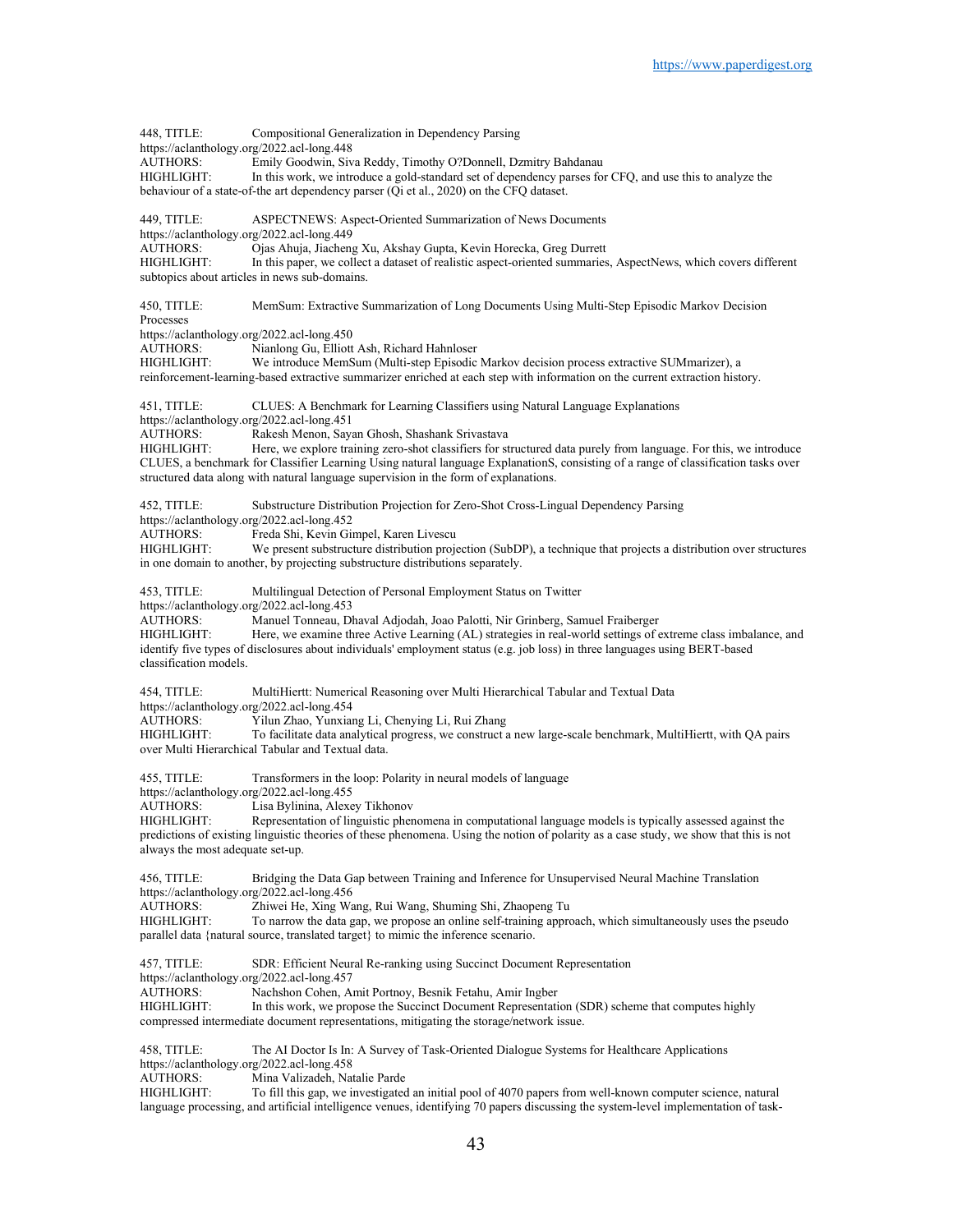oriented dialogue systems for healthcare applications. We conducted a comprehensive technical review of these papers, and present our key findings including identified gaps and corresponding recommendations.

459, TITLE: SHIELD: Defending Textual Neural Networks against Multiple Black-Box Adversarial Attacks with Stochastic Multi-Expert Patcher

https://aclanthology.org/2022.acl-long.459<br>AUTHORS: Thai Le, Noseong Pa

AUTHORS: Thai Le, Noseong Park, Dongwon Lee<br>HIGHLIGHT: In particular, the state-of-the-art transfe

In particular, the state-of-the-art transformer models (e.g., BERT, RoBERTa) require great time and computation resources. By borrowing an idea from software engineering, in order to address these limitations, we propose a novel algorithm, SHIELD, which modifies and re-trains only the last layer of a textual NN, and thus it "patches" and "transforms" the NN into a stochastic weighted ensemble of multi-expert prediction heads.

460, TITLE: Accurate Online Posterior Alignments for Principled Lexically-Constrained Decoding https://aclanthology.org/2022.acl-long.460 AUTHORS: Soumya Chatterjee, Sunita Sarawagi, Preethi Jyothi We propose a novel posterior alignment technique that is truly online in its execution and superior in terms of alignment error rates compared to existing methods. 461, TITLE: Leveraging Task Transferability to Meta-learning for Clinical Section Classification with Limited Data https://aclanthology.org/2022.acl-long.461<br>AUTHORS: Zhuohao Chen. Jang AUTHORS: Zhuohao Chen, Jangwon Kim, Ram Bhakta, Mustafa Sir The present paper proposes an algorithmic way to improve the task transferability of meta-learning-based text classification in order to address the issue of low-resource target data. 462, TITLE: Reinforcement Guided Multi-Task Learning Framework for Low-Resource Stereotype Detection https://aclanthology.org/2022.acl-long.462 AUTHORS: Rajkumar Pujari, Erik Oveson, Priyanka Kulkarni, Elnaz Nouri<br>HIGHLIGHT: In this paper, we annotate a focused evaluation set for 'Stereotyp In this paper, we annotate a focused evaluation set for 'Stereotype Detection' that addresses those pitfalls by deconstructing various ways in which stereotypes manifest in text.

463, TITLE: Letters From the Past: Modeling Historical Sound Change Through Diachronic Character Embeddings https://aclanthology.org/2022.acl-long.463<br>AUTHORS: Sidsel Boldsen, Patr.

AUTHORS: Sidsel Boldsen, Patrizia Paggio<br>HIGHLIGHT: In this paper, we address the de

In this paper, we address the detection of sound change through historical spelling.

464, TITLE: A Token-level Reference-free Hallucination Detection Benchmark for Free-form Text Generation https://aclanthology.org/2022.acl-long.464<br>AUTHORS: Tianvu Liu, Yizhe Z

Tianyu Liu, Yizhe Zhang, Chris Brockett, Yi Mao, Zhifang Sui, Weizhu Chen, Bill Dolan HIGHLIGHT: However ground-truth references may not be readily available for many free-form text generation applications, and sentence- or document-level detection may fail to provide the fine-grained signals that would prevent fallacious content in real time. As a first step to addressing these issues, we propose a novel token-level, reference-free hallucination detection task and an associated annotated dataset named HaDeS (HAllucination DEtection dataSet).

465, TITLE: Low-Rank Softmax Can Have Unargmaxable Classes in Theory but Rarely in Practice https://aclanthology.org/2022.acl-long.465

AUTHORS: Andreas Grivas, Nikolay Bogoychev, Adam Lopez<br>HIGHLIGHT: In theory, the result is some words may be impossible.

In theory, the result is some words may be impossible to be predicted via argmax, irrespective of input features, and empirically, there is evidence this happens in small language models (Demeter et al., 2020). In this paper we ask whether it can happen in practical large language models and translation models.

466, TITLE: Prompt for Extraction? PAIE: Prompting Argument Interaction for Event Argument Extraction https://aclanthology.org/2022.acl-long.466<br>AUTHORS: Yubo Ma. Zehao Wa Yubo Ma, Zehao Wang, Yixin Cao, Mukai Li, Meiqi Chen, Kun Wang, Jing Shao HIGHLIGHT: In this paper, we propose an effective yet efficient model PAIE for both sentence-level and document-level Event Argument Extraction (EAE), which also generalizes well when there is a lack of training data.

467, TITLE: Reducing Position Bias in Simultaneous Machine Translation with Length-Aware Framework https://aclanthology.org/2022.acl-long.467<br>AUTHORS: Shaolei Zhang. Yang Shaolei Zhang, Yang Feng HIGHLIGHT: In this paper, we first analyze the phenomenon of position bias in SiMT, and develop a Length-Aware Framework to reduce the position bias by bridging the structural gap between SiMT and full-sentence MT.

468, TITLE: A Statutory Article Retrieval Dataset in French

https://aclanthology.org/2022.acl-long.468

AUTHORS: Antoine Louis, Gerasimos Spanakis<br>HIGHLIGHT: While recent advances in natural lan

While recent advances in natural language processing have sparked considerable interest in many legal tasks, statutory article retrieval remains primarily untouched due to the scarcity of large-scale and high-quality annotated datasets. To address this bottleneck, we introduce the Belgian Statutory Article Retrieval Dataset (BSARD), which consists of 1,100+ French native legal questions labeled by experienced jurists with relevant articles from a corpus of 22,600+ Belgian law articles.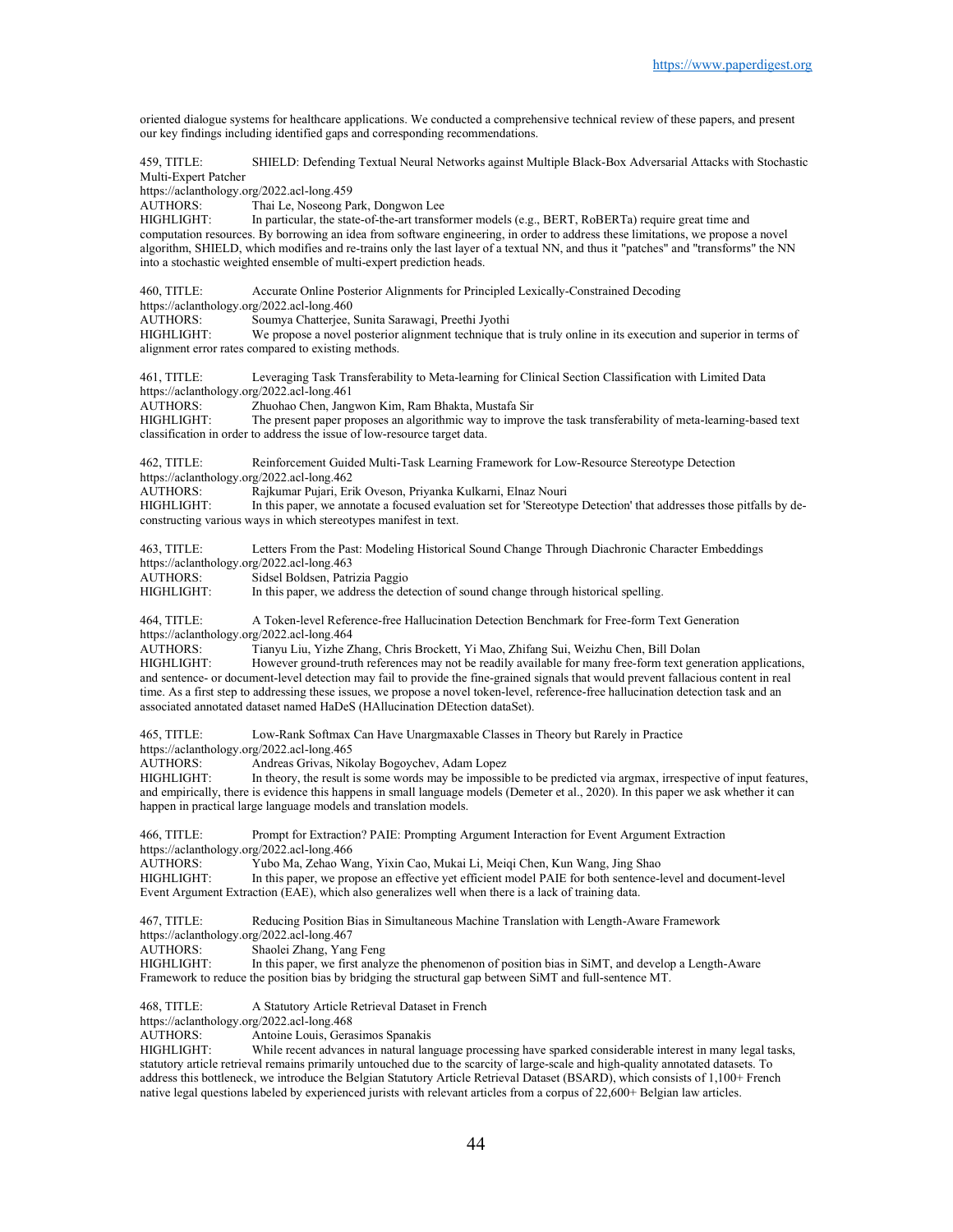469, TITLE: ParaDetox: Detoxification with Parallel Data https://aclanthology.org/2022.acl-long.469 AUTHORS: Varvara Logacheva, Daryna Dementieva, Sergey Ustyantsev, Daniil Moskovskiy, David Dale, Irina Krotova, Nikita Semenov, Alexander Panchenko HIGHLIGHT: We present a novel pipeline for the collection of parallel data for the detoxification task. 470, TITLE: Interpreting Character Embeddings With Perceptual Representations: The Case of Shape, Sound, and Color https://aclanthology.org/2022.acl-long.470 AUTHORS:<br>
HIGHLIGHT: We leverage perceptual representations in the form of We leverage perceptual representations in the form of shape, sound, and color embeddings and perform a representational similarity analysis to evaluate their correlation with textual representations in five languages. 471, TITLE: Fine-Grained Controllable Text Generation Using Non-Residual Prompting https://aclanthology.org/2022.acl-long.471 AUTHORS: Fredrik Carlsson, Joey ?hman, Fangyu Liu, Severine Verlinden, Joakim Nivre, Magnus Sahlgren HIGHLIGHT: To alleviate this trade-off, we propose an encoder-decoder architecture that enables intermediate text prompts at arbitrary time steps. We propose a resource-efficient method for converting a pre-trained CLM into this architecture, and demonstrate its potential on various experiments, including the novel task of contextualized word inclusion. 472, TITLE: Language-Agnostic Meta-Learning for Low-Resource Text-to-Speech with Articulatory Features https://aclanthology.org/2022.acl-long.472<br>AUTHORS: Florian Lux, Thang Florian Lux, Thang Vu HIGHLIGHT: In this work, we use embeddings derived from articulatory vectors rather than embeddings derived from phoneme identities to learn phoneme representations that hold across languages. 473, TITLE: TwittIrish: A Universal Dependencies Treebank of Tweets in Modern Irish https://aclanthology.org/2022.acl-long.473<br>AUTHORS: Lauren Cassidy, Ter AUTHORS: Lauren Cassidy, Teresa Lynn, James Barry, Jennifer Foster<br>HIGHLIGHT: In this paper, we explore the differences between Irish twee In this paper, we explore the differences between Irish tweets and standard Irish text, and the challenges associated with dependency parsing of Irish tweets. 474, TITLE: Length Control in Abstractive Summarization by Pretraining Information Selection https://aclanthology.org/2022.acl-long.474 AUTHORS: Yizhu Liu, Qi Jia, Kenny Zhu<br>HIGHLIGHT: In this paper, we propose a len In this paper, we propose a length-aware attention mechanism (LAAM) to adapt the encoding of the source based on the desired length. 475, TITLE: CQG: A Simple and Effective Controlled Generation Framework for Multi-hop Question Generation https://aclanthology.org/2022.acl-long.475<br>AUTHORS: Zichu Fei, Qi Zhang AUTHORS: Zichu Fei, Qi Zhang, Tao Gui, Di Liang, Sirui Wang, Wei Wu, Xuanjing Huang However, most models can not ensure the complexity of generated questions, so they may generate shallow questions that can be answered without multi-hop reasoning. To address this challenge, we propose the CQG, which is a simple and effective controlled framework. 476, TITLE: Word Order Does Matter and Shuffled Language Models Know It https://aclanthology.org/2022.acl-long.476<br>AUTHORS: Mostafa Abdou, Vin Mostafa Abdou, Vinit Ravishankar, Artur Kulmizev, Anders S?gaard HIGHLIGHT: We probe these language models for word order information and investigate what position embeddings learned from shuffled text encode, showing that these models retain a notion of word order information. We show this is in part due to a subtlety in how shuffling is implemented in previous work - before rather than after subword segmentation. 477, TITLE: An Empirical Study on Explanations in Out-of-Domain Settings https://aclanthology.org/2022.acl-long.477 AUTHORS: George Chrysostomou, Nikolaos Aletras<br>HIGHLIGHT: In this paper, we conduct an extensive er In this paper, we conduct an extensive empirical study that examines: (1) the out-of-domain faithfulness of posthoc explanations, generated by five feature attribution methods; and (2) the out-of-domain performance of two inherently faithful models over six datasets. 478, TITLE: MILIE: Modular & Iterative Multilingual Open Information Extraction https://aclanthology.org/2022.acl-long.478 AUTHORS: Bhushan Kotnis, Kiril Gashteovski, Daniel Rubio, Ammar Shaker, Vanesa Rodriguez-Tembras, Makoto Takamoto, Mathias Niepert, Carolin Lawrence HIGHLIGHT: In contrast, we explore the hypothesis that it may be beneficial to extract triple slots iteratively: first extract easy slots, followed by the difficult ones by conditioning on the easy slots, and therefore achieve a better overall extraction.Based on this hypothesis, we propose a neural OpenIE system, MILIE, that operates in an iterative fashion. 479, TITLE: What Makes Reading Comprehension Questions Difficult? https://aclanthology.org/2022.acl-long.479

AUTHORS: Saku Sugawara, Nikita Nangia, Alex Warstadt, Samuel Bowman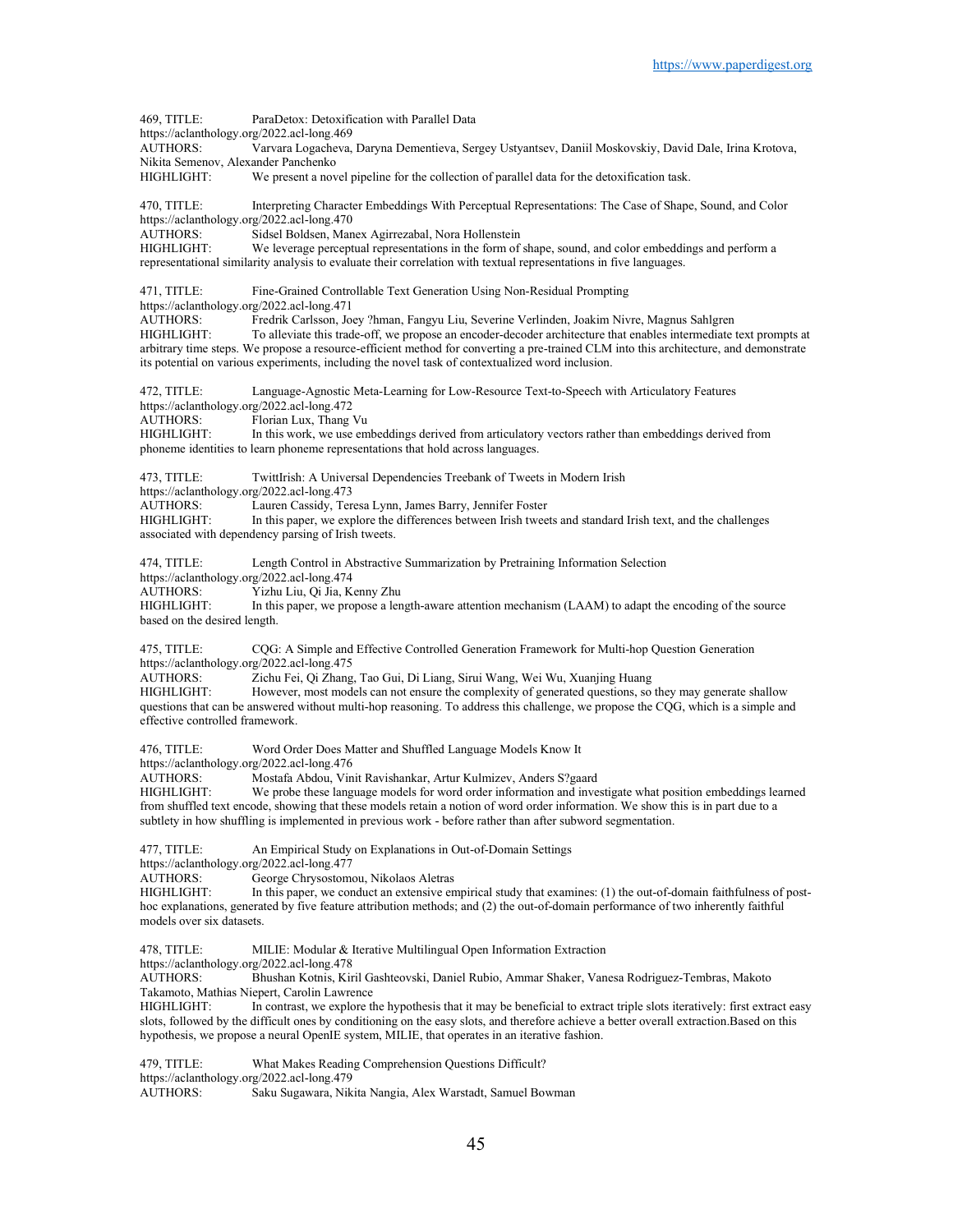HIGHLIGHT: In this study, we crowdsource multiple-choice reading comprehension questions for passages taken from seven qualitatively distinct sources, analyzing what attributes of passages contribute to the difficulty and question types of the collected examples. 480, TITLE: From Simultaneous to Streaming Machine Translation by Leveraging Streaming History https://aclanthology.org/2022.acl-long.480<br>AUTHORS: Javier Iranzo Sanche Javier Iranzo Sanchez, Jorge Civera, Alfons Juan-C?scar HIGHLIGHT: This work proposes a stream-level adaptation of the current latency measures based on a re-segmentation approach applied to the output translation, that is successfully evaluated on streaming conditions for a reference IWSLT task 481, TITLE: A Rationale-Centric Framework for Human-in-the-loop Machine Learning https://aclanthology.org/2022.acl-long.481<br>AUTHORS: Jinghui Lu, Linyi Ya AUTHORS: Jinghui Lu, Linyi Yang, Brian Namee, Yue Zhang<br>HIGHLIGHT: We present a novel rational-centric framework with We present a novel rational-centric framework with human-in-the-loop - Rationales-centric Double-robustness Learning (RDL) - to boost model out-of-distribution performance in few-shot learning scenarios. 482, TITLE: Challenges and Strategies in Cross-Cultural NLP https://aclanthology.org/2022.acl-long.482 AUTHORS: Daniel Hershcovich, Stella Frank, Heather Lent, Miryam de Lhoneux, Mostafa Abdou, Stephanie Brandl, Emanuele Bugliarello, Laura Cabello Piqueras, Ilias Chalkidis, Ruixiang Cui, Constanza Fierro, Katerina Margatina, Phillip Rust, Anders S?gaard Analogous to cross-lingual and multilingual NLP, cross-cultural and multicultural NLP considers these differences in order to better serve users of NLP systems. We propose a principled framework to frame these efforts, and survey existing and potential strategies. 483, TITLE: Prototypical Verbalizer for Prompt-based Few-shot Tuning https://aclanthology.org/2022.acl-long.483<br>AUTHORS: Ganqu Cui, Shengdi AUTHORS: Ganqu Cui, Shengding Hu, Ning Ding, Longtao Huang, Zhiyuan Liu In this work, we propose the prototypical verbalizer (ProtoVerb) which is built directly from training data. Specifically, ProtoVerb learns prototype vectors as verbalizers by contrastive learning. 484, TITLE: Clickbait Spoiling via Question Answering and Passage Retrieval https://aclanthology.org/2022.acl-long.484 AUTHORS: Matthias Hagen, Maik Fr?be, Artur Jurk, Martin Potthast HIGHLIGHT: We introduce and study the task of clickbait spoiling: generating a short text that satisfies the curiosity induced by a clickbait post. 485, TITLE: BERT Learns to Teach: Knowledge Distillation with Meta Learning https://aclanthology.org/2022.acl-long.485<br>AUTHORS: Wangchunshu Zhou. AUTHORS: Wangchunshu Zhou, Canwen Xu, Julian McAuley<br>HIGHLIGHT: We present Knowledge Distillation with Meta Lea We present Knowledge Distillation with Meta Learning (MetaDistil), a simple yet effective alternative to traditional knowledge distillation (KD) methods where the teacher model is fixed during training. 486, TITLE: STEMM: Self-learning with Speech-text Manifold Mixup for Speech Translation https://aclanthology.org/2022.acl-long.486 AUTHORS: Qingkai Fang, Rong Ye, Lei Li, Yang Feng, Mingxuan Wang Existing techniques often attempt to transfer powerful machine translation (MT) capabilities to ST, but neglect the representation discrepancy across modalities. In this paper, we propose the Speech-TExt Manifold Mixup (STEMM) method to calibrate such discrepancy. 487, TITLE: Integrating Vectorized Lexical Constraints for Neural Machine Translation https://aclanthology.org/2022.acl-long.487<br>AUTHORS: Shuo Wang, Zhixing Shuo Wang, Zhixing Tan, Yang Liu HIGHLIGHT: Due to the representation gap between discrete constraints and continuous vectors in NMT models, most existing works choose to construct synthetic data or modify the decoding algorithm to impose lexical constraints, treating the NMT model as a black box. In this work, we propose to open this black box by directly integrating the constraints into NMT models. 488, TITLE: MPII: Multi-Level Mutual Promotion for Inference and Interpretation https://aclanthology.org/2022.acl-long.488 AUTHORS: Yan Liu, Sanyuan Chen, Yazheng Yang, Qi Dai HIGHLIGHT: In this paper, we propose a multi-level Mutual Promotion mechanism for self-evolved Inference and sentencelevel Interpretation (MPII). 489, TITLE: StableMoE: Stable Routing Strategy for Mixture of Experts https://aclanthology.org/2022.acl-long.489<br>AUTHORS: Damai Dai Li Dong Damai Dai, Li Dong, Shuming Ma, Bo Zheng, Zhifang Sui, Baobao Chang, Furu Wei HIGHLIGHT: In this paper, we propose StableMoE with two training stages to address the routing fluctuation problem. 490, TITLE: Boundary Smoothing for Named Entity Recognition

https://aclanthology.org/2022.acl-long.490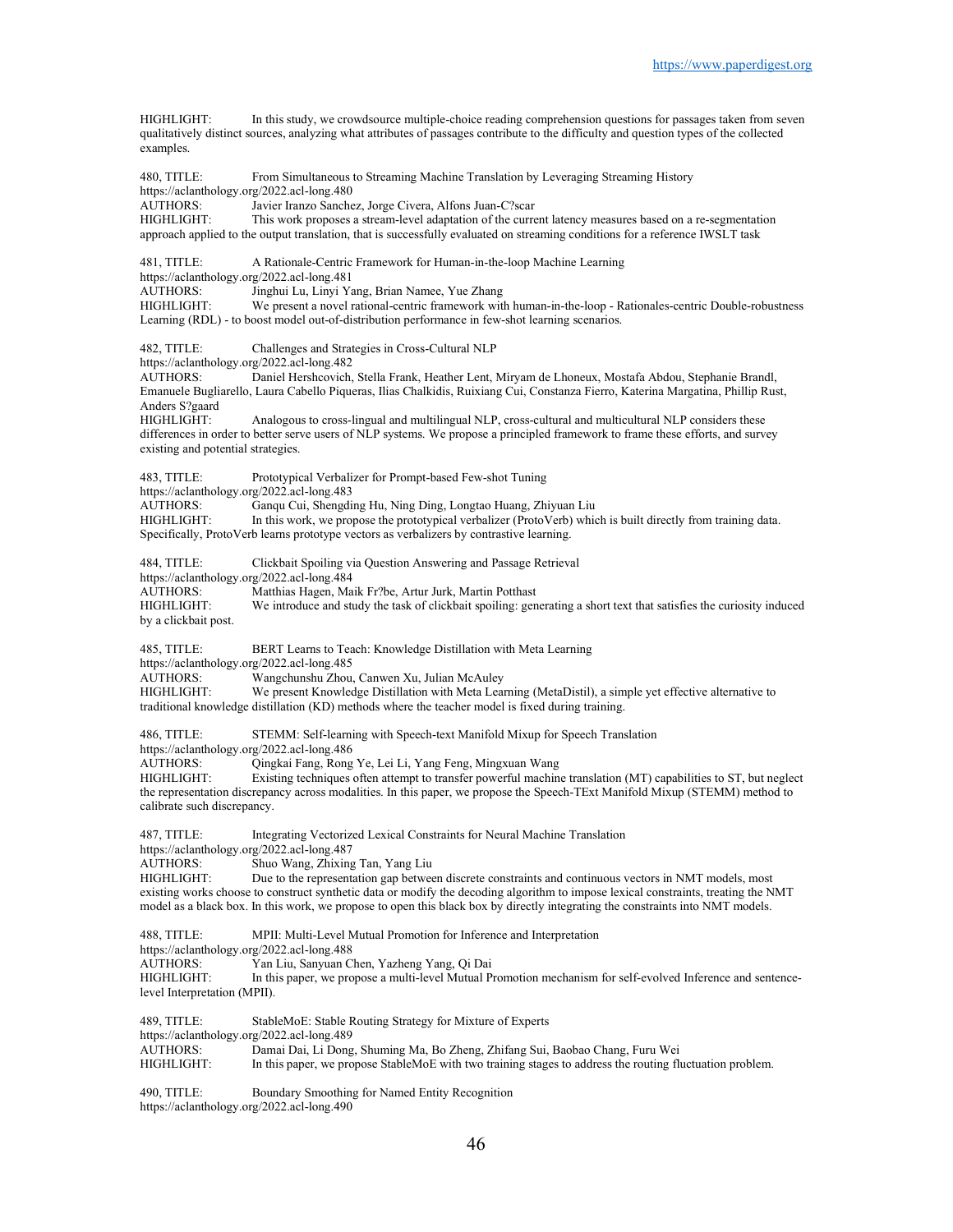AUTHORS: Enwei Zhu, Jinpeng Li<br>HIGHLIGHT: Inspired by label smoot Inspired by label smoothing and driven by the ambiguity of boundary annotation in NER engineering, we propose boundary smoothing as a regularization technique for span-based neural NER models. 491, TITLE: Incorporating Hierarchy into Text Encoder: a Contrastive Learning Approach for Hierarchical Text Classification https://aclanthology.org/2022.acl-long.491 AUTHORS: Zihan Wang, Peiyi Wang, Lianzhe Huang, Xin Sun, Houfeng Wang HIGHLIGHT: Existing methods encode text and label hierarchy separately and mix their representations for classification, where the hierarchy remains unchanged for all input text. Instead of modeling them separately, in this work, we propose Hierarchyguided Contrastive Learning (HGCLR) to directly embed the hierarchy into a text encoder. 492, TITLE: Signal in Noise: Exploring Meaning Encoded in Random Character Sequences with Character-Aware Language Models https://aclanthology.org/2022.acl-long.492<br>AUTHORS: Mark Chu, Bhargav Mark Chu, Bhargav Srinivasa Desikan, Ethan Nadler, Donald Ruggiero Lo Sardo, Elise Darragh-Ford, Douglas Guilbeault<br>HIGHLIGHT: We propose that n-grams composed of random character sequences, or garble, provide a novel context for studying word meaning both within and beyond extant language. 493, TITLE: Hyperlink-induced Pre-training for Passage Retrieval in Open-domain Question Answering https://aclanthology.org/2022.acl-long.493<br>AUTHORS: Jiawei Zhou, Xiaogu Jiawei Zhou, Xiaoguang Li, Lifeng Shang, Lan Luo, Ke Zhan, Enrui Hu, Xinyu Zhang, Hao Jiang, Zhao Cao, Fan Yu, Xin Jiang, Qun Liu, Lei Chen However, there still remains a large discrepancy between the provided upstream signals and the downstream question-passage relevance, which leads to less improvement. To bridge this gap, we propose the HyperLink-induced Pre-training (HLP), a method to pre-train the dense retriever with the text relevance induced by hyperlink-based topology within Web documents. 494, TITLE: AdaLoGN: Adaptive Logic Graph Network for Reasoning-Based Machine Reading Comprehension https://aclanthology.org/2022.acl-long.494 AUTHORS: Xiao Li, Gong Cheng, Ziheng Chen, Yawei Sun, Yuzhong Qu To meet the challenge, we present a neural-symbolic approach which, to predict an answer, passes messages over a graph representing logical relations between text units. 495, TITLE: CAMERO: Consistency Regularized Ensemble of Perturbed Language Models with Weight Sharing https://aclanthology.org/2022.acl-long.495<br>AUTHORS: Chen Liang, Pengch AUTHORS: Chen Liang, Pengcheng He, Yelong Shen, Weizhu Chen, Tuo Zhao To retain ensemble benefits while maintaining a low memory cost, we propose a consistency-regularized ensemble learning approach based on perturbed models, named CAMERO. 496, TITLE: Interpretability for Language Learners Using Example-Based Grammatical Error Correction https://aclanthology.org/2022.acl-long.496<br>AUTHORS: Masahiro Kaneko, S AUTHORS: Masahiro Kaneko, Sho Takase, Ayana Niwa, Naoaki Okazaki In this study, we introduce an Example-Based GEC (EB-GEC) that presents examples to language learners as a basis for a correction result. 497, TITLE: Rethinking Negative Sampling for Handling Missing Entity Annotations https://aclanthology.org/2022.acl-long.497<br>AUTHORS: Yangming Li, Lema Yangming Li, Lemao Liu, Shuming Shi HIGHLIGHT: One of our contributions is an analysis on how it makes sense through introducing two insightful concepts: missampling and uncertainty. 498, TITLE: Distantly Supervised Named Entity Recognition via Confidence-Based Multi-Class Positive and Unlabeled Learning https://aclanthology.org/2022.acl-long.498 AUTHORS: Kang Zhou, Yuepei Li, Qi Li HIGHLIGHT: In this paper, we study the named entity recognition (NER) problem under distant supervision. 499, TITLE: UniXcoder: Unified Cross-Modal Pre-training for Code Representation https://aclanthology.org/2022.acl-long.499 AUTHORS: Daya Guo, Shuai Lu, Nan Duan, Yanlin Wang, Ming Zhou, Jian Yin In this paper, we present UniXcoder, a unified cross-modal pre-trained model for programming language. 500, TITLE: One Country, 700+ Languages: NLP Challenges for Underrepresented Languages and Dialects in Indonesia https://aclanthology.org/2022.acl-long.500<br>ALITHORS: Albam Aii Genta In Alham Aji, Genta Indra Winata, Fajri Koto, Samuel Cahyawijaya, Ade Romadhony, Rahmad Mahendra, Kemal Kurniawan, David Moeljadi, Radityo Eko Prasojo, Timothy Baldwin, Jey Han Lau, Sebastian Ruder HIGHLIGHT: Focusing on the languages spoken in Indonesia, the second most linguistically diverse and the fourth most populous nation of the world, we provide an overview of the current state of NLP research for Indonesia's 700+ languages. We

highlight challenges in Indonesian NLP and how these affect the performance of current NLP systems.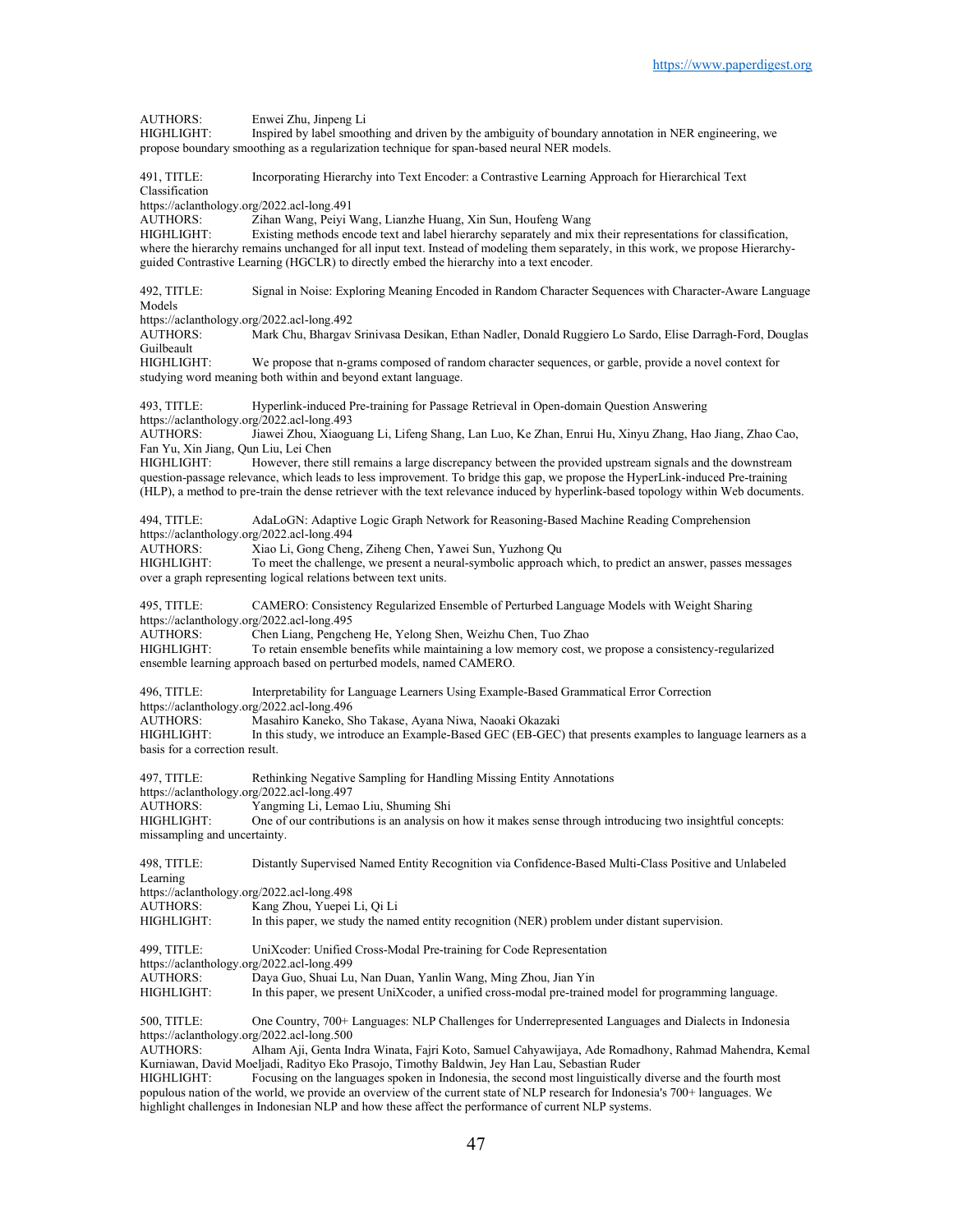501, TITLE: Is GPT-3 Text Indistinguishable from Human Text? Scarecrow: A Framework for Scrutinizing Machine Text https://aclanthology.org/2022.acl-long.501 AUTHORS: Yao Dou, Maxwell Forbes, Rik Koncel-Kedziorski, Noah Smith, Yejin Choi As errors in machine generations become ever subtler and harder to spot, it poses a new challenge to the research community for robust machine text evaluation.We propose a new framework called Scarecrow for scrutinizing machine text via crowd annotation. 502, TITLE: Transkimmer: Transformer Learns to Layer-wise Skim https://aclanthology.org/2022.acl-long.502 AUTHORS: Yue Guan, Zhengyi Li, Jingwen Leng, Zhouhan Lin, Minyi Guo However, they suffer from not having effectual and end-to-end optimization of the discrete skimming predictor. To address the above limitations, we propose the Transkimmer architecture, which learns to identify hidden state tokens that are not required by each layer. 503, TITLE: SkipBERT: Efficient Inference with Shallow Layer Skipping https://aclanthology.org/2022.acl-long.503<br>AUTHORS: Jue Wang. Ke Chen. Jue Wang, Ke Chen, Gang Chen, Lidan Shou, Julian McAuley HIGHLIGHT: In this paper, we propose SkipBERT to accelerate BERT inference by skipping the computation of shallow layers. 504, TITLE: Pretraining with Artificial Language: Studying Transferable Knowledge in Language Models https://aclanthology.org/2022.acl-long.504 AUTHORS: Ryokan Ri, Yoshimasa Tsuruoka HIGHLIGHT: We investigate what kind of structural knowledge learned in neural network encoders is transferable to processing natural language. 505, TITLE: mLUKE: The Power of Entity Representations in Multilingual Pretrained Language Models https://aclanthology.org/2022.acl-long.505 AUTHORS: Ryokan Ri, Ikuya Yamada, Yoshimasa Tsuruoka HIGHLIGHT: In this study, we explore the effectiveness of leveraging entity representations for downstream cross-lingual tasks. 506, TITLE: Evaluating Factuality in Text Simplification https://aclanthology.org/2022.acl-long.506<br>AUTHORS: Ashwin Devarai. Wi AUTHORS: Ashwin Devaraj, William Sheffield, Byron Wallace, Junyi Jessy Li We introduce a taxonomy of errors that we use to analyze both references drawn from standard simplification datasets and state-of-the-art model outputs. 507, TITLE: Requirements and Motivations of Low-Resource Speech Synthesis for Language Revitalization https://aclanthology.org/2022.acl-long.507 AUTHORS: Aidan Pine, Dan Wells, Nathan Brinklow, Patrick Littell, Korin Richmond This paper describes the motivation and development of speech synthesis systems for the purposes of language revitalization. 508, TITLE: Sharpness-Aware Minimization Improves Language Model Generalization https://aclanthology.org/2022.acl-long.508 AUTHORS: Dara Bahri, Hossein Mobahi, Yi Tay HIGHLIGHT: In this work, we show that Sharpness-Aware Minimization (SAM), a recently proposed optimization procedure that encourages convergence to flatter minima, can substantially improve the generalization of language models without much computational overhead. 509, TITLE: Adversarial Authorship Attribution for Deobfuscation https://aclanthology.org/2022.acl-long.509<br>AUTHORS: Wanyue Zhai, Jonatl Wanyue Zhai, Jonathan Rusert, Zubair Shafiq, Padmini Srinivasan HIGHLIGHT: Specifically, they are not evaluated against adversarially trained authorship attributors that are aware of potential obfuscation. To fill this gap, we investigate the problem of adversarial authorship attribution for deobfuscation. 510, TITLE: Weakly Supervised Word Segmentation for Computational Language Documentation https://aclanthology.org/2022.acl-long.510 AUTHORS: Shu Okabe, Laurent Besacier, Fran?ois Yvon<br>HIGHLIGHT: This paper studies how such a weak supervisi This paper studies how such a weak supervision can be taken advantage of in Bayesian non-parametric models of segmentation. 511, TITLE: SciNLI: A Corpus for Natural Language Inference on Scientific Text https://aclanthology.org/2022.acl-long.511 AUTHORS: Mobashir Sadat, Cornelia Caragea HIGHLIGHT: In this paper, we introduce SciNLI, a large dataset for NLI that captures the formality in scientific text and contains 107,412 sentence pairs extracted from scholarly papers on NLP and computational linguistics.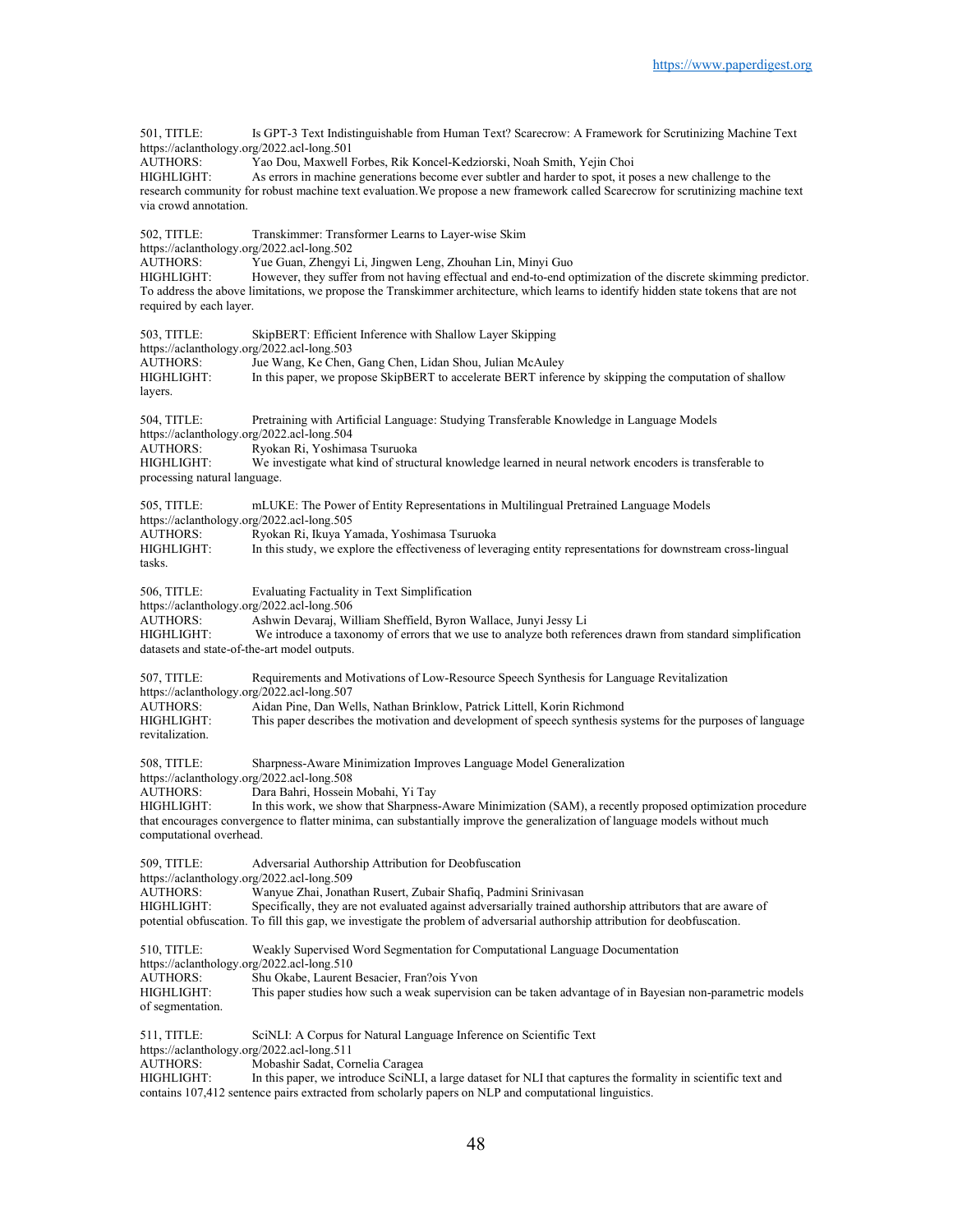512, TITLE: Neural reality of argument structure constructions https://aclanthology.org/2022.acl-long.512 AUTHORS: Bai Li, Zining Zhu, Guillaume Thomas, Frank Rudzicz, Yang Xu HIGHLIGHT: Here we adapt several psycholinguistic studies to probe for the existence of argument structure constructions (ASCs) in Transformer-based language models (LMs). 513, TITLE: On the Robustness of Offensive Language Classifiers https://aclanthology.org/2022.acl-long.513 AUTHORS: Jonathan Rusert, Zubair Shafiq, Padmini Srinivasan<br>HIGHLIGHT: Prior work in this space is limited to studying robust Prior work in this space is limited to studying robustness of offensive language classifiers against primitive attacks such as misspellings and extraneous spaces. To address this gap, we systematically analyze the robustness of state-of-the-art offensive language classifiers against more crafty adversarial attacks that leverage greedy- and attention-based word selection and context-aware embeddings for word replacement. 514, TITLE: Few-shot Controllable Style Transfer for Low-Resource Multilingual Settings https://aclanthology.org/2022.acl-long.514<br>AUTHORS: Kalpesh Krishna, De AUTHORS: Kalpesh Krishna, Deepak Nathani, Xavier Garcia, Bidisha Samanta, Partha Talukdar In this work we study a relevant low-resource setting: style transfer for languages where no style-labelled corpora are available. 515, TITLE: ABC: Attention with Bounded-memory Control https://aclanthology.org/2022.acl-long.515 AUTHORS: Hao Peng, Jungo Kasai, Nikolaos Pappas, Dani Yogatama, Zhaofeng Wu, Lingpeng Kong, Roy Schwartz, Noah Smith<br>HIGHLIGHT: One way to improve the efficiency is to bound the memory size. We show that disparate approaches can be subsumed into one abstraction, attention with bounded-memory control (ABC), and they vary in their organization of the memory. 516, TITLE: The Dangers of Underclaiming: Reasons for Caution When Reporting How NLP Systems Fail https://aclanthology.org/2022.acl-long.516 AUTHORS: Samuel Bowman HIGHLIGHT: It also limits our ability to prepare for the potentially enormous impacts of more distant future advances. This paper urges researchers to be careful about these claims and suggests some research directions and communication strategies that will make it easier to avoid or rebut them. 517, TITLE: RELiC: Retrieving Evidence for Literary Claims https://aclanthology.org/2022.acl-long.517 AUTHORS: Katherine Thai, Yapei Chang, Kalpesh Krishna, Mohit Iyyer HIGHLIGHT: We collect a large-scale dataset (RELiC) of 78K literary quotations and surrounding critical analysis and use it to formulate the novel task of literary evidence retrieval, in which models are given an excerpt of literary analysis surrounding a masked quotation and asked to retrieve the quoted passage from the set of all passages in the work. 518, TITLE: Analyzing Generalization of Vision and Language Navigation to Unseen Outdoor Areas https://aclanthology.org/2022.acl-long.518<br>AUTHORS: Raphael Schumann, AUTHORS: Raphael Schumann, Stefan Riezler<br>HIGHLIGHT: We focus on VLN in outdoor scena We focus on VLN in outdoor scenarios and find that in contrast to indoor VLN, most of the gain in outdoor VLN on unseen data is due to features like junction type embedding or heading delta that are specific to the respective environment graph, while image information plays a very minor role in generalizing VLN to unseen outdoor areas. 519, TITLE: Adapting Coreference Resolution Models through Active Learning https://aclanthology.org/2022.acl-long.519 AUTHORS: Michelle Yuan, Patrick Xia, Chandler May, Benjamin Van Durme, Jordan Boyd-Graber HIGHLIGHT: This paper explores how to actively label coreference, examining sources of model uncertainty and document reading costs. 520, TITLE: An Imitation Learning Curriculum for Text Editing with Non-Autoregressive Models https://aclanthology.org/2022.acl-long.520 AUTHORS: Sweta Agrawal, Marine Carpuat HIGHLIGHT: We propose a framework for training non-autoregressive sequence-to-sequence models for editing tasks, where the original input sequence is iteratively edited to produce the output. 521, TITLE: Memorisation versus Generalisation in Pre-trained Language Models https://aclanthology.org/2022.acl-long.521 AUTHORS: Michael T?nzer, Sebastian Ruder, Marek Rei HIGHLIGHT: However, our experiments also show that they mainly learn from high-frequency patterns and largely fail when tested on low-resource tasks such as few-shot learning and rare entity recognition. To mitigate such limitations, we propose an extension based on prototypical networks that improves performance in low-resource named entity recognition tasks. 522, TITLE: ChatMatch: Evaluating Chatbots by Autonomous Chat Tournaments https://aclanthology.org/2022.acl-long.522

AUTHORS: Ruolan Yang, Zitong Li, Haifeng Tang, Kenny Zhu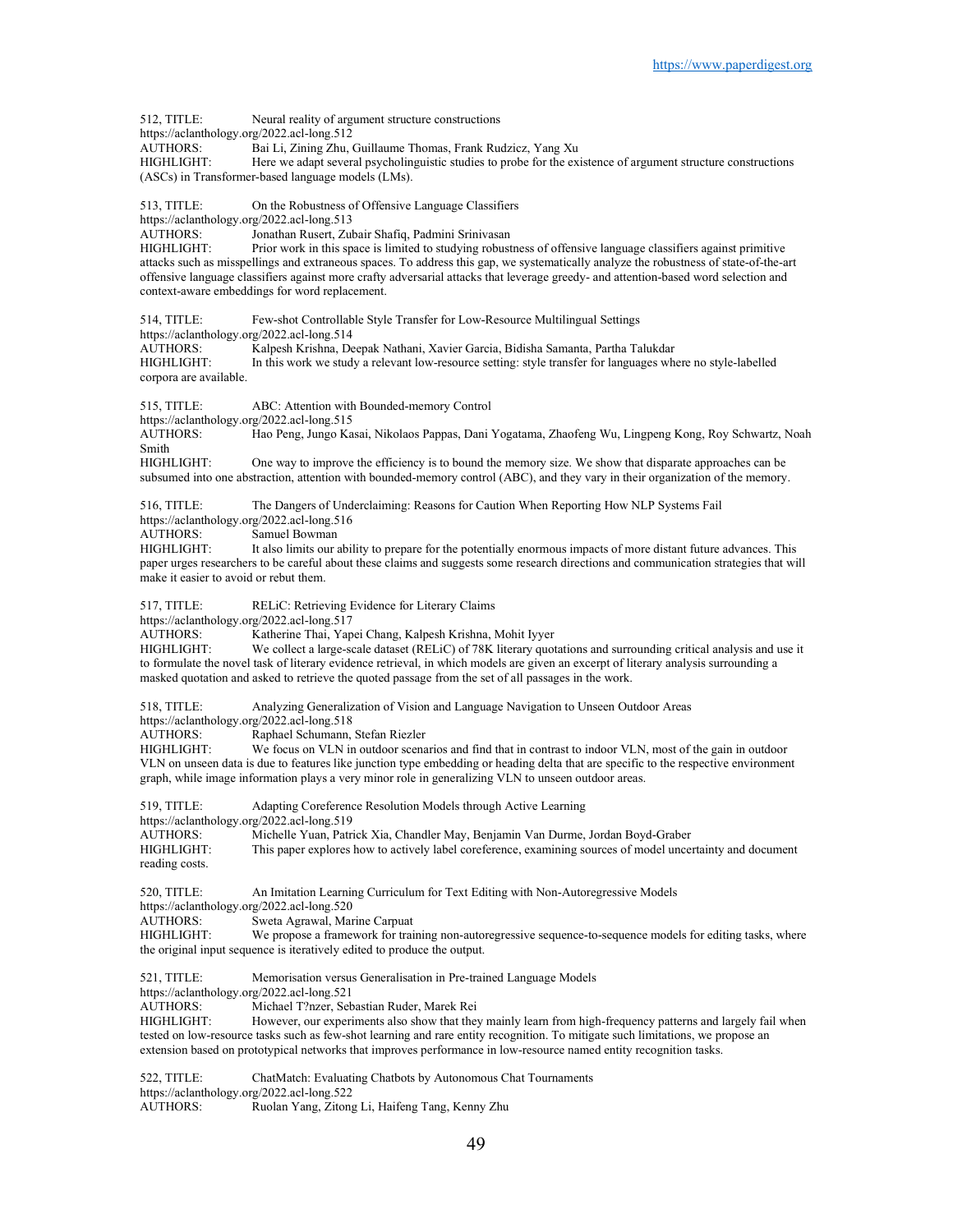HIGHLIGHT: In our work, we propose an interactive chatbot evaluation framework in which chatbots compete with each other like in a sports tournament, using flexible scoring metrics.

| 523, TITLE:<br>https://aclanthology.org/2022.acl-long.523<br><b>AUTHORS:</b><br>HIGHLIGHT:                                          | Do self-supervised speech models develop human-like perception biases?<br>Juliette Millet, Ewan Dunbar<br>Does the same thing happen in self-supervised models? We examine the representational spaces of three kinds<br>of state of the art self-supervised models: wav2vec, HuBERT and contrastive predictive coding (CPC), and compare them with the<br>perceptual spaces of French-speaking and English-speaking human listeners, both globally and taking account of the behavioural<br>differences between the two language groups. |
|-------------------------------------------------------------------------------------------------------------------------------------|-------------------------------------------------------------------------------------------------------------------------------------------------------------------------------------------------------------------------------------------------------------------------------------------------------------------------------------------------------------------------------------------------------------------------------------------------------------------------------------------------------------------------------------------|
| 524, TITLE:<br>https://aclanthology.org/2022.acl-long.524<br><b>AUTHORS:</b><br><b>HIGHLIGHT:</b><br>methods, etc.                  | Vision-and-Language Navigation: A Survey of Tasks, Methods, and Future Directions<br>Jing Gu, Eliana Stefani, Qi Wu, Jesse Thomason, Xin Wang<br>In this paper, we review contemporary studies in the emerging field of VLN, covering tasks, evaluation metrics,                                                                                                                                                                                                                                                                          |
| 525, TITLE:<br>https://aclanthology.org/2022.acl-long.525<br><b>AUTHORS:</b><br><b>HIGHLIGHT:</b><br>generation.                    | Learning to Generate Programs for Table Fact Verification via Structure-Aware Semantic Parsing<br>Suixin Ou, Yongmei Liu<br>In this paper, we address the challenge by leveraging both lexical features and structure features for program                                                                                                                                                                                                                                                                                                |
| 526, TITLE:<br>https://aclanthology.org/2022.acl-long.526<br><b>AUTHORS:</b><br>HIGHLIGHT:                                          | Cluster & Tune: Boost Cold Start Performance in Text Classification<br>Eyal Shnarch, Ariel Gera, Alon Halfon, Lena Dankin, Leshem Choshen, Ranit Aharonov, Noam Slonim<br>In such cases, the common practice of fine-tuning pre-trained models, such as BERT, for a target classification<br>task, is prone to produce poor performance. We suggest a method to boost the performance of such models by adding an intermediate<br>unsupervised classification task, between the pre-training and fine-tuning phases.                      |
| 527, TITLE:<br>https://aclanthology.org/2022.acl-long.527<br>AUTHORS:<br>HIGHLIGHT:<br>language of bit strings starting with a 1.   | Overcoming a Theoretical Limitation of Self-Attention<br>David Chiang, Peter Cholak<br>Hahn shows that for languages where acceptance depends on a single input symbol, a transformer's<br>classification decisions get closer and closer to random guessing (that is, a cross-entropy of 1) as input strings get longer and longer.<br>We examine this limitation using two languages: PARITY, the language of bit strings with an odd number of 1s, and FIRST, the                                                                      |
| 528, TITLE:<br>https://aclanthology.org/2022.acl-long.528<br>AUTHORS:<br>HIGHLIGHT:                                                 | Prediction Difference Regularization against Perturbation for Neural Machine Translation<br>Dengji Guo, Zhengrui Ma, Min Zhang, Yang Feng<br>In this paper, we utilize prediction difference for ground-truth tokens to analyze the fitting of token-level<br>samples and find that under-fitting is almost as common as over-fitting.                                                                                                                                                                                                    |
| 529, TITLE:<br>https://aclanthology.org/2022.acl-long.529<br><b>AUTHORS:</b><br>HIGHLIGHT:<br>languages for part-of-speech tagging. | Make the Best of Cross-lingual Transfer: Evidence from POS Tagging with over 100 Languages<br>Wietse de Vries, Martijn Wieling, Malvina Nissim<br>We explore a more extensive transfer learning setup with 65 different source languages and 105 target                                                                                                                                                                                                                                                                                   |
| 530, TITLE:<br>AUTHORS:<br>HIGHLIGHT:                                                                                               | Should a Chatbot be Sarcastic? Understanding User Preferences Towards Sarcasm Generation<br>https://aclanthology.org/2022.acl-long.530<br>Silviu Vlad Oprea, Steven Wilson, Walid Magdy<br>In this paper, we argue that we should first turn our attention to the question of when sarcasm should be<br>generated, finding that humans consider sarcastic responses inappropriate to many input utterances.                                                                                                                               |
| 531, TITLE:<br>https://aclanthology.org/2022.acl-long.531<br><b>AUTHORS:</b><br>HIGHLIGHT:<br>text generation.                      | How Do Seq2Seq Models Perform on End-to-End Data-to-Text Generation?<br>Xunjian Yin, Xiaojun Wan<br>In order to better understand the ability of Seq2Seq models, evaluate their performance and analyze the results,<br>we choose to use Multidimensional Quality Metric(MQM) to evaluate several representative Seq2Seq models on end-to-end data-to-                                                                                                                                                                                    |
| 532, TITLE:<br>https://aclanthology.org/2022.acl-long.532<br>AUTHORS:<br><b>HIGHLIGHT:</b>                                          | Probing for Labeled Dependency Trees<br>Max M?ller-Eberstein, Rob Goot, Barbara Plank<br>This work introduces DepProbe, a linear probe which can extract labeled and directed dependency parse trees<br>from embeddings while using fewer parameters and compute than prior methods.                                                                                                                                                                                                                                                      |
| 533, TITLE:                                                                                                                         | DoCoGen: Domain Counterfactual Generation for Low Resource Domain Adaptation                                                                                                                                                                                                                                                                                                                                                                                                                                                              |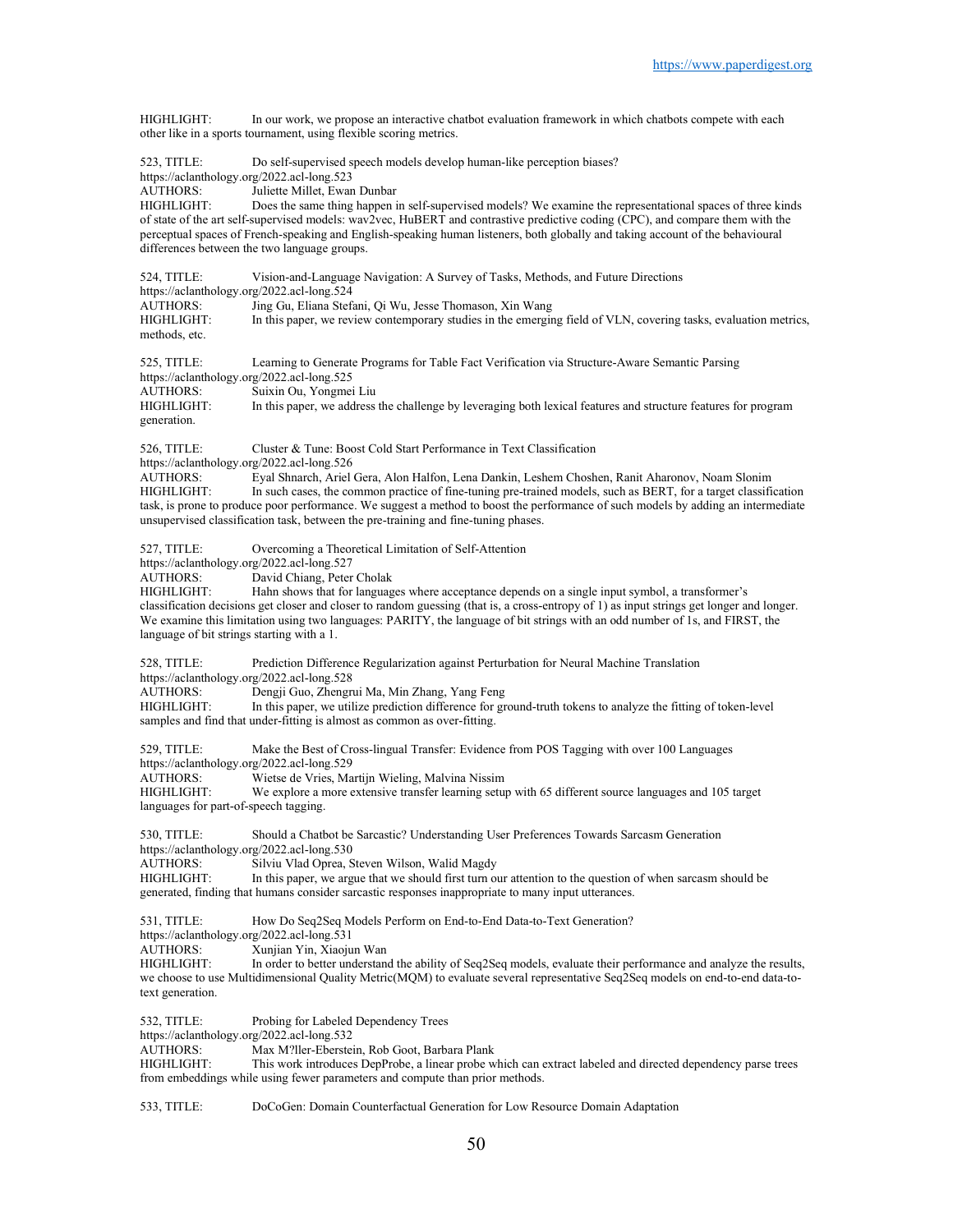https://aclanthology.org/2022.acl-long.533<br>AUTHORS: Nitay Calderon, Eva AUTHORS: Nitay Calderon, Eyal Ben-David, Amir Feder, Roi Reichart Natural language processing (NLP) algorithms have become very successful, but they still struggle when applied to out-of-distribution examples. In this paper we propose a controllable generation approach in order to deal with this domain adaptation (DA) challenge. 534, TITLE: LiLT: A Simple yet Effective Language-Independent Layout Transformer for Structured Document Understanding https://aclanthology.org/2022.acl-long.534<br>AUTHORS: Jiapeng Wang. Lian Jiapeng Wang, Lianwen Jin, Kai Ding HIGHLIGHT: However, most existing related models can only deal with the document data of specific language(s) (typically English) included in the pre-training collection, which is extremely limited. To address this issue, we propose a simple yet effective Language-independent Layout Transformer (LiLT) for structured document understanding. 535, TITLE: Dependency-based Mixture Language Models https://aclanthology.org/2022.acl-long.535<br>AUTHORS: Zhixian Yang, Xiaoj AUTHORS: Zhixian Yang, Xiaojun Wan<br>HIGHLIGHT: In this paper, we introduce the In this paper, we introduce the Dependency-based Mixture Language Models. 536, TITLE: Can Unsupervised Knowledge Transfer from Social Discussions Help Argument Mining? https://aclanthology.org/2022.acl-long.536<br>AUTHORS: Subhabrata Dutta, Je Subhabrata Dutta, Jeevesh Juneja, Dipankar Das, Tanmoy Chakraborty HIGHLIGHT: While pretrained Transformer-based Language Models (LM) have been shown to provide state-of-the-art results over different NLP tasks, the scarcity of manually annotated data and the highly domain-dependent nature of argumentation restrict the capabilities of such models. In this work, we propose a novel transfer learning strategy to overcome these challenges. 537, TITLE: Entity-based Neural Local Coherence Modeling https://aclanthology.org/2022.acl-long.537<br>AUTHORS: Sungho Jeon. Micha Sungho Jeon, Michael Strube HIGHLIGHT: In this paper, we propose an entity-based neural local coherence model which is linguistically more sound than previously proposed neural coherence models. 538, TITLE: "That Is a Suspicious Reaction!": Interpreting Logits Variation to Detect NLP Adversarial Attacks https://aclanthology.org/2022.acl-long.538<br>AUTHORS: Edoardo Mosca, Shr AUTHORS: Edoardo Mosca, Shreyash Agarwal, Javier Rando Ram?rez, Georg Groh Our work presents a model-agnostic detector of adversarial text examples. 539, TITLE: Local Languages, Third Spaces, and other High-Resource Scenarios https://aclanthology.org/2022.acl-long.539<br>AUTHORS: Steven Bird AUTHORS:<br>HIGHLIGHT: These are often subsumed under the label of "under-resourced languages" even though they have distinct functions and prospects. I explore this position and propose some ecologically-aware language technology agendas. 540, TITLE: That Slepen Al the Nyght with Open Ye! Cross-era Sequence Segmentation with Switch-memory https://aclanthology.org/2022.acl-long.540 AUTHORS: Xuemei Tang, Qi Su<br>HIGHLIGHT: Although the Chinese Although the Chinese language has a long history, previous Chinese natural language processing research has primarily focused on tasks within a specific era. Therefore, we propose a cross-era learning framework for Chinese word segmentation (CWS), CROSSWISE, which uses the Switch-memory (SM) module to incorporate era-specific linguistic knowledge. 541, TITLE: Fair and Argumentative Language Modeling for Computational Argumentation https://aclanthology.org/2022.acl-long.541<br>AUTHORS: Carolin Holtermann Carolin Holtermann, Anne Lauscher, Simone Ponzetto HIGHLIGHT: In this paper, we address this research gap and conduct a thorough investigation of bias in argumentative language models. 542, TITLE: Learning Adaptive Segmentation Policy for End-to-End Simultaneous Translation https://aclanthology.org/2022.acl-long.542<br>AUTHORS: Ruiging Zhang, Zho AUTHORS: Ruiqing Zhang, Zhongjun He, Hua Wu, Haifeng Wang<br>HIGHLIGHT: This paper proposes an adaptive segmentation policy fo This paper proposes an adaptive segmentation policy for end-to-end ST. Inspired by human interpreters, the policy learns to segment the source streaming speech into meaningful units by considering both acoustic features and translation history, maintaining consistency between the segmentation and translation. 543, TITLE: Can Pre-trained Language Models Interpret Similes as Smart as Human? https://aclanthology.org/2022.acl-long.543<br>AUTHORS: Oianyu He Sijie Ch Qianyu He, Sijie Cheng, Zhixu Li, Rui Xie, Yanghua Xiao HIGHLIGHT: In this paper, we investigate the ability of PLMs in simile interpretation by designing a novel task named Simile Property Probing, i.e., to let the PLMs infer the shared properties of similes.

544, TITLE: CBLUE: A Chinese Biomedical Language Understanding Evaluation Benchmark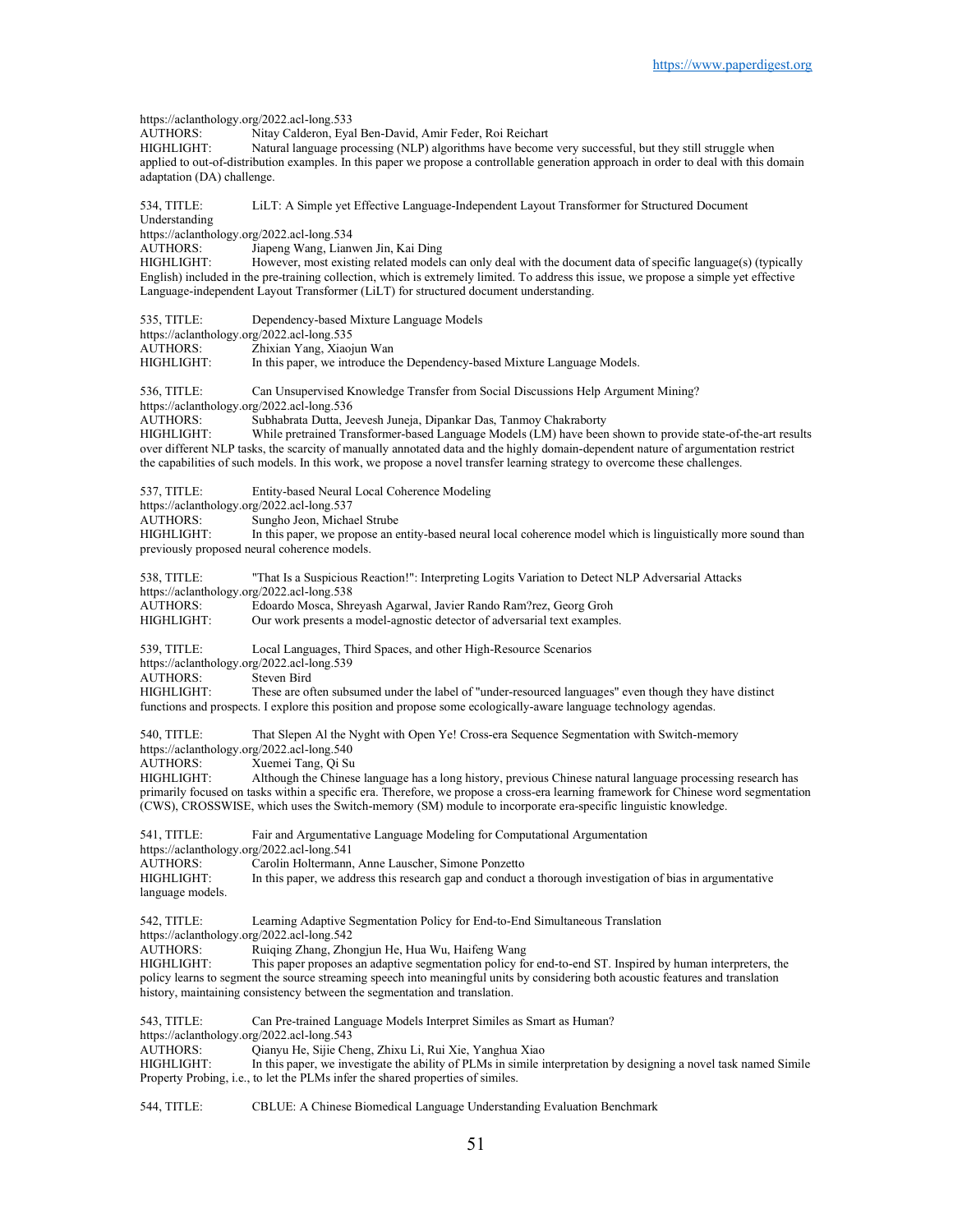https://aclanthology.org/2022.acl-long.544<br>AUTHORS: Ningvu Zhang, Mosl Ningyu Zhang, Mosha Chen, Zhen Bi, Xiaozhuan Liang, Lei Li, Xin Shang, Kangping Yin, Chuanqi Tan, Jian Xu, Fei Huang, Luo Si, Yuan Ni, Guotong Xie, Zhifang Sui, Baobao Chang, Hui Zong, Zheng Yuan, Linfeng Li, Jun Yan, Hongying Zan, Kunli Zhang, Buzhou Tang, Qingcai Chen HIGHLIGHT: To facilitate research in this direction, we collect real-world biomedical data and present the first Chinese Biomedical Language Understanding Evaluation (CBLUE) benchmark: a collection of natural language understanding tasks including named entity recognition, information extraction, clinical diagnosis normalization, single-sentence/sentence-pair classification, and an associated online platform for model evaluation, comparison, and analysis. 545, TITLE: Learning Non-Autoregressive Models from Search for Unsupervised Sentence Summarization https://aclanthology.org/2022.acl-long.545 AUTHORS: Puyuan Liu, Chenyang Huang, Lili Mou<br>HIGHLIGHT: In this work, we propose a Non-Autoregi In this work, we propose a Non-Autoregressive Unsupervised Summarization (NAUS) approach, which does not require parallel data for training. 546, TITLE: Learning to Generalize to More: Continuous Semantic Augmentation for Neural Machine Translation https://aclanthology.org/2022.acl-long.546<br>AUTHORS: Xiangpeng Wei, Her Xiangpeng Wei, Heng Yu, Yue Hu, Rongxiang Weng, Weihua Luo, Rong Jin HIGHLIGHT: In this paper, we present a novel data augmentation paradigm termed Continuous Semantic Augmentation (CsaNMT), which augments each training instance with an adjacency semantic region that could cover adequate variants of literal expression under the same meaning. 547, TITLE: Lexical Knowledge Internalization for Neural Dialog Generation https://aclanthology.org/2022.acl-long.547<br>AUTHORS: Zhiyong Wu, Wei B AUTHORS: Zhiyong Wu, Wei Bi, Xiang Li, Lingpeng Kong, Ben Kao<br>HIGHLIGHT: We propose knowledge internalization (KI), which aims to We propose knowledge internalization (KI), which aims to complement the lexical knowledge into neural dialog models. 548, TITLE: Modeling Syntactic-Semantic Dependency Correlations in Semantic Role Labeling Using Mixture Models https://aclanthology.org/2022.acl-long.548 AUTHORS: Junjie Chen, Xiangheng He, Yusuke Miyao<br>HIGHLIGHT: In this paper, we propose a mixture model-In this paper, we propose a mixture model-based end-to-end method to model the syntactic-semantic dependency correlation in Semantic Role Labeling (SRL). 549, TITLE: Learning the Beauty in Songs: Neural Singing Voice Beautifier https://aclanthology.org/2022.acl-long.549<br>AUTHORS: Jinglin Liu, Chengxi Jinglin Liu, Chengxi Li, Yi Ren, Zhiying Zhu, Zhou Zhao HIGHLIGHT: In NSVB, we propose a novel time-warping approach for pitch correction: Shape-Aware Dynamic Time Warping (SADTW), which ameliorates the robustness of existing time-warping approaches, to synchronize the amateur recording with the template pitch curve. 550, TITLE: A Model-agnostic Data Manipulation Method for Persona-based Dialogue Generation https://aclanthology.org/2022.acl-long.550<br>AUTHORS: Yu Cao, Wei Bi, Me AUTHORS: Yu Cao, Wei Bi, Meng Fang, Shuming Shi, Dacheng Tao HIGHLIGHT: We point out that the data challenges of this generation tas We point out that the data challenges of this generation task lie in two aspects: first, it is expensive to scale up current persona-based dialogue datasets; second, each data sample in this task is more complex to learn with than conventional dialogue data. To alleviate the above data issues, we propose a data manipulation method, which is model-agnostic to be packed with any persona-based dialogue generation model to improve their performance. 551, TITLE: LinkBERT: Pretraining Language Models with Document Links https://aclanthology.org/2022.acl-long.551 AUTHORS: Michihiro Yasunaga, Jure Leskovec, Percy Liang<br>HIGHLIGHT: In this work, we propose LinkBERT, an LM pretr In this work, we propose LinkBERT, an LM pretraining method that leverages links between documents, e.g., hyperlinks. 552, TITLE: Improving Time Sensitivity for Question Answering over Temporal Knowledge Graphs https://aclanthology.org/2022.acl-long.552 AUTHORS: Chao Shang, Guangtao Wang, Peng Qi, Jing Huang<br>HIGHLIGHT: In this paper, we propose a time-sensitive question a In this paper, we propose a time-sensitive question answering (TSQA) framework to tackle these problems. 553, TITLE: Self-supervised Semantic-driven Phoneme Discovery for Zero-resource Speech Recognition https://aclanthology.org/2022.acl-long.553 AUTHORS: Liming Wang, Siyuan Feng, Mark Hasegawa-Johnson, Chang Yoo HIGHLIGHT: In this paper, we bridge the gap between the linguistic and statistical definition of phonemes and propose a novel neural discrete representation learning model for self-supervised learning of phoneme inventory with raw speech and word labels. 554, TITLE: Softmax Bottleneck Makes Language Models Unable to Represent Multi-mode Word Distributions https://aclanthology.org/2022.acl-long.554<br>AUTHORS: Haw-Shiuan Chang, Haw-Shiuan Chang, Andrew McCallum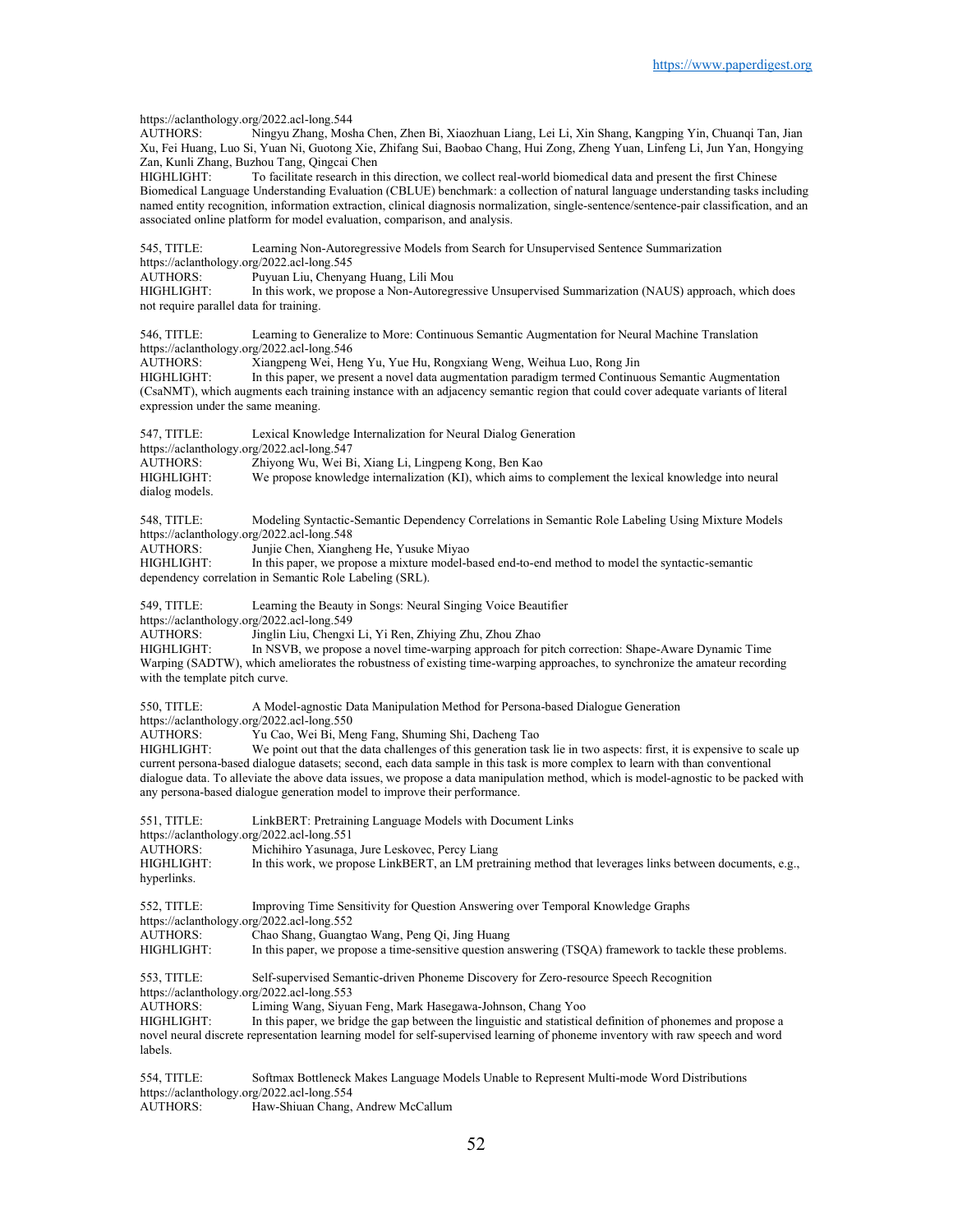HIGHLIGHT: However, we discover that this single hidden state cannot produce all probability distributions regardless of the LM size or training data size because the single hidden state embedding cannot be close to the embeddings of all the possible next words simultaneously when there are other interfering word embeddings between them. In this work, we demonstrate the importance of this limitation both theoretically and practically.

555, TITLE: Ditch the Gold Standard: Re-evaluating Conversational Question Answering https://aclanthology.org/2022.acl-long.555 AUTHORS: Huihan Li, Tianyu Gao, Manan Goenka, Danqi Chen HIGHLIGHT: In this work, we conduct the first large-scale human evaluation of state-of-the-art conversational QA systems, where human evaluators converse with models and judge the correctness of their answers.

556, TITLE: Fantastically Ordered Prompts and Where to Find Them: Overcoming Few-Shot Prompt Order Sensitivity https://aclanthology.org/2022.acl-long.556<br>AUTHORS: Yao Lu. Max Bartolo

Yao Lu, Max Bartolo, Alastair Moore, Sebastian Riedel, Pontus Stenetorp

HIGHLIGHT: While one could use a development set to determine which permutations are performant, this would deviate from the true few-shot setting as it requires additional annotated data. Instead, we use the generative nature of language models to construct an artificial development set and based on entropy statistics of the candidate permutations on this set, we identify performant prompts.

557, TITLE: Situated Dialogue Learning through Procedural Environment Generation https://aclanthology.org/2022.acl-long.557<br>AUTHORS: Prithviraj Ammanab Prithviraj Ammanabrolu, Renee Jia, Mark Riedl HIGHLIGHT: We teach goal-driven agents to interactively act and speak in situated environments by training on generated curriculums. 558, TITLE: UniTE: Unified Translation Evaluation https://aclanthology.org/2022.acl-long.558<br>AUTHORS: Yu Wan, Dayiheng l AUTHORS: Yu Wan, Dayiheng Liu, Baosong Yang, Haibo Zhang, Boxing Chen, Derek Wong, Lidia Chao In this paper, we propose, which is the first unified framework engaged with abilities to handle all three

evaluation tasks.

559, TITLE: Program Transfer for Answering Complex Questions over Knowledge Bases https://aclanthology.org/2022.acl-long.559

AUTHORS: Shulin Cao, Jiaxin Shi, Zijun Yao, Xin Lv, Jifan Yu, Lei Hou, Juanzi Li, Zhiyuan Liu, Jinghui Xiao HIGHLIGHT: In this paper, we propose the approach of program transfer, which aims to leverage the valuable program annotations on the rich-resourced KBs as external supervision signals to aid program induction for the low-resourced KBs that lack program annotations.

560, TITLE: EAG: Extract and Generate Multi-way Aligned Corpus for Complete Multi-lingual Neural Machine Translation https://aclanthology.org/2022.acl-long.560<br>AUTHORS: Yulin Xu, Zhen Yan

Yulin Xu, Zhen Yang, Fandong Meng, Jie Zhou

HIGHLIGHT: However, since exactly identical sentences from different language pairs are scarce, the power of the multi-way aligned corpus is limited by its scale. To handle this problem, this paper proposes "Extract and Generate" (EAG), a two-step approach to construct large-scale and high-quality multi-way aligned corpus from bilingual data.

561, TITLE: Using Context-to-Vector with Graph Retrofitting to Improve Word Embeddings https://aclanthology.org/2022.acl-long.561 AUTHORS: Jiangbin Zheng, Yile Wang, Ge Wang, Jun Xia, Yufei Huang, Guojiang Zhao, Yue Zhang, Stan Li

HIGHLIGHT: In this paper, we aim to improve word embeddings by 1) incorporating more contextual information from existing pre-trained models into the Skip-gram framework, which we call Context-to-Vec; 2) proposing a post-processing retrofitting method for static embeddings independent of training by employing priori synonym knowledge and weighted vector distribution.

562, TITLE: Multimodal Sarcasm Target Identification in Tweets https://aclanthology.org/2022.acl-long.562<br>AUTHORS: Jiquan Wang, Lin Su Jiquan Wang, Lin Sun, Yi Liu, Meizhi Shao, Zengwei Zheng HIGHLIGHT: In this paper, we introduce multimodality to STI and present Multimodal Sarcasm Target Identification (MSTI) task.

563, TITLE: Flexible Generation from Fragmentary Linguistic Input

https://aclanthology.org/2022.acl-long.563

AUTHORS: Peng Qian, Roger Levy<br>HIGHLIGHT: We hypothesize that hu

We hypothesize that human performance is better characterized by flexible inference through composition of basic computational motifs available to the human language user. To test this hypothesis, we formulate a set of novel fragmentary text completion tasks, and compare the behavior of three direct-specialization models against a new model we introduce, GibbsComplete, which composes two basic computational motifs central to contemporary models: masked and autoregressive word prediction.

564, TITLE: Revisiting Over-Smoothness in Text to Speech https://aclanthology.org/2022.acl-long.564 AUTHORS: Yi Ren, Xu Tan, Tao Qin, Zhou Zhao, Tie-Yan Liu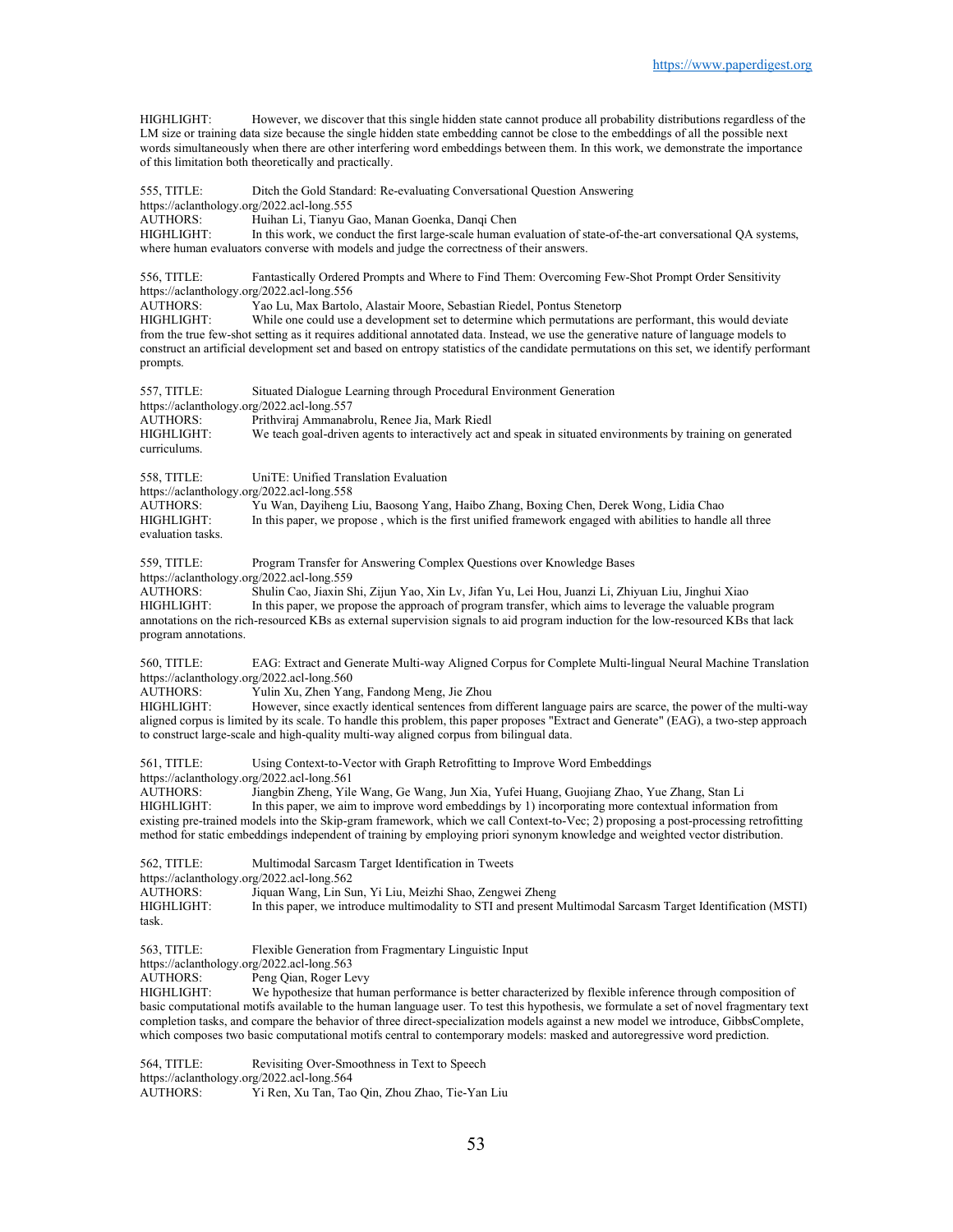HIGHLIGHT: One limitation of NAR-TTS models is that they ignore the correlation in time and frequency domains while generating speech mel-spectrograms, and thus cause blurry and over-smoothed results. In this work, we revisit this over-smoothing problem from a novel perspective: the degree of over-smoothness is determined by the gap between the complexity of data distributions and the capability of modeling methods.

565, TITLE: Coherence boosting: When your pretrained language model is not paying enough attention

| https://aclanthology.org/2022.acl-long.565                |                                                                                                                                                                                                                                                                                                                                                                                            |
|-----------------------------------------------------------|--------------------------------------------------------------------------------------------------------------------------------------------------------------------------------------------------------------------------------------------------------------------------------------------------------------------------------------------------------------------------------------------|
| AUTHORS:<br>HIGHLIGHT:                                    | Nikolay Malkin, Zhen Wang, Nebojsa Jojic<br>We present coherence boosting, an inference procedure that increases a LM's focus on a long context.                                                                                                                                                                                                                                           |
|                                                           |                                                                                                                                                                                                                                                                                                                                                                                            |
| 566, TITLE:                                               | Uncertainty Estimation of Transformer Predictions for Misclassification Detection<br>https://aclanthology.org/2022.acl-long.566                                                                                                                                                                                                                                                            |
| <b>AUTHORS:</b>                                           | Artem Vazhentsev, Gleb Kuzmin, Artem Shelmanov, Akim Tsvigun, Evgenii Tsymbalov, Kirill Fedyanin,<br>Maxim Panov, Alexander Panchenko, Gleb Gusev, Mikhail Burtsev, Manvel Avetisian, Leonid Zhukov                                                                                                                                                                                        |
| HIGHLIGHT:<br>computationally intensive methods.          | Little attention has been paid to UE in natural language processing. To fill this gap, we perform a vast empirical<br>investigation of state-of-the-art UE methods for Transformer models on misclassification detection in named entity recognition and<br>text classification tasks and propose two computationally efficient modifications, one of which approaches or even outperforms |
| 567, TITLE:<br>https://aclanthology.org/2022.acl-long.567 | VALSE: A Task-Independent Benchmark for Vision and Language Models Centered on Linguistic Phenomena                                                                                                                                                                                                                                                                                        |
| <b>AUTHORS:</b>                                           | Letitia Parcalabescu, Michele Cafagna, Lilitta Muradjan, Anette Frank, Iacer Calixto, Albert Gatt                                                                                                                                                                                                                                                                                          |
| HIGHLIGHT:<br>phenomena.                                  | We propose VALSE (Vision And Language Structured Evaluation), a novel benchmark designed for testing<br>general-purpose pretrained vision and language (V&L) models for their visio-linguistic grounding capabilities on specific linguistic                                                                                                                                               |
| 568, TITLE:<br>https://aclanthology.org/2022.acl-long.568 | The Grammar-Learning Trajectories of Neural Language Models                                                                                                                                                                                                                                                                                                                                |
| <b>AUTHORS:</b>                                           | Leshem Choshen, Guy Hacohen, Daphna Weinshall, Omri Abend                                                                                                                                                                                                                                                                                                                                  |
| HIGHLIGHT:                                                | In this paper, we show that NLMs with different initialization, architecture, and training data acquire linguistic<br>phenomena in a similar order, despite their different end performance.                                                                                                                                                                                               |
| 569, TITLE:<br>https://aclanthology.org/2022.acl-long.569 | Generating Scientific Definitions with Controllable Complexity                                                                                                                                                                                                                                                                                                                             |
| <b>AUTHORS:</b>                                           | Tal August, Katharina Reinecke, Noah Smith                                                                                                                                                                                                                                                                                                                                                 |
| <b>HIGHLIGHT:</b>                                         | We introduce a novel reranking approach and find in human evaluations that it offers superior fluency while<br>also controlling complexity, compared to several controllable generation baselines.                                                                                                                                                                                         |
| 570, TITLE:<br>https://aclanthology.org/2022.acl-long.570 | Label Semantic Aware Pre-training for Few-shot Text Classification                                                                                                                                                                                                                                                                                                                         |
| <b>AUTHORS:</b><br>HIGHLIGHT:                             | Aaron Mueller, Jason Krone, Salvatore Romeo, Saab Mansour, Elman Mansimov, Yi Zhang, Dan Roth<br>However, use of label-semantics during pre-training has not been extensively explored. We therefore propose<br>Label Semantic Aware Pre-training (LSAP) to improve the generalization and data efficiency of text classification systems.                                                 |
| 571, TITLE:<br>https://aclanthology.org/2022.acl-long.571 | ODE Transformer: An Ordinary Differential Equation-Inspired Model for Sequence Generation                                                                                                                                                                                                                                                                                                  |
| <b>AUTHORS:</b><br>HIGHLIGHT:                             | Bei Li, Quan Du, Tao Zhou, Yi Jing, Shuhan Zhou, Xin Zeng, Tong Xiao, JingBo Zhu, Xuebo Liu, Min Zhang<br>This paper explores a deeper relationship between Transformer and numerical ODE methods.                                                                                                                                                                                         |
| 572, TITLE:<br>https://aclanthology.org/2022.acl-long.572 | A Comparison of Strategies for Source-Free Domain Adaptation                                                                                                                                                                                                                                                                                                                               |
| <b>AUTHORS:</b>                                           | Xin Su, Yiyun Zhao, Steven Bethard                                                                                                                                                                                                                                                                                                                                                         |
| HIGHLIGHT:                                                | We take algorithms that traditionally assume access to the source-domain training data-active learning, self-<br>training, and data augmentation-and adapt them for source free domain adaptation.                                                                                                                                                                                         |
| 573, TITLE:<br>https://aclanthology.org/2022.acl-long.573 | Ethics Sheets for AI Tasks                                                                                                                                                                                                                                                                                                                                                                 |
| AUTHORS:<br>HIGHLIGHT:                                    | Saif Mohammad<br>In this position paper, I make a case for thinking about ethical considerations not just at the level of individual                                                                                                                                                                                                                                                       |
|                                                           | models and datasets, but also at the level of AI tasks.                                                                                                                                                                                                                                                                                                                                    |
| 574, TITLE:<br>https://aclanthology.org/2022.acl-long.574 | Learning Disentangled Representations of Negation and Uncertainty                                                                                                                                                                                                                                                                                                                          |
| AUTHORS:<br>HIGHLIGHT:                                    | Jake Vasilakes, Chrysoula Zerva, Makoto Miwa, Sophia Ananiadou                                                                                                                                                                                                                                                                                                                             |
|                                                           | However, previous works on representation learning do not explicitly model this independence. We therefore<br>attempt to disentangle the representations of negation, uncertainty, and content using a Variational Autoencoder.                                                                                                                                                            |
| 575, TITLE:                                               | latent-GLAT: Glancing at Latent Variables for Parallel Text Generation<br>https://aclanthology.org/2022.acl-long.575                                                                                                                                                                                                                                                                       |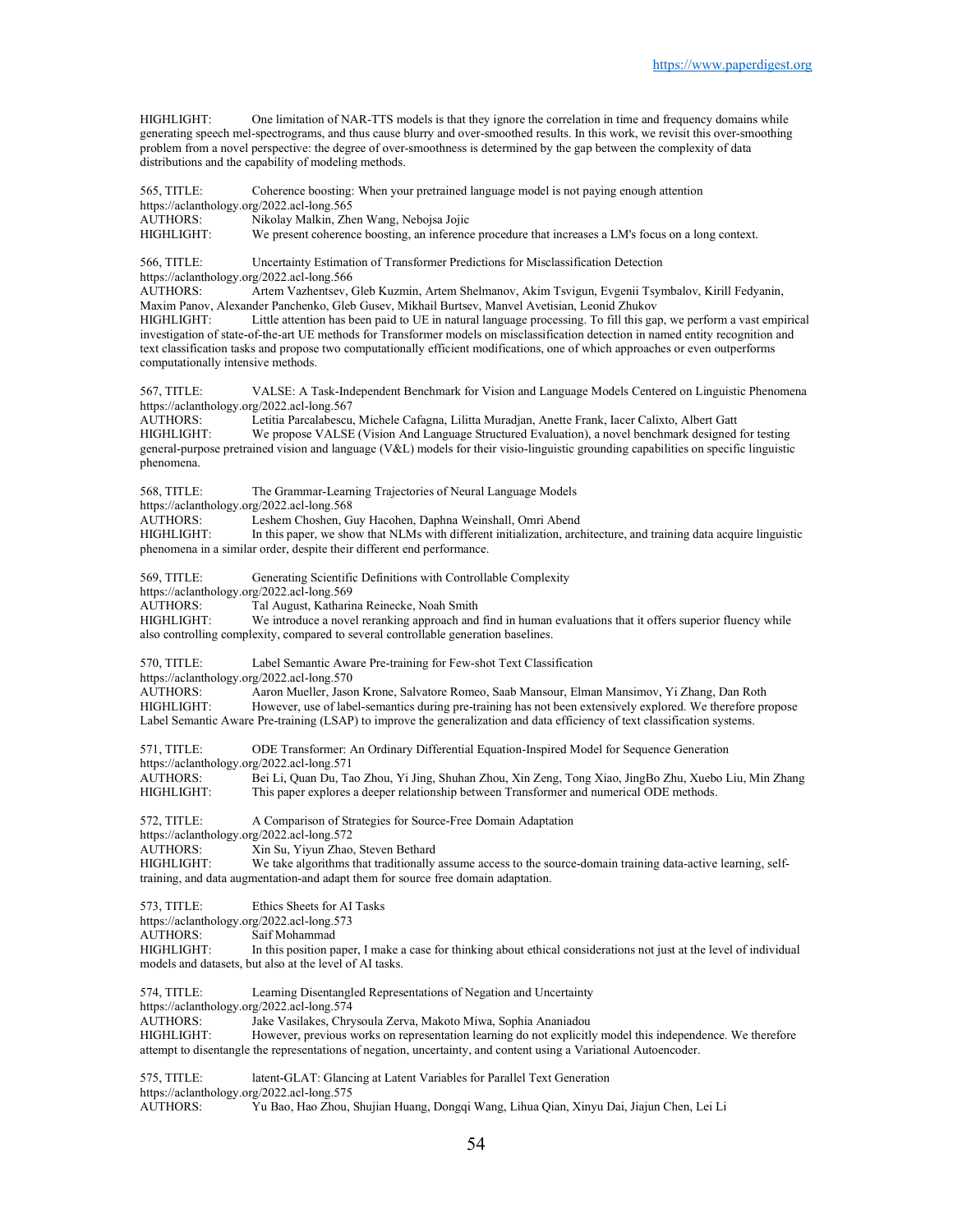HIGHLIGHT: In this paper, we propose GLAT, which employs the discrete latent variables to capture word categorical information and invoke an advanced curriculum learning technique, alleviating the multi-modality problem. 576, TITLE: PPT: Pre-trained Prompt Tuning for Few-shot Learning https://aclanthology.org/2022.acl-long.576<br>AUTHORS: Yuxian Gu, Xu Han, Yuxian Gu, Xu Han, Zhiyuan Liu, Minlie Huang HIGHLIGHT: We attribute this low performance to the manner of initializing soft prompts. Therefore, in this work, we propose to pre-train prompts by adding soft prompts into the pre-training stage to obtain a better initialization. 577, TITLE: Deduplicating Training Data Makes Language Models Better https://aclanthology.org/2022.acl-long.577 AUTHORS: Katherine Lee, Daphne Ippolito, Andrew Nystrom, Chiyuan Zhang, Douglas Eck, Chris Callison-Burch, Nicholas Carlini<br>HIGHLIGHT: We develop two tools that allow us to deduplicate training datasets—for example removing from C4 a single 61 word English sentence that is repeated over 60,000 times. 578, TITLE: Improving the Generalizability of Depression Detection by Leveraging Clinical Questionnaires https://aclanthology.org/2022.acl-long.578 AUTHORS: Thong Nguyen, Andrew Yates, Ayah Zirikly, Bart Desmet, Arman Cohan HIGHLIGHT: In this work, we propose approaches for depression detection that are constrained to different degrees by the presence of symptoms described in PHQ9, a questionnaire used by clinicians in the depression screening process. 579, TITLE: Internet-Augmented Dialogue Generation https://aclanthology.org/2022.acl-long.579<br>AUTHORS: Mojtaba Komeili, K AUTHORS: Mojtaba Komeili, Kurt Shuster, Jason Weston The largest store of continually updating knowledge on our planet can be accessed via internet search. In this work we study giving access to this information to conversational agents. 580, TITLE: SUPERB-SG: Enhanced Speech processing Universal PERformance Benchmark for Semantic and Generative Capabilities https://aclanthology.org/2022.acl-long.580<br>AUTHORS: Hsiang-Sheng Tsai, Hsiang-Sheng Tsai, Heng-Jui Chang, Wen-Chin Huang, Zili Huang, Kushal Lakhotia, Shu-wen Yang, Shuyan Dong, Andy Liu, Cheng-I Lai, Jiatong Shi, Xuankai Chang, Phil Hall, Hsuan-Jui Chen, Shang-Wen Li, Shinji Watanabe, Abdelrahman Mohamed, Hung-yi Lee HIGHLIGHT: In this paper, we introduce SUPERB-SG, a new benchmark focusing on evaluating the semantic and generative capabilities of pre-trained models by increasing task diversity and difficulty over SUPERB. 581, TITLE: Knowledge Neurons in Pretrained Transformers https://aclanthology.org/2022.acl-long.581<br>AUTHORS: Damai Dai, Li Dong Damai Dai, Li Dong, Yaru Hao, Zhifang Sui, Baobao Chang, Furu Wei HIGHLIGHT: In this paper, we present preliminary studies on how factual knowledge is stored in pretrained Transformers by introducing the concept of knowledge neurons. 582, TITLE: Meta-Learning for Fast Cross-Lingual Adaptation in Dependency Parsing https://aclanthology.org/2022.acl-long.582 AUTHORS: Anna Langedijk, Verna Dankers, Phillip Lippe, Sander Bos, Bryan Cardenas Guevara, Helen Yannakoudakis, Ekaterina Shutova HIGHLIGHT: We apply model-agnostic meta-learning (MAML) to the task of cross-lingual dependency parsing. 583, TITLE: French CrowS-Pairs: Extending a challenge dataset for measuring social bias in masked language models to a language other than English https://aclanthology.org/2022.acl-long.583<br>AUTHORS: Aur?lie N?v?ol. Yoa Aur?lie N?v?ol, Yoann Dupont, Julien Bezan?on, Kar?n Fort HIGHLIGHT: We introduce 1,679 sentence pairs in French that cover stereotypes in ten types of bias like gender and age. 584, TITLE: Few-Shot Learning with Siamese Networks and Label Tuning https://aclanthology.org/2022.acl-long.584 AUTHORS: Thomas M?ller, Guillermo P?rez-Torr?, Marc Franco-Salvador<br>HIGHLIGHT: In this work, we show that with proper pre-training, Siamese Ne In this work, we show that with proper pre-training, Siamese Networks that embed texts and labels offer a competitive alternative. 585, TITLE: Inferring Rewards from Language in Context https://aclanthology.org/2022.acl-long.585<br>AUTHORS: Jessy Lin, Daniel Fr Jessy Lin, Daniel Fried, Dan Klein, Anca Dragan HIGHLIGHT: We present a model that infers rewards from language pragmatically: reasoning about how speakers choose utterances not only to elicit desired actions, but also to reveal information about their preferences. 586, TITLE: Generating Biographies on Wikipedia: The Impact of Gender Bias on the Retrieval-Based Generation of Women Biographies

https://aclanthology.org/2022.acl-long.586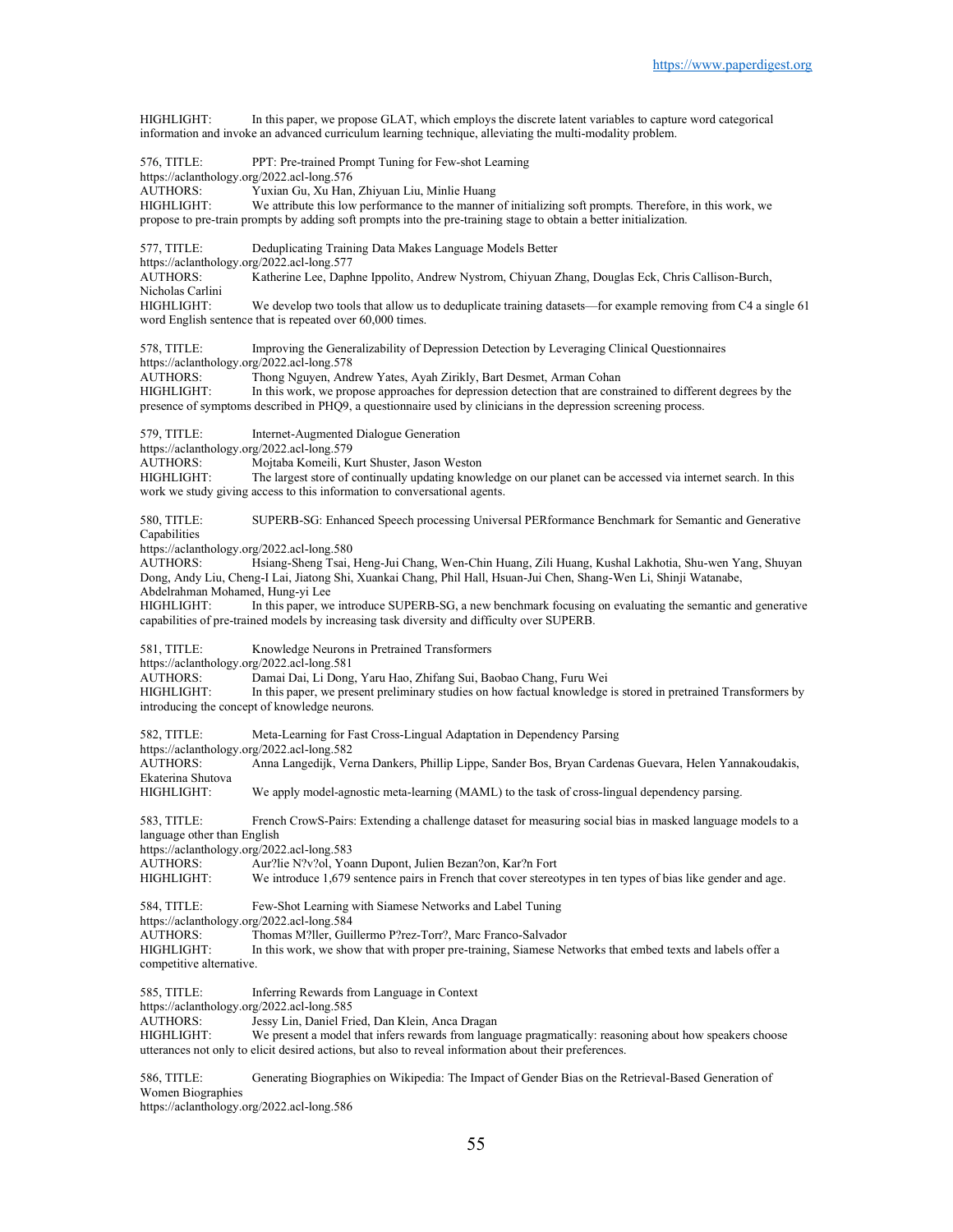AUTHORS: Angela Fan, Claire Gardent<br>HIGHLJGHT: Generating factual, long-for Generating factual, long-form text such as Wikipedia articles raises three key challenges: how to gather relevant evidence, how to structure information into well-formed text, and how to ensure that the generated text is factually correct. We address these by developing a model for English text that uses a retrieval mechanism to identify relevant supporting information on the web and a cache-based pre-trained encoder-decoder to generate long-form biographies section by section, including citation information. 587, TITLE: Your Answer is Incorrect... Would you like to know why? Introducing a Bilingual Short Answer Feedback Dataset https://aclanthology.org/2022.acl-long.587 AUTHORS: Anna Filighera, Siddharth Parihar, Tim Steuer, Tobias Meuser, Sebastian Ochs To encourage research on explainable and understandable feedback systems, we present the Short Answer Feedback dataset (SAF). 588, TITLE: Towards Better Characterization of Paraphrases https://aclanthology.org/2022.acl-long.588<br>AUTHORS: Timothy Liu, De We AUTHORS: Timothy Liu, De Wen Soh<br>HIGHLIGHT: To effectively characterize To effectively characterize the nature of paraphrase pairs without expert human annotation, we proposes two new metrics: word position deviation (WPD) and lexical deviation (LD). 589, TITLE: SummScreen: A Dataset for Abstractive Screenplay Summarization https://aclanthology.org/2022.acl-long.589 AUTHORS: Mingda Chen, Zewei Chu, Sam Wiseman, Kevin Gimpel HIGHLIGHT: We introduce SummScreen, a summarization dataset comprised of pairs of TV series transcripts and human written recaps. 590, TITLE: Sparsifying Transformer Models with Trainable Representation Pooling https://aclanthology.org/2022.acl-long.590<br>AUTHORS: Michal Pietruszka, I. Michal Pietruszka, Lukasz Borchmann, Lukasz Garncarek HIGHLIGHT: We propose a novel method to sparsify attention in the Transformer model by learning to select the mostinformative token representations during the training process, thus focusing on the task-specific parts of an input. 591, TITLE: Uncertainty Determines the Adequacy of the Mode and the Tractability of Decoding in Sequence-to-Sequence Models https://aclanthology.org/2022.acl-long.591<br>AUTHORS: Felix Stahlberg. Ilia AUTHORS: Felix Stahlberg, Ilia Kulikov, Shankar Kumar<br>HIGHLIGHT: In particular, we show that well-known pathol In particular, we show that well-known pathologies such as a high number of beam search errors, the inadequacy of the mode, and the drop in system performance with large beam sizes apply to tasks with high level of ambiguity such as MT but not to less uncertain tasks such as GEC. 592, TITLE: FlipDA: Effective and Robust Data Augmentation for Few-Shot Learning https://aclanthology.org/2022.acl-long.592<br>AUTHORS: Jing Zhou, Yanan Z AUTHORS: Jing Zhou, Yanan Zheng, Jie Tang, Li Jian, Zhilin Yang<br>HIGHLIGHT: Under this setting, we reproduced a large number of prev Under this setting, we reproduced a large number of previous augmentation methods and found that these methods bring marginal gains at best and sometimes degrade the performance much. To address this challenge, we propose a novel data augmentation method FlipDA that jointly uses a generative model and a classifier to generate label-flipped data. 593, TITLE: Text-Free Prosody-Aware Generative Spoken Language Modeling https://aclanthology.org/2022.acl-long.593 AUTHORS: Eugene Kharitonov, Ann Lee, Adam Polyak, Yossi Adi, Jade Copet, Kushal Lakhotia, Tu Anh Nguyen, Morgane Riviere, Abdelrahman Mohamed, Emmanuel Dupoux, Wei-Ning Hsu HIGHLIGHT: In this work, we present a prosody-aware generative spoken language model (pGSLM). 594, TITLE: Lite Unified Modeling for Discriminative Reading Comprehension https://aclanthology.org/2022.acl-long.594 AUTHORS: Yilin Zhao, Hai Zhao, Libin Shen, Yinggong Zhao HIGHLIGHT: Among previous works, there lacks a unified design with pertinence for the overall discriminative MRC tasks. To fill in above gap, we propose a lightweight POS-Enhanced Iterative Co-Attention Network (POI-Net) as the first attempt of unified modeling with pertinence, to handle diverse discriminative MRC tasks synchronously. 595, TITLE: Bilingual alignment transfers to multilingual alignment for unsupervised parallel text mining https://aclanthology.org/2022.acl-long.595 AUTHORS: Chih-chan Tien, Shane Steinert-Threlkeld HIGHLIGHT: This work presents methods for learning cross-lingual sentence representations using paired or unpaired bilingual texts. 596, TITLE: End-to-End Modeling via Information Tree for One-Shot Natural Language Spatial Video Grounding

https://aclanthology.org/2022.acl-long.596<br>AUTHORS: Mengze Li, Tianbao Mengze Li, Tianbao Wang, Haoyu Zhang, Shengyu Zhang, Zhou Zhao, Jiaxu Miao, Wenqiao Zhang, Wenming Tan, Jin Wang, Peng Wang, Shiliang Pu, Fei Wu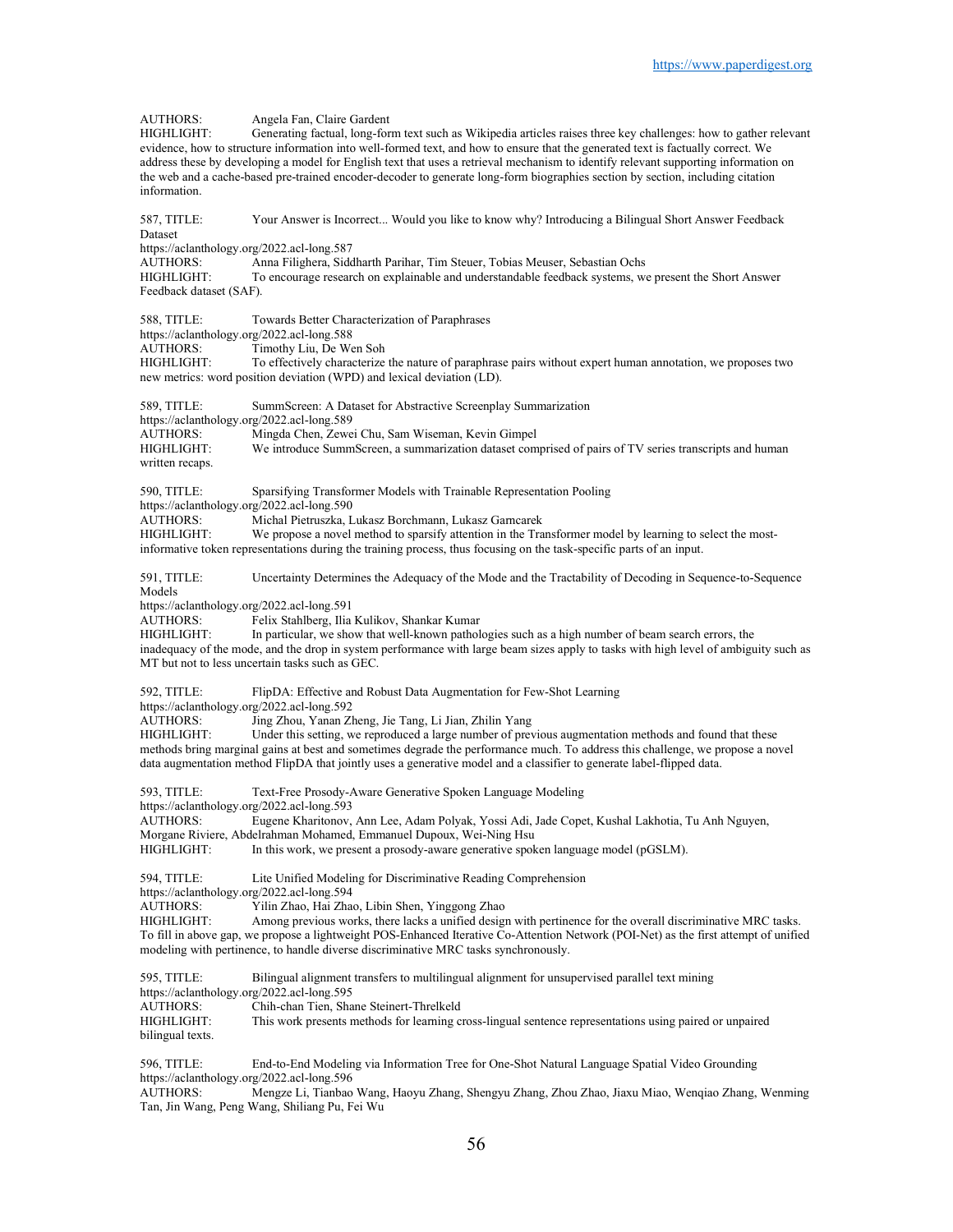HIGHLIGHT: Another challenge relates to the limited supervision, which might result in ineffective representation learning. To address these challenges, we designed an end-to-end model via Information Tree for One-Shot video grounding (IT-OS). 597, TITLE: RNSum: A Large-Scale Dataset for Automatic Release Note Generation via Commit Logs Summarization https://aclanthology.org/2022.acl-long.597<br>AUTHORS: Hisashi Kamezawa. AUTHORS: Hisashi Kamezawa, Noriki Nishida, Nobuyuki Shimizu, Takashi Miyazaki, Hideki Nakayama In this paper, we present a new dataset called RNSum, which contains approximately 82,000 English release notes and the associated commit messages derived from the online repositories in GitHub. 598, TITLE: Improving Machine Reading Comprehension with Contextualized Commonsense Knowledge https://aclanthology.org/2022.acl-long.598<br>AUTHORS: Kai Sun, Dian Yu, J AUTHORS: Kai Sun, Dian Yu, Jianshu Chen, Dong Yu, Claire Cardie This paper aims to extract a new kind of structured knowledge from scripts and use it to improve MRC. 599, TITLE: Modeling Persuasive Discourse to Adaptively Support Students' Argumentative Writing https://aclanthology.org/2022.acl-long.599<br>AUTHORS: Thiemo Wambsgans AUTHORS: Thiemo Wambsganss, Christina Niklaus<br>HIGHLIGHT: We introduce an argumentation annotation We introduce an argumentation annotation approach to model the structure of argumentative discourse in student-written business model pitches. 600, TITLE: Active Evaluation: Efficient NLG Evaluation with Few Pairwise Comparisons https://aclanthology.org/2022.acl-long.600 AUTHORS: Akash Kumar Mohankumar, Mitesh Khapra HIGHLIGHT: In this work, we introduce Active Evaluation, a framework to efficiently identify the top-ranked system by actively choosing system pairs for comparison using dueling bandit algorithms. 601, TITLE: The Moral Debater: A Study on the Computational Generation of Morally Framed Arguments https://aclanthology.org/2022.acl-long.601<br>AUTHORS: Milad Alshomary. R AUTHORS: Milad Alshomary, Roxanne El Baff, Timon Gurcke, Henning Wachsmuth HIGHLIGHT: Following the moral foundation theory, we propose a system that effective Following the moral foundation theory, we propose a system that effectively generates arguments focusing on different morals. 602, TITLE: Pyramid-BERT: Reducing Complexity via Successive Core-set based Token Selection https://aclanthology.org/2022.acl-long.602<br>AUTHORS: Xin Huang, Ashish I AUTHORS: Xin Huang, Ashish Khetan, Rene Bidart, Zohar Karnin<br>HIGHLIGHT: A recent line of works use various heuristics to successi A recent line of works use various heuristics to successively shorten sequence length while transforming tokens through encoders, in tasks such as classification and ranking that require a single token embedding for prediction.We present a novel solution to this problem, called Pyramid-BERT where we replace previously used heuristics with a core-set based token selection method justified by theoretical results. 603, TITLE: Probing for the Usage of Grammatical Number https://aclanthology.org/2022.acl-long.603<br>AUTHORS: Karim Lasri, Tiago I AUTHORS: Karim Lasri, Tiago Pimentel, Alessandro Lenci, Thierry Poibeau, Ryan Cotterell In this paper, we try to find an encoding that the model actually uses, introducing a usage-based probing setup. 604, TITLE: BitFit: Simple Parameter-efficient Fine-tuning for Transformer-based Masked Language-models https://aclanthology.org/2022.acl-short.1 AUTHORS: Elad Ben Zaken, Yoav Goldberg, Shauli Ravfogel We introduce BitFit, a sparse-finetuning method where only the bias-terms of the model (or a subset of them) are being modified. 605, TITLE: Are Shortest Rationales the Best Explanations for Human Understanding? https://aclanthology.org/2022.acl-short.2 AUTHORS: Hua Shen, Tongshuang Wu, Wenbo Guo, Ting-Hao Huang Is the shortest rationale indeed the most human-understandable? To answer this question, we design a selfexplaining model, LimitedInk, which allows users to extract rationales at any target length. 606, TITLE: Analyzing Wrap-Up Effects through an Information-Theoretic Lens https://aclanthology.org/2022.acl-short.3<br>AUTHORS: Clara Meister, Tia Clara Meister, Tiago Pimentel, Thomas Clark, Ryan Cotterell, Roger Levy HIGHLIGHT: Consequently, the understanding of the cognitive processes that might be involved in these effects is limited. In this work, we attempt to learn more about these processes by looking for the existence-or absence-of a link between wrap-up effects and information theoretic quantities, such as word and context information content. 607, TITLE: Have my arguments been replied to? Argument Pair Extraction as Machine Reading Comprehension https://aclanthology.org/2022.acl-short.4 AUTHORS: Jianzhu Bao, Jingyi Sun, Qinglin Zhu, Ruifeng Xu HIGHLIGHT: Existing studies typically identify argument pairs indirectly by predicting sentence-level relations between two documents, neglecting the modeling of the holistic argument-level interactions. Towards this issue, we propose to address APE via a

machine reading comprehension (MRC) framework with two phases.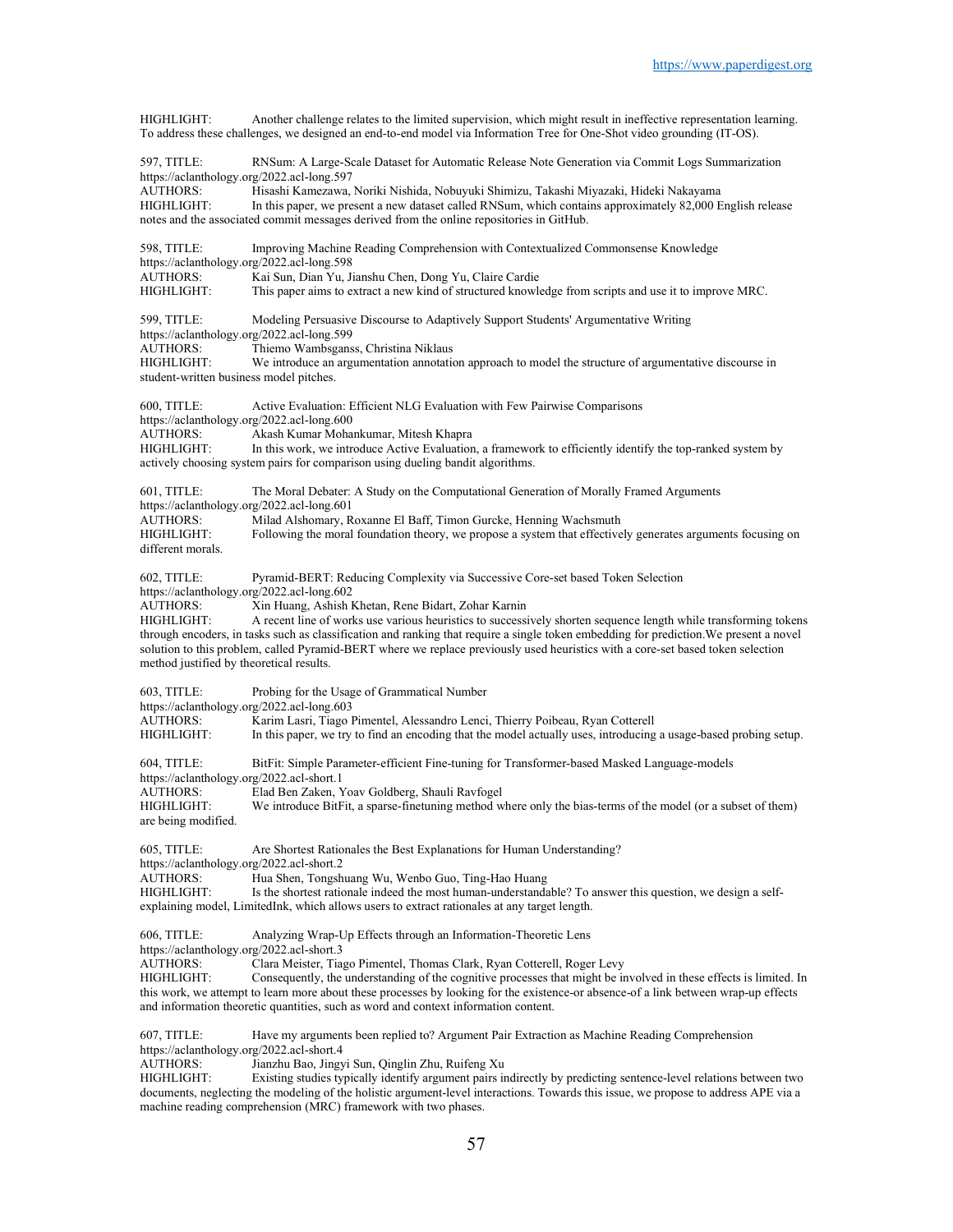| 608, TITLE:<br>https://aclanthology.org/2022.acl-short.5      | High probability or low information? The probability-quality paradox in language generation                                                                                                                                                                                 |
|---------------------------------------------------------------|-----------------------------------------------------------------------------------------------------------------------------------------------------------------------------------------------------------------------------------------------------------------------------|
| <b>AUTHORS:</b>                                               | Clara Meister, Gian Wiher, Tiago Pimentel, Ryan Cotterell                                                                                                                                                                                                                   |
| HIGHLIGHT:                                                    | Rather, mode-seeking decoding methods can lead to incredibly unnatural language, while stochastic methods<br>produce text perceived as much more human-like. In this note, we offer an explanation for this phenomenon by analyzing language as                             |
|                                                               | a means of communication in the information-theoretic sense.                                                                                                                                                                                                                |
| 609, TITLE:<br>https://aclanthology.org/2022.acl-short.6      | Disentangled Knowledge Transfer for OOD Intent Discovery with Unified Contrastive Learning                                                                                                                                                                                  |
| <b>AUTHORS:</b>                                               | Yutao Mou, Keqing He, Yanan Wu, Zhiyuan Zeng, Hong Xu, Huixing Jiang, Wei Wu, Weiran Xu                                                                                                                                                                                     |
| HIGHLIGHT:                                                    | Different from existing work based on shared intent representation, we propose a novel disentangled knowledge<br>transfer method via a unified multi-head contrastive learning framework.                                                                                   |
| 610, TITLE:<br>https://aclanthology.org/2022.acl-short.7      | Voxel-informed Language Grounding                                                                                                                                                                                                                                           |
| AUTHORS:                                                      | Rodolfo Corona, Shizhan Zhu, Dan Klein, Trevor Darrell                                                                                                                                                                                                                      |
| <b>HIGHLIGHT:</b>                                             | We present the Voxel-informed Language Grounder (VLG), a language grounding model that leverages 3D<br>geometric information in the form of voxel maps derived from the visual input using a volumetric reconstruction model.                                               |
| $611$ , TITLE:<br>https://aclanthology.org/2022.acl-short.8   | P-Tuning: Prompt Tuning Can Be Comparable to Fine-tuning Across Scales and Tasks                                                                                                                                                                                            |
| <b>AUTHORS:</b>                                               | Xiao Liu, Kaixuan Ji, Yicheng Fu, Weng Tam, Zhengxiao Du, Zhilin Yang, Jie Tang                                                                                                                                                                                             |
| HIGHLIGHT:                                                    | We present a novel empirical finding that properly optimized prompt tuning can be universally effective across<br>a wide range of model scales and NLU tasks.                                                                                                               |
| 612, TITLE:<br>https://aclanthology.org/2022.acl-short.9      | On Efficiently Acquiring Annotations for Multilingual Models                                                                                                                                                                                                                |
| <b>AUTHORS:</b><br>HIGHLIGHT:                                 | Joel Moniz, Barun Patra, Matthew Gormley<br>In this work, we show that the strategy of joint learning across multiple languages using a single model                                                                                                                        |
|                                                               | performs substantially better than the aforementioned alternatives.                                                                                                                                                                                                         |
| 613, TITLE:<br>https://aclanthology.org/2022.acl-short.10     | Automatic Detection of Entity-Manipulated Text using Factual Knowledge                                                                                                                                                                                                      |
| <b>AUTHORS:</b><br>HIGHLIGHT:                                 | Ganesh Jawahar, Muhammad Abdul-Mageed, Laks Lakshmanan<br>In this work, we focus on the problem of distinguishing a human written news article from a news article that is                                                                                                  |
|                                                               | created by manipulating entities in a human written news article (e.g., replacing entities with factually incorrect entities).                                                                                                                                              |
| 614, TITLE:<br>https://aclanthology.org/2022.acl-short.11     | Does BERT Know that the IS-A Relation Is Transitive?                                                                                                                                                                                                                        |
| <b>AUTHORS:</b><br>HIGHLIGHT:                                 | Ruixi Lin, Hwee Tou Ng<br>We aim to quantify how much BERT agrees with the transitive property of IS-A relations, via a minimalist                                                                                                                                          |
| probing setting.                                              |                                                                                                                                                                                                                                                                             |
| $615$ , TITLE:<br>https://aclanthology.org/2022.acl-short.12  | Buy Tesla, Sell Ford: Assessing Implicit Stock Market Preference in Pre-trained Language Models                                                                                                                                                                             |
| AUTHORS:<br>HIGHLIGHT:                                        | Chengyu Chuang, Yi Yang<br>In this paper, we assess the implicit stock market preferences in BERT and its finance domain-specific model                                                                                                                                     |
| FinBERT.                                                      |                                                                                                                                                                                                                                                                             |
| 616, TITLE:<br>https://aclanthology.org/2022.acl-short.13     | Pixie: Preference in Implicit and Explicit Comparisons                                                                                                                                                                                                                      |
| AUTHORS:                                                      | Amanul Haque, Vaibhav Garg, Hui Guo, Munindar Singh                                                                                                                                                                                                                         |
| HIGHLIGHT:<br>from app reviews.                               | We present Pixie, a manually annotated dataset for preference classification comprising 8,890 sentences drawn                                                                                                                                                               |
| 617, TITLE:<br>https://aclanthology.org/2022.acl-short.14     | Counterfactual Explanations for Natural Language Interfaces                                                                                                                                                                                                                 |
| <b>AUTHORS:</b>                                               | George Tolkachev, Stephen Mell, Stephan Zdancewic, Osbert Bastani                                                                                                                                                                                                           |
| HIGHLIGHT:<br>parsing.                                        | We propose a novel approach for generating explanations of a natural language interface based on semantic                                                                                                                                                                   |
| 618, TITLE:                                                   | Predicting Difficulty and Discrimination of Natural Language Questions                                                                                                                                                                                                      |
| https://aclanthology.org/2022.acl-short.15<br><b>AUTHORS:</b> | Matthew Byrd, Shashank Srivastava                                                                                                                                                                                                                                           |
| HIGHLIGHT:                                                    | More recently, IRT has been used to similarly characterize item difficulty and discrimination for natural                                                                                                                                                                   |
|                                                               | language models across various datasets (Lalor et al., 2019; Vania et al., 2021; Rodriguez et al., 2021). In this work, we explore<br>predictive models for directly estimating and explaining these traits for natural language questions in a question-answering context. |
|                                                               |                                                                                                                                                                                                                                                                             |

619, TITLE: How does the pre-training objective affect what large language models learn about linguistic properties?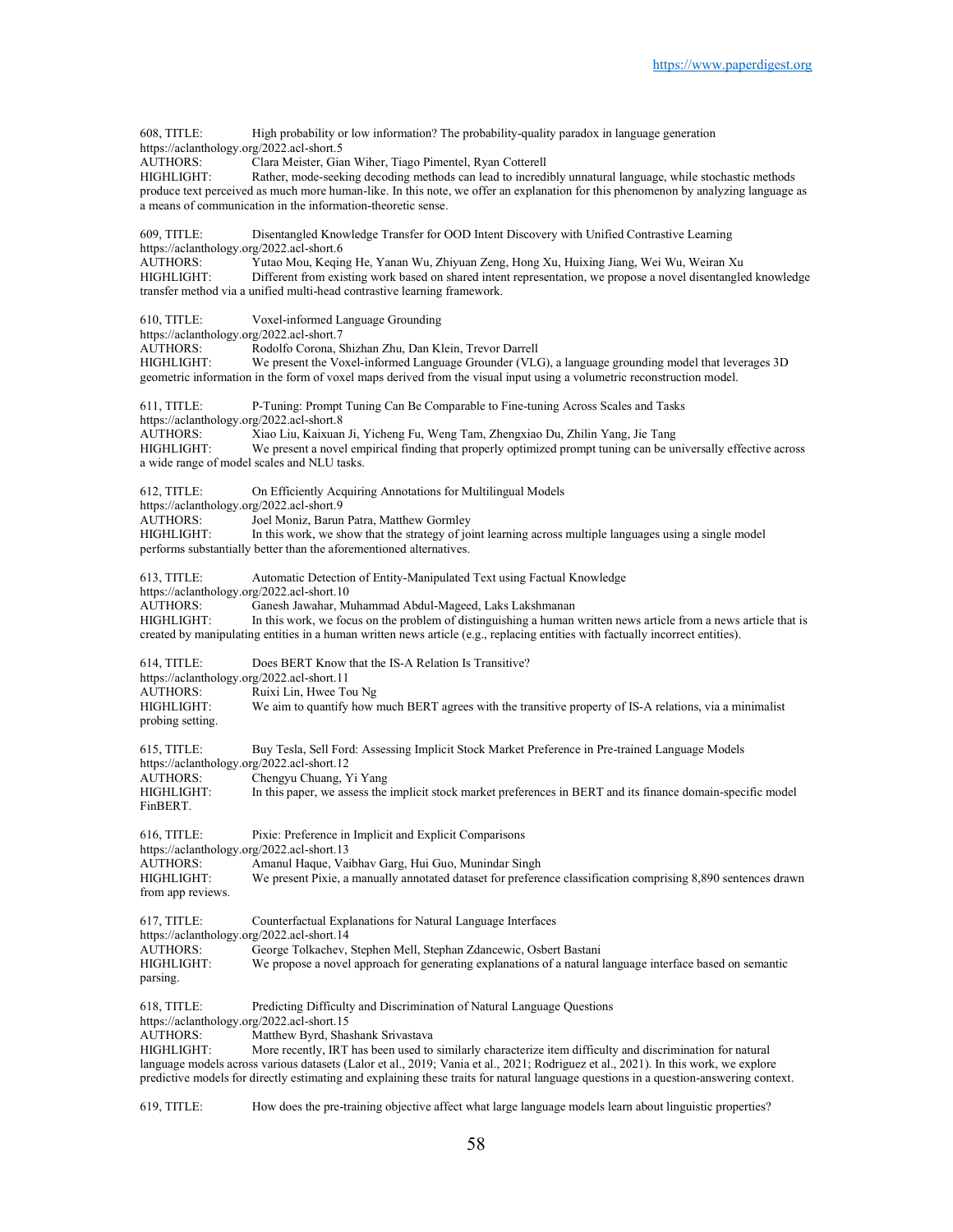https://aclanthology.org/2022.acl-short.16<br>AUTHORS: Ahmed Alairami. N Ahmed Alajrami, Nikolaos Aletras HIGHLIGHT: We hypothesize that linguistically motivated objectives such as MLM should help BERT to acquire better linguistic knowledge compared to other non-linguistically motivated objectives that are not intuitive or hard for humans to guess the association between the input and the label to be predicted. To this end, we pre-train BERT with two linguistically motivated objectives and three non-linguistically motivated ones. 620, TITLE: The Power of Prompt Tuning for Low-Resource Semantic Parsing https://aclanthology.org/2022.acl-short.17<br>AUTHORS: Nathan Schucher. S Nathan Schucher, Siva Reddy, Harm de Vries HIGHLIGHT: In this paper, we investigate prompt tuning for semantic parsing-the task of mapping natural language utterances onto formal meaning representations. 621, TITLE: Data Contamination: From Memorization to Exploitation https://aclanthology.org/2022.acl-short.18 AUTHORS: Inbal Magar, Roy Schwartz<br>HIGHLIGHT: It is not clear to what extent It is not clear to what extent models exploit the contaminated data for downstream tasks. We present a principled method to study this question. 622, TITLE: Detecting Annotation Errors in Morphological Data with the Transformer https://aclanthology.org/2022.acl-short.19<br>AUTHORS: Ling Liu, Mans Hul Ling Liu, Mans Hulden HIGHLIGHT: In this paper, we evaluate the feasibility of using the Transformer model to detect various types of annotator errors in morphological data sets that contain inflected word forms. 623, TITLE: Estimating the Entropy of Linguistic Distributions https://aclanthology.org/2022.acl-short.20 AUTHORS: Aryaman Arora, Clara Meister, Ryan Cotterell While entropy estimation is a well-studied problem in other fields, there is not yet a comprehensive exploration of the efficacy of entropy estimators for use with linguistic data. In this work, we fill this void, studying the empirical effectiveness of different entropy estimators for linguistic distributions. 624, TITLE: Morphological Reinflection with Multiple Arguments: An Extended Annotation schema and a Georgian Case Study https://aclanthology.org/2022.acl-short.21<br>AUTHORS: David Guriel. Ome David Guriel, Omer Goldman, Reut Tsarfaty HIGHLIGHT: However, the flat structure of the current morphological annotation makes the treatment of some languages quirky, if not impossible, specifically in cases of polypersonal agreement. In this paper we propose a general solution for such cases and expand the UniMorph annotation schema to naturally address this phenomenon, in which verbs agree with multiple arguments using true affixes. 625, TITLE: DQ-BART: Efficient Sequence-to-Sequence Model via Joint Distillation and Quantization https://aclanthology.org/2022.acl-short.22<br>AUTHORS: Zheng Li, Zijian W Zheng Li, Zijian Wang, Ming Tan, Ramesh Nallapati, Parminder Bhatia, Andrew Arnold, Bing Xiang, Dan Roth HIGHLIGHT: However, such models pose a great challenge in resource-constrained scenarios owing to their large memory requirements and high latency. To alleviate this issue, we propose to jointly distill and quantize the model, where knowledge is transferred from the full-precision teacher model to the quantized and distilled low-precision student model. 626, TITLE: Learning-by-Narrating: Narrative Pre-Training for Zero-Shot Dialogue Comprehension https://aclanthology.org/2022.acl-short.23 AUTHORS: Chao Zhao, Wenlin Yao, Dian Yu, Kaiqiang Song, Dong Yu, Jianshu Chen Towards the objective of pre-training a zero-shot dialogue comprehension model, we develop a novel narrativeguided pre-training strategy that learns by narrating the key information from a dialogue input. 627, TITLE: Kronecker Decomposition for GPT Compression https://aclanthology.org/2022.acl-short.24 AUTHORS: Ali Edalati, Marzieh Tahaei, Ahmad Rashid, Vahid Nia, James Clark, Mehdi Rezagholizadeh In this work, we use Kronecker decomposition to compress the linear mappings of the GPT-2 model. 628, TITLE: Simple and Effective Knowledge-Driven Query Expansion for QA-Based Product Attribute Extraction https://aclanthology.org/2022.acl-short.25 AUTHORS: Keiji Shinzato, Naoki Yoshinaga, Yandi Xia, Wei-Te Chen HIGHLIGHT: We thus propose simple knowledge-driven query expansion based on possible answers (values) of a query (attribute) for QA-based AVE. 629, TITLE: Event-Event Relation Extraction using Probabilistic Box Embedding https://aclanthology.org/2022.acl-short.26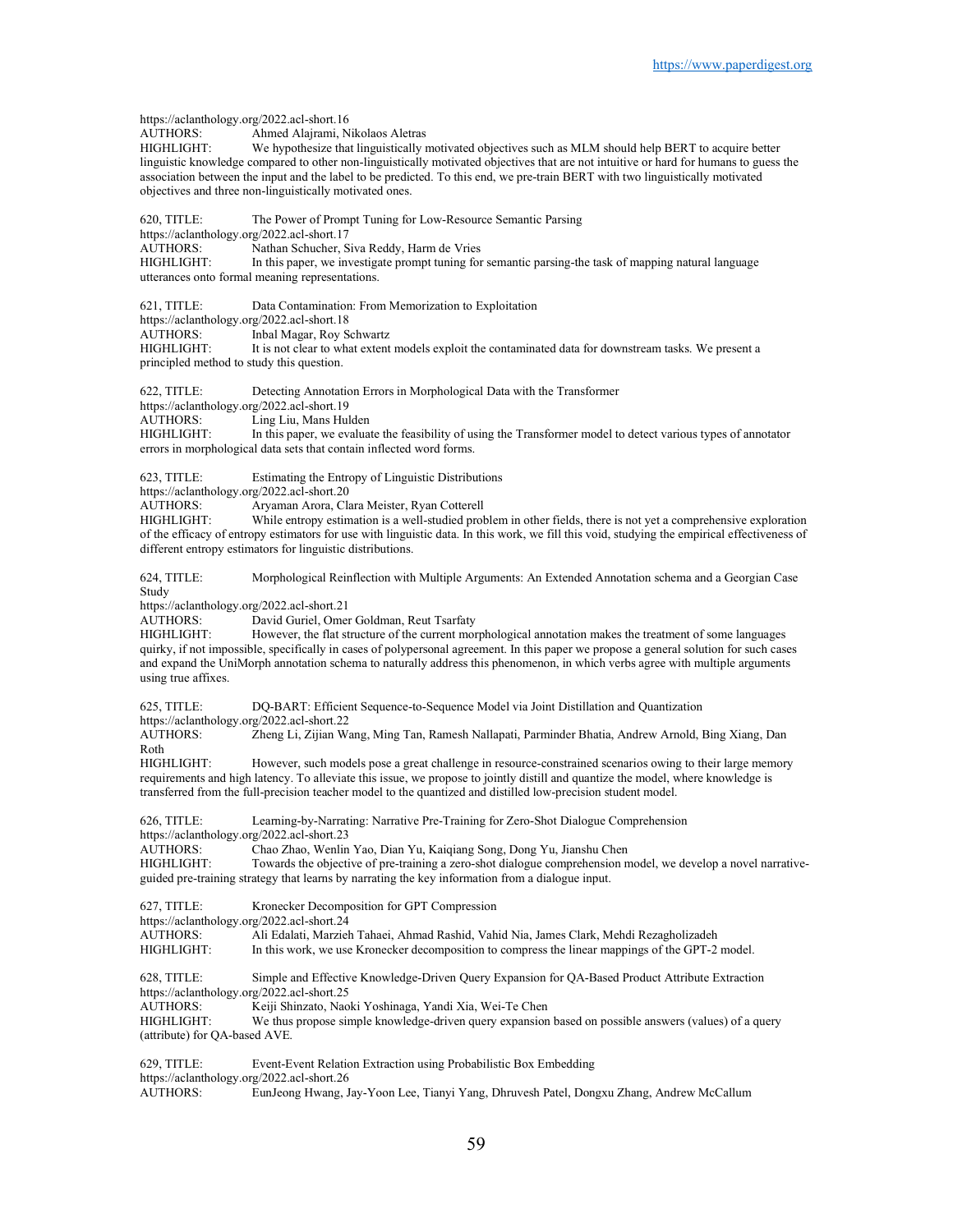HIGHLIGHT: In this work, we propose to modify the underlying ERE model to guarantee coherence by representing each event as a box representation (BERE) without applying explicit constraints. 630, TITLE: Sample, Translate, Recombine: Leveraging Audio Alignments for Data Augmentation in End-to-end Speech Translation https://aclanthology.org/2022.acl-short.27<br>AUTHORS: Tsz Kin Lam, Shigo Tsz Kin Lam, Shigehiko Schamoni, Stefan Riezler HIGHLIGHT: In this paper, we present a novel approach to data augmentation that leverages audio alignments, linguistic properties, and translation. 631, TITLE: Predicting Sentence Deletions for Text Simplification Using a Functional Discourse Structure https://aclanthology.org/2022.acl-short.28<br>AUTHORS: Bohan Zhang, Prafu AUTHORS: Bohan Zhang, Prafulla Kumar Choubey, Ruihong Huang In this work, we focus on sentence deletions for text simplification and use a news genre-specific functional discourse structure, which categorizes sentences based on their contents and their function roles in telling a news story, for predicting sentence deletion. 632, TITLE: Multilingual Pre-training with Language and Task Adaptation for Multilingual Text Style Transfer https://aclanthology.org/2022.acl-short.29 AUTHORS: Huiyuan Lai, Antonio Toral, Malvina Nissim Besides, in view of the general scarcity of parallel data, we propose a modular approach for multilingual formality transfer, which consists of two training strategies that target adaptation to both language and task. 633, TITLE: When to Use Multi-Task Learning vs Intermediate Fine-Tuning for Pre-Trained Encoder Transfer Learning https://aclanthology.org/2022.acl-short.30<br>AUTHORS: Orion Weller, Kevin Orion Weller, Kevin Seppi, Matt Gardner HIGHLIGHT: In this work, we compare all three TL methods in a comprehensive analysis on the GLUE dataset suite. 634, TITLE: Leveraging Explicit Lexico-logical Alignments in Text-to-SQL Parsing https://aclanthology.org/2022.acl-short.31 AUTHORS: Runxin Sun, Shizhu He, Chong Zhu, Yaohan He, Jinlong Li, Jun Zhao, Kang Liu In this paper, we propose a new approach to leveraging explicit lexico-logical alignments. 635, TITLE: Complex Evolutional Pattern Learning for Temporal Knowledge Graph Reasoning https://aclanthology.org/2022.acl-short.32<br>AUTHORS: Zixuan Li, Saiping Zixuan Li, Saiping Guan, Xiaolong Jin, Weihua Peng, Yajuan Lyu, Yong Zhu, Long Bai, Wei Li, Jiafeng Guo, Xueqi Cheng<br>HIGHLIGHT: Thus, we propose a new model, called Complex Evolutional Network (CEN), which uses a length-aware Convolutional Neural Network (CNN) to handle evolutional patterns of different lengths via an easy-to-difficult curriculum learning strategy. 636, TITLE: Mismatch between Multi-turn Dialogue and its Evaluation Metric in Dialogue State Tracking https://aclanthology.org/2022.acl-short.33<br>AUTHORS: Takyoung Kim, Ho Takyoung Kim, Hoonsang Yoon, Yukyung Lee, Pilsung Kang, Misuk Kim HIGHLIGHT: The trained model predicts "accumulated" belief states in every turn, and joint goal accuracy and slot accuracy are mainly used to evaluate the prediction; however, we specify that the current evaluation metrics have a critical limitation when evaluating belief states accumulated as the dialogue proceeds, especially in the most used MultiWOZ dataset. 637, TITLE: LM-BFF-MS: Improving Few-Shot Fine-tuning of Language Models based on Multiple Soft Demonstration Memory https://aclanthology.org/2022.acl-short.34 AUTHORS: Eunhwan Park, Donghyeon Jeon, Seonhoon Kim, Inho Kang, Seung-Hoon Na<br>HIGHLIGHT: To improve the approach of LM-BFF, this paper proposes LM-BFF-MS-better To improve the approach of LM-BFF, this paper proposes LM-BFF-MS-better few-shot fine-tuning of language models with multiple soft demonstrations by making its further extensions, which include 1) prompts with multiple demonstrations based on automatic generation of multiple label words; and 2) soft demonstration memory which consists of multiple sequences of globally shared word embeddings for a similar context. 638, TITLE: Towards Fair Evaluation of Dialogue State Tracking by Flexible Incorporation of Turn-level Performances https://aclanthology.org/2022.acl-short.35<br>AUTHORS: Suvodip Dev, Rama AUTHORS: Suvodip Dey, Ramamohan Kummara, Maunendra Desarkar In this work, we discuss various evaluation metrics used for DST along with their shortcomings. 639, TITLE: Exploiting Language Model Prompts Using Similarity Measures: A Case Study on the Word-in-Context Task https://aclanthology.org/2022.acl-short.36 AUTHORS: Mohsen Tabasi, Kiamehr Rezaee, Mohammad Taher Pilehvar Specifically, none of the existing few-shot approaches (including the in-context learning of GPT-3) can attain a performance that is meaningfully different from the random baseline.Trying to fill this gap, we propose a new prompting technique, based on similarity metrics, which boosts few-shot performance to the level of fully supervised methods.

640, TITLE: Hierarchical Curriculum Learning for AMR Parsing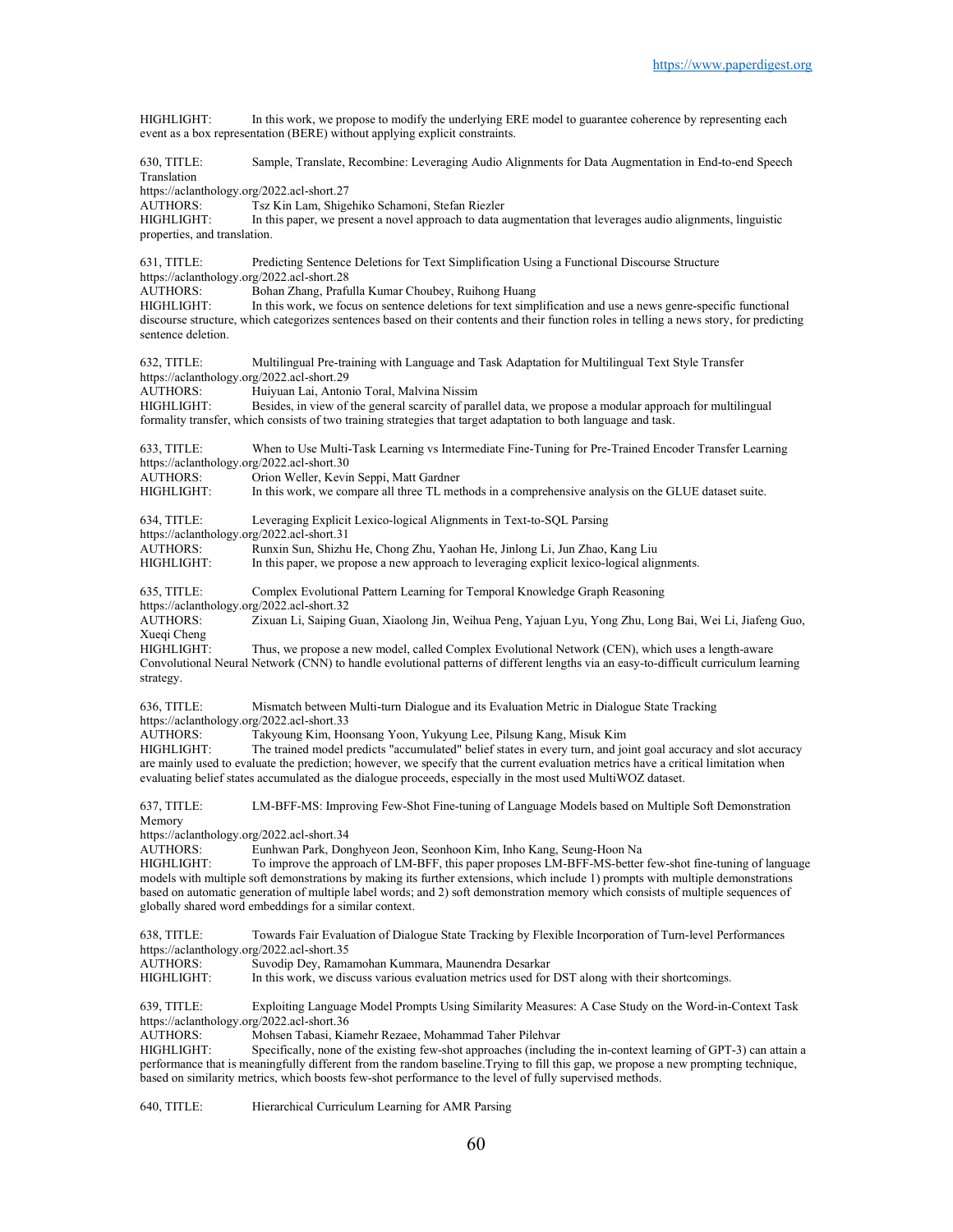https://aclanthology.org/2022.acl-short.37<br>AUTHORS: Peivi Wang. Liang Peiyi Wang, Liang Chen, Tianyu Liu, Damai Dai, Yunbo Cao, Baobao Chang, Zhifang Sui HIGHLIGHT: However, there exists a gap between their flat training objective (i.e., equally treats all output tokens) and the hierarchical AMR structure, which limits the model generalization. To bridge this gap, we propose a Hierarchical Curriculum Learning (HCL) framework with Structure-level (SC) and Instance-level Curricula (IC). 641, TITLE: PARE: A Simple and Strong Baseline for Monolingual and Multilingual Distantly Supervised Relation Extraction https://aclanthology.org/2022.acl-short.38<br>AUTHORS: Vipul Rathore, Kart AUTHORS: Vipul Rathore, Kartikeya Badola, Parag Singla, Mausam .<br>HIGHLIGHT: In response, we explore a simple baseline approach (PARI) In response, we explore a simple baseline approach (PARE) in which all sentences of a bag are concatenated into a passage of sentences, and encoded jointly using BERT. 642, TITLE: To Find Waldo You Need Contextual Cues: Debiasing Who's Waldo https://aclanthology.org/2022.acl-short.39 AUTHORS: Yiran Luo, Pratyay Banerjee, Tejas Gokhale, Yezhou Yang, Chitta Baral We present a debiased dataset for the Person-centric Visual Grounding (PCVG) task first proposed by Cui et al. (2021) in the Who's Waldo dataset. 643, TITLE: Translate-Train Embracing Translationese Artifacts https://aclanthology.org/2022.acl-short.40<br>AUTHORS: Sicheng Yu, Qianru Sicheng Yu, Qianru Sun, Hao Zhang, Jing Jiang HIGHLIGHT: However, its performance is often hampered by the artifacts in the translated texts (translationese). We discover that such artifacts have common patterns in different languages and can be modeled by deep learning, and subsequently propose an approach to conduct translate-train using Translationese Embracing the effect of Artifacts (TEA). 644, TITLE: C-MORE: Pretraining to Answer Open-Domain Questions by Consulting Millions of References https://aclanthology.org/2022.acl-short.41<br>AUTHORS: Xiang Yue. Xiaoma Xiang Yue, Xiaoman Pan, Wenlin Yao, Dian Yu, Dong Yu, Jianshu Chen HIGHLIGHT: In this work, we automatically construct a large-scale corpus that meets all three criteria by consulting millions of references cited within Wikipedia. 645, TITLE: k-Rater Reliability: The Correct Unit of Reliability for Aggregated Human Annotations https://aclanthology.org/2022.acl-short.42 AUTHORS: Ka Wong, Praveen Paritosh<br>HIGHLIGHT: We conducted two replication We conducted two replications of the WordSim-353 benchmark, and present empirical, analytical, and bootstrap-based methods for computing kRR on WordSim-353. 646, TITLE: An Embarrassingly Simple Method to Mitigate Undesirable Properties of Pretrained Language Model Tokenizers https://aclanthology.org/2022.acl-short.43 AUTHORS: Valentin Hofmann, Hinrich Schuetze, Janet Pierrehumbert We introduce FLOTA (Few Longest Token Approximation), a simple yet effective method to improve the tokenization of pretrained language models (PLMs). 647, TITLE: SCD: Self-Contrastive Decorrelation of Sentence Embeddings https://aclanthology.org/2022.acl-short.44 AUTHORS: Tassilo Klein, Moin Nabi<br>HIGHLIGHT: In this paper, we propose In this paper, we propose Self-Contrastive Decorrelation (SCD), a self-supervised approach. 648, TITLE: Problems with Cosine as a Measure of Embedding Similarity for High Frequency Words https://aclanthology.org/2022.acl-short.45<br>AUTHORS: Kaitlyn Zhou, Kawi Kaitlyn Zhou, Kawin Ethayarajh, Dallas Card, Dan Jurafsky HIGHLIGHT: Here, we uncover systematic ways in which word similarities estimated by cosine over BERT embeddings are understated and trace this effect to training data frequency. 649, TITLE: Revisiting the Compositional Generalization Abilities of Neural Sequence Models https://aclanthology.org/2022.acl-short.46<br>AUTHORS: Arkil Patel Satwik Arkil Patel, Satwik Bhattamishra, Phil Blunsom, Navin Goyal HIGHLIGHT: In this paper, we focus on one-shot primitive generalization as introduced by the popular SCAN benchmark. 650, TITLE: A Copy-Augmented Generative Model for Open-Domain Question Answering https://aclanthology.org/2022.acl-short.47<br>AUTHORS: Shuang Liu, Dong Shuang Liu, Dong Wang, Xiaoguang Li, Minghui Huang, Meizhen Ding HIGHLIGHT: In this article, we focus on improving the effectiveness of the reader module and propose a novel copyaugmented generative approach that integrates the merits of both extractive and generative readers. 651, TITLE: Augmenting Document Representations for Dense Retrieval with Interpolation and Perturbation https://aclanthology.org/2022.acl-short.48<br>AUTHORS: Soyeong Jeong, Jinl Soyeong Jeong, Jinheon Baek, Sukmin Cho, Sung Ju Hwang, Jong Park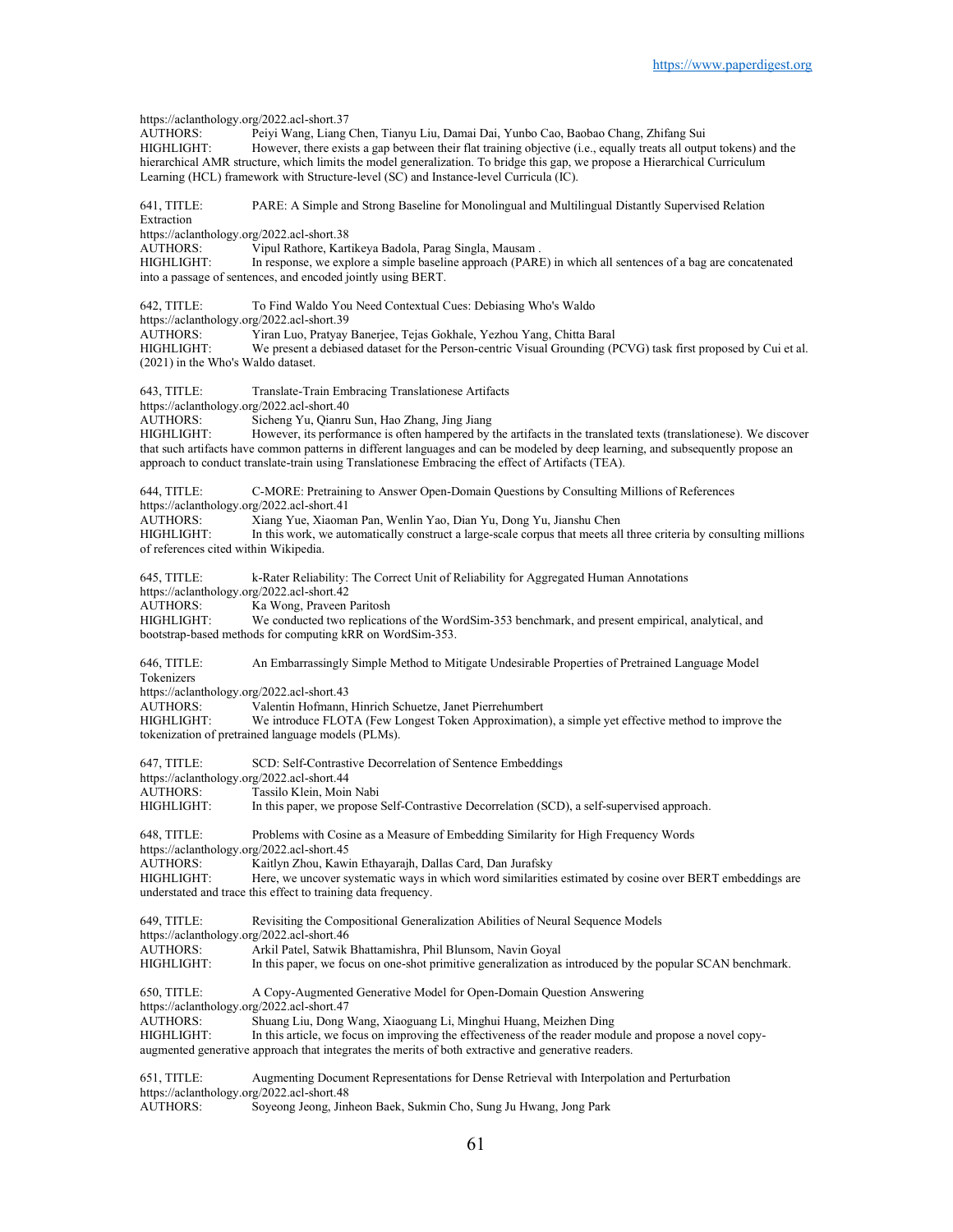HIGHLIGHT: Yet, dense models require a vast amount of labeled training data for notable performance, whereas it is often challenging to acquire query-document pairs annotated by humans. To tackle this problem, we propose a simple but effective Document Augmentation for dense Retrieval (DAR) framework, which augments the representations of documents with their interpolation and perturbation.

652, TITLE: WLASL-LEX: a Dataset for Recognising Phonological Properties in American Sign Language https://aclanthology.org/2022.acl-short.49<br>AUTHORS: Federico Tavella. Federico Tavella, Viktor Schlegel, Marta Romeo, Aphrodite Galata, Angelo Cangelosi HIGHLIGHT: In this paper, we bring to attention the task of modelling the phonology of sign languages. 653, TITLE: Investigating person-specific errors in chat-oriented dialogue systems https://aclanthology.org/2022.acl-short.50<br>AUTHORS: Koh Mitsuda, Ryuic AUTHORS: Koh Mitsuda, Ryuichiro Higashinaka, Tingxuan Li, Sen Yoshida We found that person-specific errors can be divided into two types: errors in attributes and those in relations, each of which can be divided into two levels: self and other.. 654, TITLE: Direct parsing to sentiment graphs https://aclanthology.org/2022.acl-short.51 AUTHORS: David Samuel, Jeremy Barnes, Robin Kurtz, Stephan Oepen, Lilja ?vrelid, Erik Velldal HIGHLIGHT: This paper demonstrates how a graph-based semantic parser can be applied to the task of structured sentiment analysis, directly predicting sentiment graphs from text. 655, TITLE: XDBERT: Distilling Visual Information to BERT from Cross-Modal Systems to Improve Language Understanding https://aclanthology.org/2022.acl-short.52 Chan-Jan Hsu, Hung-yi Lee, Yu Tsao HIGHLIGHT: This study explores distilling visual information from pretrained multimodal transformers to pretrained language encoders. 656, TITLE: As Little as Possible, as Much as Necessary: Detecting Over- and Undertranslations with Contrastive Conditioning https://aclanthology.org/2022.acl-short.53 AUTHORS: Jannis Vamvas, Rico Sennrich HIGHLIGHT: Omission and addition of content is a typical issue in neural machine translation. We propose a method for detecting such phenomena with off-the-shelf translation models. 657, TITLE: How Distributed are Distributed Representations? An Observation on the Locality of Syntactic Information in Verb Agreement Tasks https://aclanthology.org/2022.acl-short.54<br>AUTHORS: Bingzhi Li, Guillau Bingzhi Li, Guillaume Wisniewski, Benoit Crabb? HIGHLIGHT: This work addresses the question of the localization of syntactic information encoded in the transformers representations. 658, TITLE: Machine Translation for Livonian: Catering to 20 Speakers https://aclanthology.org/2022.acl-short.55 AUTHORS: Matiss Rikters, Marili Tomingas, Tuuli Tuisk, Valts Ern?treits, Mark Fishel<br>HIGHLIGHT: In this paper we tackle the task of developing neural machine translation (N) In this paper we tackle the task of developing neural machine translation (NMT) between Livonian and English, with a two-fold aim: on one hand, preserving the language and on the other - enabling access to Livonian folklore, lifestories and other textual intangible heritage as well as making it easier to create further parallel corpora. 659, TITLE: Fire Burns, Sword Cuts: Commonsense Inductive Bias for Exploration in Text-based Games https://aclanthology.org/2022.acl-short.56<br>AUTHORS: Dongwon Ryu, Ehs Dongwon Ryu, Ehsan Shareghi, Meng Fang, Yunqiu Xu, Shirui Pan, Reza Haf HIGHLIGHT: We propose CommExpl, an exploration technique that injects external commonsense knowledge, via a pretrained language model (LM), into the agent during training when the agent is the most uncertain about its next action. 660, TITLE: A Simple but Effective Pluggable Entity Lookup Table for Pre-trained Language Models https://aclanthology.org/2022.acl-short.57<br>AUTHORS: Deming Ye, Yanka Deming Ye, Yankai Lin, Peng Li, Maosong Sun, Zhiyuan Liu HIGHLIGHT: In this paper, we propose to build a simple but effective Pluggable Entity Lookup Table (PELT) on demand by aggregating the entity's output representations of multiple occurrences in the corpora. 661, TITLE: S4-Tuning: A Simple Cross-lingual Sub-network Tuning Method https://aclanthology.org/2022.acl-short.58 AUTHORS: Runxin Xu, Fuli Luo, Baobao Chang, Songfang Huang, Fei Huang<br>HIGHLIGHT: However vanilla fine-tuning tends to achieve degenerated and unst However, vanilla fine-tuning tends to achieve degenerated and unstable results, owing to the Language Interference among different languages, and Parameter Overload under the few-sample transfer learning scenarios.To address two problems elegantly, we propose S4-Tuning, a Simple Cross-lingual Sub-network Tuning method.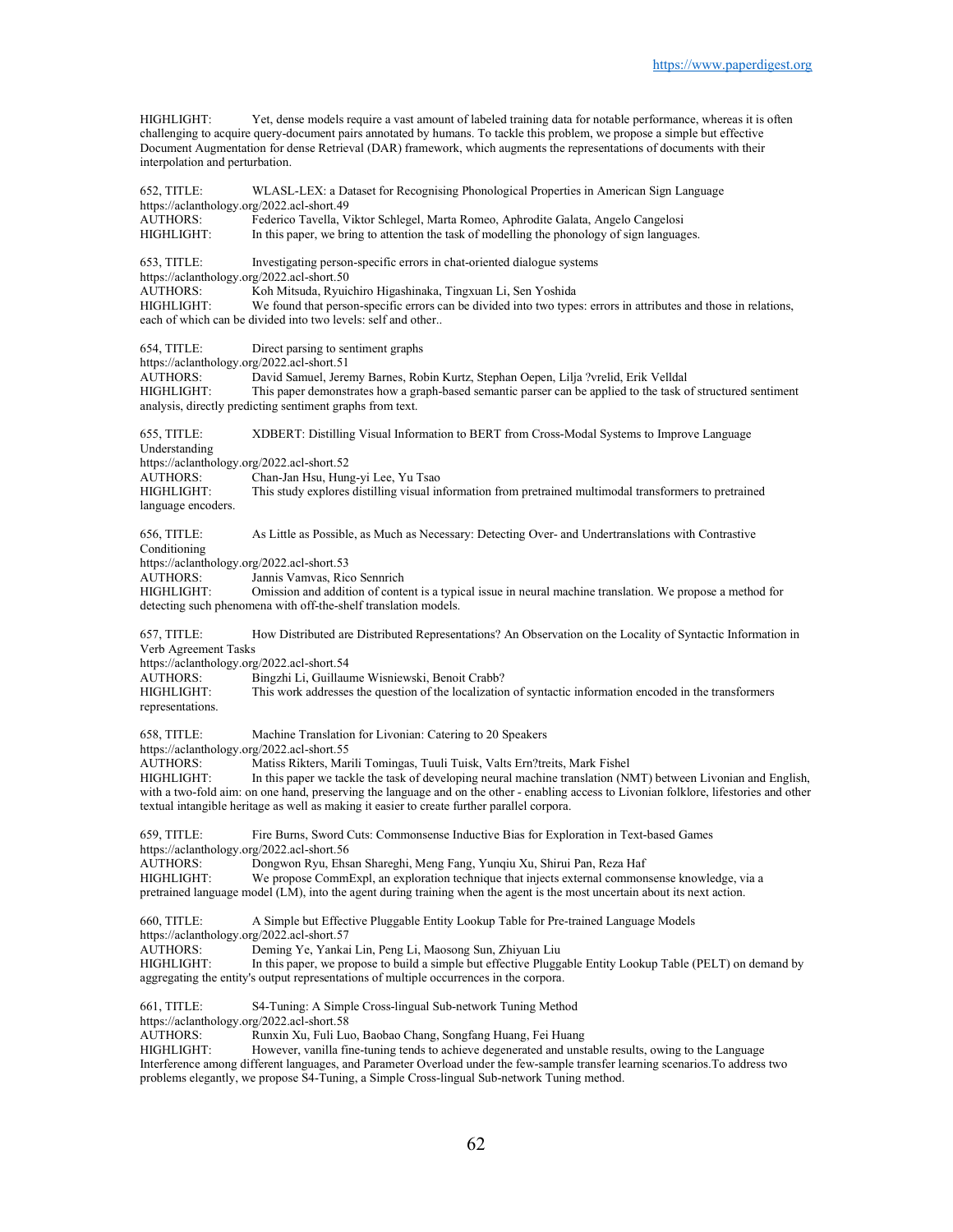662, TITLE: Region-dependent temperature scaling for certainty calibration and application to class-imbalanced token classification https://aclanthology.org/2022.acl-short.59<br>AUTHORS: Hillary Dawkins, Is Hillary Dawkins, Isar Nejadgholi HIGHLIGHT: We introduce a region-balanced calibration error metric that weights all certainty regions equally. 663, TITLE: Developmental Negation Processing in Transformer Language Models https://aclanthology.org/2022.acl-short.60 AUTHORS: Antonio Laverghetta Jr., John Licato<br>HIGHLIGHT: While previous studies have used the While previous studies have used the tools of psycholinguistics to probe a transformer's ability to reason over negation, none have focused on the types of negation studied in developmental psychology. We explore how well transformers can process such categories of negation, by framing the problem as a natural language inference (NLI) task. 664, TITLE: Canary Extraction in Natural Language Understanding Models https://aclanthology.org/2022.acl-short.61<br>AUTHORS: Rahil Parikh. Christ AUTHORS: Rahil Parikh, Christophe Dupuy, Rahul Gupta<br>HIGHLIGHT: Recent literature has focused on Model Inversi Recent literature has focused on Model Inversion Attacks (ModIvA) that can extract training data from model parameters. In this work, we present a version of such an attack by extracting canaries inserted in NLU training data. 665, TITLE: On the Intrinsic and Extrinsic Fairness Evaluation Metrics for Contextualized Language Representations https://aclanthology.org/2022.acl-short.62<br>AUTHORS: Yang Cao, Yada Pru Yang Cao, Yada Pruksachatkun, Kai-Wei Chang, Rahul Gupta, Varun Kumar, Jwala Dhamala, Aram Galstyan HIGHLIGHT: In this paper, we conduct an extensive correlation study between intrinsic and extrinsic metrics across bias notions using 19 contextualized language models. 666, TITLE: Sequence-to-sequence AMR Parsing with Ancestor Information https://aclanthology.org/2022.acl-short.63<br>AUTHORS: Chen Yu, Daniel Gi AUTHORS: Chen Yu, Daniel Gildea<br>HIGHLIGHT: In this paper, we design In this paper, we design several strategies to add the important ancestor information into the Transformer Decoder. 667, TITLE: Zero-Shot Dependency Parsing with Worst-Case Aware Automated Curriculum Learning https://aclanthology.org/2022.acl-short.64 AUTHORS: Miryam de Lhoneux, Sheng Zhang, Anders S?gaard HIGHLIGHT: However, source and training languages are rarely related, when parsing truly low-resource languages. To close this gap, we adopt a method from multi-task learning, which relies on automated curriculum learning, to dynamically optimize for parsing performance on outlier languages. 668, TITLE: PriMock57: A Dataset Of Primary Care Mock Consultations https://aclanthology.org/2022.acl-short.65<br>AUTHORS: Alex Papadopoulos Alex Papadopoulos Korfiatis, Francesco Moramarco, Radmila Sarac, Aleksandar Savkov HIGHLIGHT: We detail the development of a public access, high quality dataset comprising of 57 mocked primary care consultations, including audio recordings, their manual utterance-level transcriptions, and the associated consultation notes. 669, TITLE: UniGDD: A Unified Generative Framework for Goal-Oriented Document-Grounded Dialogue https://aclanthology.org/2022.acl-short.66<br>AUTHORS: Chang Gao, Wenxu Chang Gao, Wenxuan Zhang, Wai Lam HIGHLIGHT: However, such pipeline methods would unavoidably suffer from the error propagation issue. This paper proposes to unify these two sub-tasks via sequentially generating the grounding knowledge and the response. 670, TITLE: DMix: Adaptive Distance-aware Interpolative Mixup https://aclanthology.org/2022.acl-short.67<br>AUTHORS: Ramit Sawhnev. Me Ramit Sawhney, Megh Thakkar, Shrey Pandit, Ritesh Soun, Di Jin, Diyi Yang, Lucie Flek HIGHLIGHT: Interpolation-based regularisation methods such as Mixup, which generate virtual training samples, have proven to be effective for various tasks and modalities.We extend Mixup and propose DMix, an adaptive distance-aware interpolative Mixup that selects samples based on their diversity in the embedding space. 671, TITLE: Sub-Word Alignment is Still Useful: A Vest-Pocket Method for Enhancing Low-Resource Machine Translation https://aclanthology.org/2022.acl-short.68<br>AUTHORS: Minhan Xu, Yu Hor Minhan Xu, Yu Hong HIGHLIGHT: We leverage embedding duplication between aligned sub-words to extend the Parent-Child transfer learning method, so as to improve low-resource machine translation. 672, TITLE: HYPHEN: Hyperbolic Hawkes Attention For Text Streams https://aclanthology.org/2022.acl-short.69<br>AUTHORS: Shivam Agarwal R Shivam Agarwal, Ramit Sawhney, Sanchit Ahuja, Ritesh Soun, Sudheer Chava HIGHLIGHT: We propose a Hyperbolic Hawkes Attention Network (HYPHEN), which learns a data-driven hyperbolic space and models irregular powerlaw excitations using a hyperbolic Hawkes process.

673, TITLE: A Risk-Averse Mechanism for Suicidality Assessment on Social Media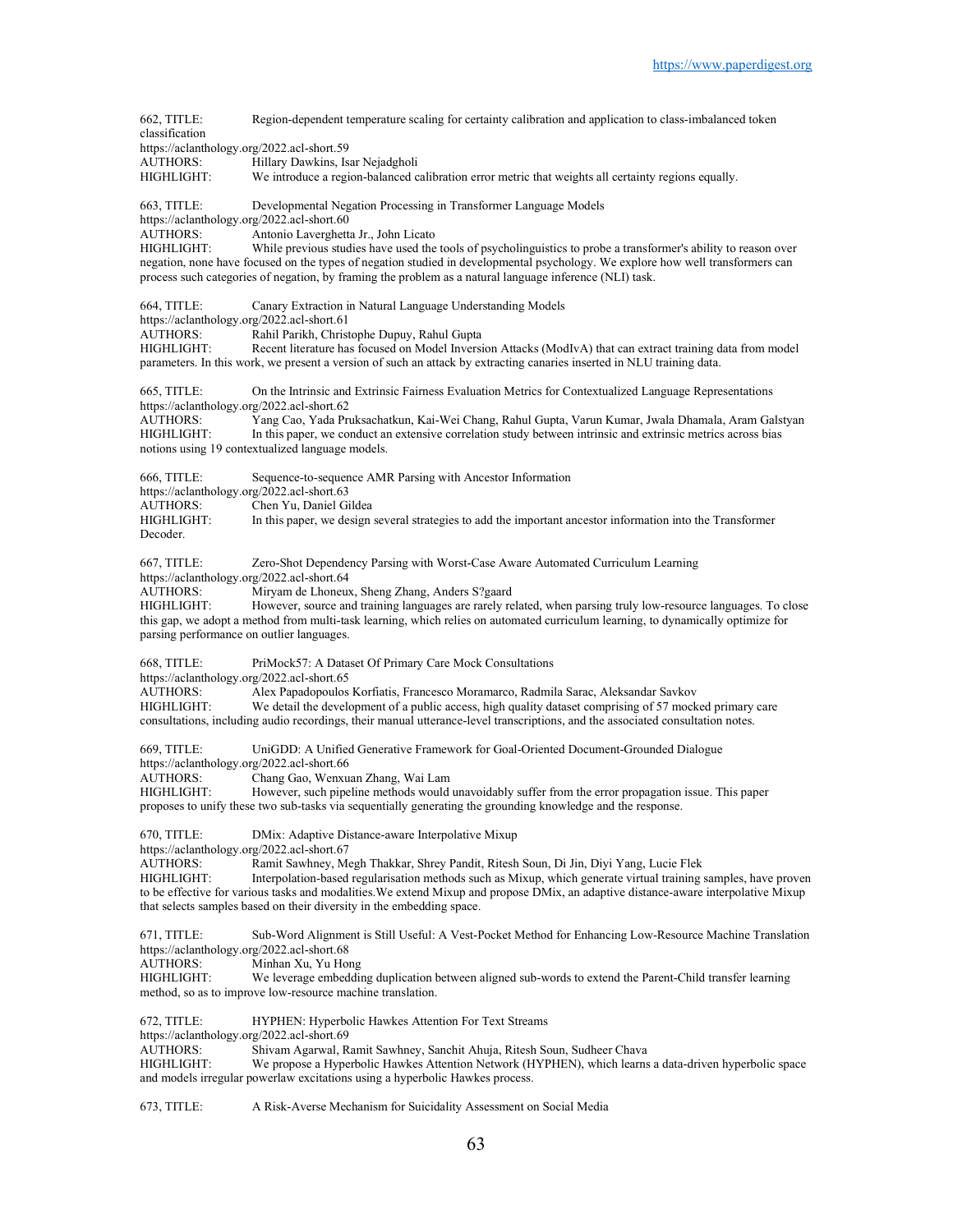https://aclanthology.org/2022.acl-short.70<br>AUTHORS: Ramit Sawhnev. At AUTHORS: Ramit Sawhney, Atula Neerkaje, Manas Gaur We propose SASI, a risk-averse and self-aware transformer-based hierarchical attention classifier, augmented to refrain from making uncertain predictions. 674, TITLE: When classifying grammatical role, BERT doesn't care about word order... except when it matters https://aclanthology.org/2022.acl-short.71<br>AUTHORS: Isabel Panadimitrio Isabel Papadimitriou, Richard Futrell, Kyle Mahowald HIGHLIGHT: Recent work has shown large language models to be surprisingly word order invariant, but crucially has largely considered natural prototypical inputs, where compositional meaning mostly matches lexical expectations. To overcome this confound, we probe grammatical role representation in English BERT and GPT-2, on instances where lexical expectations are not sufficient, and word order knowledge is necessary for correct classification. 675, TITLE: Triangular Transfer: Freezing the Pivot for Triangular Machine Translation https://aclanthology.org/2022.acl-short.72 AUTHORS: Meng Zhang, Liangyou Li, Qun Liu<br>HIGHLIGHT: In this work, we propose a transfer-le In this work, we propose a transfer-learning-based approach that utilizes all types of auxiliary data. 676, TITLE: Can Visual Dialogue Models Do Scorekeeping? Exploring How Dialogue Representations Incrementally Encode Shared Knowledge https://aclanthology.org/2022.acl-short.73<br>AUTHORS: Brielen Madureira, Brielen Madureira, David Schlangen HIGHLIGHT: We propose a theory-based evaluation method for investigating to what degree models pretrained on the VisDial dataset incrementally build representations that appropriately do scorekeeping. 677, TITLE: Focus on the Target's Vocabulary: Masked Label Smoothing for Machine Translation https://aclanthology.org/2022.acl-short.74<br>AUTHORS: Liang Chen, Runxin AUTHORS: Liang Chen, Runxin Xu, Baobao Chang<br>HIGHLIGHT: When allocating smoothed probability, c When allocating smoothed probability, original label smoothing treats the source-side words that would never appear in the target language equally to the real target-side words, which could bias the translation model. To address this issue, we propose Masked Label Smoothing (MLS), a new mechanism that masks the soft label probability of source-side words to zero. 678, TITLE: Contrastive Learning-Enhanced Nearest Neighbor Mechanism for Multi-Label Text Classification https://aclanthology.org/2022.acl-short.75<br>AUTHORS: Xi?ao Su, Ran Wan AUTHORS: Xi?ao Su, Ran Wang, Xinyu Dai Previous studies mainly focus on learning text representation and modeling label correlation but neglect the rich knowledge from the existing similar instances when predicting labels of a specific text. To make up for this oversight, we propose a k nearest neighbor (kNN) mechanism which retrieves several neighbor instances and interpolates the model output with their labels. 679, TITLE: NoisyTune: A Little Noise Can Help You Finetune Pretrained Language Models Better https://aclanthology.org/2022.acl-short.76 AUTHORS: Chuhan Wu, Fangzhao Wu, Tao Qi, Yongfeng Huang<br>HIGHLIGHT: In this paper, we propose a very simple vet effective m In this paper, we propose a very simple yet effective method named NoisyTune to help better finetune PLMs on downstream tasks by adding some noise to the parameters of PLMs before fine-tuning. 680, TITLE: Adjusting the Precision-Recall Trade-Off with Align-and-Predict Decoding for Grammatical Error Correction https://aclanthology.org/2022.acl-short.77 AUTHORS: Xin Sun, Houfeng Wang<br>HIGHLIGHT: In this paper, we propose In this paper, we propose a simple yet effective counterpart - Align-and-Predict Decoding (APD) for the most popular sequence-to-sequence models to offer more flexibility for the precision-recall trade-off. 681, TITLE: On the Effect of Isotropy on VAE Representations of Text https://aclanthology.org/2022.acl-short.78 AUTHORS: Lan Zhang, Wray Buntine, Ehsan Shareghi<br>HIGHLIGHT: In parallel, VAEs have been successful in a In parallel, VAEs have been successful in areas of NLP, but are known for their sub-optimal utilisation of the representation space. To address an aspect of this, we investigate the impact of injecting isotropy during training of VAEs. 682, TITLE: Efficient Classification of Long Documents Using Transformers https://aclanthology.org/2022.acl-short.79<br>AUTHORS: Hyunji Park, Yogar Hyunji Park, Yogarshi Vyas, Kashif Shah HIGHLIGHT: In this paper, we provide a comprehensive evaluation of the relative efficacy measured against various baselines and diverse datasets - both in terms of accuracy as well as time and space overheads. 683, TITLE: Rewarding Semantic Similarity under Optimized Alignments for AMR-to-Text Generation https://aclanthology.org/2022.acl-short.80<br>AUTHORS: Lisa Jin Daniel Gile Lisa Jin, Daniel Gildea HIGHLIGHT: Furthermore, past approaches featuring semantic similarity rewards suffer from repetitive outputs and overfitting. We address these issues by proposing metrics that replace the greedy alignments in BERTScore with optimized ones.

684, TITLE: An Analysis of Negation in Natural Language Understanding Corpora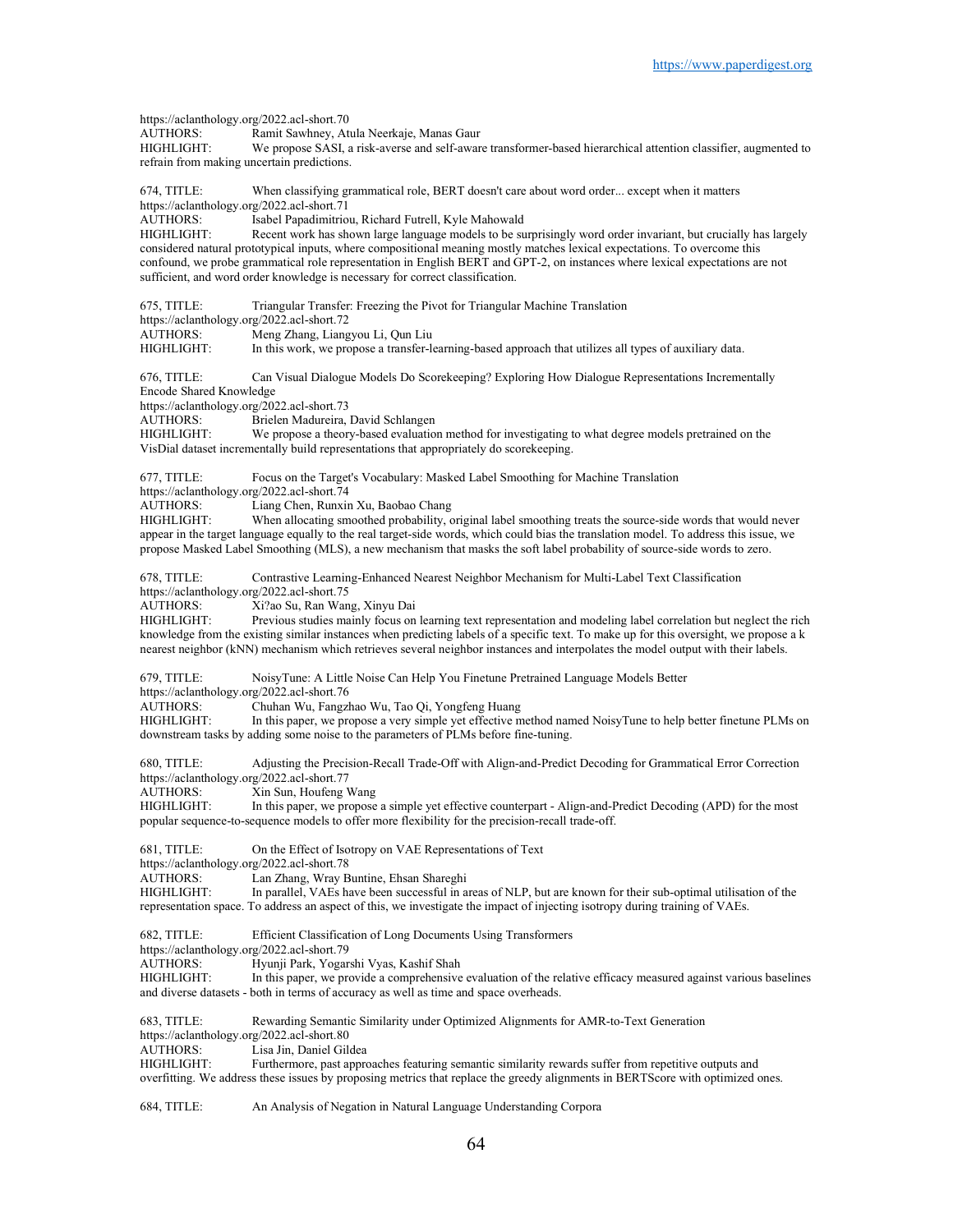| https://aclanthology.org/2022.acl-short.81<br><b>AUTHORS:</b>                | Md Mosharaf Hossain, Dhivya Chinnappa, Eduardo Blanco                                                                                                                                                                                                                                                                                                                                                              |
|------------------------------------------------------------------------------|--------------------------------------------------------------------------------------------------------------------------------------------------------------------------------------------------------------------------------------------------------------------------------------------------------------------------------------------------------------------------------------------------------------------|
| HIGHLIGHT:                                                                   | This paper analyzes negation in eight popular corpora spanning six natural language understanding tasks.                                                                                                                                                                                                                                                                                                           |
| 685, TITLE:<br>https://aclanthology.org/2022.acl-short.82<br>AUTHORS:        | Primum Non Nocere: Before working with Indigenous data, the ACL must confront ongoing colonialism<br>Lane Schwartz                                                                                                                                                                                                                                                                                                 |
| HIGHLIGHT:                                                                   | In this paper, we challenge the ACL community to reckon with historical and ongoing colonialism by adopting<br>a set of ethical obligations and best practices drawn from the Indigenous studies literature.                                                                                                                                                                                                       |
| 686, TITLE:<br>https://aclanthology.org/2022.acl-short.83                    | Unsupervised multiple-choice question generation for out-of-domain $Q\&A$ fine-tuning                                                                                                                                                                                                                                                                                                                              |
| <b>AUTHORS:</b><br>HIGHLIGHT:                                                | Guillaume Le Berre, Christophe Cerisara, Philippe Langlais, Guy Lapalme<br>In this work, we propose an approach for generating a fine-tuning dataset thanks to a rule-based algorithm that<br>generates questions and answers from unannotated sentences.                                                                                                                                                          |
| 687, TITLE:<br>https://aclanthology.org/2022.acl-short.84                    | Can a Transformer Pass the Wug Test? Tuning Copying Bias in Neural Morphological Inflection Models                                                                                                                                                                                                                                                                                                                 |
| <b>AUTHORS:</b><br>HIGHLIGHT:<br>like circumstances.                         | Ling Liu, Mans Hulden<br>Surprisingly, we find that standard models such as the Transformer almost completely fail at generalizing<br>inflection patterns when trained on a limited number of lemmata and asked to inflect previously unseen lemmata-i.e. under "wug test"-                                                                                                                                        |
| 688, TITLE:<br>https://aclanthology.org/2022.acl-short.85                    | Probing the Robustness of Trained Metrics for Conversational Dialogue Systems                                                                                                                                                                                                                                                                                                                                      |
| <b>AUTHORS:</b><br>HIGHLIGHT:<br>dialogue systems.                           | Jan Deriu, Don Tuggener, Pius Von D?niken, Mark Cieliebak<br>This paper introduces an adversarial method to stress-test trained metrics for the evaluation of conversational                                                                                                                                                                                                                                       |
| 689, TITLE:<br>https://aclanthology.org/2022.acl-short.86                    | Rethinking and Refining the Distinct Metric                                                                                                                                                                                                                                                                                                                                                                        |
| <b>AUTHORS:</b><br>HIGHLIGHT:                                                | Siyang Liu, Sahand Sabour, Yinhe Zheng, Pei Ke, Xiaoyan Zhu, Minlie Huang<br>We refine the calculation of distinct scores by scaling the number of distinct tokens based on their expectations.                                                                                                                                                                                                                    |
| 690, TITLE:<br>https://aclanthology.org/2022.acl-short.87<br>AUTHORS:        | How reparametrization trick broke differentially-private text representation learning<br>Ivan Habernal                                                                                                                                                                                                                                                                                                             |
| HIGHLIGHT:                                                                   | In this short paper, we formally analyze several recent NLP papers proposing text representation learning using<br>DPText (Beigi et al., 2019a,b; Alnasser et al., 2021; Beigi et al., 2021) and reveal their false claims of being differentially private.                                                                                                                                                        |
| 691, TITLE:<br>Resolution                                                    | Towards Consistent Document-level Entity Linking: Joint Models for Entity Linking and Coreference                                                                                                                                                                                                                                                                                                                  |
| https://aclanthology.org/2022.acl-short.88<br><b>AUTHORS:</b>                | Klim Zaporojets, Johannes Deleu, Yiwei Jiang, Thomas Demeester, Chris Develder                                                                                                                                                                                                                                                                                                                                     |
| HIGHLIGHT:<br>solve it.                                                      | We aim to leverage explicit "connections" among mentions within the document itself: we propose to join EL<br>and coreference resolution (coref) in a single structured prediction task over directed trees and use a globally normalized model to                                                                                                                                                                 |
| 692, TITLE:<br>https://aclanthology.org/2022.acl-short.89                    | A Flexible Multi-Task Model for BERT Serving                                                                                                                                                                                                                                                                                                                                                                       |
| <b>AUTHORS:</b><br>HIGHLIGHT:<br>incremental development of the tasks.       | Tianwen Wei, Jianwei Qi, Shenghuan He<br>We present an efficient BERT-based multi-task (MT) framework that is particularly suitable for iterative and                                                                                                                                                                                                                                                              |
| 693, TITLE:<br>https://aclanthology.org/2022.acl-short.90                    | Understanding Game-Playing Agents with Natural Language Annotations                                                                                                                                                                                                                                                                                                                                                |
| <b>AUTHORS:</b><br>HIGHLIGHT:                                                | Nicholas Tomlin, Andre He, Dan Klein<br>We present a new dataset containing 10K human-annotated games of Go and show how these natural language<br>annotations can be used as a tool for model interpretability.                                                                                                                                                                                                   |
| 694, TITLE:<br>https://aclanthology.org/2022.acl-short.91                    | Code Synonyms Do Matter: Multiple Synonyms Matching Network for Automatic ICD Coding                                                                                                                                                                                                                                                                                                                               |
| <b>AUTHORS:</b><br>HIGHLIGHT:                                                | Zheng Yuan, Chuanqi Tan, Songfang Huang<br>Existing methods usually apply label attention with code representations to match related text snippets. Unlike<br>these works that model the label with the code hierarchy or description, we argue that the code synonyms can provide more<br>comprehensive knowledge based on the observation that the code expressions in EMRs vary from their descriptions in ICD. |
| 695, TITLE:<br>https://aclanthology.org/2022.acl-short.92<br><b>AUTHORS:</b> | CoDA21: Evaluating Language Understanding Capabilities of NLP Models With Context-Definition Alignment<br>L?tfi Kerem Senel, Timo Schick, Hinrich Schuetze                                                                                                                                                                                                                                                         |